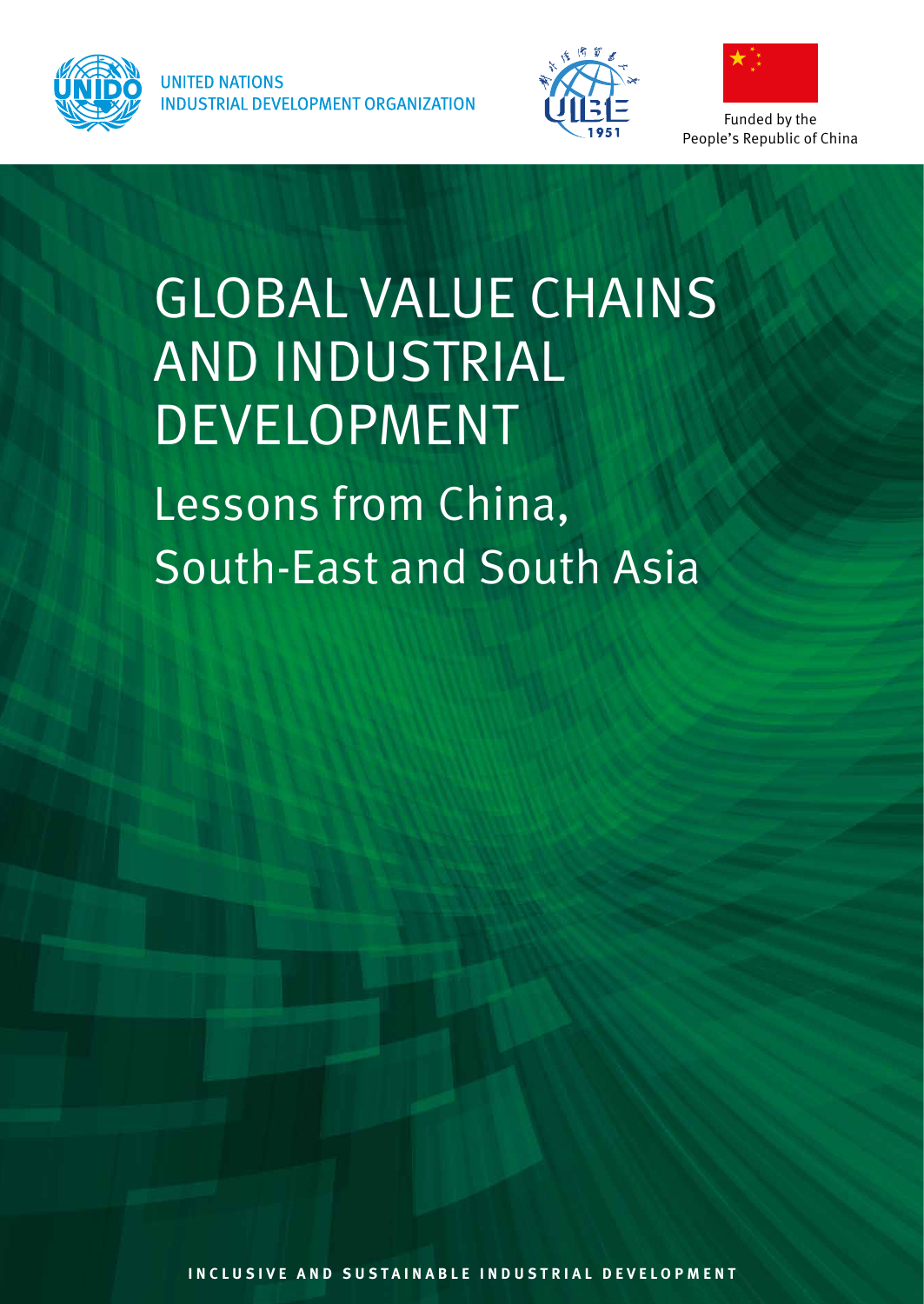The designations employed and the presentation of the material in this document do not imply the expression of any opinion whatsoever on the part of the Secretariat of the United Nations Industrial Development Organization (UNIDO) concerning the legal status of any country, territory, city or area or of its authorities, or concerning the delimitation of its frontiers or boundaries, or its economic system or degree of development. Designations such as "developed", "industrialized" and "developing" are intended for statistical convenience and do not necessarily express a judgment about the stage reached by a particular country or area in the development process. Mention of firm names or commercial products does not constitute an endorsement by UNIDO.

This report was produced with the financial support of the People's Republic of China. Its contents do not necessarily reflect the views of the People's Republic of China.

Cover: Hakki Arslan/123rf.com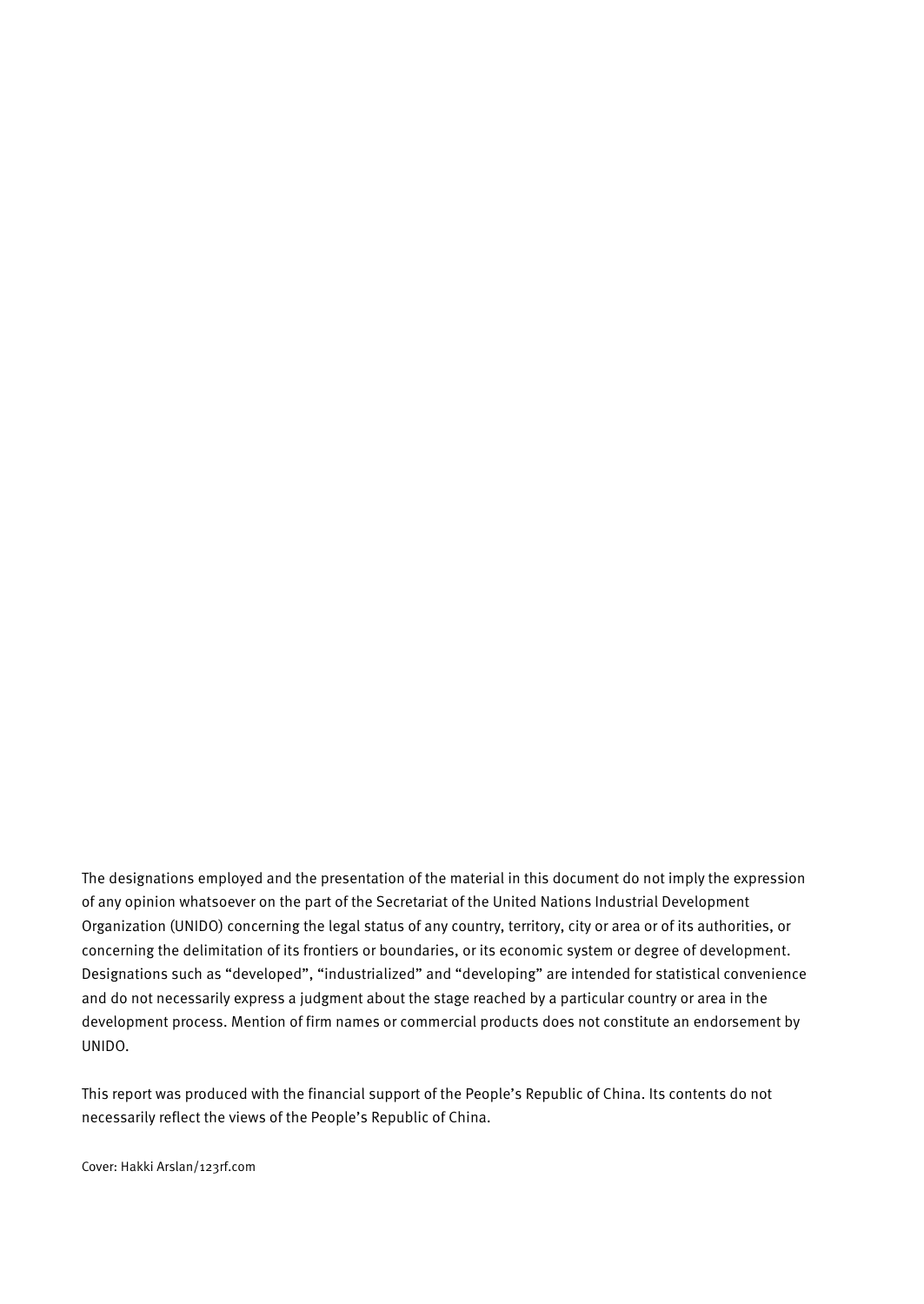





Funded by the People's Republic of China

# GLOBAL VALUE CHAINS AND INDUSTRIAL DEVELOPMENT

# Lessons from China, South-East and South Asia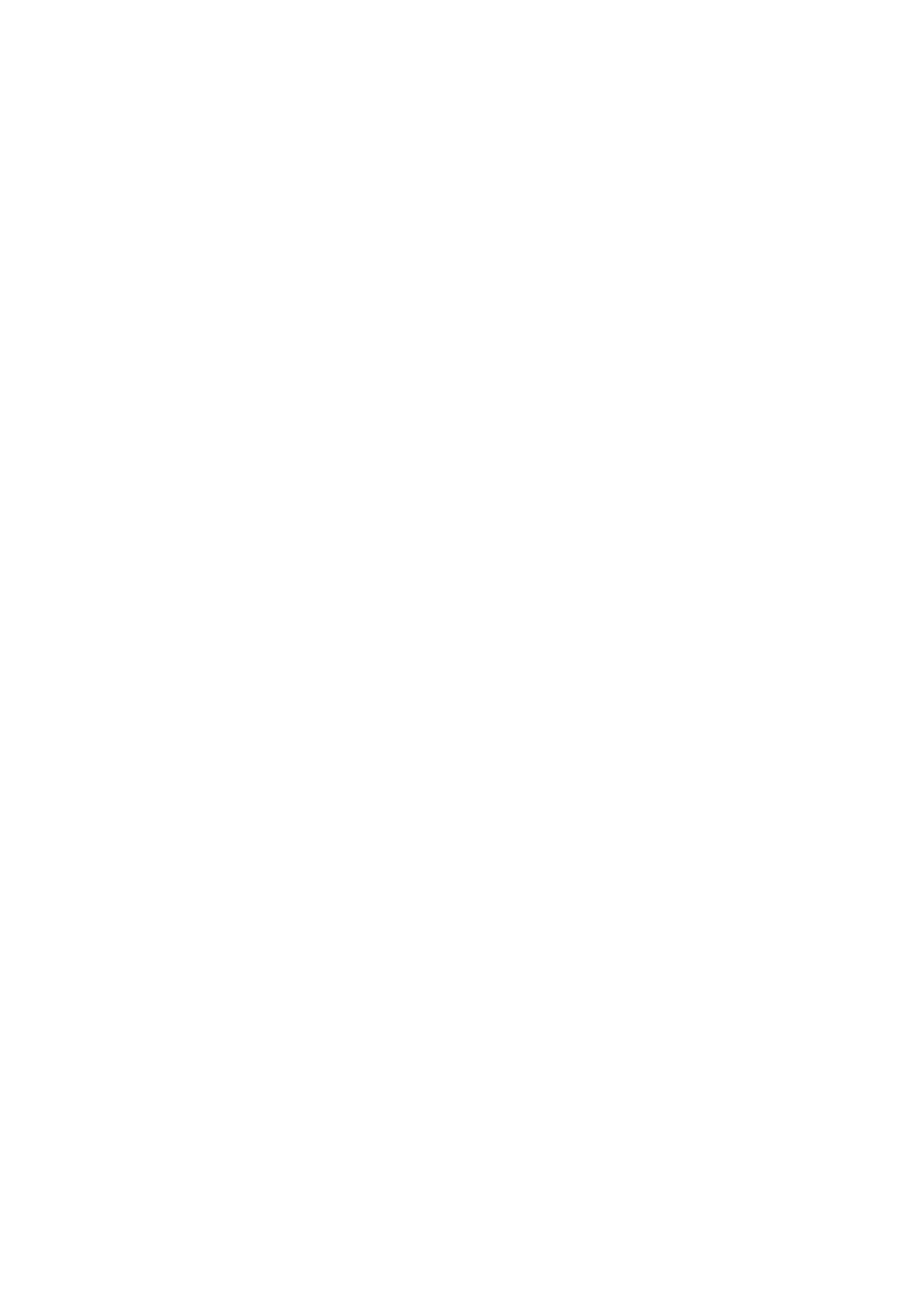## Table of Contents

| <b>FOREWORD</b>              | IX          |
|------------------------------|-------------|
| <b>ACKNOWLEDGMENTS</b>       | <b>XIII</b> |
| <b>LIST OF ABBREVIATIONS</b> | <b>XIV</b>  |
| <b>PREFACE</b>               | <b>XV</b>   |
| <b>EXECUTIVE SUMMARY</b>     | <b>XVI</b>  |

#### PART ONE *MACRO PERSPECTIVES*

| <b>CHAPTER 1</b>    |                                                               |                |
|---------------------|---------------------------------------------------------------|----------------|
| <b>INTRODUCTION</b> |                                                               | 3              |
| 1.1                 | HOW IMPORTANT ARF GLOBAL VALUE CHAINS?                        | 3              |
| 1.2                 | CHALLENGES OF MACRO ANALYSIS                                  | 5              |
| 1.3                 | MACRO INDICATORS FOR GVC ANALYSIS                             | $\overline{7}$ |
| 1.4                 | DESCRIPTIVE STATISTICS ON VALUE CHAIN INTEGRATION             | 9              |
| 1.5                 | <b>INSIDE FACTORY ASIA</b>                                    | 14             |
| 1.6                 | USE OF MACRO ANALYSIS                                         | 15             |
| <b>CHAPTER 2</b>    |                                                               |                |
|                     | <b>DETERMINANTS OF GVC PARTICIPATION</b>                      | 17             |
| 2.1                 | TRADE-RELATED DETERMINANTS OF GVC PARTICIPATION               | 19             |
| 2.2                 | INFRASTRUCTURE AND INSTITUTIONS                               | 19             |
| 2.3                 | SKILLS AND INDUSTRIAL CAPABILITIES                            | 21             |
| 2.4                 | WHICH FACTORS EXPLAIN THE REGIONAL NATURE<br>OF VALUE CHAINS? | 22             |
| 2.5                 | THE ROLE OF REGIONAL TRADE AGREEMENTS                         | 23             |
| 2.6                 | CONCLUSIONS                                                   | 25             |
| <b>CHAPTER 3</b>    |                                                               |                |
|                     | <b>OUTCOMES OF GVC PARTICIPATION</b>                          | 27             |
| 3.1                 | GVC PARTICIPATION AND ECONOMIC PERFORMANCE                    | 27             |
| 3.2                 | GVC INTEGRATION AND STRUCTURAL CHANGE                         | 28             |
| 3.3                 | <b>GVCS AND THE ENVIRONMENT</b>                               | 33             |
| 3.4                 | CONCLUSIONS                                                   | 34             |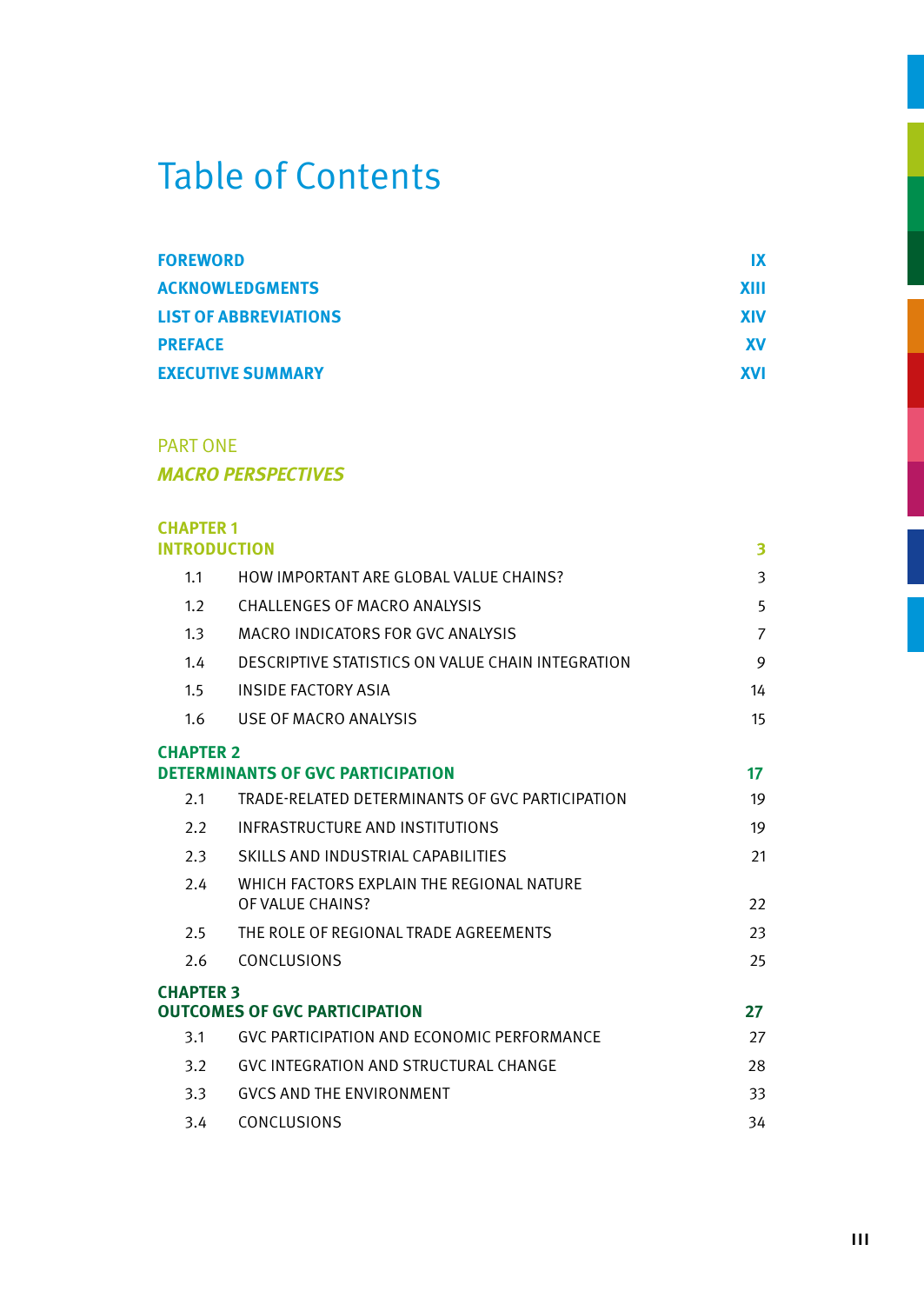#### PART TWO

#### *FIRM-LEVEL PERSPECTIVES ON GVC PARTICIPATION AND UPGRADING*

|                                                                       | <b>CHAPTER 4</b> |                                                                                 |    |
|-----------------------------------------------------------------------|------------------|---------------------------------------------------------------------------------|----|
| <b>NATIONAL VARIATION IN GVC INTEGRATION AND OUTCOMES</b><br>39       |                  |                                                                                 |    |
|                                                                       | 4.1              | FIRM-LEVEL DATASETS FROM CHINA, INDIA AND VIET NAM                              | 40 |
|                                                                       | 4.2              | CHINA                                                                           | 43 |
|                                                                       | 4.3              | INDIA                                                                           | 45 |
|                                                                       | 4.4              | <b>VIET NAM</b>                                                                 | 45 |
|                                                                       | 4.5              | CONCLUSIONS                                                                     | 46 |
|                                                                       | <b>CHAPTER 5</b> |                                                                                 |    |
|                                                                       |                  | <b>SECTORAL VARIATION IN GVC INTEGRATION AND OUTCOMES</b>                       | 49 |
|                                                                       | 5.1              | THE APPAREL GVC                                                                 | 49 |
|                                                                       | 5.2              | THE ELECTRONICS GVC                                                             | 52 |
|                                                                       | 5.3              | CHINA'S APPAREL AND ELECTRONICS GVCS                                            | 55 |
|                                                                       | 5.4              | INDIA'S APPAREL AND FLECTRONICS GVCS                                            | 61 |
|                                                                       | 5.5              | VIET NAM'S APPAREL AND ELECTRONICS GVCS                                         | 66 |
|                                                                       | 5.6              | CONCLUSIONS                                                                     | 69 |
|                                                                       | <b>CHAPTER 6</b> |                                                                                 |    |
| <b>FIRM-LEVEL EVIDENCE ON DETERMINANTS OF GVC PARTICIPATION</b><br>71 |                  |                                                                                 |    |
|                                                                       | 6.1              | TRADE-RELATED DETERMINANTS. FACTOR ENDOWMENTS AND COSTS                         | 72 |
|                                                                       | 6.2              | <b>INFRASTRUCTURE AND INSTITUTIONS</b>                                          | 73 |
|                                                                       | 6.3              | SKILLS, INDUSTRIAL CAPABILITIES AND OWNERSHIP                                   | 73 |
|                                                                       | 6.4              | <b>GEOGRAPHICAL DETERMINANTS OF LOCATION</b><br>AND INFLUENCE ON TRADE PATTERNS | 74 |
|                                                                       |                  |                                                                                 |    |
|                                                                       | <b>CHAPTER 7</b> | <b>FIRM-LEVEL EVIDENCE ON OUTCOMES FROM GVC PARTICIPATION</b>                   | 77 |
|                                                                       | 7.1              | OUTPUT, EMPLOYMENT, WAGES AND PRODUCTIVITY                                      | 77 |
|                                                                       | 7.2              |                                                                                 |    |
|                                                                       |                  | TECHNOLOGY TRANSFER AND PRODUCTIVITY                                            | 78 |
|                                                                       | 7.3              | CORPORATE SOCIAL RESPONSIBILITY                                                 | 80 |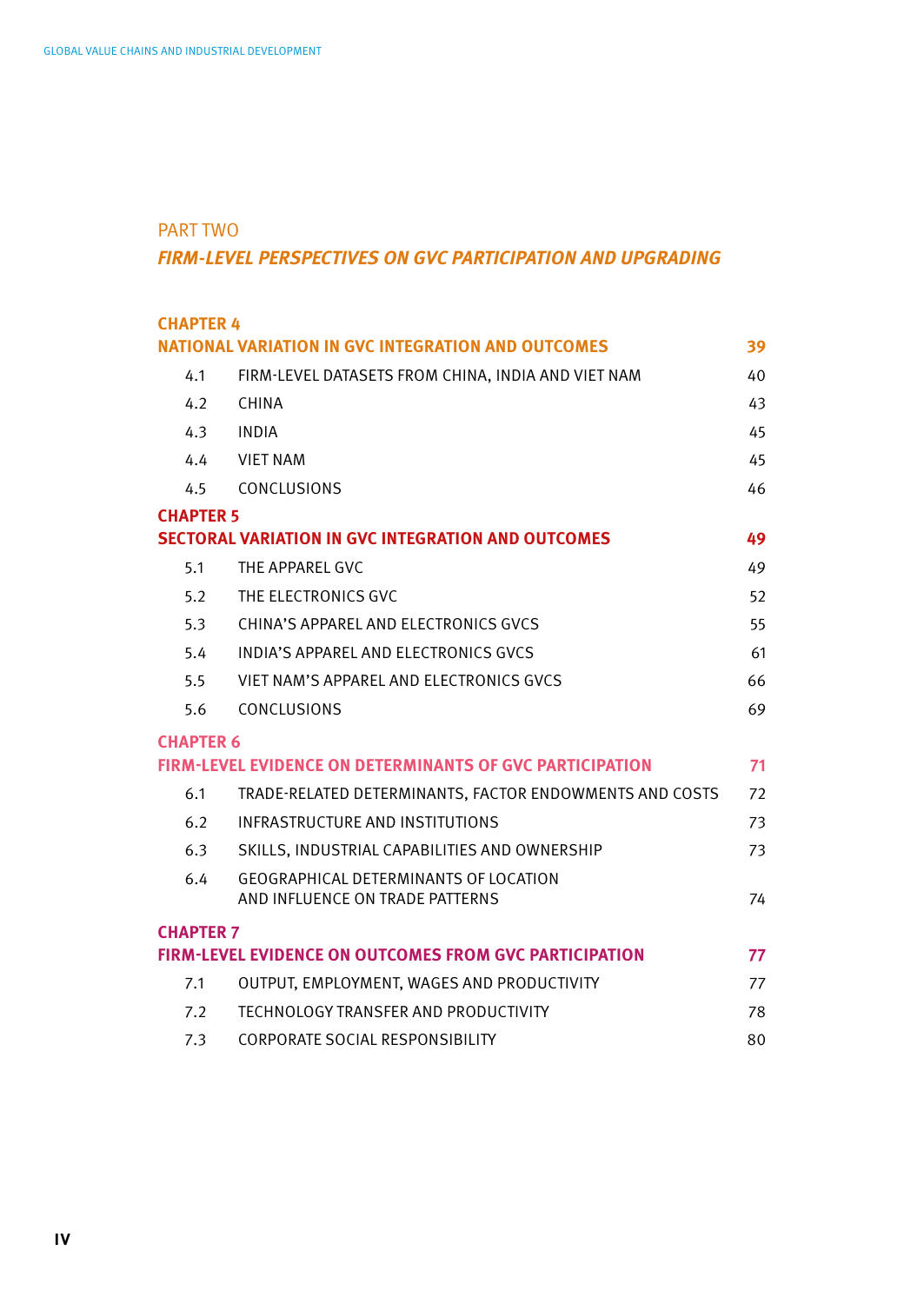#### PART THREE *CONCLUSIONS AND POLICY IMPLICATIONS*

| <b>CHAPTER 8</b> |                                            |      |
|------------------|--------------------------------------------|------|
|                  | <b>CONCLUSIONS AND POLICY IMPLICATIONS</b> | 85   |
| 8.1              | POLICY IMPLICATIONS                        | 87   |
| 8.2              | MINIMUM CONDITIONS FOR GVC PARTICIPATION   | 90.  |
| 8.3              | POLICIES TO SUPPORT GVC PARTICIPATION      | 90   |
| 8.4              | POLICIES TO SUPPORT UPGRADING WITHIN GVCS  | 97   |
| 8.5              | CONCLUSIONS AND WAY FORWARD                | 100. |

| <b>APPENDIX: CASE STUDIES</b>                    | 104 |
|--------------------------------------------------|-----|
| CASE STUDY 1: SJET SUPPLY CHAIN CO. (CHINA)      | 105 |
| CASE STUDY 2: RED COLLAR (CHINA)                 | 107 |
| CASE STUDY 3: GOKALDAS EXPORTS LTD. (INDIA)      | 109 |
| CASE STUDY 4: MOSER BAER INDIA LTD. (INDIA)      | 110 |
| CASE STUDY 5: HICAL TECHNOLOGIES (INDIA)         | 112 |
| CASE STUDY 6: SAMSUNG ELECTRONICS VIET NAM (SEV) | 115 |
| <b>REFERENCES</b>                                | 117 |
| <b>BACKGROUND PAPERS</b>                         | 122 |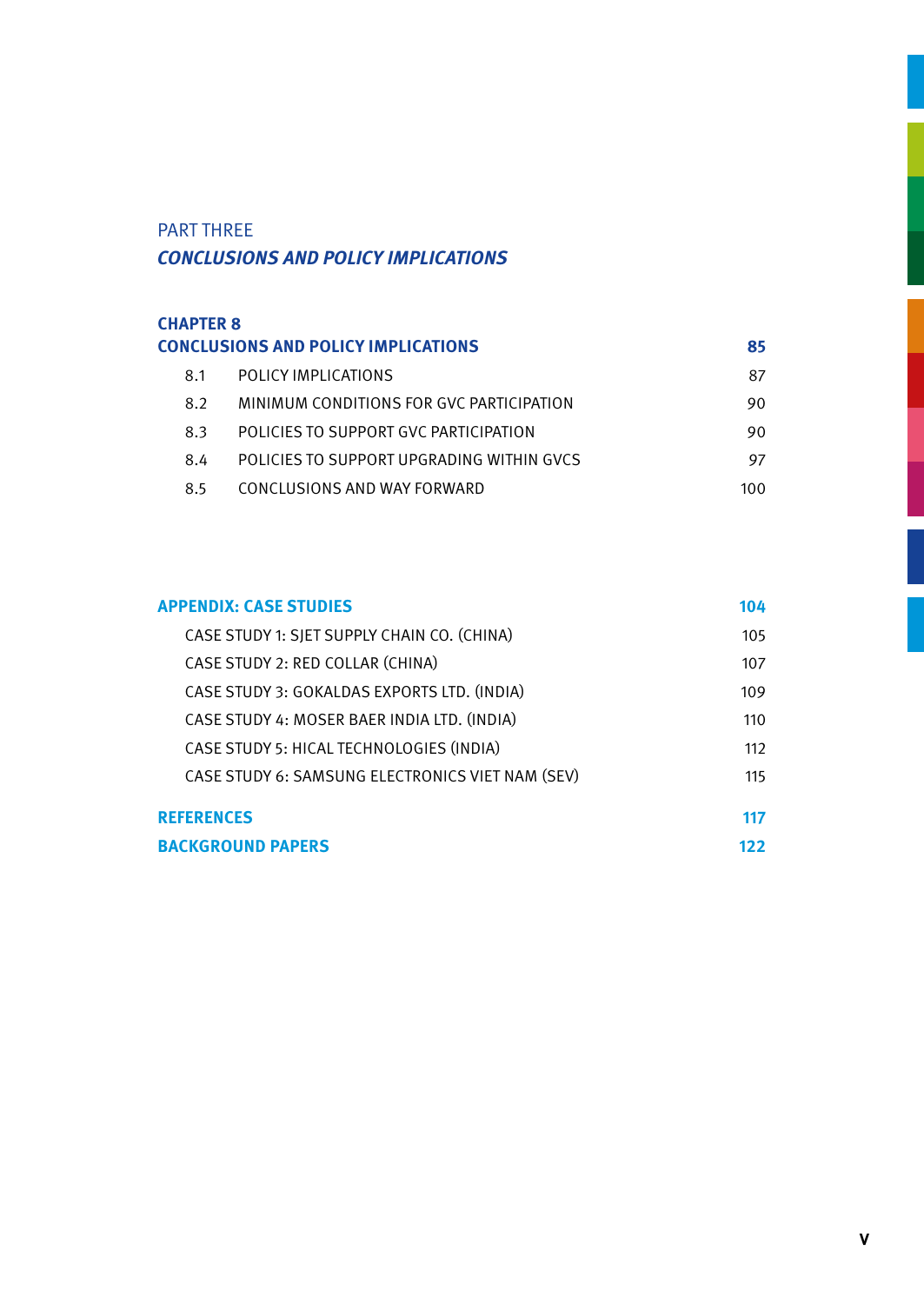#### **LIST OF TABLES**

|            | TABLE 2.1:       TRADE AGREEMENTS INVOLVING ASEAN+6 COUNTRIES. 2017                                                  | 24 |
|------------|----------------------------------------------------------------------------------------------------------------------|----|
|            | TABLE 4.1: DEFINITIONS OF GVC PARTICIPATION LEVELS                                                                   | 41 |
| TABLE 5.1: | SERVICES CONTENT OF CHINA'S EXPORTS OF APPAREL AND<br>ELECTRONICS GOODS. PERCENTAGE OF VALUE ADDED.<br>1995 AND 2011 | 57 |
| TABLE 8.1: | SUBSIDIES AND INCENTIVES FOR FIRMS IN<br>SUPPLYING INDUSTRIES                                                        | 94 |

#### **LIST OF FIGURES**

| FIGURE 1.1: | <b>GERMAN TRANSPORT EQUIPMENT: DIRECT AND</b>                                                                                                  |    |
|-------------|------------------------------------------------------------------------------------------------------------------------------------------------|----|
|             | INDIRECT JOBS, 1995 AND 2008                                                                                                                   | 6  |
|             | FIGURE 1.2: WHICH GDP ACTIVITIES BELONG TO GVCS?                                                                                               | 8  |
|             | FIGURE 1.3: GVC PARTICIPATION INDEXES BY INDUSTRY IN 2015                                                                                      | 9  |
|             | FIGURE 1.4: BACKWARD AND FORWARD LINKAGES BY REGION, 2011                                                                                      | 11 |
| FIGURE 1.5: | GVC PARTICIPATION INDEXES IN MANUFACTURING<br>INDUSTRIES, BY ECONOMY (2015)                                                                    | 12 |
|             | FIGURE 1.6: INTERMEDIATE IMPORTS AND FINAL GOOD EXPORTS IN<br>THE COMPUTER, ELECTRONIC AND OPTICAL VALUE CHAIN;<br>INDIA AND VIET NAM, 2000-15 | 13 |
| FIGURE 3.1: | MANUFACTURING SHARES IN IN SELECTED ASIAN<br>COUNTRIES, 1970-2014                                                                              | 29 |
|             | FIGURE 3.2: MANUFACTURING SHARES IN SELECTED ASIAN ECONOMIES<br>IN 1995 AND CHANGE IN SHARES 1995-2011                                         | 30 |
|             | FIGURE 5.1: THE APPAREL GVC                                                                                                                    | 51 |
|             | FIGURE 5.2: ELECTRONICS 3C GVC                                                                                                                 | 53 |
|             | FIGURE 5.3: THE SMILE CURVE                                                                                                                    | 54 |
|             | FIGURE 5.4: DOMESTIC VALUE-ADDED IN CHINA'S APPAREL AND<br>ELECTRONICS EXPORTS, 2000-7                                                         | 56 |
|             | FIGURE 8.1: POLICIES FOR INTEGRATION AND UPGRADING:<br>AN INTEGRATED FRAMEWORK                                                                 | 88 |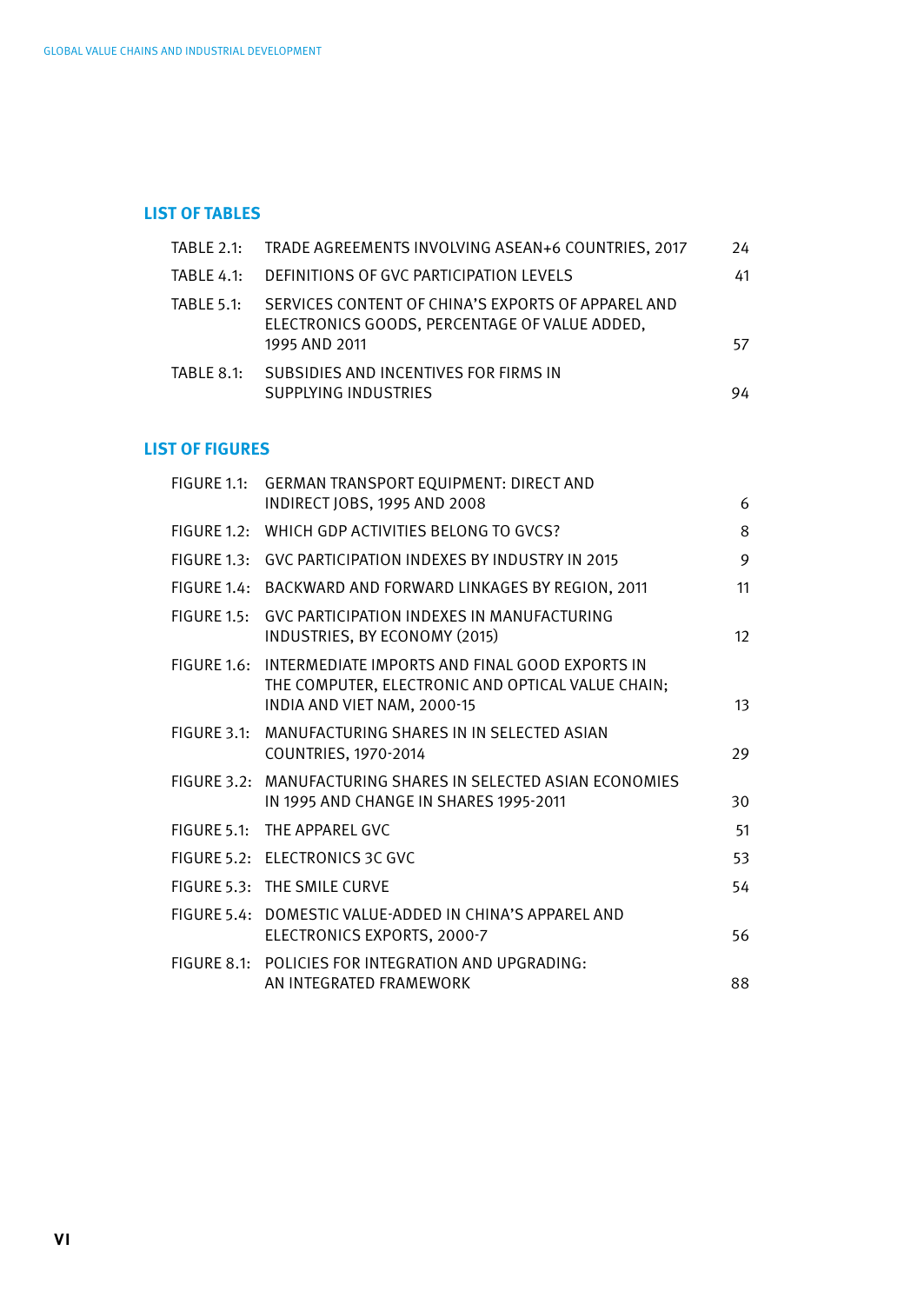#### **LIST OF BOXES**

| BOX 5.1: | UPGRADING ALONG THE APPAREL GVC: RED COLLAR (CHINA)                            | 58 |
|----------|--------------------------------------------------------------------------------|----|
| BOX 5.2: | GOKALDAS EXPORTS LTD - A LEADING INDIAN<br>APPAREL EXPORTER                    | 62 |
| BOX 5.3: | MOSER BAER INDIA LTD - THE RISE AND FALL OF A<br><b>GVC PARTICIPANT</b>        | 64 |
| BOX 5.4: | HICAL TECHNOLOGIES (INDIA) - SUCCESSFUL UPGRADING IN<br>ELECTRONICS GVCS       | 65 |
| BOX 5.5: | SAMSUNG ELECTRONICS VIET NAM (SEV)                                             | 68 |
| BOX 8.1: | TWELVE HUMAN, SOCIAL, ECONOMIC AND<br>ENVIRONMENTAL GOALS OF GVC PARTICIPATION | 87 |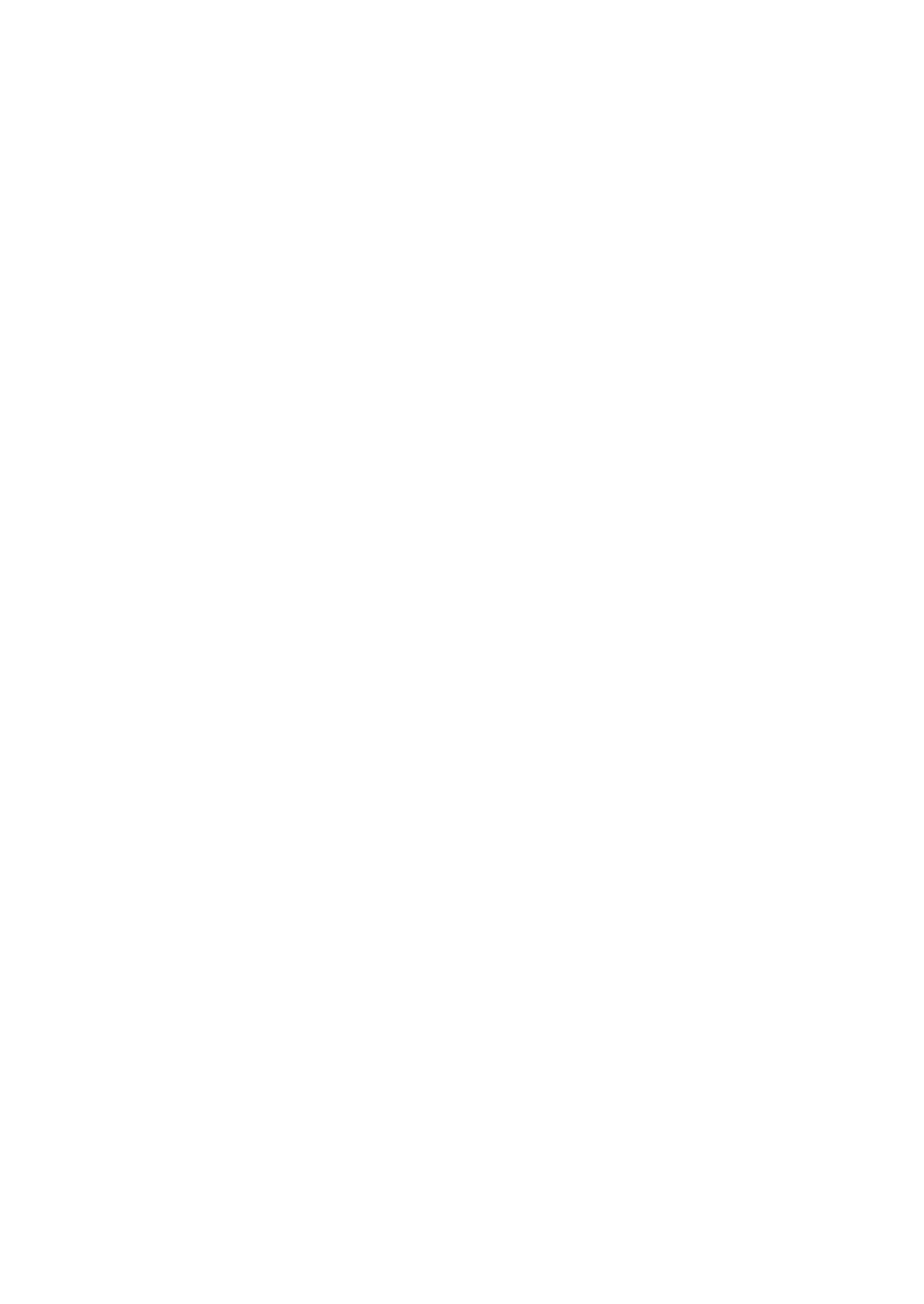## **FOREWORD**



The reorganization of production processes into vertically specialized stages that are carried out by companies in different countries has become a defining feature of the global economy. Increasingly, international production, trade and investment are inextricably being tied to global value chains (GVCs). GVCs have made industrialization easier in some ways, and more challenging in others. Countries can industrialize by producing intermediate goods or by performing specific activities during a particular stage of production, instead of having to possess all necessary industries to produce and export end products. However, the technology requirements for entering into GVCs are more demanding than ever. At the same time, concerns abound regarding the depth of industrialization in the long run if countries remain trapped in lower value-added activities

along the GVCs. The rise of GVCs has enormous implications for UNIDO's work in terms of supporting inclusive and sustainable industrial development (ISID) in developing countries.

UNIDO has always taken a holistic approach to GVCs and development, emphasizing collaboration with different stakeholders, the importance of on-the-ground knowledge, and technical rigour in research and policy advice. Building on past works of UNIDO and its partners, this report moves into new directions by focusing on the evolution of global and regional value chains in Asia, and by providing insights that warrant some fresh thinking on policy.

The report shows that Asia has become an important player in manufacturing alongside North America and Europe. Asia's integration into GVCs over the past two decades is particularly pronounced for backward linkages, reflecting the region's expanding role in assembly stages of production. The development trajectories and outcomes of GVC participation vary significantly at the country and sectoral levels. Micro-level analysis using case studies and firm-level data from China, India and Southeast Asia suggests that GVC participation not only shapes industrial competitiveness. It highlights that the causal relationship also holds true in the reverse and that countries must reach a certain threshold in industrial competitiveness to be able to participate in GVCs. Moreover, diverse policy characteristics across countries and industries may explain the variations in subsequent trajectories and outcomes. Taken together, the insights of this report provide the basis for a two-pronged policy approach. First, to increase industrial competitiveness making GVC participation possible, and secondly, to continue focusing on industrial competitiveness to improve the volume and quality of GVC participation over time.

This report is the result of a joint effort by UNIDO and the University of International Business and Economics (UIBE), China, as part of a long-standing commitment by UNIDO to support ISID through GVCs.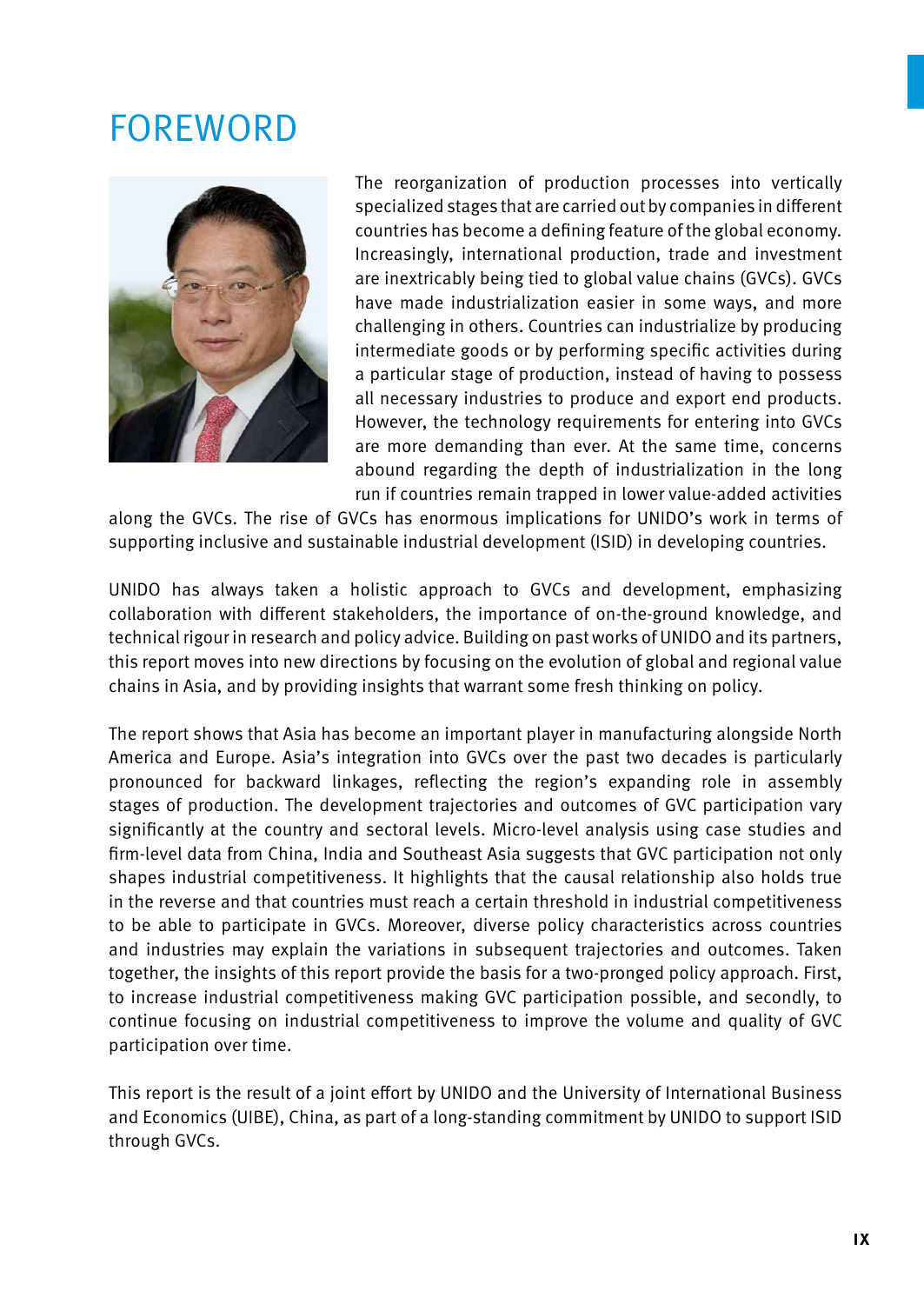I am certain that the findings in this report will inspire debates and initiate collaborations between our Member States and institutional partners to achieve our common objectives, in particular Goal 9 of the 2030 Agenda for Sustainable Development.

 $\begin{array}{c}\n7 \\
7 \\
8\n\end{array}$ 

**LI Yong** United Nations Industrial Development Organization Director General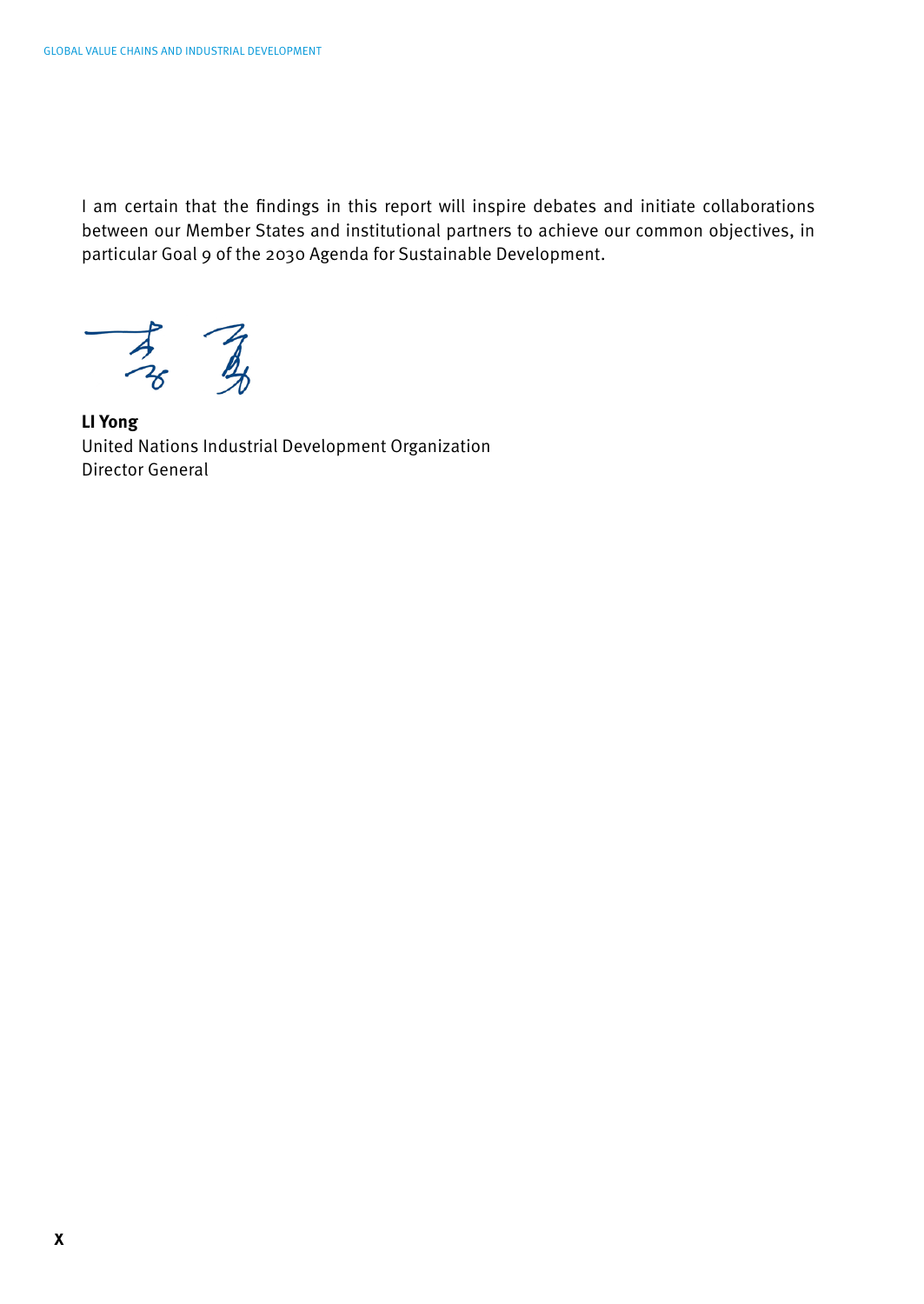## **FOREWORD**



In a world characterized by resource and endowment heterogeneity, specialization plays a fundamental role in the market economy through the division of labour and capital. Adam Smith used the example of pin-making to underscore specialization's role in the production process. One of the defining features of today's world economy is the globalization of production and trade, creating what we refer to as 'global value chains' (GVCs). That is, that the production process is broken down into several stages which are located across different parts of the world. Many other terms have been used to describe this phenomenon, including fragmentation, fractionalization, dispersion, disintegration, unbundling, outsourcing, etc.

Although there is broad consensus that countries in Northeast Asia, Southeast Asia, and to some extent South Asia, particularly China, are the primary beneficiaries of GVC participation and its contributions to industrial development and economic growth, solid empirical evidence of this is still lacking. More importantly, how GVC participation has benefited these countries, the lessons learned from their experiences at both the macro and micro level, and the policy implications for developing countries remain largely unanswered in the literature.

The University of International Business and Economics' (UIBE) cooperation with the United Nations Industrial Development Organization (UNIDO) in spearheading this study is one small step towards understanding these major developments. UIBE has been involved in GVC studies for quite some time and stands at the forefront of research on the GVC phenomenon in relation to international trade and economic growth. In fact, UIBE established the first research institute worldwide (the Research Institute for Global Value Chains, RIGVC) in 2015, which focuses exclusively on GVC-related research in economics and statistics. RIGVC aims to develop a comprehensive GVC framework to integrate research from multiple disciplines, including management science, economic theory, statistical methods, geography, sociology and other social sciences to provide interdisciplinary policy research, in particular related to international trade negotiations, industrial structural change and upgrading, as well as strategic decision making in enterprises. This report may well be viewed as one of the offshoots of our continuous research efforts in that direction. We are especially grateful for the financial support we have received from MOFCOM, China.

This report presents findings on recent GVC developments by researchers at UNIDO and its partner institutions, including RIGVC, to enhance public awareness of the contributions of GVCs to international production and income distribution, particularly in Asia. It also provides a wealth of information and key policy recommendations. We have, for example, uncovered the factors that drive integration in GVCs and ways towards successful industrial upgrading. We have therefore compiled evidence-based policy recommendations that should be shared with the entire world.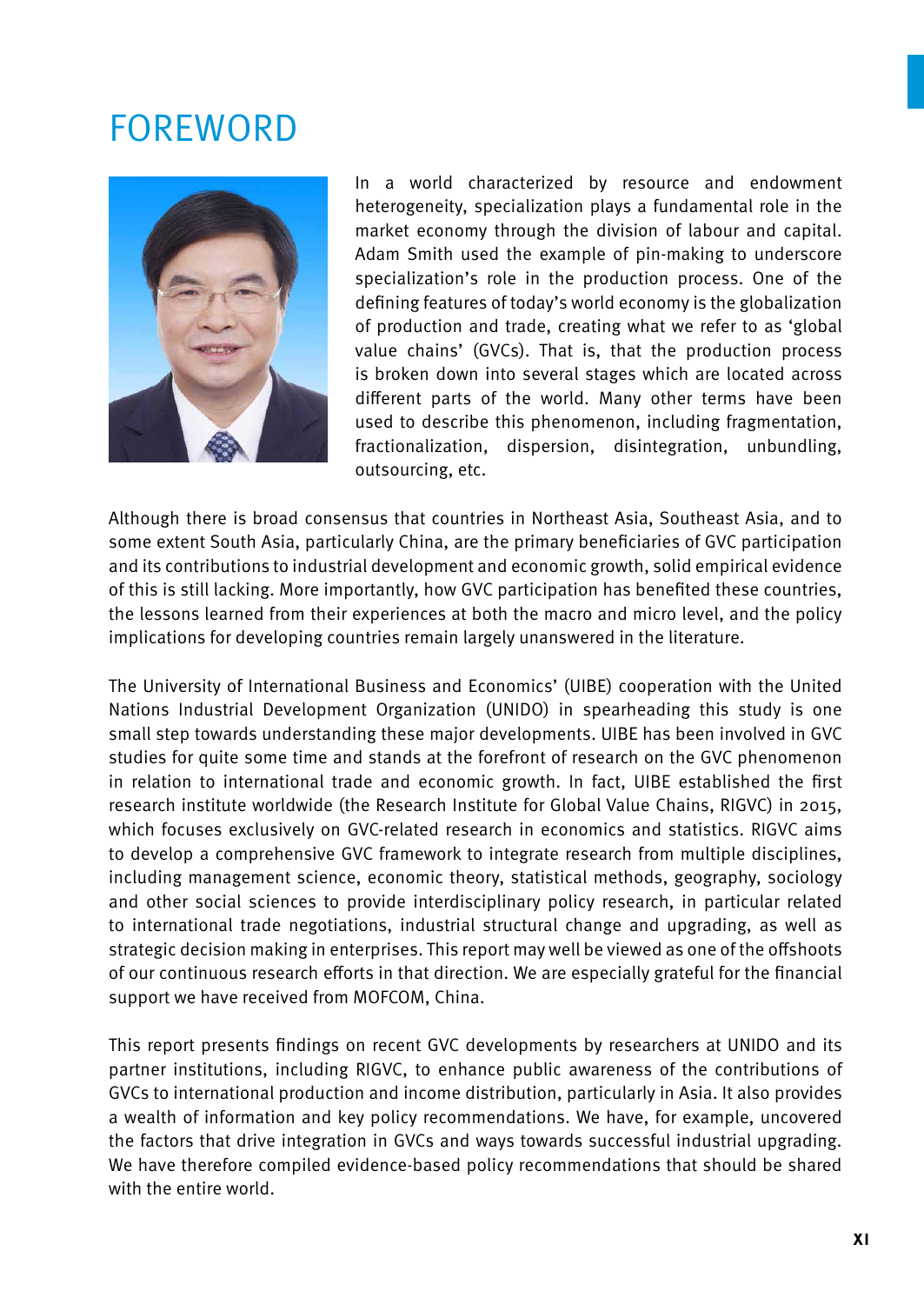Although we are excited about releasing this report, we are also well aware of the fact that GVCs are undergoing tremendous changes, especially in the context of Corporate China's rapid global expansion and outward FDI movements into many developing countries. World institutions and the global governance system are facing challenges as a result of foreign policy shifts in some of the world's major players. We continue to learn and seek to respond to these seismic changes in the world economic order. I hope the readers will find this report fruitful, and that their countries will thrive economically from the many momentous opportunities the GVC phenomenon generates.

Hackburg

**Professor Zhao Zhongxiu, Ph.D** Founding Director, RIGVC at UIBE Vice President of UIBE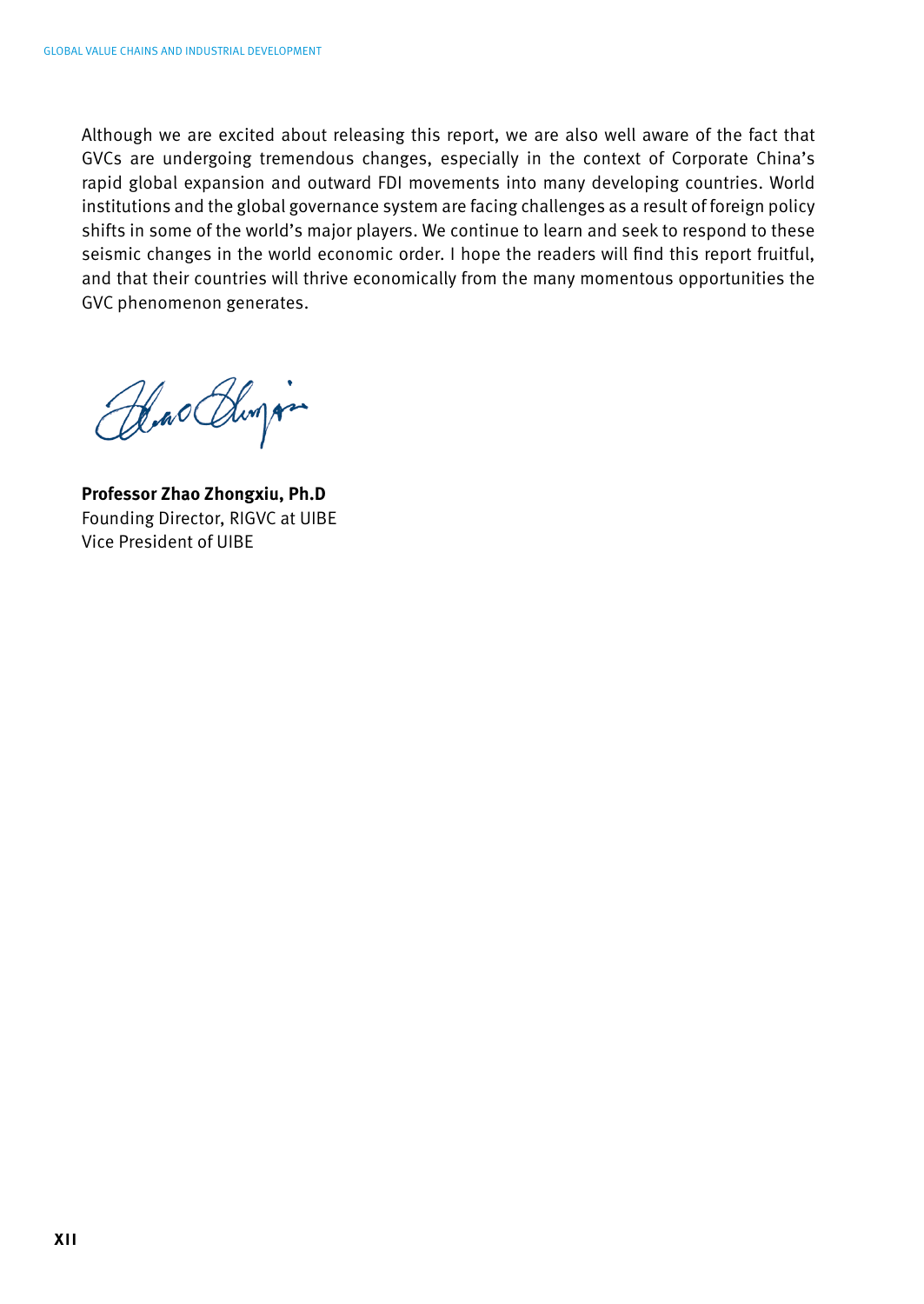# Acknowledgements

This report has been prepared by Alejandro Lavopa, Nobuya Haraguchi and Adnan Seric, UNIDO staff members, in collaboration with Richard Pomfret, Professor at University of Adelaide, under the general guidance of Cecilia Ugaz Estrada, Director of the Policy, Research and Statistics Department at UNIDO, and Zhongxiu Zhao, Vice-President of the University of International Business and Economics (UIBE), China. The authors of the report were supported by a talented team of researchers at UNIDO, including Alessandra Celani de Macedo and Yee Siong Tong.

The report is based on a series of background papers and inputs contributed by the following experts: Aradhna Aggarwal, Copenhagen Business School; Nicola Coniglio, University of Bari "Aldo Moro"; Stacey Frederick and Gary Gereffi, Duke University; Sourafel Girma, University of Nottingham; Jacob Jordaan and Dea Tusha, Utrecht University; Pradhumna Kaushik, Guru Gobind Singh Indraprastha University; Victor Kummritz and Rainer Lanz, World Trade Organization; Vasiliki Mavroeidi, University of Cambridge; Bo Meng, Institute of Developing Economies, Japan External Trade Organization; Birgit Meyer, Vienna University of Economics and Business; Yinan Qi, Jun Yang, Xinding Yu and Jing Zhao, UIBE; Frauke Steglich, Kiel Institute for the World Economy; Roman Stöllinger, Vienna Institute for International Economic Studies; Jennifer Taborda, United Nations University - Maastricht Economic and Social Research Institute on Innovation and Technology; Heiwai Tang, Johns Hopkins University; Weiqi Tang, Fudan University; and Tran Thang, Central Institute for Economic Management, Viet Nam.

Many of the concepts introduced and elaborated in the report were developed during two workshops at UNIDO headquarters in Vienna in April 2016 and July 2017, and one workshop at UIBE in Beijing in December 2016. During these workshops, insightful comments were provided by Juan Carlos Castillo, United Nations University - Maastricht Economic and Social Research Institute on Innovation and Technology; Holger Görg, Kiel Institute for the World Economy; Jiyoung Kim, Institute of Developing Economies, Japan External Trade Organization; Ari Kokko, Copenhagen Business School; Xiaomeng Li and Zhi Wang, UIBE; Célestin Monga, African Development Bank; and Cornelia Staritz, Austrian Foundation for Development Research. Valuable comments were also received from UNIDO staff members, including Manuel Albaladejo, Ludovico Alcorta, Nicola Cantore, Charles Cheng, Xiao Cheng, Michele Clara, Giuseppe De Simone, Smeeta Fokeer, Dong Guo, Fatou Haidara, Frank Hartwich, Adot Killmeyer-Oleche, Jaime Moll de Alba, Fernando Santiago, Shyam Upadhyaya and Zhen Wang.

The report further benefited from constructive comments by Steffen Kaeser from UNIDO and Wan-Hsin Liu from the Kiel Institute for the World Economy, who thoroughly reviewed the draft of the report and improved several of its sections.

Niki Rodousakis, UNIDO staff member, provided editorial assistance in finalizing the manuscript for publication. Iguaraya Saavedra, also from UNIDO, provided administrative support.

We would like to express special thanks to the People's Republic of China for its generous financial contribution.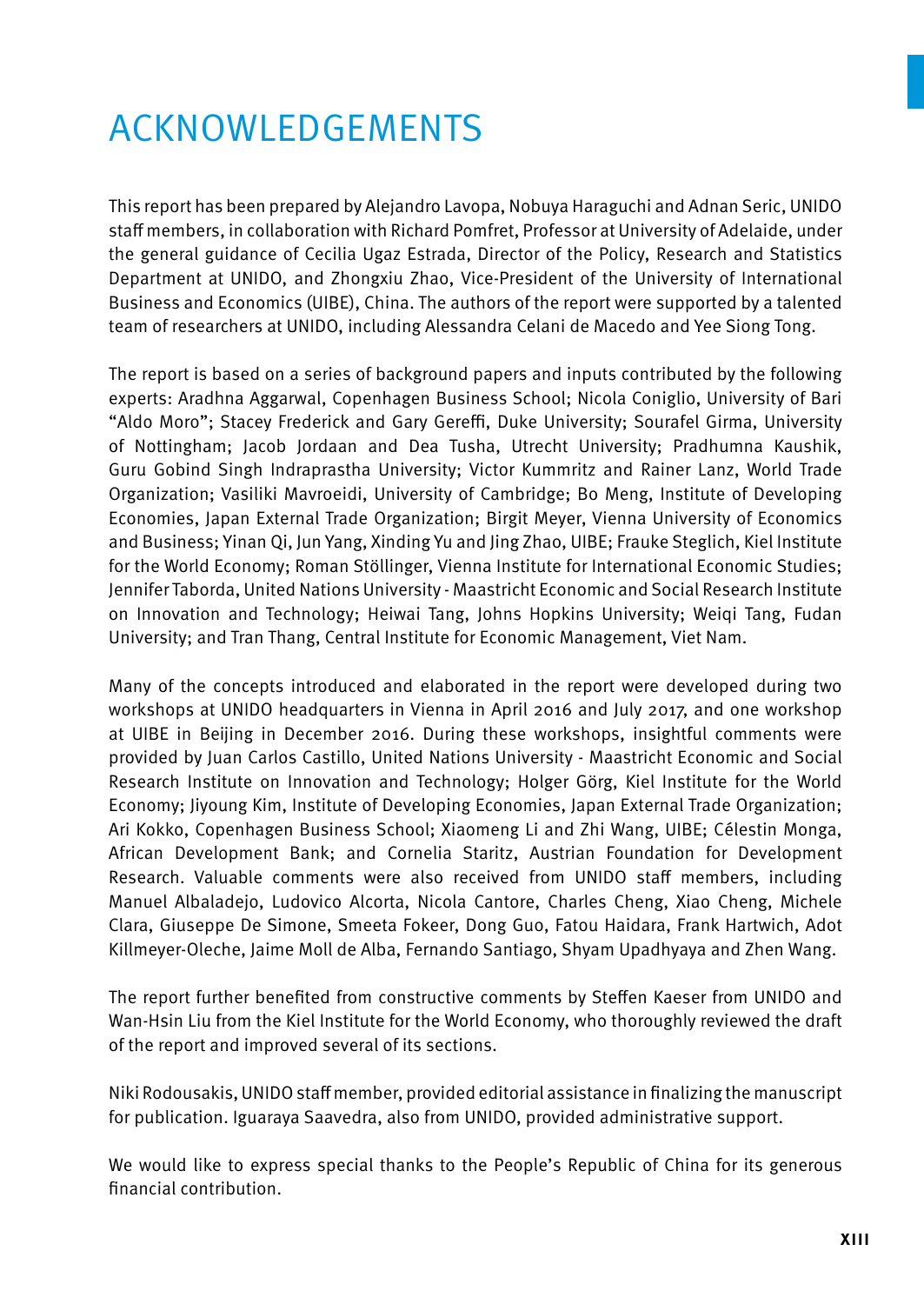# LIST OF ABBREVIATIONS

| 3Cs             | Computers, Consumer electronics, and Communications and networking        |
|-----------------|---------------------------------------------------------------------------|
| <b>ASEAN</b>    | <b>Association of Southeast Asian Nations</b>                             |
| CBDR            | Common but Differentiated Responsibilities (on climate change)            |
| <b>CIP</b>      | UNIDO's Competitive Industrial Performance index                          |
| CO <sub>2</sub> | Carbon dioxide                                                            |
| <b>CSR</b>      | <b>Corporate Social Responsibility</b>                                    |
| <b>CPTPP</b>    | Comprehensive and Progressive Agreement for Trans-Pacific Partnership     |
| <b>EMS</b>      | Electronics manufacturing services                                        |
| EU              | <b>European Union</b>                                                     |
| <b>FDI</b>      | Foreign direct investment                                                 |
| <b>FTA</b>      | Free trade area                                                           |
| GDP             | Gross domestic product                                                    |
| Gt              | Gigaton, equal to one billion metric tons or 1,000,000,000,000 kilograms. |
| GVC             | Global value chain                                                        |
| ICT             | Information and communications technology                                 |
| I-O table       | Input-output table                                                        |
| ISO             | International Organization for Standardization                            |
| ITA             | Information Technology Agreement (WTO)                                    |
| <b>ITU</b>      | International Telecommunication Union                                     |
| MFA             | Multifibre Arrangement                                                    |
| <b>OECD</b>     | Organisation for Economic Co-operation and Development                    |
| OECD ICIO       | OECD Inter-country Input-Output tables                                    |
| OEM             | Original equipment manufacturer                                           |
| PV              | <b>Photovoltaic Cells</b>                                                 |
| <b>RCEP</b>     | Regional Comprehensive Economic Partnership                               |
| <b>RVC</b>      | Regional value chain                                                      |
| TFP             | Total factor productivity                                                 |
| Tiva            | Trade in value added                                                      |
| <b>TPP</b>      | Trans-Pacific Partnership (superseded, without the USA, by the CPTPP)     |
| UAE             | <b>United Arab Emirates</b>                                               |
| <b>UIBE</b>     | University of International Business and Economics (Beijing)              |
| <b>VLSI</b>     | Very large-scale integration                                              |
| WIOD            | World Input-Output Database                                               |
| WTO             | World Trade Organization                                                  |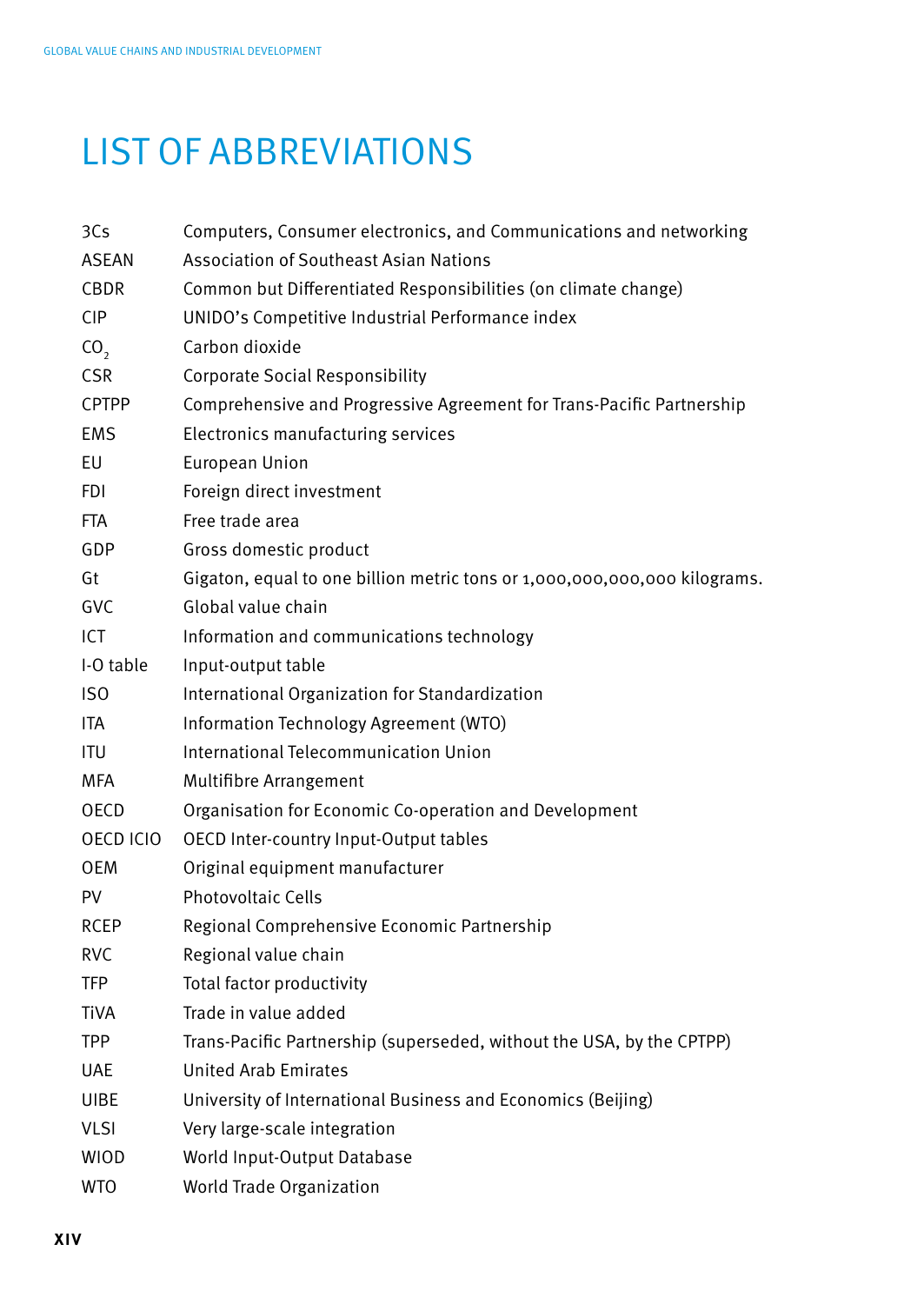## **PREFACE**

The fragmentation of production along global value chains has been recognized as a significant feature of the twenty-first century global economy with its epicentre in Asia. Research on GVCs is, however, characterized by a lack of consensus over definition and measurement. The increasing availability of integrated input-output data and the development of appropriate indicators to measure GVC participation have allowed researchers to delve more deeply into empirical regularities surrounding integration and upgrading within GVCs. Combining findings from firm-level surveys and case studies, the geography of GVCs in Asia can be mapped and the determinants of successful participation and upgrading in global and regional chains identified. This volume brings together the findings from a series of studies carried out for a joint project of United Nations Industrial Development Organization (UNIDO) and the University of International Business and Economics (UIBE).

Part One takes a macro perspective, in which linked input-output tables are used to map participation of the Asia region in value chains over time. Further analysis at the macro level identifies factors associated with successful integration into GVCs, the impact of GVC participation on economic performance, whether participation in GVCs has led to structural change, and the impact of GVCs on the environment through changes in emissions. In Part Two, firm-level surveys and case studies of individual firms and GVCs from China, India and Viet Nam are analysed to further understand the drivers and consequences of successful integration and upgrading. To deepen our understanding at the firm level, the project focussed on the electronics and apparel industries, which have been at the foundation of Asian GVCs.

The key issues project participants addressed were the determinants of GVC participation and the drivers of successful upgrading within GVCs. Part Three presents the main conclusions on these issues and policy implications drawn therefrom.

The background papers are listed at the end of the report. Although the report also draws on the wider literature on GVCs, we generally do not repeat all references found in the background papers.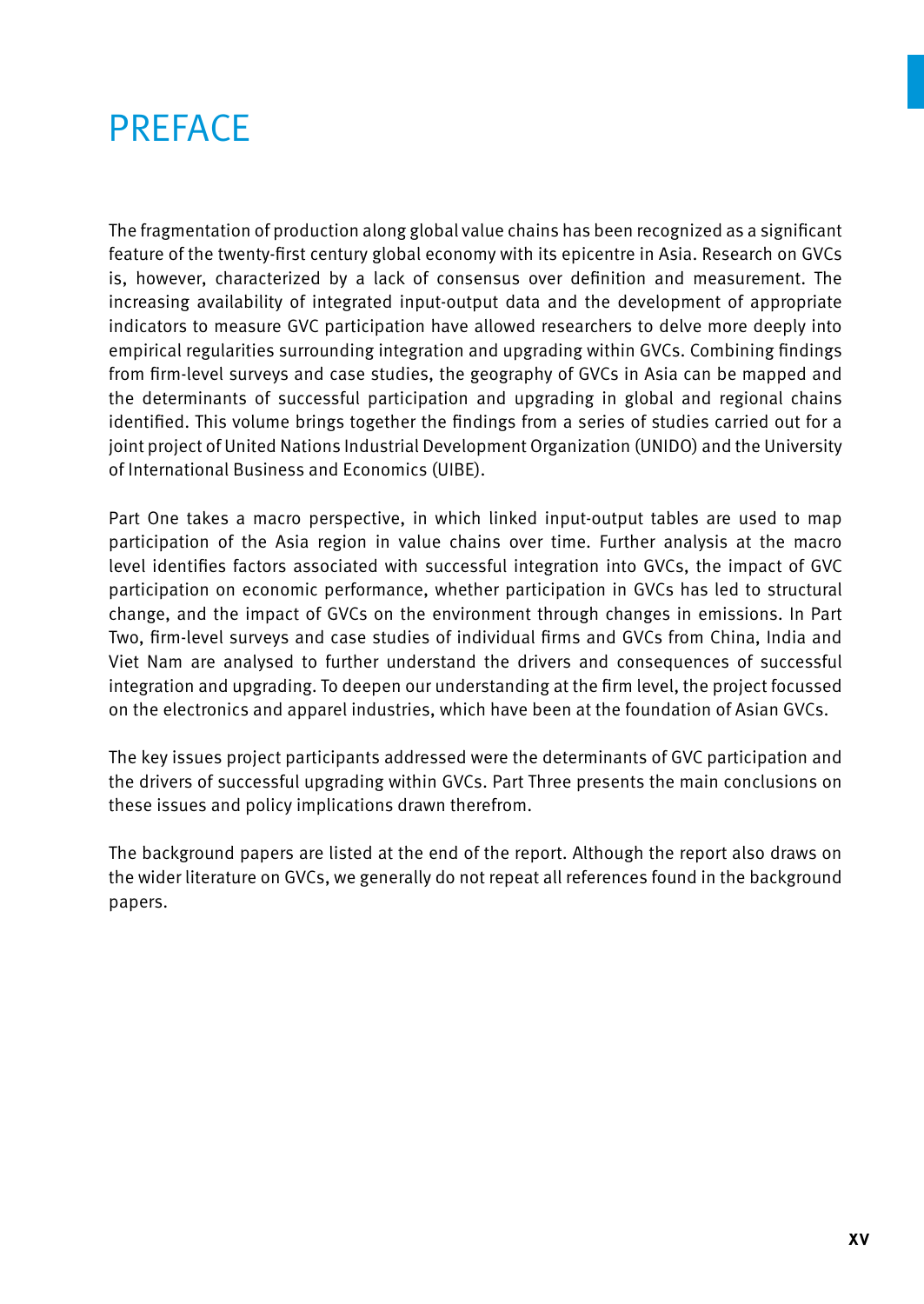## EXECUTIVE SUMMARY

A striking feature of the twenty-first century global economy is the fragmentation of the production process along global value chains (GVCs). This is primarily a feature of the manufacturing sector and an important element of international cooperation on industrial capacity. Despite being called "global", the chains are often regional, with three main centres in North America, Europe and East Asia, of which the latter has witnessed the most dramatic GVC development, giving rise to the concept "Factory Asia".

Research on GVCs has been characterized by a lack of consensus over definition and measurement. The December 2015 UNIDO Report on *Global Value Chains and Development* addressed these issues, but also concluded that GVCs are heterogeneous and that a more disaggregated analysis is necessary to arrive at a deeper understanding.

The increasing availability of integrated input-output data and the development of appropriate indicators to measure GVC participation have allowed researchers to delve more deeply into empirical regularities surrounding integration and upgrading within GVCs. Combined with information from firm-level surveys and case studies, it is possible to map the geography of GVCs, and also to identify determinants of both successful participation and upgrading in global and regional value chains. This volume brings together the findings from a series of studies undertaken for a joint project of the United Nations Industrial Development Organization (UNIDO) and the University of International Business and Economics (UIBE), which focussed on participation of Asian economies in internationally fragmented industrial production.

Part One takes a macro perspective using linked input-output tables to map participation in value chains over time for the Asian region. Further analysis at the macro level identifies the factors associated with successful integration into GVCs, the impact of GVC participation on economic performance, whether participation in GVCs has led to structural change, and the impact of GVCs on the environment through changes in emissions. While trade liberalization and reduced transport costs are prerequisites for the fragmentation of production along GVCs, the macro analysis reveals considerable variety across countries and industries with infrastructure and institutions as well as industrial competencies and skills influencing which countries participate in GVCs.

In Part Two, firm-level surveys and case studies of individual firms and GVCs from China, India and Viet Nam are analysed to better understand the drivers and consequences of successful integration and upgrading. To deepen our understanding of the firm level, this project focused on the electronics and apparel industries, which have been at the centre of Asian GVCs. Although some evidence suggests that investment incentives and the creation of special economic zones may encourage GVC participation, the role of foreign investment varies from country to country and decisions to invest depend more strongly on factors such as good infrastructure, cheap but skilled labour and other determinants. A recurring finding is that although GVC participation can improve industrial competitiveness, there is a strong reverse causality; a pre-existing competitive industrial sector may be a prerequisite for GVC participation. The micro data also highlight the heterogeneity of GVCs and of modes of participation in GVCs.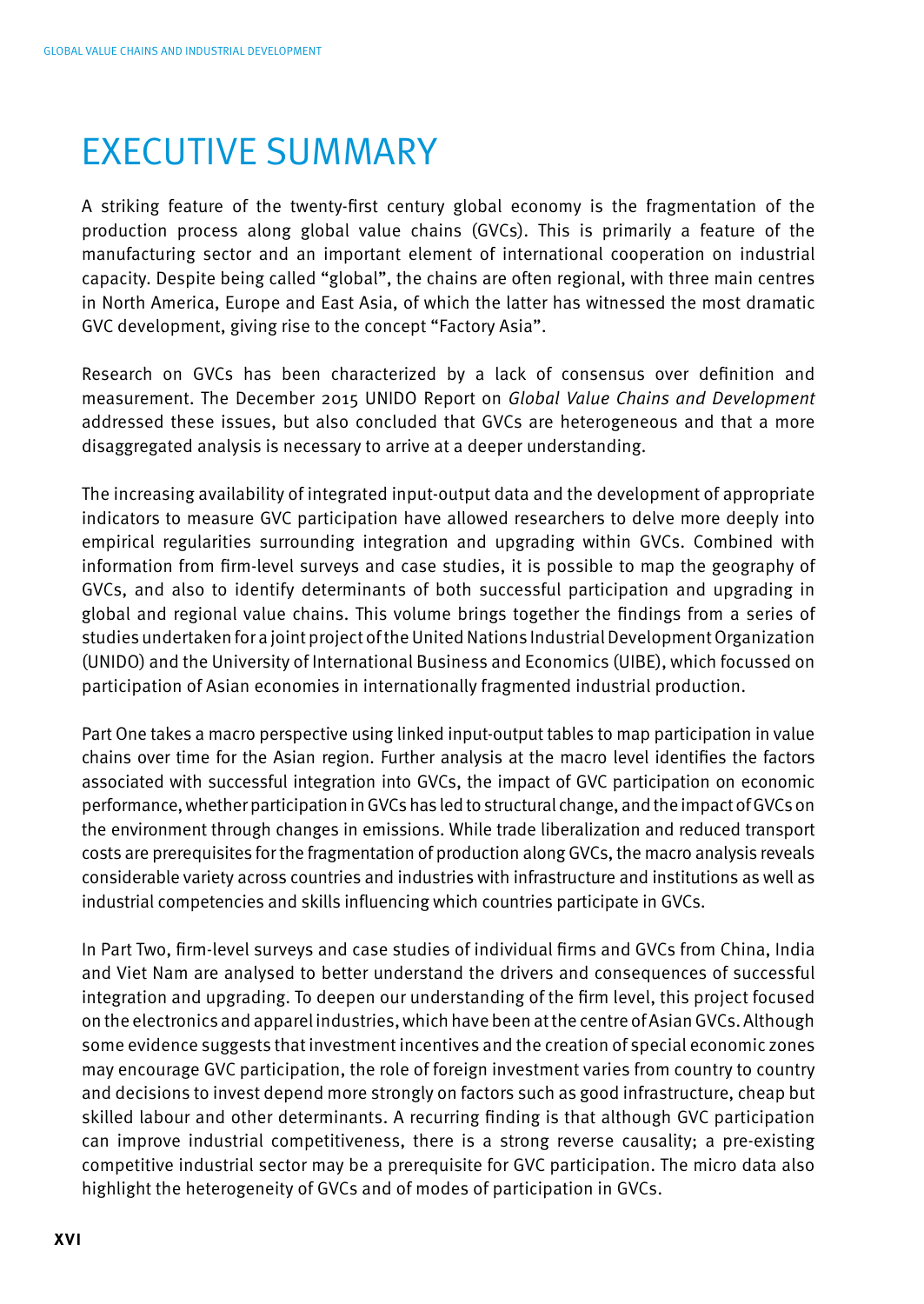The main policy conclusion to be drawn from our findings on heterogeneity is that GVCs provide increased opportunities for building up manufacturing capacity. At the same time, policymakers cannot assume that participation in GVCs will automatically bring about such structural change. The outcome hinges on the country-specific position within GVCs and within the product quality spectrum. It is essential to establish a policy environment that is favourable to the acquisition of skills and other features associated with successful economic development within or outside GVCs. In sum, GVC participation is a handmaiden of development rather than a shortcut to success, and GVC upgrading occurs in environments favourable to development and not independently of such environments.

It is also important for policymakers to not perceive GVC participation or upgrading within GVCs as targets to be achieved at all cost. A balanced assessment should weigh the advantages and disadvantages. Lead firms may be tempted to draw countries with laxer environmental standards into GVCs as suppliers of pollution-intensive activities. Such outcomes can add to growth and manufacturing employment while leaving host countries further from achieving important Sustainable Development Goals.

### **What Drives Integration into GVCs?**

The GVCs phenomenon has been strongly associated with trade and investment liberalization, and a reduction in the costs of international trade. However, a host of other factors may influence a country's prospects for GVC integration, including infrastructure, the availability of financing, the existence of skilled labour, and more importantly, manufacturing competitiveness. Integration is not automatic, but minimum conditions must be present and might even shape the trajectory of upgrading.

*Trade Liberalization Helps.* GVCs, by definition, operate across borders and therefore rely on trade as a tool for integrating dispersed activities. Trade liberalization makes the international movement of goods easier, less costly and faster by relaxing tariff and non-tariff barriers to trade. Lower trade barriers through multilateral and bilateral agreements encourage integration into GVCs. As tariff levels have fallen, increased attention is being paid to trade facilitation and behind-the-border obstacles to trade. In an already largely liberalized trade environment, variables such as the competitiveness of local manufacturing and the extent of workers' skills have become increasingly important determinants of which countries integrate into GVCs.

*Big Geography Matters.* Proximity to an economic hub increases the prospects of integration into a GVC that operates around that hub. Proximity leads to lower transport costs and accelerates delivery, while the existence of common ethnic networks or shared norms and institutions can improve trust and reduce transaction costs. The story of Asia's integration into GVCs, captured by the 'flying geese' model, is one of export-oriented industrial activities flowing from more advanced countries in the region to less economically developed countries in geographic proximity; the Republic of Korea and Taiwan Province of China were integrated into Japanese GVCs, China relied on its connection to Hong Kong SAR China and Singapore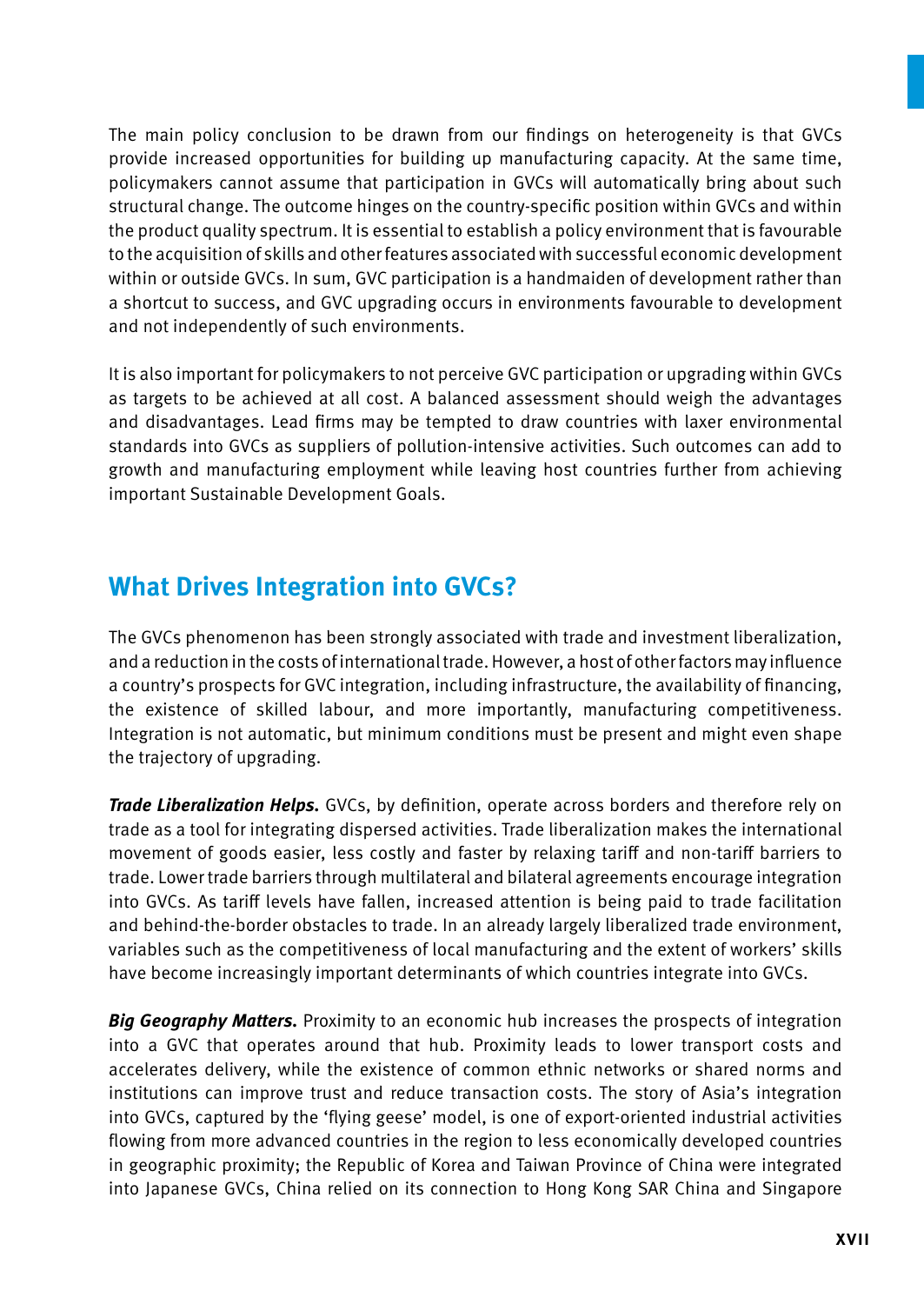was initially a hub for Malaysia and Indonesia. Value chains are often organized regionally rather than globally. Several studies in the project find that India and Viet Nam increased GVC participation within chains that end in Southeast Asia and China. Regional and bilateral trade and investment agreements can be an important tool to reduce trade-related costs and to hence facilitate GVC integration.

*Small Geography Matters, Too.* Special industrial zones can attract GVCs by providing a local environment with a more liberalized regime than the rest of the country, and thereby providing benefits associated with clustering. Locating within a zone may improve access to specialized infrastructure, trained labour and other shared resources such as technical institutes or environmental infrastructure and encourage participation in formal and informal knowledge exchanges. China and more recently Viet Nam have, with some success, created special zones to attract foreign firms. However, background studies on Viet Nam find that firms in industrial zones tend to generate fewer backward linkages with domestic firms, suggesting that while zones may be effective in attracting investment, more attention should be paid to increasing domestic firms' participation in zones or improving linkages between zone and non-zone firms.

*Investment Incentives Should Not be Overestimated.* The emergence and expansion of GVCs has been linked to offshoring of industrial activities by lead-firms in the United States, Japan, Europe and recently from emerging countries like China. To attract such activities, several low-wage countries, predominantly in East and Southeast Asia and in Central America, offer generous investment incentives, including but not restricted to lower income tax, lower or no import duties, and subsidized utilities and land costs in special zones. Despite case study evidence from China and Viet Nam broadly supporting the expectation that investment incentives are positively associated with integration into GVCs, cross-country econometric analyses using macro-level data do not support this hypothesis. This may be because the importance of foreign investors in GVCs varies from country to country (e.g. it is high in Viet Nam and lower in India) or because foreign investment is related not only to the policy package, but also to the supply of cheap but skilled labour, reliable infrastructure and other determinants. More generally, there is no single determinant of GVC participation, but rather a wide array of conditions.

*Building Up Manufacturing Competitiveness Comes First.* GVC integration may improve industrial competitiveness through technology transfers and other types of learning, but there is also a reverse causality that developing a competitive industry may be a prerequisite for successful GVC integration. The latter mechanism is consistent with GVC theories according to which suppliers' capabilities relative to their cost is a factor that pushes lead firms to outsource or offshore production. Domestic firms' lack of competitiveness can pose a problem for integrating into GVCs. In Viet Nam, domestic firms have low participation rates in GVCs because foreign firms cannot find domestic suppliers to match their quality requirements, and production linkages between foreign firms are much denser than between foreign and domestic firms. That is, while the development of linkages within GVCs can be of relevance for upgrading, some industrial capacities are necessary to establish linkages in the first place.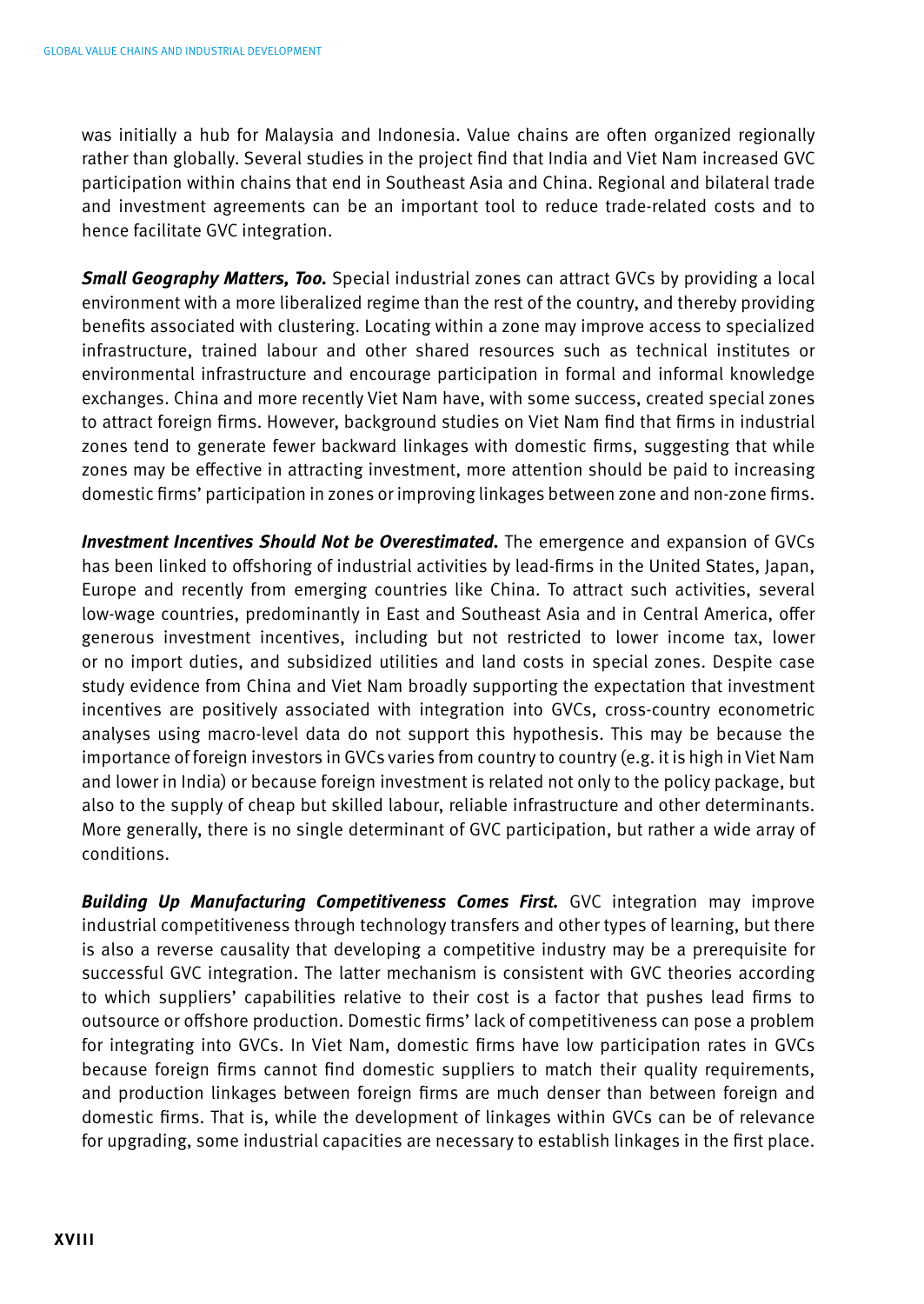*Integration Requires Investment, Investment Requires Financing.* Integration into GVCs requires the establishment of manufacturing facilities, and upgrading implies investments in tangible (capital equipment, technology licenses) and intangible (better educated employees, training, learning-by-doing) assets. Financial development, by easing access to capital, can improve firms' capacity to participate and upgrade in value chains.

### **What Drives Successful Upgrading?**

If successful GVC participation depends on the presence of certain minimum conditions, including the development of manufacturing capacities, successful upgrading is even more contingent on a broad package of support. A strong message from the background studies is that securing GVC integration does not suffice to guarantee upgrading, which depends on the absorptive capacity in firms and in the economy as a whole.

*Integration does not automatically lead to upgrading.* The development of production linkages between firms in the context of GVCs, can be a significant source of knowledge, leading to successful upgrading. While this is an important feature of GVCs that should be harnessed to facilitate structural transformation, the research carried out for this project indicates that the benefits are not automatic and have varied substantially in Asia. GVC participation has a small positive effect on structural transformation; the benefits are larger when countries participate in the high-quality segment of exports. The benefits from GVC integration can vary strongly, and this is reflected in the different trajectories of countries post-integration; only a handful of countries have made considerable progress over time in expanding domestically produced value added among the countries covered in the project, most notably China.

*There is a High Road and a Low Road to Integration.* Developing skills and investing in R&D are important drivers of upgrading within GVCs, but outcomes vary depending on the nature of GVC participation. The level of skills is significant when it comes to forward integration, which entails the production of more advanced products that are used in other countries' exports, but it is not significant for backward integration such as in assembly work. A country can expand its overall value added in GVCs by increasing assembly work, which relies on low skills and on a continuous cutting of costs, possibly by not respecting basic labour rights and working conditions and by skirting environmental regulations. Another strategy is to extract more value added from production through improvements in productivity, relying on skill formation and innovation. They represent the 'low road' and the 'high road' to integration, respectively. The high road provides a sustainable pathway to upgrading through continuous investments in developing technological capabilities.

*Different Chains Have Different Potential for Growth*. The GVCs Asian economies participate in differ significantly in terms of size, organization, degree of internationalization and rate of growth. Moreover, different industries experience technological change differently, which creates various opportunities and challenges for suppliers. In GVCs characterized by fast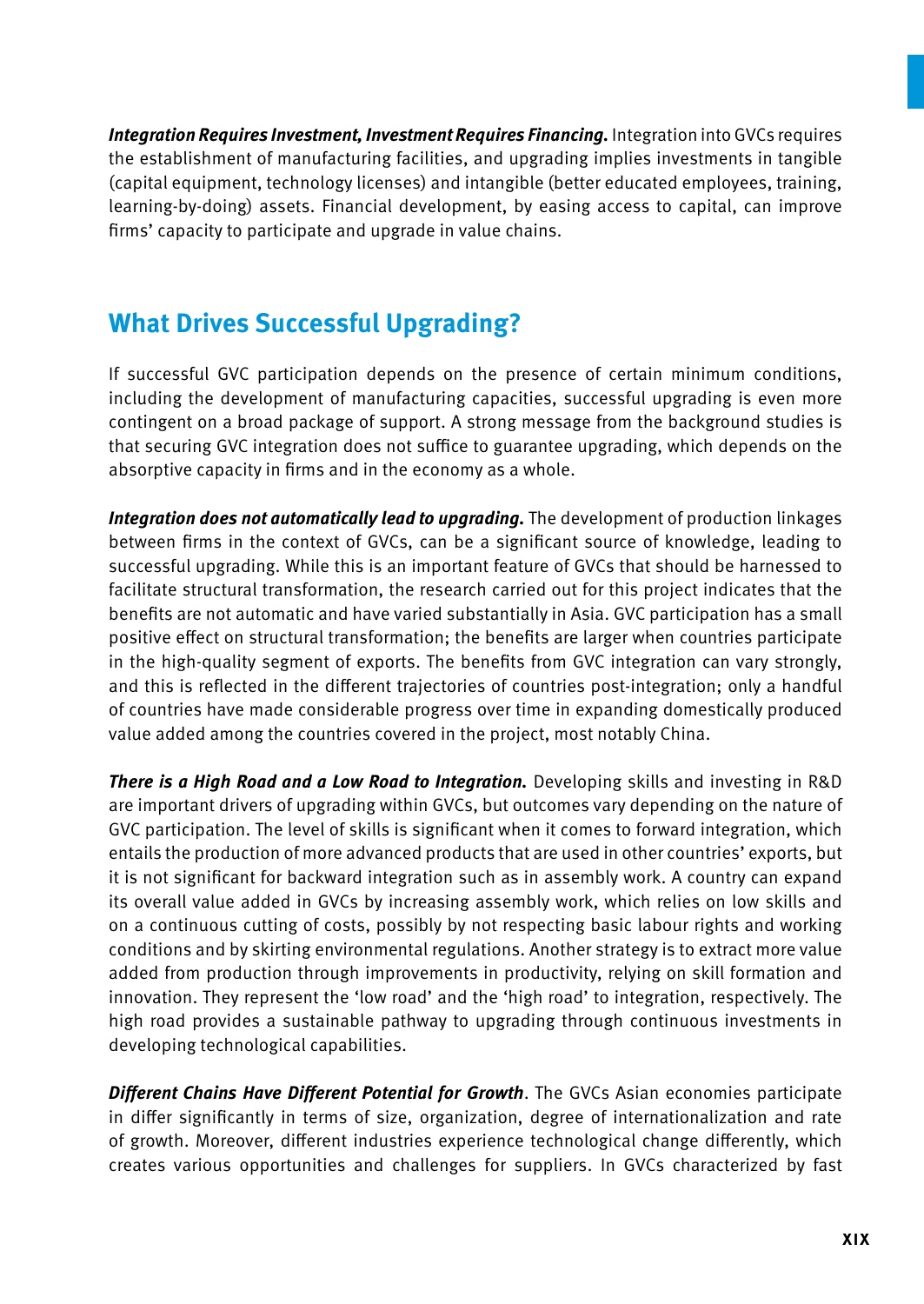technology cycles (e.g. mobile phones), it may be more difficult to upgrade and catch-up than in chains that rely on slower growing technologies (e.g. textiles).1 In other words, there is substantial variation. In the cases of Viet Nam, China and India, small but growing GVCs and new GVC industries have offered the best opportunities to expand the countries' value added.

### **GVC Participation Must be Socially and Environmentally Sustainable.**

A focus on industrial upgrading at all costs may distract from the aims of inclusive and sustainable industrial development. Integration into GVCs may expand job opportunities in the formal sector, which can be beneficial for social upgrading, e.g. in Viet Nam, foreign subsidiaries have created more formal jobs for unskilled female workers helping to close the gender gap for unskilled workers. Since GVCs involve fragmentation of production across countries, the new configurations of trade and production could impact overall emissions production, as different countries have different environmental standards; some countries and their suppliers of intermediate inputs may have weaker environmental regulations, with implications for emissions-related trade. Given the ramifications for both global climate change and environmental resources, countries should avoid GVC integration through expanding production in polluting activities. However, as illustrated by China, the regulatory situation can change rapidly.

### **Evidence-based Policies Can Assist GVC Integration and Upgrading.**

The GVC phenomenon does not overturn ideas about industrial development, but offers a convenient entry point for industrial development insofar as producers need only to specialize in one task rather than establish capabilities in all aspects of production from raw material requisition to marketing the final product. Desirable development prerequisites of human capital, infrastructure and macroeconomic stability remain important.

Public policy can facilitate GVC entry by a country's producers. Trade is facilitated by introducing low informal and formal trade barriers, by establishing good transport infrastructure to the border or port, and simplifying and minimizing behind-the-border regulations. Favourable locations for GVC participants can be created by building industrial parks with reliable (and preferably eco-friendly) utilities and transport, and depending on the circumstances, by establishing special economic zones that bring exemptions from customs duties, taxes and regulations.

<sup>1</sup> Lee (2013) argues that industries characterized by short cycle of technological changes provide greater opportunities to latecomers for technological catch-up. However, further research may be required to see whether this is also the case for firms in developing countries operating within a global value chain.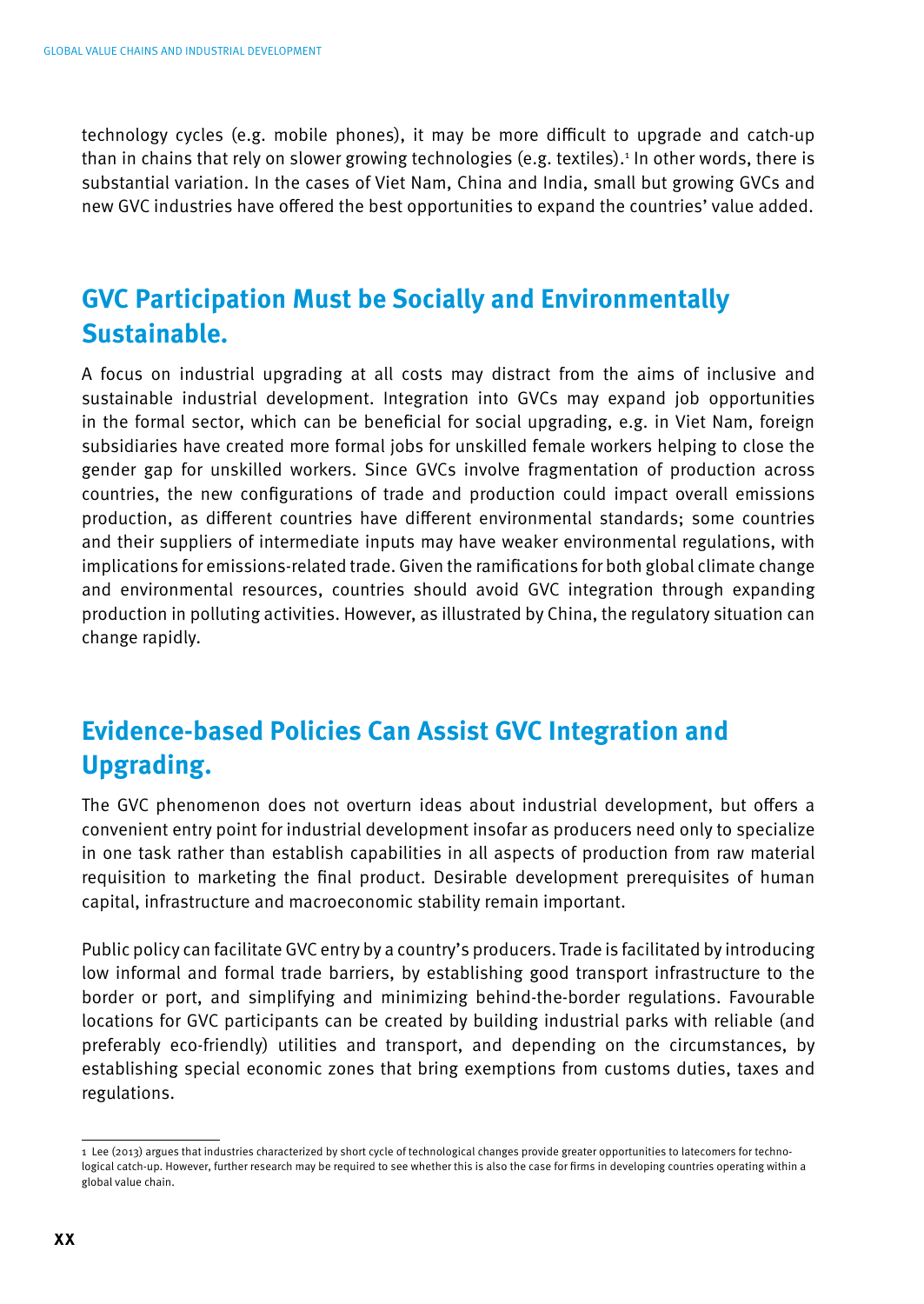Instruments to guide investment into GVCs may be useful, but even more so than in a 'non-GVC world', implementation needs to be handled with care. The empirical evidence highlights the heterogeneity of GVC success stories, not only across countries and industries but even among firms within industries. Policymakers can realize the benefits of a stable playing surface (e.g. in terms of providing industrial zones) while recognizing the risks of supporting both efficient and inefficient producers (e.g. through industry-wide subsidies) and being aware of the indirect effects of policies (e.g. local content rules may encourage upgrading within GVCs and positive cross-industry linkages, but could also protect inefficient input suppliers and reduce the competitiveness of input users).

The evidence generally substantiates the impact of GVC participation in generating employment and increasing incomes. In low-income countries, the ensuing growth has often been inclusive, reducing poverty and increasing gender participation and equity in the workplace. Certain pitfalls should be avoided, such as getting trapped in low value added activities along the low road to integration or accepting the role of pollution haven along a GVC. The empirical studies in this report indicate that pitfalls can be avoided and benefits realized by astute policymakers, open-minded managers and entrepreneurs and a responsive workforce.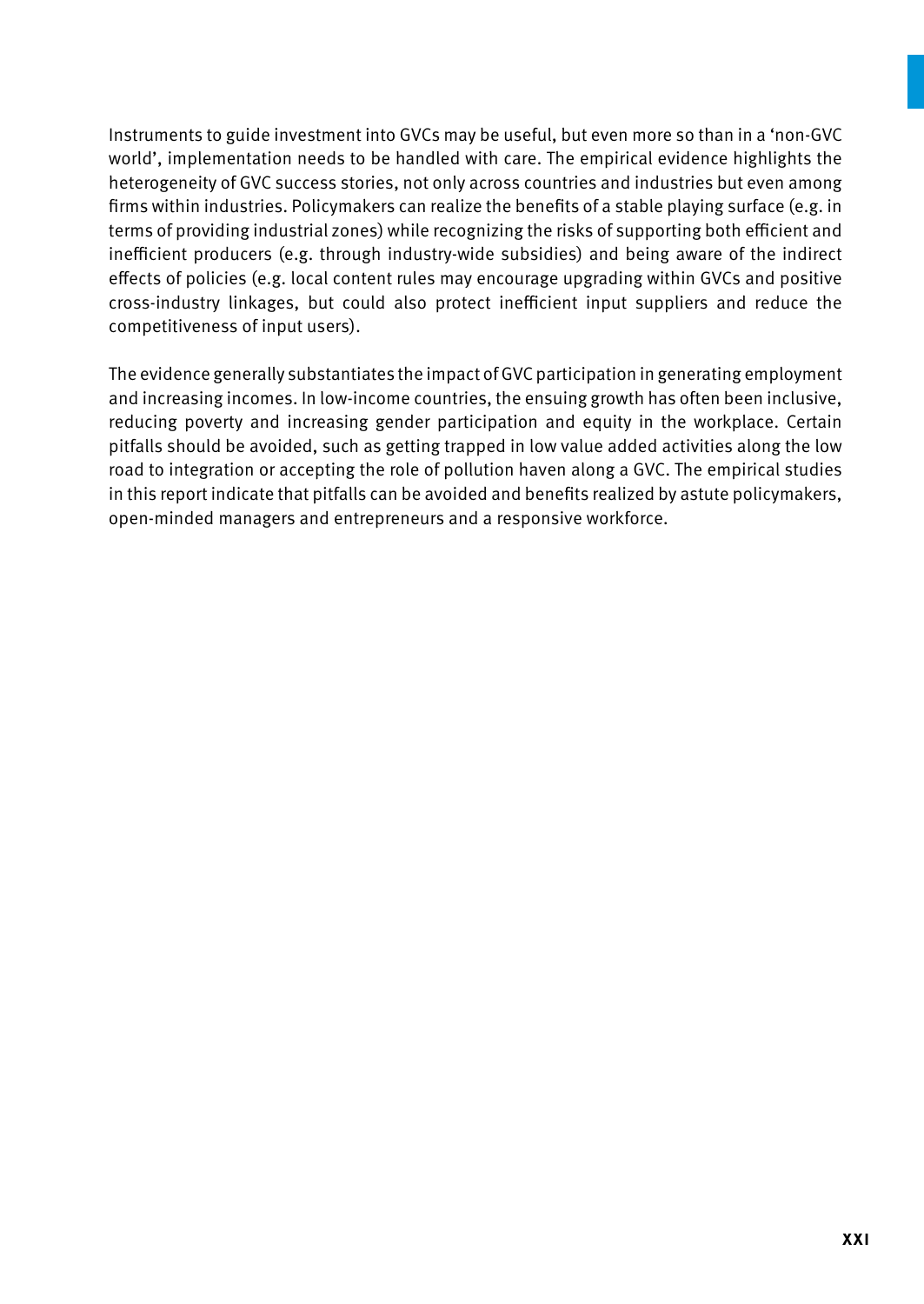ш NO DONA  $\mathbb Z$ **Contract**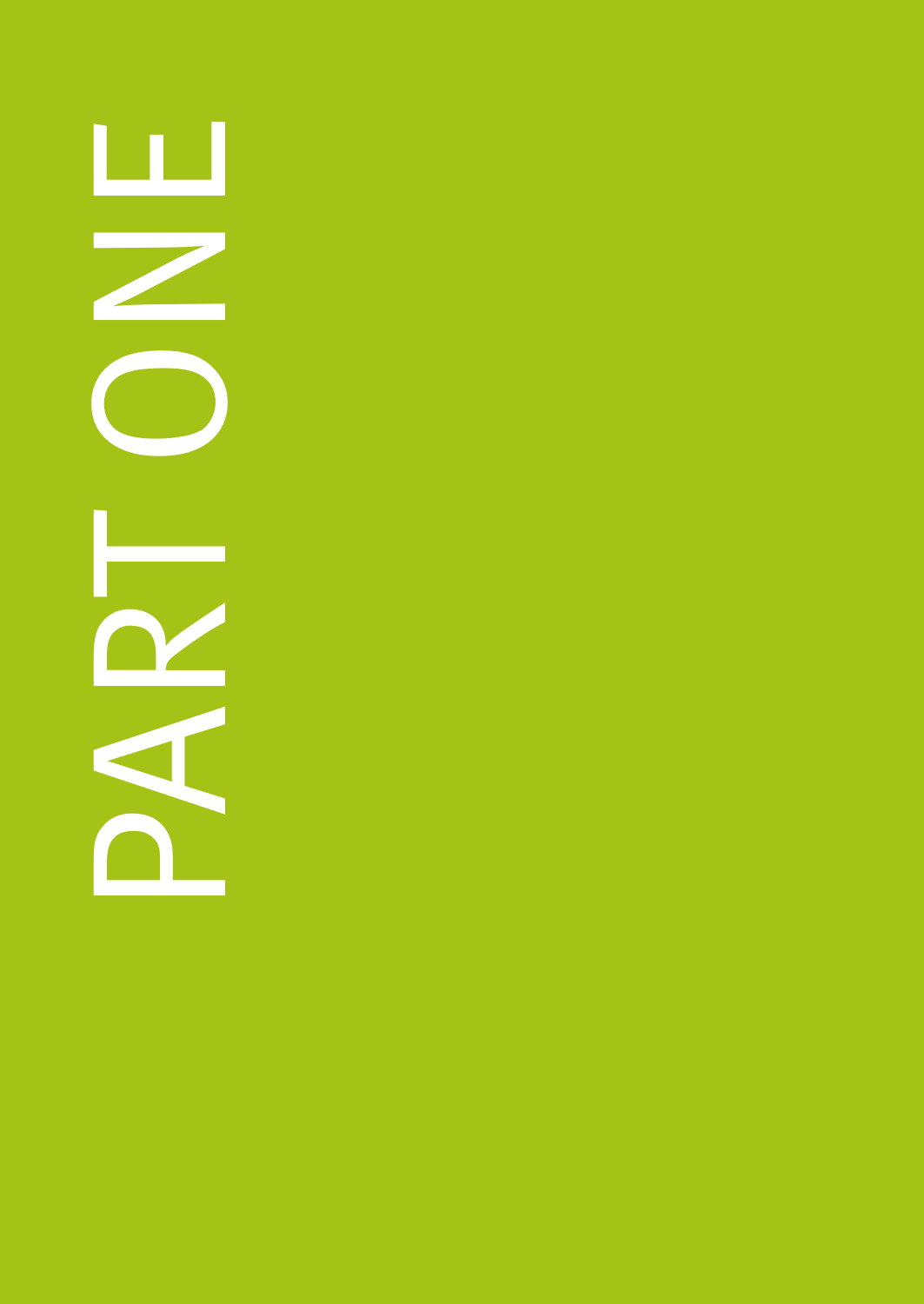# **MACRO PERSPECTIVES**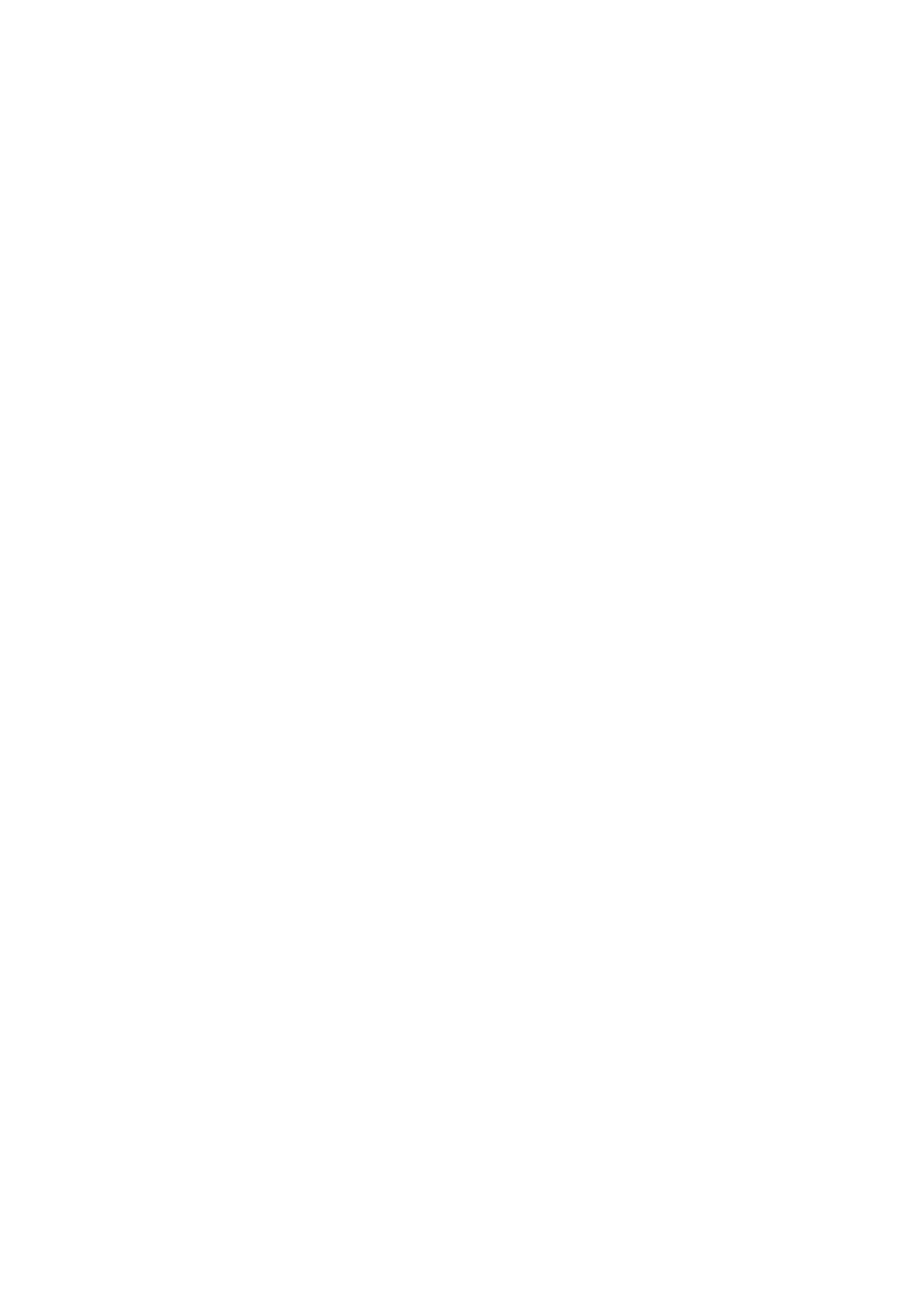# CHAPTER 1

# Introduction

In the period of globalization that followed the first Industrial Revolution, the link between production and consumption was unbundled. Production of modern manufactured goods became concentrated in integrated factories in high-income countries and the goods were traded worldwide. In the final decades of the twentieth century, a new aspect of globalization, namely the fragmentation of production across national borders, emerged as the production process itself was unbundled (Baldwin, 2017).

Initial signs of coordinated cross-border production included the 1965 US-Canada Autopact in North America, the establishment in 1973-6 by Ford Motors of a factory in Spain to assemble the Ford Fiesta using components from across Europe, and the decision by Fairchild (later National Semiconductor) to move the assembly stage of semiconductor production to Singapore in 1968. Transnational firms and international buying houses also exploited differences in wages and other costs to source supplies from the new industrializing economies of East Asia for department stores and other retailers in high-income countries. In the 1980s and 1990s producers in Hong Kong SAR China and Singapore faced rising wages and rents and began moving parts of their production process to lower wage locations across borders in the Pearl River Delta or the Sijori (Singapore-Johor-Riau) triangle. As the yen rapidly appreciated after 1985, Japanese carmakers countered declining competitiveness by shifting assembly operations offshore, initially to Thailand.

Awareness of the ubiquity of production fragmentation had emerged by the 1990s. In North America, it was institutionalized within the framework of the North American Free Trade Area. In Europe, the process was accelerated by the fall of the Berlin Wall and EU accession of Eastern European countries with very different cost structures to Western European EU members. The process in Asia was bottom-up, reinforced by trade agreements after the turn of the century. This process accelerated most rapidly in Asia.

### **1.1 How Important are Global Value Chains?**

The unbundling or fragmentation of production had many names, and some consensus around the term 'global value chains' (GVCs) was only reached around 2000. In such chains, production is coordinated across borders in a way that entails more than simply importing raw materials for use in the production process, although it is difficult to agree on what degree of organizational complexity is necessary to qualify as a GVC. A considerable variety of forms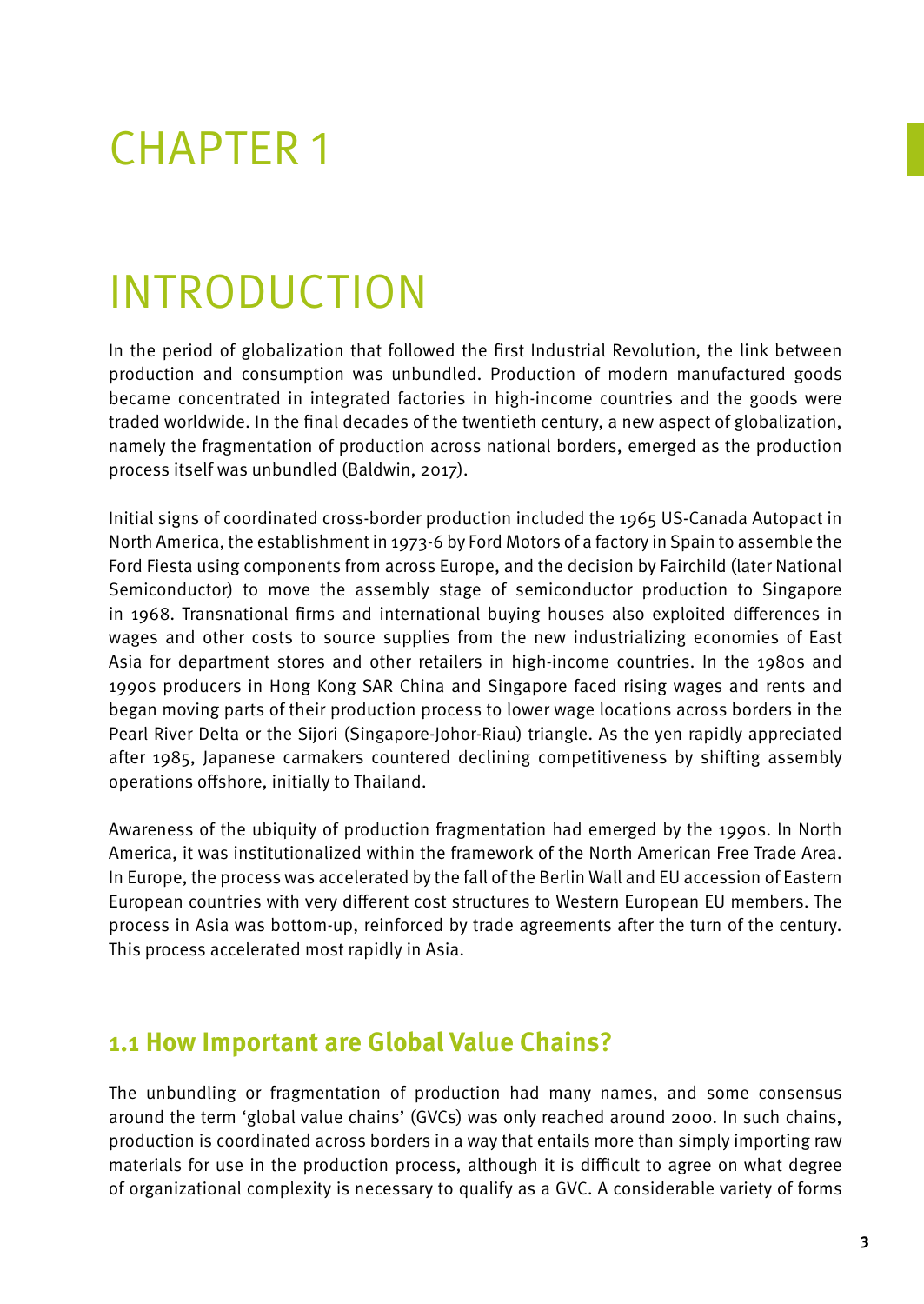of GVC have been described (see, for instance, Baldwin and Venables, 2013) while others speak of global production networks rather than "chains". It also became apparent that many GVCs were regional rather than global. This factor along with difficulties in defining GVCs has resulted in a variety of approaches to the measurement of GVCs and hence to determining their significance.

Early approaches to the analysis of GVCs were based on in-depth examinations of specific products, such as the Barbie doll (Tempest, 1996), Apple's iPod (Linden et al., 2009), HP and Lenovo's notebook PCs (Dedrick et al., 2010) and Nokia's N95 Smartphone (Ali-Yrkkö et al., 2011). Building on private consulting firms' teardown reports, these case studies sought to determine where value is added in the production of a specific good within complex crossborder business networks. Though insightful, such case studies are typically very demanding and their results difficult to generalize. Moreover, they tend to only look at one level upstream from final assembly, hence disregarding important information on the purchase of components that might be taking place in a third country, e.g. the Thai hard drive in a computer assembled in China may itself have been constructed along a GVC.

In parallel to product-level studies, a second strand of contributions analysed GVC integration by focusing on trade data and examining gross exports and imports of intermediate goods. These contributions document an increase in trade in intermediates or intra-sectoral trade, providing further evidence on the growing role GVCs have played since the 1980s.<sup>2</sup> One important limitation of these contributions is that by looking at gross trade, they are unable to distinguish between the flow of intermediate goods and the location of value added. Since it is generally not known how imported inputs are used in specific products or how they are combined with domestic inputs and value added, it is not possible to assess in what countries value has been added.

Gross trade data not only include traded inputs, but may also result in extensive doublecounting as inputs cross borders several times at different stages of production. To deal with the limitations associated with gross trade data, researchers began analysing GVC participation using input-output tables. On the input side, these tables record the industries and countries from which inputs are sourced to produce output in a given industry and country. On the output side, they record the destination of these goods. By combining this information and applying the Leontief input-output model, final goods shipments can be used to trace back different countries' and industries' value added in the production of every good (Johnson, 2014).

Johnson and Noguera (2012b) linked input-output tables from 42 economies, accounting for over 90 per cent of global GDP and 80 per cent to 90 per cent of global trade. For Asia, their preferred measure VAX (the share of domestic value added in gross trade flows) declined in 1975-85, flattened in 1985-95 and declined significantly in 1995-2005. This is consistent with a narrative of GVCs emerging in the early 1980s and becoming increasingly important after 1995. The reduction in VAX in Asia after 1995 was larger than in any other region, supporting the hypothesis that Asia led the way in GVCs, a hypothesis popularized through the concept of "Factory Asia".

<sup>2</sup> The approach was pioneered by Yeats (2001) and Ng and Yeats (2005), and has been applied by Athukorala (2005), Brülhart (2009) and Sturgeon and Memedovic (2010).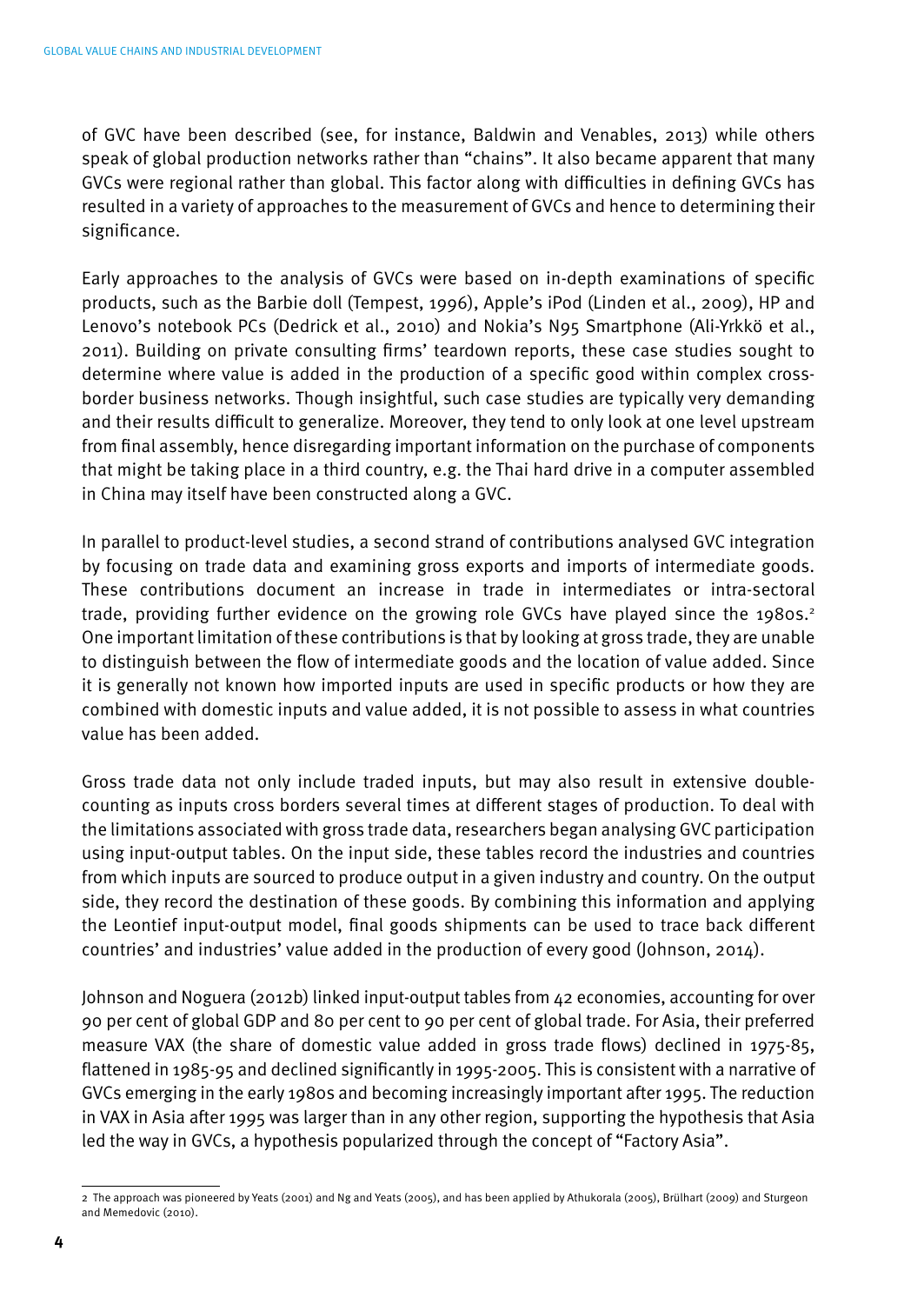#### **1.2 Challenges of Macro Analysis**

While the principles are straightforward, the construction and application of multi-region input-output (I-O) tables is difficult. As two of the leading practitioners (Escaith and Timmer, 2012) caution: "Any 'measurement' of trade in value-added should be treated as an 'estimate', rather than a 'measurement', as most flows are not directly observable." Indeed, it is worth bearing in mind that all entries in national accounts or trade statistics are estimates, as anyone who has worked with mirror trade statistics knows.<sup>3</sup> Due to the difficulties of combining national I-O tables with different definitions of industries, Johnson and Noguera (2012b) used I-O tables involving only four industries. The exercise was pioneering, and highlights the misleading picture provided by data on gross exports, but at a level of aggregation that overlooks much of GVC activity.4 The Institute of Developing Economies in Tokyo developed I-O tables linking ten Asian economies at five-year intervals since 1975. The results were useful, but the small number of countries limited their generality.

Maintaining a large internationally consistent I-O database is challenging. The global datasets currently preferred are the World Input Output Database (WIOD) and the OECD's Inter-Country Input-Output tables that underpin the OECD-WTO trade in value added (TiVA) database, both of which are designed to analyse trade flows.

The TiVA data highlight the growing significance of GVCs since 1995 (the first year of the dataset) and the increasing importance of services as inputs into traded goods, a process referred to as servicification. At a minimum, services are necessary to coordinate the links in a GVC, but improvements in logistics, information technology and other business and financial services have played an important role in increasing the attractiveness of production along GVCs. A drawback of the TiVA data is that although it is global, the focus is on OECD members and only includes 18 manufacturing industries.

The WIOD project, initiated in 2009 and completed in 2012 by 11 universities and research centres, linked a set of harmonised national supply and use tables with bilateral trade data in goods and services. Value added is directly traced from where it is generated along the GVCs, in contrast to earlier approaches that deducted the domestic value-added component from exports by tracking direct and indirect imports of intermediate goods and services (Timmer et al., 2013). The WIOD project was path-breaking in that it also included environmental and socioeconomic indicators such as industry-level data on capital stock, investment, wages and employment by skill type. An early and influential example of using labour market data was to illustrate that although global demand for German vehicles nearly doubled between 1995 and 2008, associated employment in Germany only increased by about one-fifth, and the increase was concentrated at medium and high-skill levels, while five-sixths of the additional 1.5 million jobs were created elsewhere, mainly in Eastern Europe (Figure 1.1). Thus, just as GVC income breaks down the gross value of a product into the value added by all factors in all

<sup>3</sup> Bilateral trade flows, when reported using the same indicators (e.g. free on board) should be the same for the importer and the exporter, but the reported figures never are. Globally, reported total imports and exports are not balanced, as they should be by definition.

<sup>4</sup> Johnson and Noguera (2012a) drew on the I-O tables of the GTAP database, which covers 129 economies and 57 industries, but is poorly suited for GVC analysis because the tables were devised as an adjunct to CGE modeling rather than for use with trade data.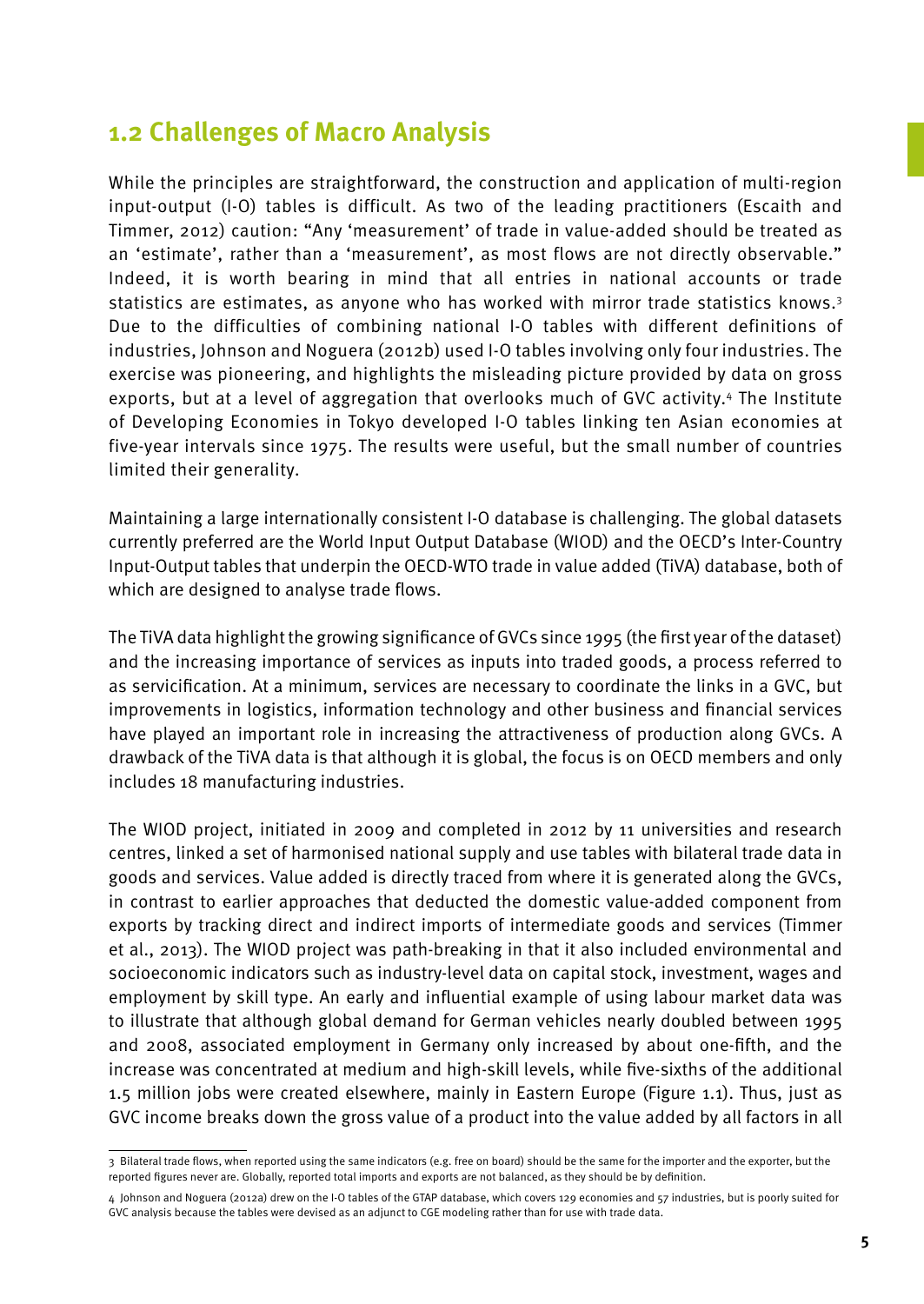countries involved in the production process, the WIOD socioeconomic indicators can be used to measure GVC-related jobs in all countries involved in the production process.5

A limitation of the WIOD is the restricted number of economies covered (40) of which only six belong to the region we are interested in here. The OECD Inter-Country Input-Output tables provide larger coverage (61 economies), including 13 economies from South and East Asia<sup>6</sup>. Hence, the OECD ICIO is the primary source used in the present study.<sup>7</sup>



*Source: UNIDO elaboration based on Timmer, Stehrer and de Vries (2013).*

<sup>5</sup> Miroudot (2016) conducted a similar analysis of the impact of GVCs on jobs using the OECD's TiVA data.

<sup>6</sup> Brunei Darussalam, Cambodia, China, Hong Kong SAR China, India, Indonesia, Japan, Republic of Korea, Malaysia, Philippines, Singapore, Taiwan Province of China, Thailand and Viet Nam

<sup>7</sup> This source has been complemented by the Asian Development Bank database (an extension of WIOD to include more Asian economies) which was used in Zhao et al. (2018) background paper.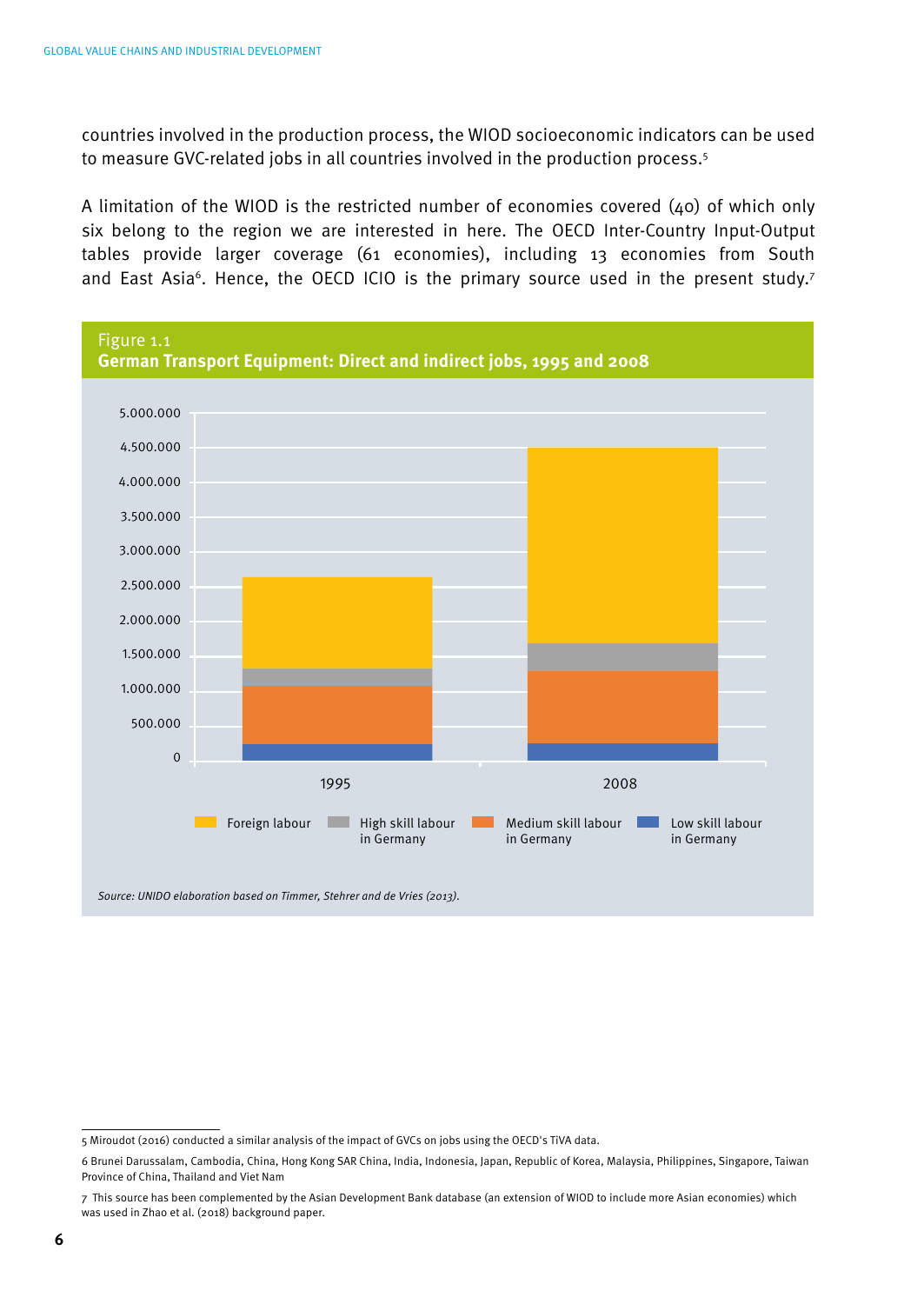### **1.3 Macro Indicators for GVC Analysis**

Since the seminal paper of Hummels, Ishii and Yi (2001), macro analysis has addressed GVCs in terms of vertical integration of production processes. Based on more detailed input-output tables, the background papers of the present study decompose GVC trade into backward linkages (foreign value added exported by domestic producers) and forward linkages (domestic value added embodied in other countries' exports). A recent trend is to view these linkages as production components rather than trade concepts, with the objective of correctly allocating value added in GVCs to the economy where that value was added. Following the lead of Koopman, Wan and Wei (2014), the background papers carefully consider the imported or exported value added only, to avoid double-counting.

The specific measures of backward and forward linkages in the background papers vary. Kummritz and Lanz (2018), for example, uses narrow measures of foreign value added in a country's exports (backward linkages) and of a country's value-added contribution (through the export of intermediates) to other countries' exports. In addition to similar narrow measures of backward and forward linkages, Stöllinger (2018) uses a broader measure of GVC participation, which in the forward perspective includes inputs into foreign production for domestic consumption (and not only for the foreign country's exports), and includes imports of intermediates in the backward perspective used in production for the domestic market as well as for exports.

Taborda and Lavopa (2018) focuses on countries' participation in individual GVCs rather than in GVCs *in toto*. Thus, a country's contribution to GVCs is measured by exports allocated to specific GVCs. It is a forward measure using a backward perspective from the product at the end of the GVC.

Zhao et al. (2018) uses GVC participation indexes that have been formalized in two papers by Wang et al. (2017 a and b) (see Figure 1.2). Their GVC forward participation index (V\_GVC) reflects the share of a country's GDP generated in activities that are part of GVCs, while the GVC backward participation index (Y\_GVC) reflects the share of final good production that has been sourced from GVC activities. According to the authors, these indexes include all forms of cross-border production-sharing activities.<sup>8</sup> Zhao et al. background paper further distinguishes between simple GVC activities that only cross one border and complex GVC activities that involve more than one border crossing. For both forward and backward linkages, a country-sector's value added is decomposed into four categories: pure domestic production, production for traditional trade, simple GVCs and complex GVCs.

<sup>8</sup> The authors also caution against using gross exports as the denominator, in which case the forward linkage ratio might be extremely high for industries with few direct exports but large indirect exports, particularly service industries whose direct exports are small and whose value-added is embodied in other industries' exports.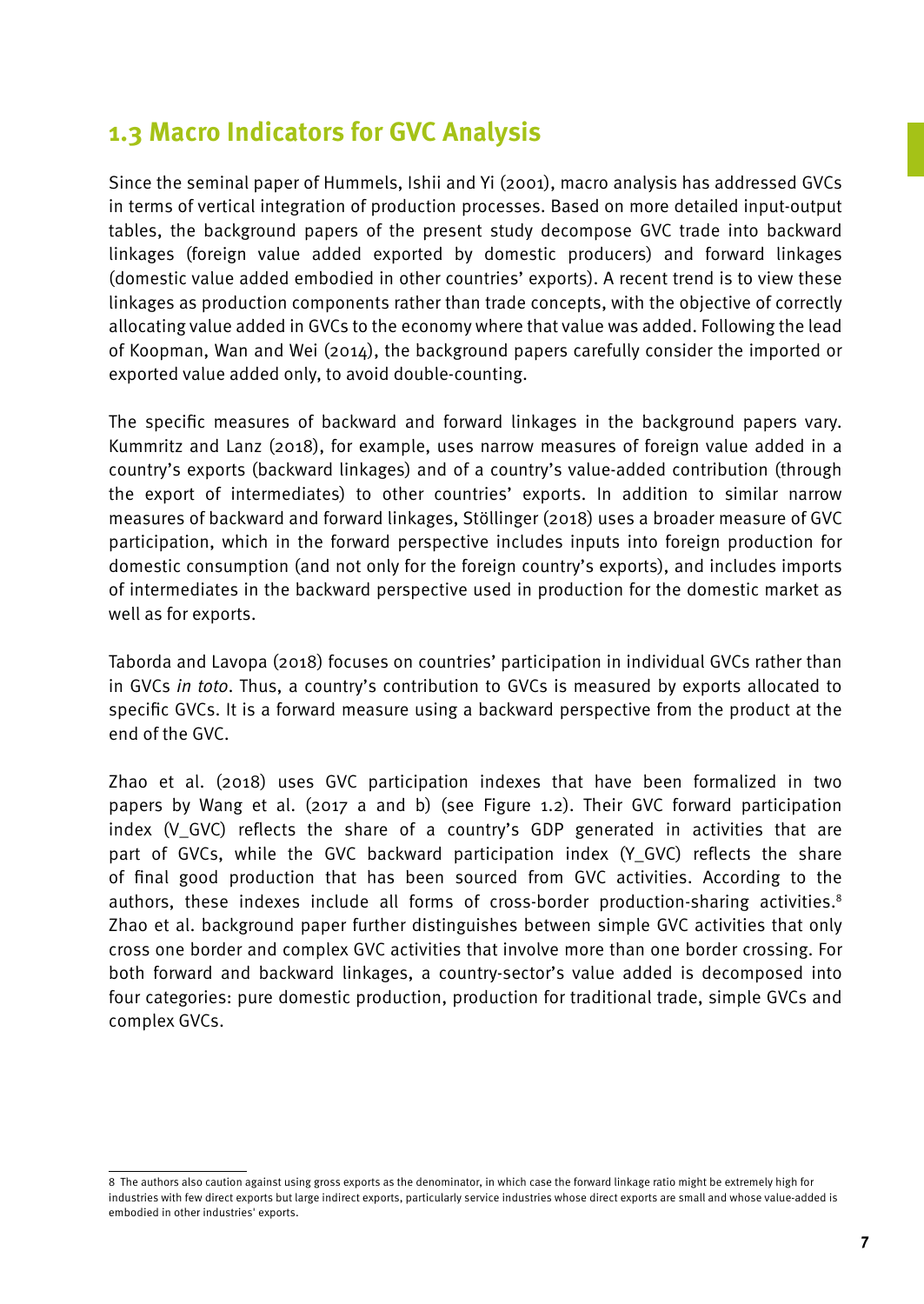#### Figure 1.2 **Which GDP Activities Belong to GVCs?** a. Forward Linkage-based Decomposition: Producer Perspective A country-sector's total value added (GDP by industry) In production of final goods and services to domestic market directly In production of final exports directly In production of intermediate exports Absorbed directly by direct importer (Simple GVCs) Re-exported/ Re-imported (Complex GVCs)  $\boxed{0}$ 1 <mark>≥2</mark> 1 b. Backward Linkage-based Decomposition: User Perspective Production of final goods and services by country-sector Domestic value added in domestically used final goods Domestic value added in final exports Domestic and foreign value added in intermediate imports Partner value added in production of domestically used goods (Simple GVCs) In production of exported goods (Complex GVCs)  $\boxed{0}$ 1 <mark>≥2</mark> 1

*Source: Zhao et al. (2018) background paper, based on Wang et al. (2017a). Note: The numbers on top of each box indicate how many times the corresponding flow of value added crosses the national borders.*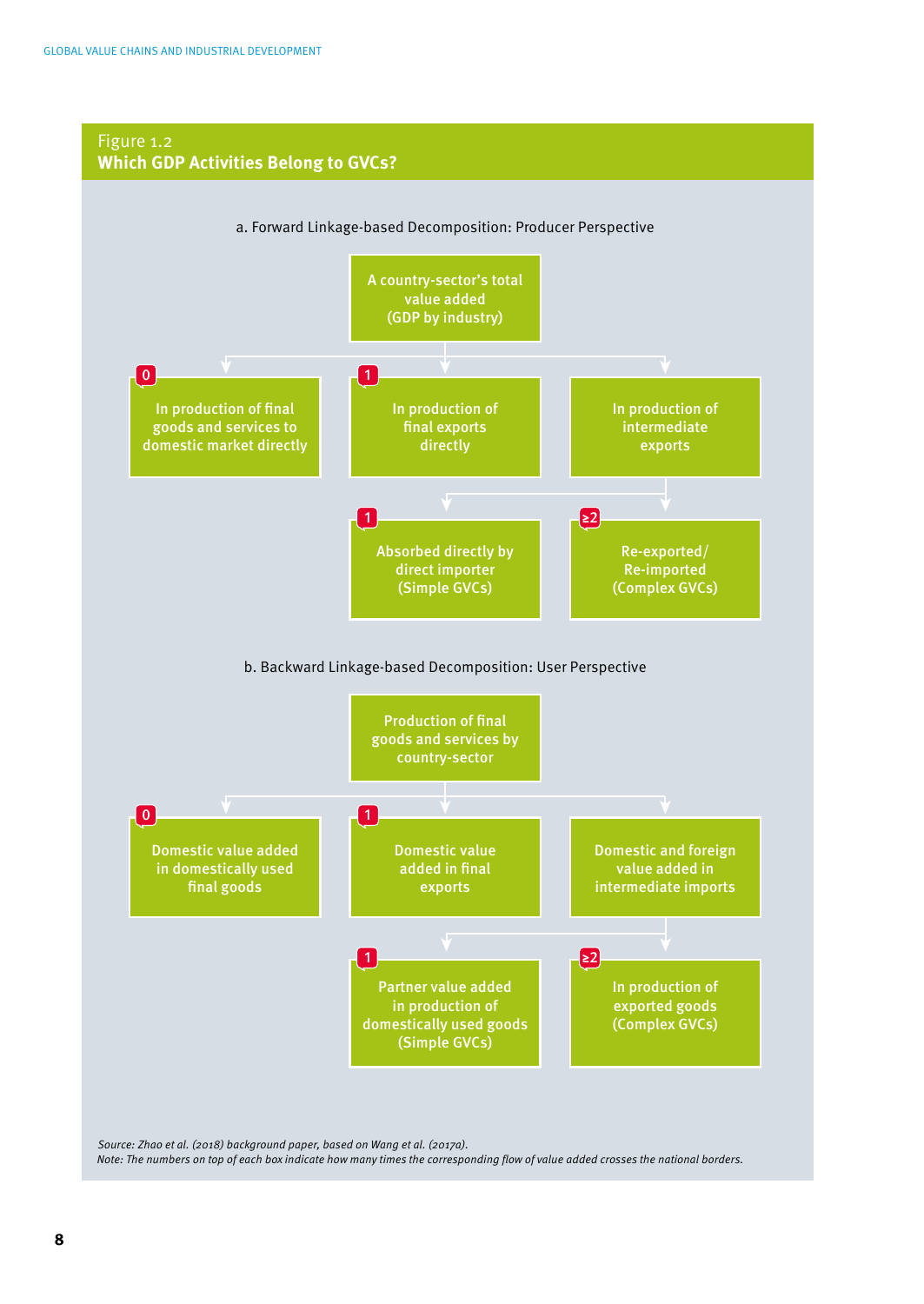### **1.4 Descriptive Statistics on Value Chain Integration9**

All macro datasets that disaggregate by industry clearly demonstrate that the leading GVC industries are found in manufacturing (Figure 1.3). As compared to other sectors, manufacturing industries tend to show higher levels of GVC participation (see green dots in the figure). This confirms all other approaches that point to a handful of manufacturing industries playing the lead role in GVC integration and which remain at the forefront of the phenomenon. The exact ranking by industry depends on definitions and level of aggregation applied, but invariably includes cars, electronics and apparel as GVC leaders.



The OECD Inter-Country Input-Output tables highlight that growth within GVCs has outperformed other trade growth since 1995. Manufacturing exports within GVCs increased at an annual growth rate of 8.5 per cent reaching US\$ 3,416 billion in 2011. In 2011, more than one-third of world manufacturing exports took place within GVCs compared to 28 per cent in 1995.

Asia is the region with the highest degree of GVC integration, and this is more pronounced for backward linkages, reflecting Asia's dominant position at the assembly stages of value

<sup>9</sup> Based on Kummritz and Lanz (2018), Taborda and Lavopa (2018) and Söllinger (2018) background papers, which use the OECD ICIO for the period 1995-2011, and Zhao et al. (2018) background paper that uses Multi-regional Input-Output tables developed by the Asian Development Bank covering 35 industries in 45 economies over the period 2000-2015.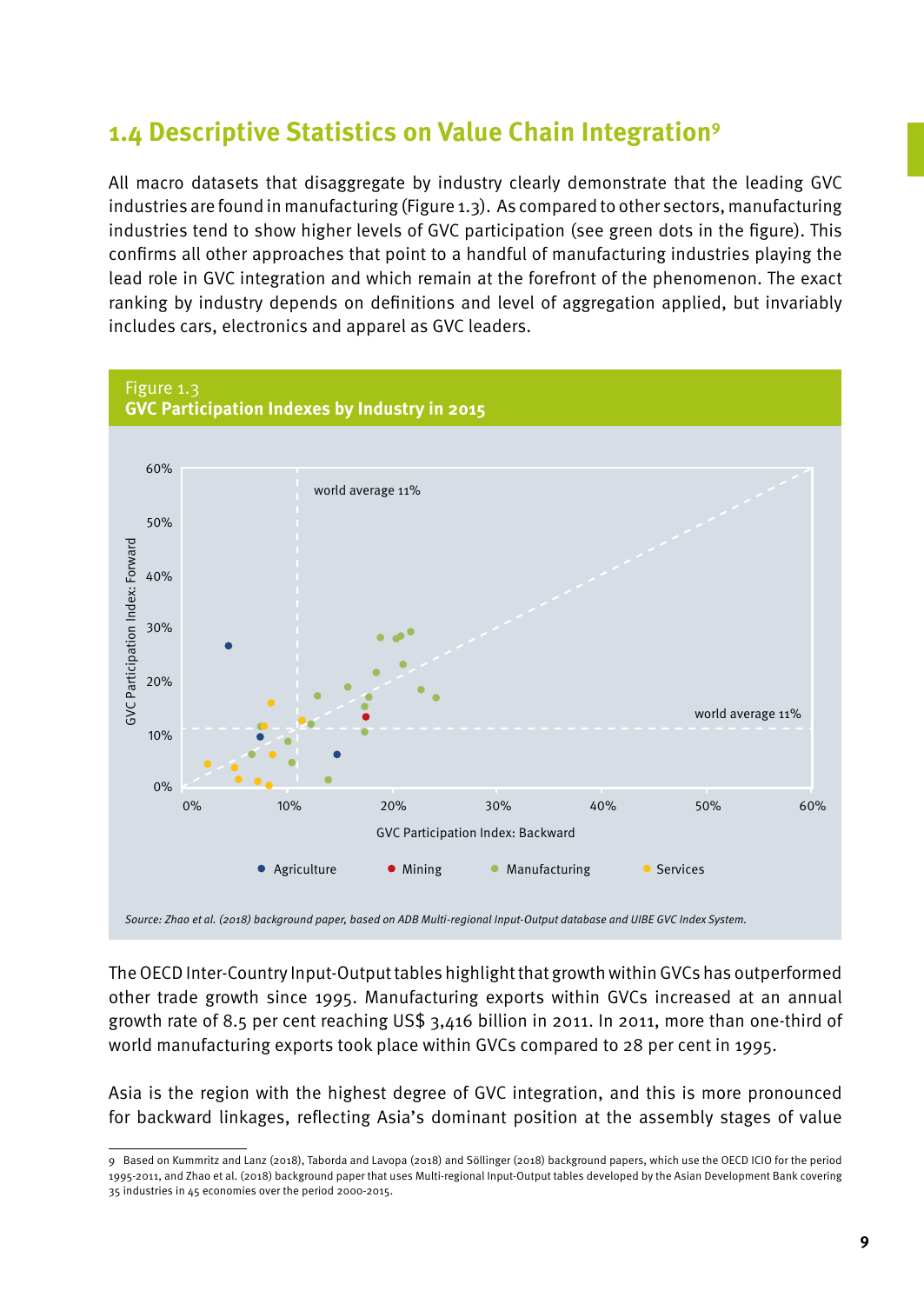chains. The top panel of Figure 1.4 illustrates that backward linkages in 2011 accounted for 29 per cent of manufactured exports from South and East Asia, higher than for any other region, and that the region also registered the greatest increase in backward linkages since 1995. For the majority of Asian economies, backward linkages accounted for more than 30 per cent of manufactured exports, compared to the world average of 25 per cent. Backward linkage shares in 2011 were highest for Cambodia, with more than 50 per cent manufacturing exports. The high backward linkages and low forward linkages of Cambodia and Viet Nam reflect their position in the assembly stages of GVCs which involves relatively less domestic value addition. While backward linkages in GVCs have increased for the region as a whole since 1995, they declined for several economies; notably, China's backward linkages decreased from over 40 per cent of manufactured exports in 1995 to 32 per cent in 2011. Taking into account that during the same period China's forward linkages increased from 6 to 8%, this could be taken as evidence of China's upgrading in GVCs from simple assembly of final products to more complex domestic value addition.

The bottom panel of Figure 1.4 shows that the backward linkages in manufacturing are higher than the forward linkages. The domestic manufacturing value added of Asian economies in other countries' exports in 2011 represented around 11 per cent of Asian manufactured exports, which was similar to the world share. In contrast to backward linkages, the relative importance of forward linkages has increased only slightly in the twenty-first century. In the Asia region, forward linkages are highest for the Philippines and Japan, accounting for about 19 per cent of their manufactured exports, and generally tend to be higher for more developed economies (including Japan, Taiwan Province of China , the Republic of Korea and Singapore), which supply inputs for assembly elsewhere. For countries such as Indonesia and Brunei Darussalam, relatively strong forward linkages are linked to natural resource exports as is the case in the Middle East (Figure 1.4).

Kummritz and Lanz further decompose GVC participation into intra-regional and extra-regional linkages. Regional value chains are strongest in the European single market and in South, Southeast and East Asia. In 2011, intra-regional backward linkages accounted for nearly 12 per cent of Asian manufactured exports, while extra-regional backward linkages represented close to 17 per cent. Asia also has relatively more intra-regional forward linkages compared with other regions. However, extra-regional linkages dominate forward linkages in all regions. An implication is that although regional value chains dominate extra-regional GVC links, a nontrivial share of intermediate inputs into Asian assembly operations and of Asian exports of intermediate goods to GVCs cross regional boundaries. The question whether and why GVCs are regional rather than global will be addressed in Chapter 2.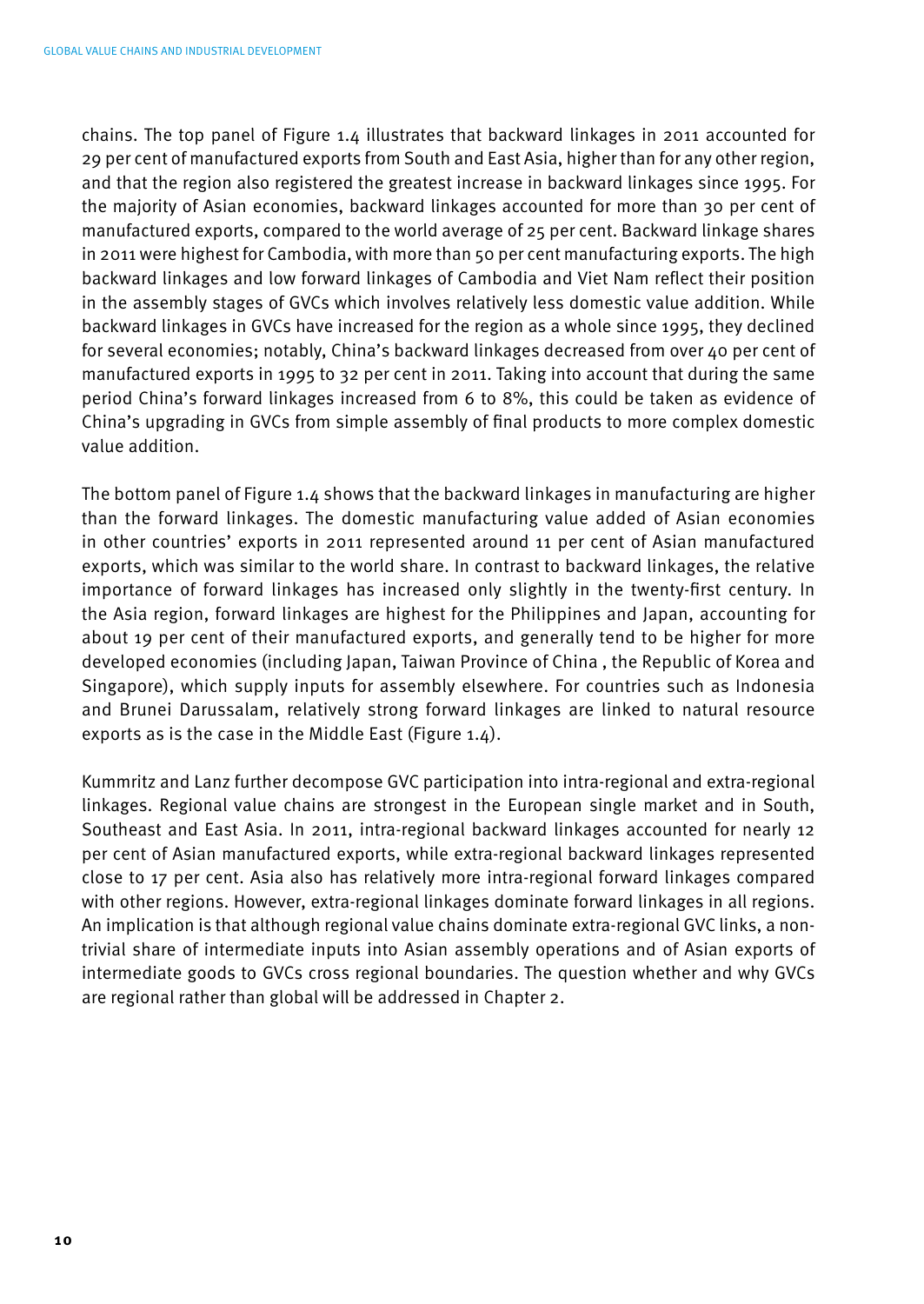

Figure 1.4 **Backward and Forward Linkages by Region, 2011**

GVC participation, measured as a share of manufactured exports, is especially important for smaller countries. In his background paper, Stöllinger uses a composite measure of the two linkage effects and finds that of the 61 economies in the OECD database, seven Asian economies rank among the top 20 economies by importance of GVC participation for their manufactured exports; the Asian economies are Cambodia, Singapore, Republic of Korea, Taiwan Province of China, Malaysia, Thailand and Viet Nam. Using a different input-output database, Zhao et al.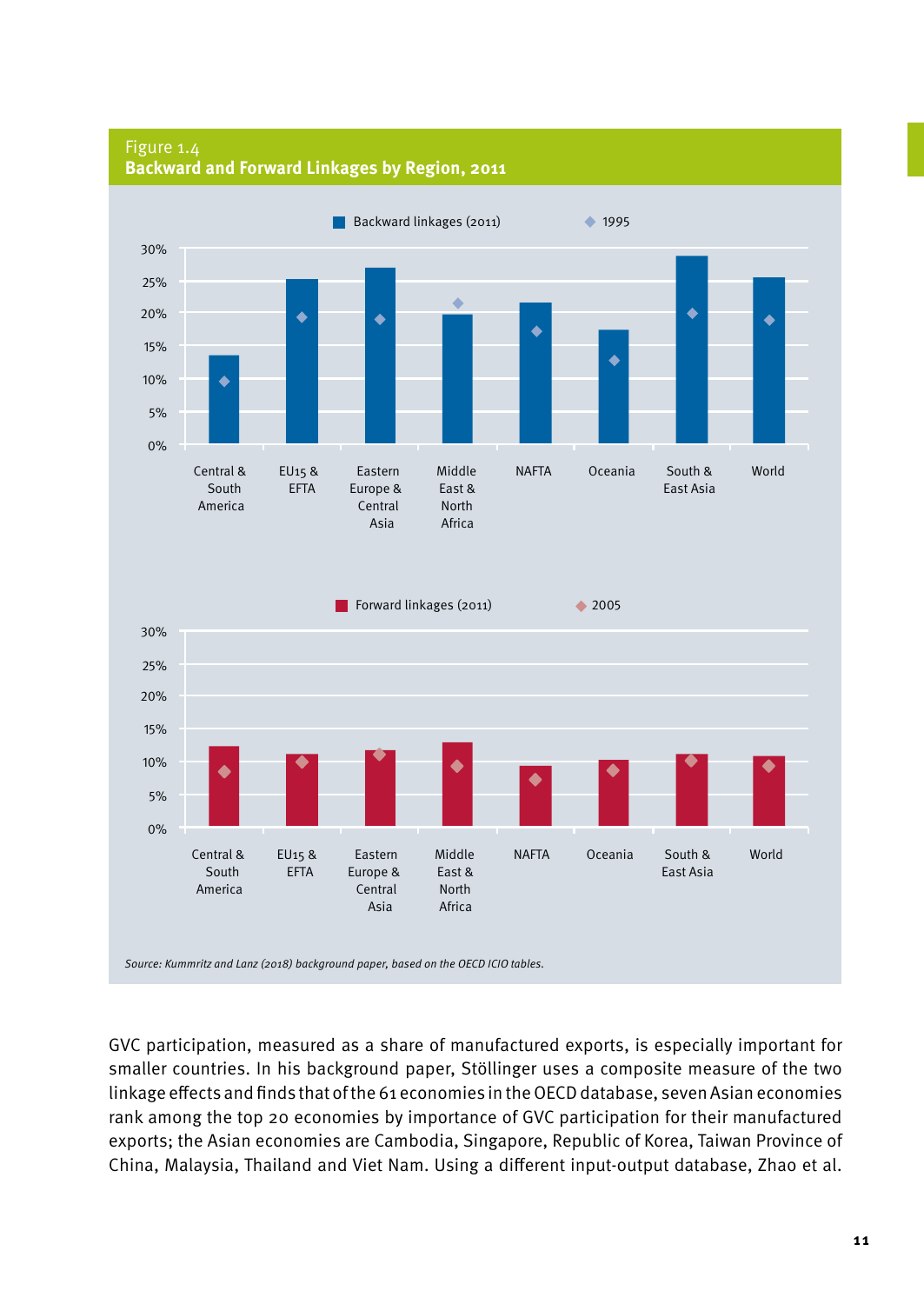(2018) background paper presents a similar picture of high GVC participation rates in Taiwan Province of China (TWN), Republic of Korea (KOR), Malaysia (MAL), Thailand (THA) and Viet Nam (VIE) in 2015 (Figure 1.5). Note that although the percentages are lower for the larger Asian economies, the absolute values of GVC activity in China (CHN) or India (IND) are higher.



Variations across countries stand out, even at the macro level. For Viet Nam, the share of simple GVCs involving a single border crossing is higher than for India or China, but that share is lower for Viet Nam than for the other two countries for backward linkages. This means that Viet Nam uses more intermediate imports in export production, but its GVC exports tend to be for final consumption, i.e. Viet Nam is more like an assembly centre. By contrast, China has undergone a substantial shift away from assembly to more complex GVC activities, especially since 2008-9.10 The shift is most evident in GVC trade in the electronics industry involving China, India and Viet Nam; exports from India and Viet Nam took off after 2008/9 at the time imports of intermediates from China increased (Figure 1.6).

<sup>10</sup> Some authors attribute this to an adjustment to the greater volatility of international markets illustrated by the global crisis, but it could reflect the dynamics of China's rapid economic development.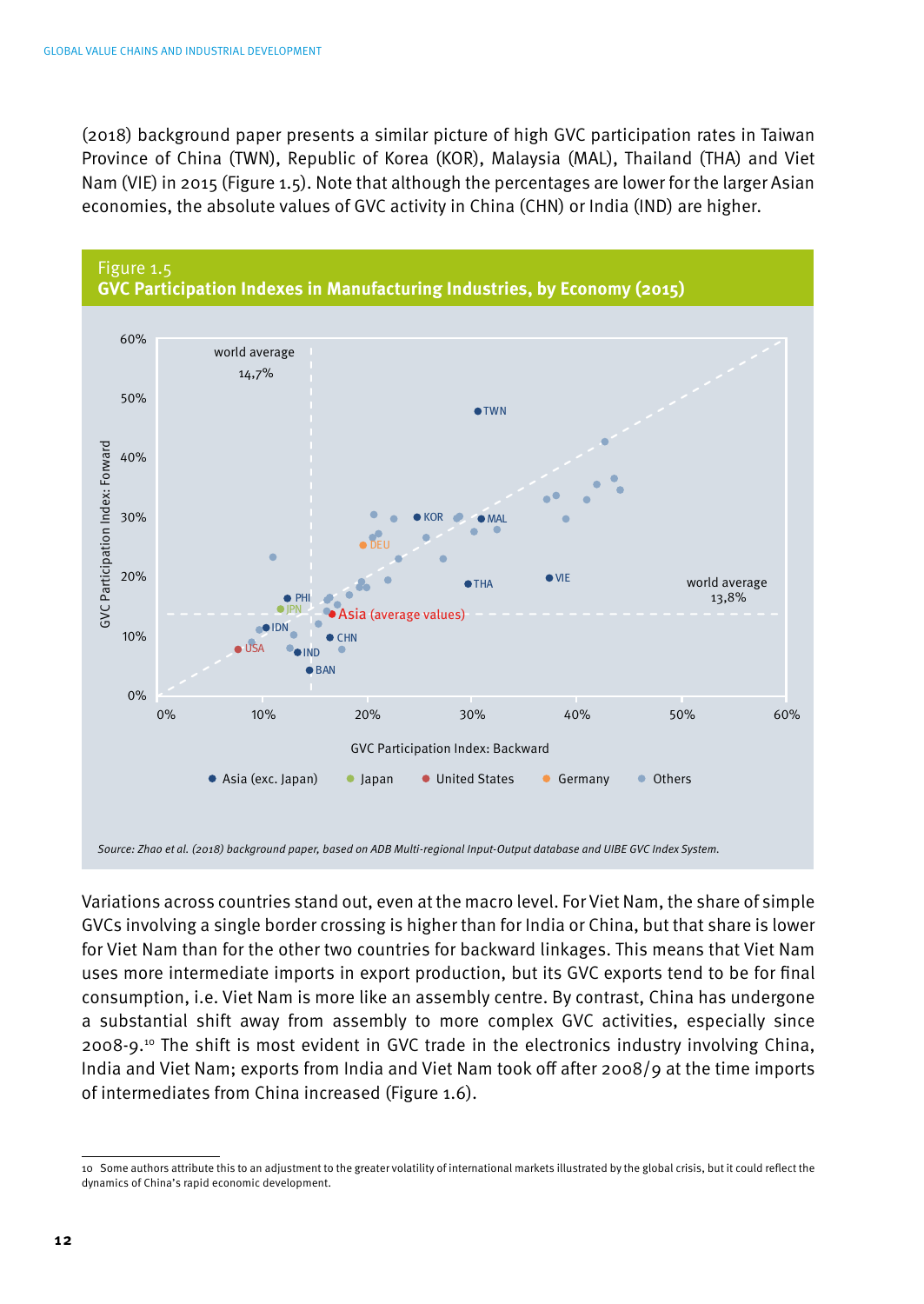Figure 1.6



**Intermediate imports and final good exports in the Computer, Electronic and** 

*Source: Zhao et al. (2018) background paper, based on the OECD Bilateral Trade Database by Industry and End-use (BTDIxE), ISIC Rev.4.*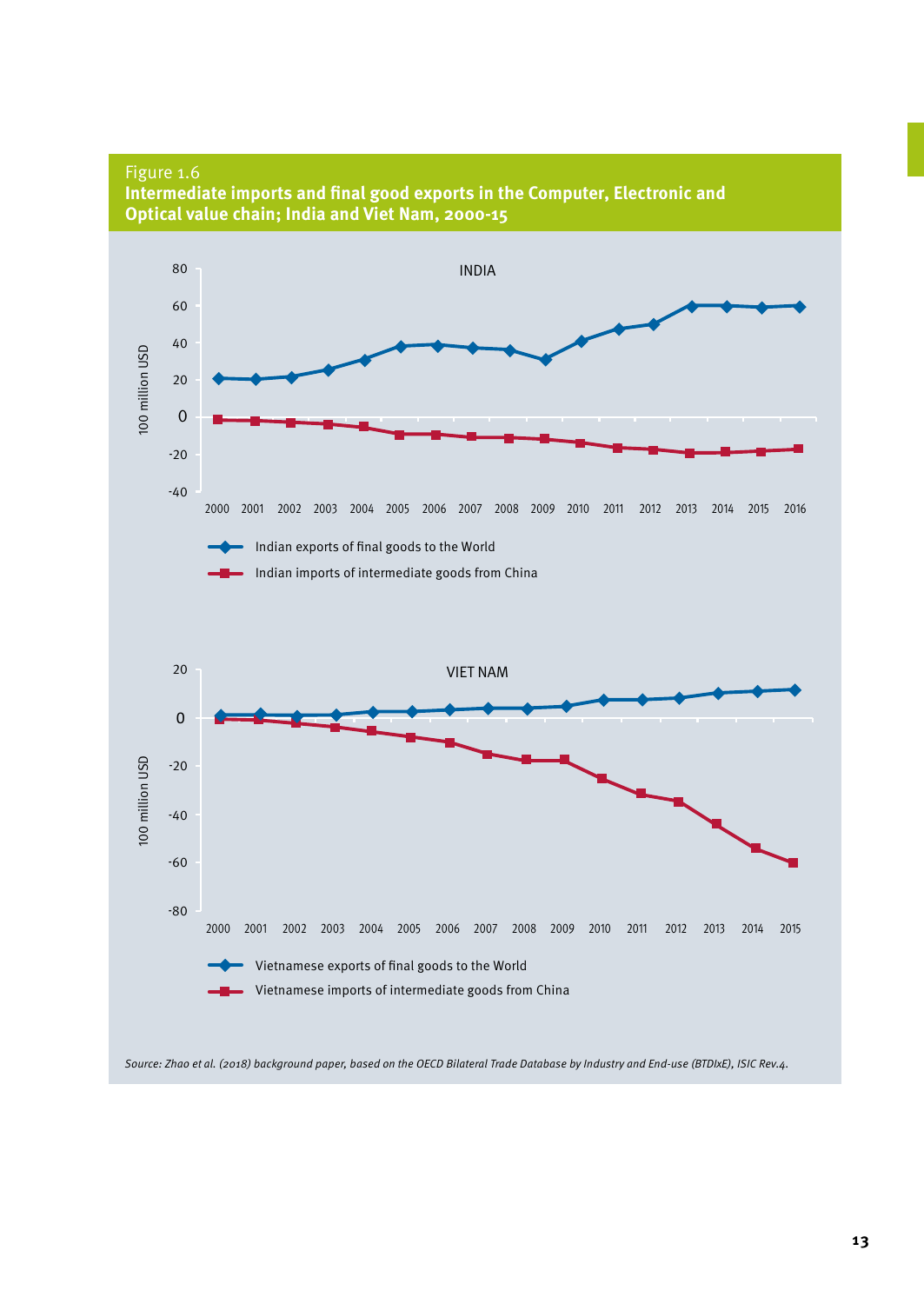## **1.5 Inside Factory Asia**

Taborda and Lavopa present the big picture of production fragmentation at industry level (34 industries) in South, South-East and East Asia. Their results mostly confirm the general trends found in the literature. During the 1995-2011 period, Japan lost its lead role in the creation of value added in Asia's manufacturing sector. China developed into a major source of value added, and the role of China, the Republic of Korea and Taiwan Province of China as suppliers of intermediate inputs in medium high-technology-intensive industries increased. Although the specialization of Viet Nam and India in low technology-intensive industries increased, they recorded higher growth rates in medium technology-intensive industries.

A more in-depth analysis of performance in individual value chains by Taborda and Lavopa identified China, India and Viet Nam as successful cases of GVC integration in the region. The three countries accumulated gains in most of the key manufacturing value chains and registered high growth rates in nearly all of them. Regional value chains presented a safe bet for India and Viet Nam to increase participation in low-tech industries, and in medium- to hightech industries for China. Global value chains opened up growth opportunities for China and Viet Nam in medium high-tech industries, while India joined expanding GVCs in medium-tech activities.

An analysis of country performance at the level of individual chains revealed major differences in the GVC portfolios of Asian economies. In China, India and Viet Nam small but growing value chains offered the most valuable opportunities for countries to increase their participation in GVCs. Taborda and Lavopa's results suggest that initial participation and later expansion within global and regional value chains are mediated by two important factors: the capacity to create value in specific industries and the existence of relationships with other countries involved in the value chain.

Value chains in which individual countries were able to successfully integrate seem to be grouped around particular production partners either upstream (contributing most of the value) or downstream (a specific location of completion). China, for example, achieved larger and faster improvements in GVCs, either completed or with a high share of value added in the United States, Japan and Germany. India, on the other hand, had a better performance in Asian regional value chains and chains completed in emerging economies. Finally, Viet Nam expanded its participation faster in Chinese value chains and in other chains in which China also expanded at high speed.

At least four different factors could explain the clustering of value chains. The first relates to the choice of production partners or offshoring locations; firms choose export locations by exploiting their existing network of contacts (Chaney, 2014). The second factor refers to the influence vertical linkages have on the choice of input sources; both at the industry and firm level, producers are more likely to source intermediate inputs from places that are already being used by their suppliers (Carvalho and Voigtländer, 2015). A third factor relates to the specificity of inputs; inputs that are not relationship-specific are more likely to be sourced from a larger range of regions (Furusawa et al., 2015), and less generic inputs tend to be either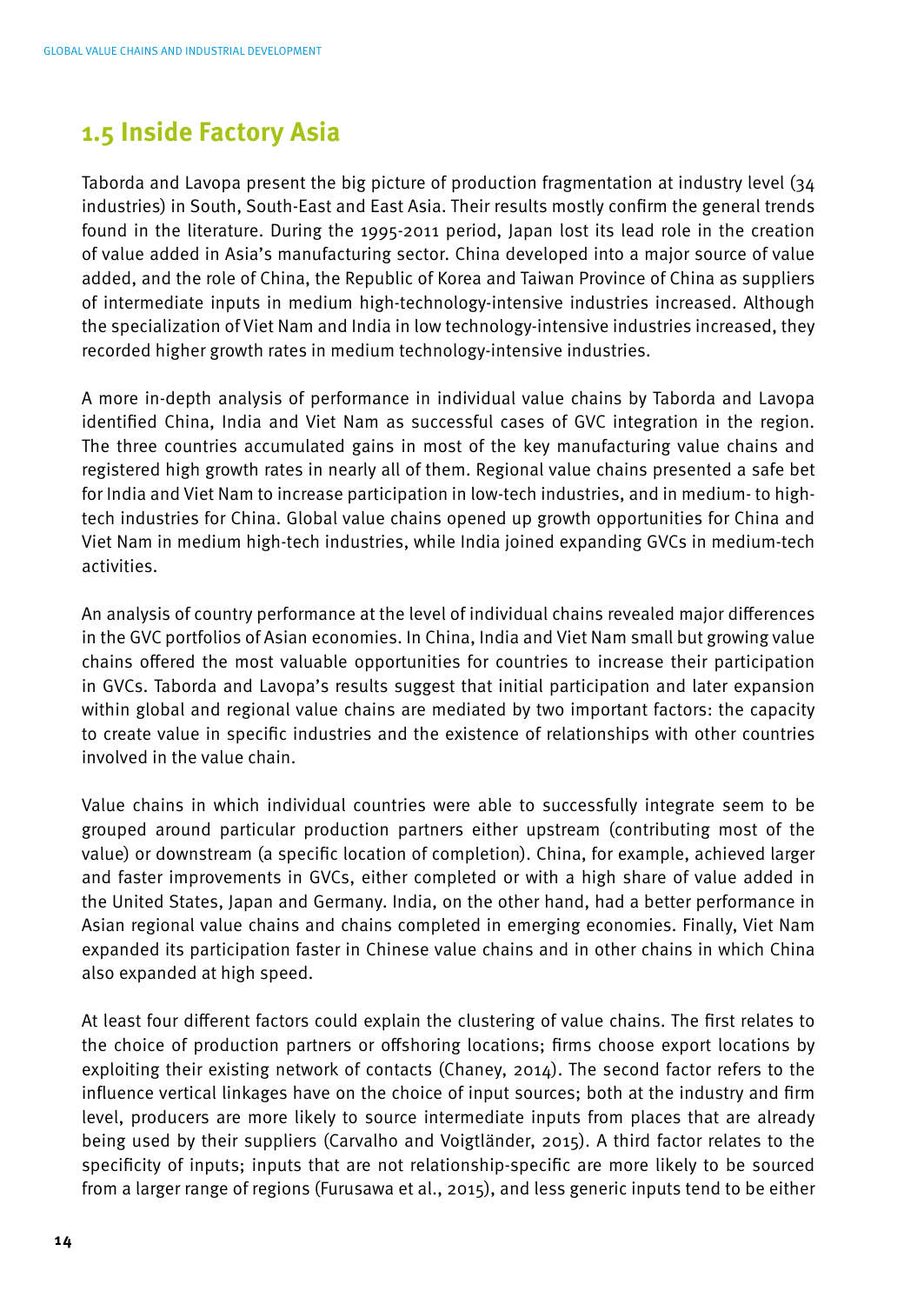sourced domestically or in geographical proximity. The last factor relates to the existence of specific consumer markets; the location where their final products are consumed might bring diverse value chains together.

## **1.6 Use of Macro Analysis**

The next two chapters illustrate how input-output analyses can shed light on key features of GVCs in Asia. These features are the determinants of integration into GVCs, whether and why GVCs are regional rather than global, the impact of GVC participation on sectoral structural change (e.g. does GVC participation promote manufacturing activity?), and the environmental implications of GVCs (specifically, the impact on greenhouse gas emissions and climate change). These chapters highlight the heterogeneity of sectoral and firm behaviour, paving the way for the analysis in Parts Two and Three.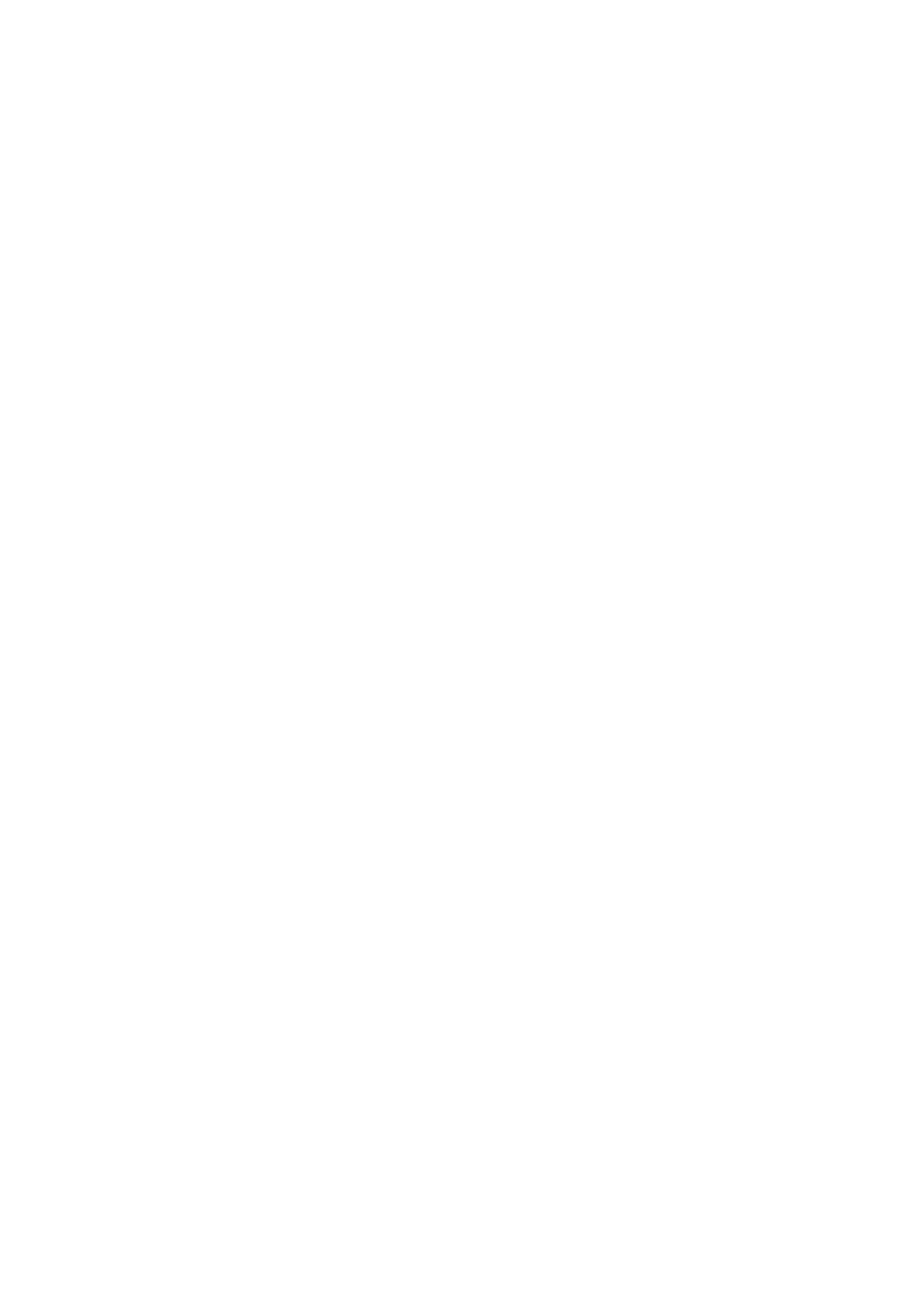# CHAPTER 2

# Determinants of GVC **PARTICIPATION**

The rapid expansion in the number and quality of international input-output databases is increasing our understanding not just of the characteristics of GVCs, but also of their diversity. GVC participation varies greatly by country and industry, and there is no single explanation for participation. Initial recognition of the GVC phenomenon, often referred to in the late twentieth century as 'subcontracting' or 'offshoring', emphasized reduction in trade barriers and transport costs as facilitating specialization on the basis of comparative advantage within the production process, rather than trading products such as wine for textiles as in classical trade theory. More recent literature has also identified country-specific determinants of GVC participation such as infrastructure and institutions or skills and technical capabilities.

It is useful to distinguish between backward and forward linkages in GVCs, as in Figure 1.2 above. Using the OECD TiVA database, Kowalski et al. (2015) found that countries with a high share of imports covered by trade agreements and open to FDI are characterized by stronger backward linkages, while no significant relationship is observed for forward linkages. Countries with a large domestic market, and which are remote from manufacturing hubs, tend to have fewer backward linkages, while large countries are associated with stronger forward linkages. Kowalski et al. (2015) also found that a gravity model for value added trade highlighted the importance of logistics performance, intellectual property protection, the quality of infrastructure and the quality of institutions for developing countries' integration into GVCs. More generally, the domestic production structure, including a country's productive and technological capabilities, is a significant determinant of GVC participation.

Given the importance of time, factors such as quality of transport infrastructure, logistics services and trade facilitation are determinants of both GVC formation and the geographic footprint of an individual GVC. Lanz and Piermartini (2016) find that countries with better transport infrastructure and trade facilitation tend to specialize in both time-sensitive and supply chain-intensive industries. This is consistent with the findings of Hummels and Schaur (2013) who show that the industries which are most sensitive to time as a trade cost are those in which GVCs are a prominent feature.

The two-way relationship between GVCs and a country's innovation system is emphasized by Pietrobelli and Rabellotti (2011). On the one hand, integration into GVCs can lead to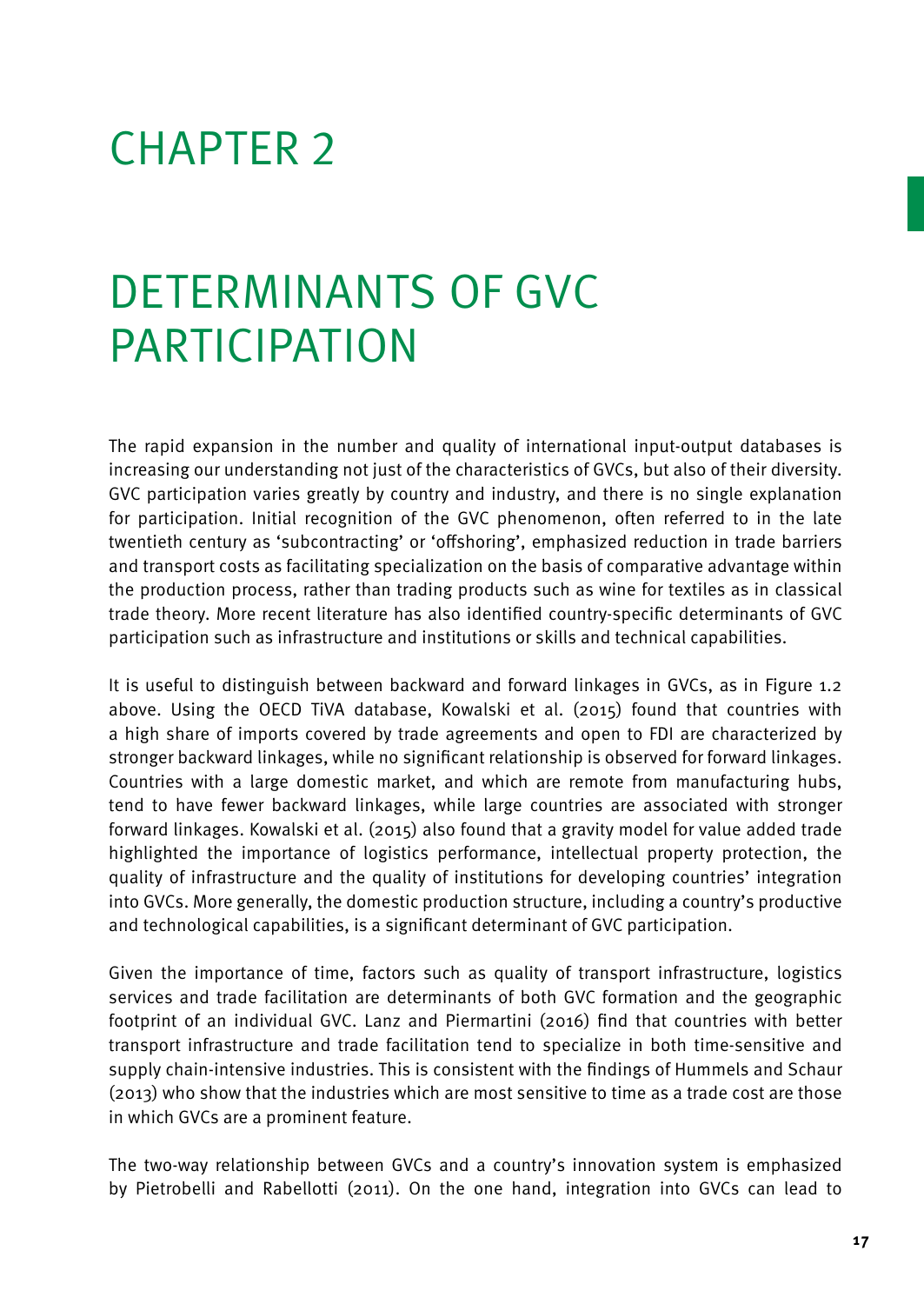increased learning and upgrading through pressure to achieve international standards or learn from the value chain leader. On the other hand, a sound innovation system can help reduce the complexity of transactions and enable transactions based on relational forms of GVC governance. The productive and technological capabilities of countries also determine their position in value chains; countries with lower probabilities of making mistakes at all stages specialize in later stages of sequential production chains (Costinot et al., 2013).

The level of a country's financial development and firms' access to finance are important determinants of trade and export specialization. Countries with stronger financial development, e.g. better access to credit, export more in financially vulnerable industries (Manova, 2013). Financial frictions also affect the location decision of multinational enterprises, with financially more developed countries attracting more multinational activity for vertical integration and export-platform motives (Bilir et al., 2016). Using Chinese customs and firm-level data, Manova and Yu (2016) find that credit constraints restrict firms to low value-added stages in GVCs such as pure assembly; more complex links in a GVC involve higher upfront costs and require more working capital.

Despite the common use of the term GVC, international production-sharing predominantly takes the form of regional value chains rather than global value chains.<sup>11</sup> Baldwin and Lopez-Gonzalez (2015) argue that value chain trade mainly takes place within three blocks that could be called Factory North America, Factory Europe and Factory Asia, where four production hubs (the United States, Germany, China and Japan) account for about 60 per cent of world GDP. Southeast Asian economies source over 40 per cent of their foreign value added in exports from Asian partners, and Lopez Gonzalez (2016) characterizes them as factory economies that specialize in manufacturing activities and have strong backward linkages with regional hubs or to headquarter economies such as China and Japan.12

Many of the macro results from the present project are, reassuringly, consistent with the literature on the determinants of aggregate GVC integration. Trade liberalization and trade facilitation, hard and soft infrastructure, behind-the-border ease of doing business and so forth all have a predictably positive impact. Large countries in terms of GDP tend to have lower backward linkages, and economies that are distant from the three main GVC hubs (Germany, Japan and the United States) tend to have significantly lower intra-regional forward linkages. The results of this project highlight the heterogeneity of determinants of GVC participation, whether across countries or between backward and forward linkages, or large and small countries, or intra-regional and extra-regional connections. A general observation is that the estimated models have more explanatory power for intra-regional linkages as compared to extra-regional linkages.

<sup>11</sup> Johnson and Noguera (2012) show that the ratio of value added trade to gross trade, i.e. the "VAX ratio", is lower for trade inside regions than outside regions, indicating that intra-regional trade is more fragmented. In East Asia in 2005, the VAX ratio for intra-regional trade was 0.61 compared to 0.79 for extra-regional trade. Furthermore, they provide evidence that the fragmentation of production increased faster over time for proximate countries.

<sup>12</sup> Services trade is less regionalized, which might be because the international fragmentation of services has thus far been less pronounced than in the case of goods (Lanz and Maurer, 2015).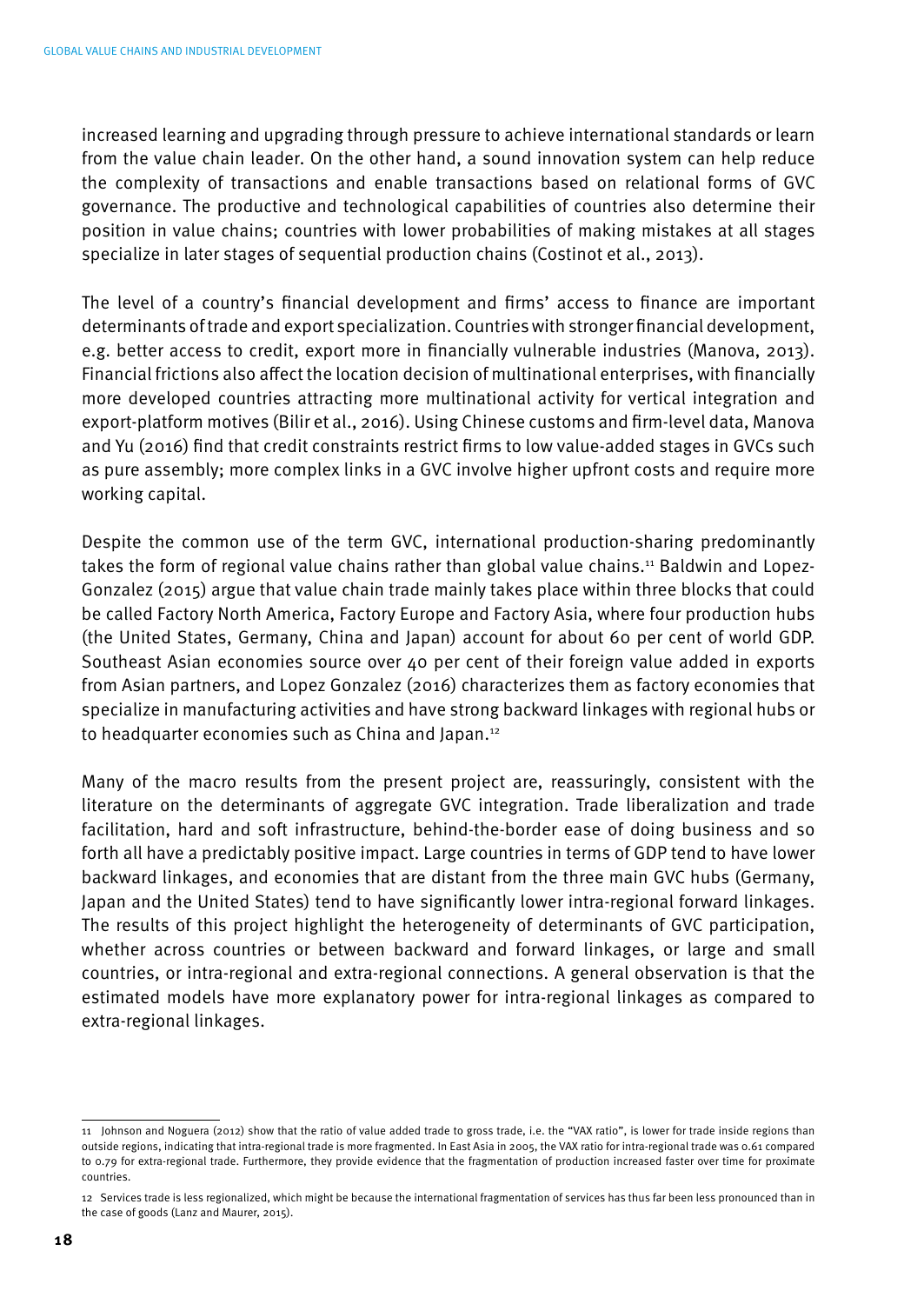# **2.1 Trade-related Determinants of GVC Participation<sup>13</sup>**

The reduction of trade barriers and low costs of international trade are necessary conditions for the emergence of GVCs and for national participation in GVCs. Transport costs may also encourage reliance on neighbours for collaboration in GVCs. The macro studies of this project indicated that tariffs have a significantly negative effect on forward linkages, in particular for intra-regional linkages, although the effect of tariffs does not significantly differ from zero for backward linkages.

As expected, economies with a higher share of trade that is covered by trade agreements are more integrated into regional value chains through both backward and forward linkages. Since trade agreements tend to be regional, this result may reflect trade creation within regional value chains and trade diversion from countries outside the region. Regional trade agreements are relevant for integration into regional value chains and might divert GVC trade away from extraregional partners. The background papers identify a role for bilateral or regional initiatives, which help strengthen informal links and facilitate the development of regional value chains.

One striking feature in Asia is that regional trade agreements followed GVC creation rather than preceding them as was the case in the European Union or North America. The waves of customs unions and free trade areas in the second half of the twentieth century were notably absent from East Asia (Pomfret, 2011). The main exception, the Association of Southeast Asian Nations (ASEAN), was initially a security organization and had minimal impact before the turn of the century. In South Asia too, regional trade agreements were notable for their weakness. By contrast, EU enlargement to the south in the 1980s and to the east in the 2000s was a major stimulus for the establishment of European regional value chains, as were the 1965 Autopact, the 1987 Canada-US free trade agreement and the 1993 North American Free Trade Agreement for North American regional value chains.

# **2.2 Infrastructure and Institutions<sup>14</sup>**

Firms that engage in trade or participate in value chains conduct economic transactions which are subject to transaction costs. Legal institutions are a determinant of transaction costs as they affect monitoring and contract enforcement costs. Better legal institutions facilitate transactions between firms as they reduce insecurity and risks. Institutions are determinants of comparative advantage (Nunn, 2007; Levchenko, 2007), and countries with better legal institutions tend to specialize in products or industries that require relationship-specific investment.15

Institutions are particularly relevant for GVC integration in terms of their effect on the hold-up problem. If an input requires relationship-specific investment and contracts cannot be fully

<sup>13</sup> This section is based mainly on Kummritz and Lanz (2018) background paper.

<sup>14</sup> This section is based mainly on Kummritz and Lanz (2018) background paper.

<sup>15</sup> Nunn and Trefler (2014) survey the literature on the role of domestic institutions as a source of comparative advantage.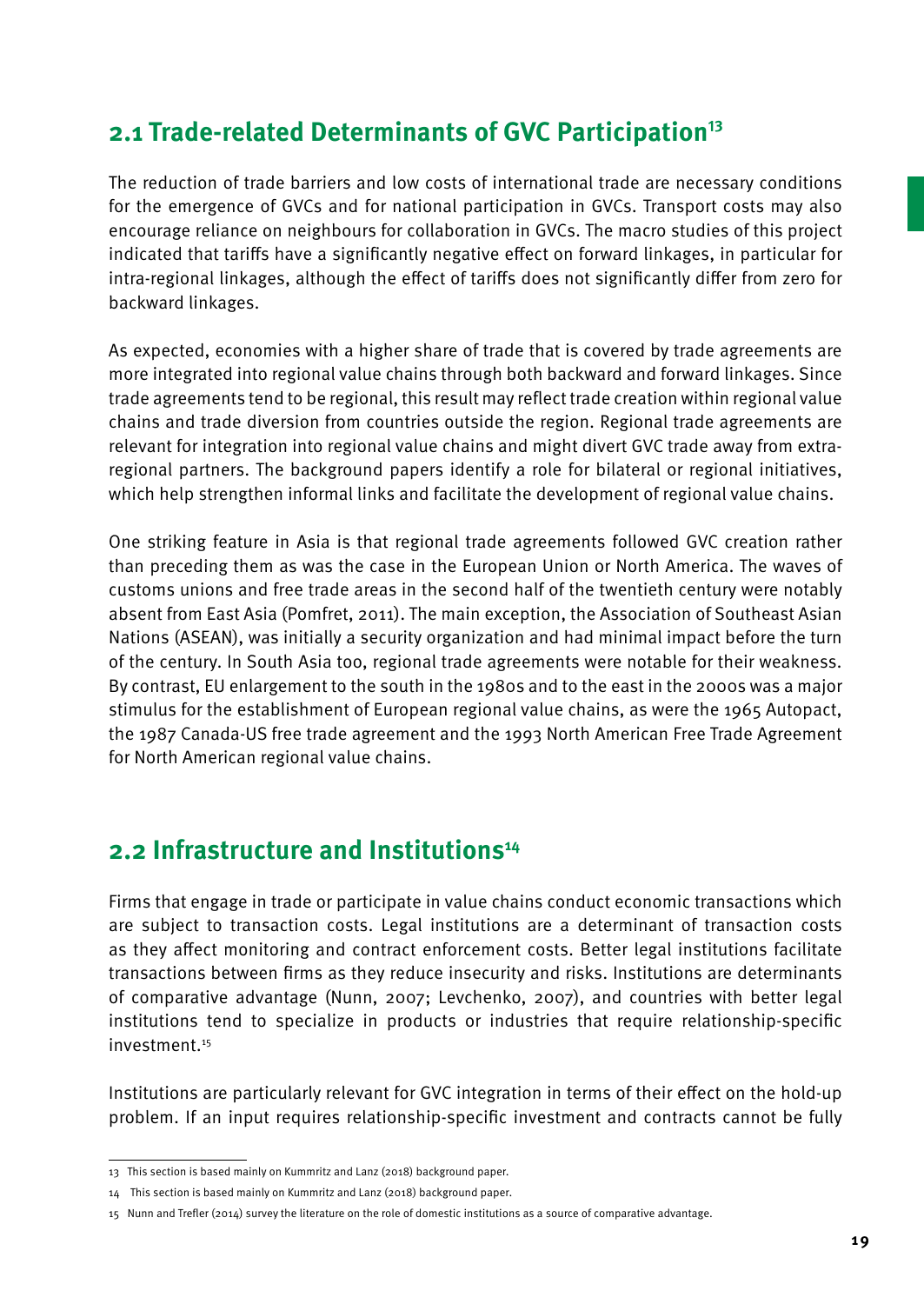enforced, the buyer of the input has an incentive to renegotiate the contract with the supplier once the investment has been made and the input is being produced, because the value of the input is lower outside the relationship. Similarly, if an input supplier is critical to a GVC and no competing suppliers are readily available, the supplier may be tempted to demand better terms with the threat of delaying the entire production chain. Institutions that facilitate better contract enforcement mitigate the hold-up problem, and countries with better institutions tend to export more in GVC-intensive manufacturing industries (Lanz and Piermartini, 2016).

Property rights, used as a measure of quality of legal institutions, matter for forward integration into extra-regional value chains, but are not significant determinants of intra-regional forward and backward linkages. These results are consistent with evidence that formal institutions can be substituted by informal institutions, such as trust or personal networks, which tend to be stronger for countries within a given region. Hence, developing economies with less developed formal institutions, such as Viet Nam, can rely on informal institutions for regional integration, but may need to improve their legal institutions to better integrate into extra-regional value chains.

Transaction costs are affected not only by formal institutions related to the rule of law and contract enforcement, but can also be determined by informal institutions. Specifically, informal institutions such as reputation built through repeated interactions, networks and trust can substitute for formal institutions and facilitate trade (Nunn and Trefler, 2014). Yu et al. (2015) found that bilateral trust has a positive effect on bilateral trade and that this effect becomes weaker the better the rule of law in the importing country becomes relative to that of the exporting country.

The importance of informal institutions such as trust for economic transactions has two implications for GVCs. First, if residents of nearby countries trust each other more than residents of distant countries, then GVC integration will be easier at the regional level. Second, formal institutions and trust are likely to be substitutes; if a country has strong legal institutions, the role trust plays is lower as contracts are enforceable through the legal system. If trust is stronger among firms operating in a given region, then good legal institutions will be more important for integration into extra-regional value chains. This implies that developing economies with less advanced legal systems can initiate GVC participation by using linkages to neighbouring countries.

Financial development has a significantly positive impact on backward integration into value chains, in particular for regional integration. However, results for investment freedom are surprisingly weak, which may reflect data issues. Alternatively, foreign investment as a determinant of GVC participation may be less important than other variables, or FDI may be important for some countries, but not for others.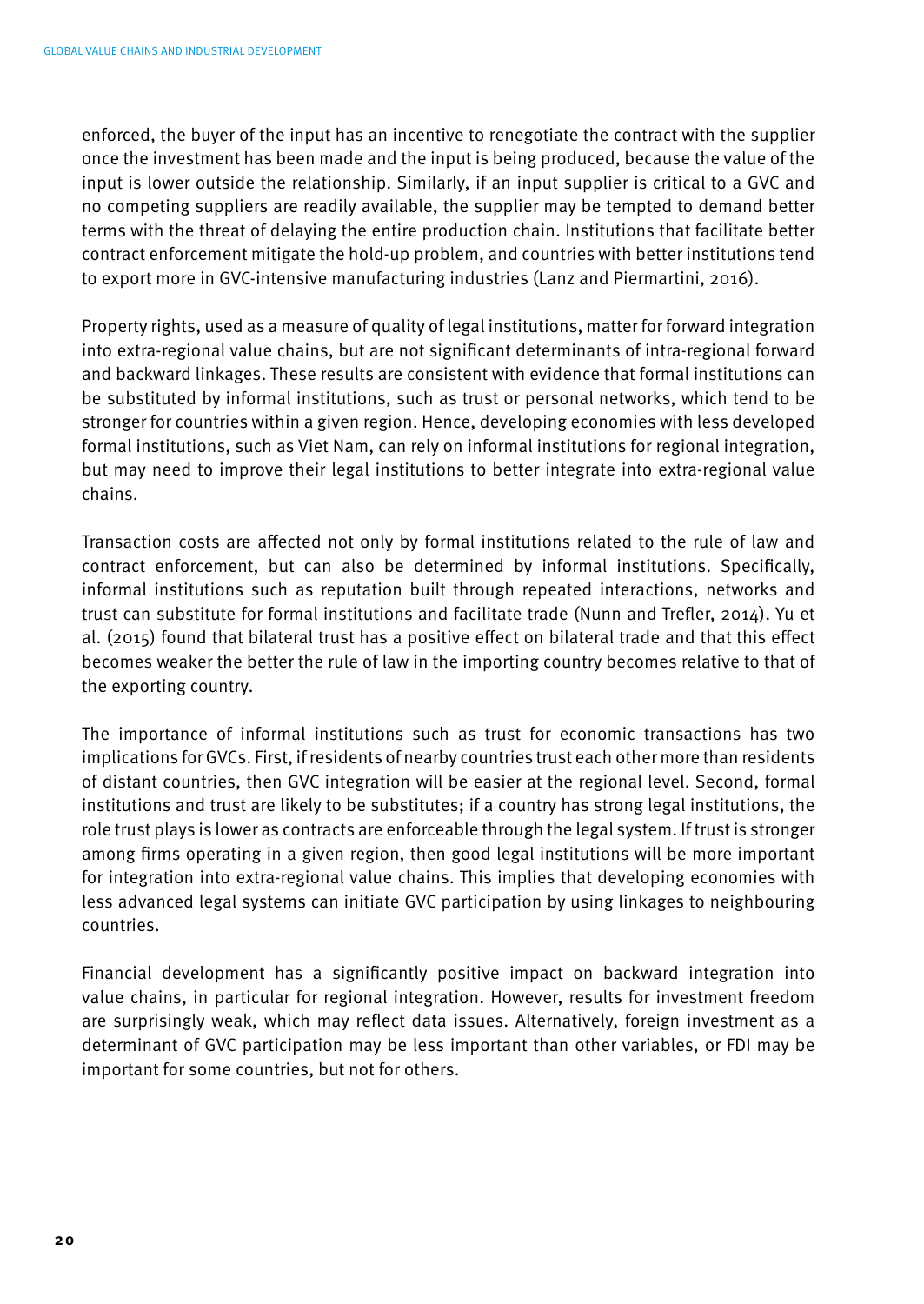# **2.3 Skills and Industrial Capabilities<sup>16</sup>**

A unique contribution of the present project is the examination of industrial capabilities as an important determinant of GVC integration. This is achieved by including UNIDO's Competitive Industrial Performance (CIP) index into the econometric analysis.17 The results from the CIP index indicate that countries with greater industrial competitiveness tend to be more integrated in regional value chains in terms of both backward and forward linkages. By contrast, the coefficients for the CIP index are not significant for extra-regional value chain integration, although this result is sensitive to the classification of regions. Thus, while we can establish a general positive link between industrial competitiveness and value chain integration, the results do not point to a clearly differentiated impact between intra-regional and extra-regional integration.

Broader skills as captured by years of schooling, have a significant and positive effect on extra-regional GVC integration. For intra-regional value chain integration, on the other hand, the coefficients are significant and negative, although this difference in result between intraregional and extra-regional integration is not robust to the geographic definition of regions. The finding on the relationship between skills and backward and forward integration is more interesting. Skills have a significant and positive effect on overall forward linkages. For overall backward linkages, on the other hand, the coefficient is negative, although not statistically significant. This pattern supports the hypothesis that backward linkages are related to lowskilled tasks such as assembly, while forward linkages are highest for advanced countries such as the United States, Japan or Finland.

The key elements of industrial competitiveness include the ability to meet quality standards and to have access to capital. Outward FDI from economies that have passed through the stage that another economy is now reaching can be important facilitators for the transition to increased competitiveness. In East Asia, investors from Hong Kong SAR China and to a lesser extent Taiwan Province of China and the Republic of Korea played this role in China during the 1980s. More recently, Thai firms have been increasing the competitiveness of Cambodian, Lao and Myanmar workers by establishing production facilities in border economic zones that are part of regional value chains (ADB, 2016).

The findings on skills and industrial competitiveness are consistent with existing literature about the importance of favourable pre-existing domestic conditions. They are novel in providing empirical evidence of the link between industrial competitiveness and GVC participation, and in particular, the connection between skills level and forward linkages. Competiveness and skills level may also help explain how GVC participants move from regional to global integration, especially as input suppliers, although these findings are less statistically robust.

<sup>16</sup> This section is based mainly on Kummritz and Lanz (2018) background paper.

<sup>17</sup> The CIP index, published in UNIDO's annual *Competitive Industrial Performance Report*, benchmarks countries' ability to competitively produce and export manufactured goods. The index is based on eight normalized quantitative measures such as manufacturing value added per capita, share of manufacturing value added in GDP and the country's share of global manufactured exports.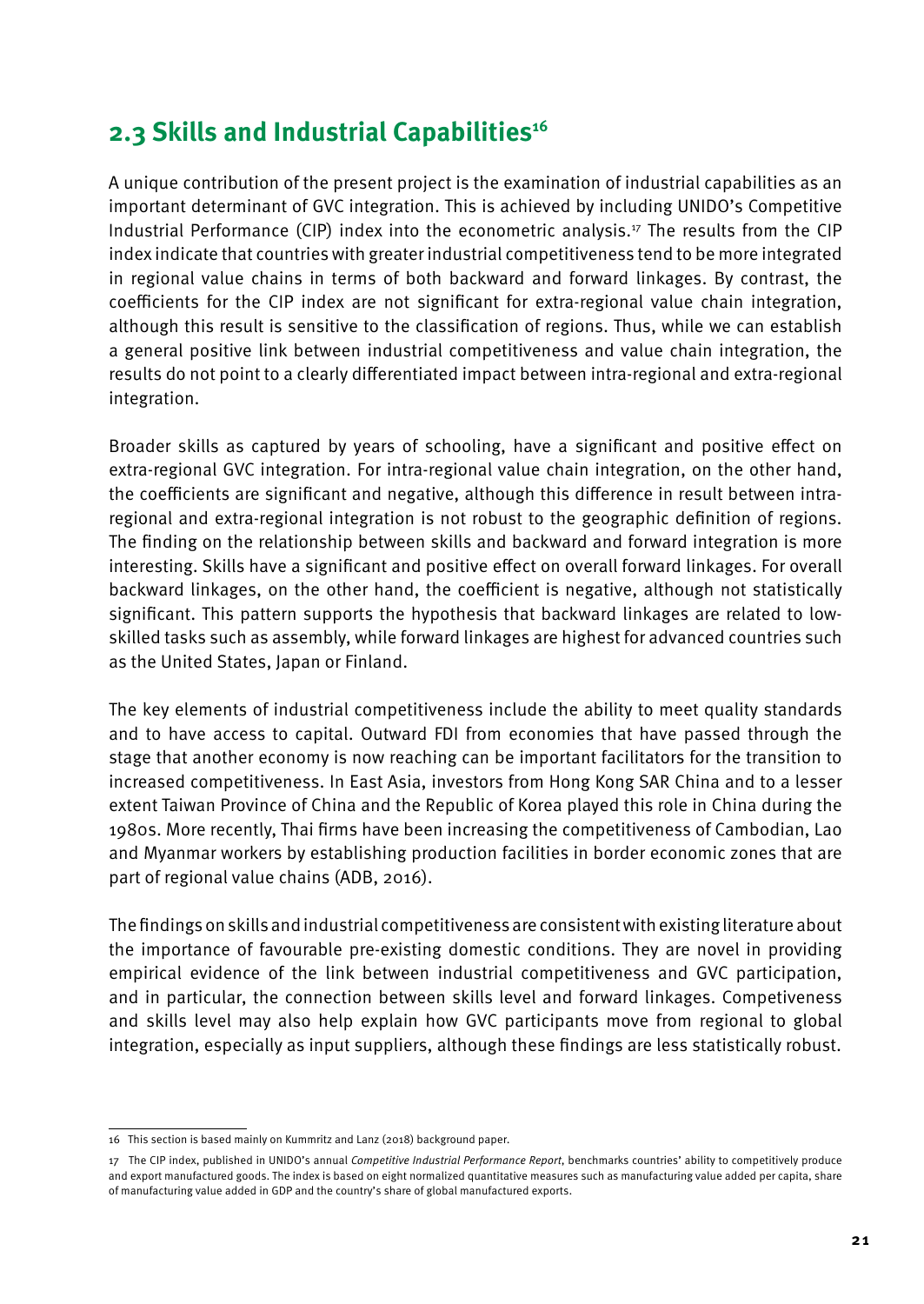# **2.4 Which Factors Explain the Regional Nature of Value Chains?**

A number of factors can explain the preponderance of regional value chains. Geographic proximity is associated with lower transport costs as the distance between countries is smaller. Baldwin (2017) emphasizes the importance of the option of face-to-face contact; in a GVC, it may be important to be within a few hours' travel time of suppliers and customers so that any problem can be resolved the same day by a trouble-shooter. Also, regional trade liberalization has progressed at a higher pace than multilateral trade liberalization, resulting in lower trade policy barriers at the regional level.

Information costs provide another explanation for the significance of regional value chains. Information frictions, which increase with distance, limit firms' ability to create an international network of exporters (Chaney, 2014). Such frictions also contribute to uncertainty, which might hamper just-in-time delivery and minimal inventory stocks necessary for successful GVCs. The findings of studies such as Defever et al. (2015), where uncertainty and information costs related to input suppliers or regulatory requirements are correlated over space and are lower for proximate countries, can easily be translated into a GVC context.18

Time as another component of trade costs plays a key role in GVC formation and explains the proximity of certain production stages. Time-related trade costs have two dimensions: the time it takes to deliver (speed) and the ability to deliver on time (predictability). Fast delivery is important in GVCs characterized by demand fluctuations, perishability of products or rapid technological change. Predictability is crucial in GVCs characterized by high inventory costs or just-in-time production, where further processing or assembly depends on the punctual arrival of intermediate inputs.

Time affects the location of production stages in GVCs and the feasibility of fragmentation of production. Evans and Harrigan (2005) show that the production of time-sensitive U.S. apparel imports had shifted to nearby countries. Djankov et al. (2010) estimate that each additional day of transport reduces exports by at least 1 per cent and that the importance of time is greater for time-sensitive goods in manufacturing and for perishable agricultural products. Hummels and Schaur (2013) estimate that each day in transit is equivalent to an ad valorem tariff of between 0.6 per cent and 2.1 per cent, and that parts and components have a 60 per cent higher time sensitivity than other goods.

<sup>18</sup> Using customs level data for Chinese exporters, Defever et al. (2015) find that the probability of exporting to a country increases by two percentage points for each existing export destination that has a common border with the country.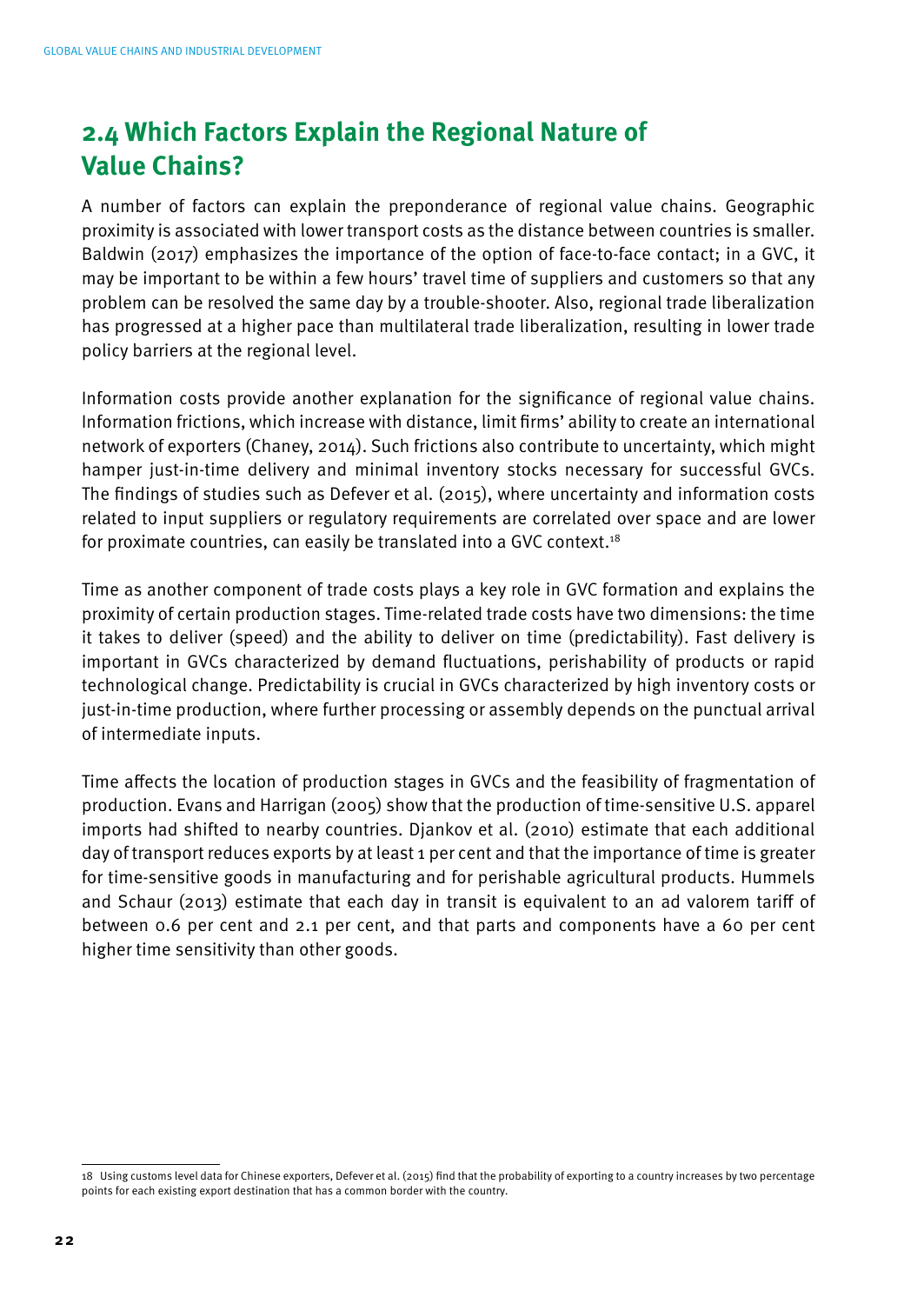# **2.5 The Role of Regional Trade Agreements**

Although effective regional trade agreements were conspicuously absent from East and South Asia before 2000, this situation has changed in the twenty-first century, with many bilateral trade agreements being signed, ASEAN moving towards deep integration in the ASEAN Economic Community and countries participating in negotiations of mega-regionals such as the Trans-Pacific Partnership Agreement (renamed the Comprehensive and Progressive Agreement for Trans-Pacific Partnership following the United States' withdrawal in January 2017) and the Regional Comprehensive Economic Partnership (RCEP). At the time of signing in March 2018, the CPTPP includes Australia, Brunei Darussalam, Canada, Chile, Japan, Malaysia, Mexico, New Zealand, Peru, Singapore and Viet Nam. RCEP is still being negotiated by the ten ASEAN member states (Brunei Darussalam, Cambodia, Indonesia, Lao PDR, Malaysia, Myanmar, the Philippines, Singapore, Thailand and Viet Nam) and their six FTA partners (Australia, China, India, Japan, New Zealand and the Republic of Korea).

The Asian country with the most trade agreements is Singapore, with 20 agreements signed and in effect, two signed but not yet in effect, and nine under negotiation at the end of 2017 (Table 2.1). Singapore is followed in number of trade agreements by China (17), the Republic of Korea (16), Japan (16), Malaysia (16), Thailand (13) and India (13). Of course, not all trade agreements are of equal importance, but this list roughly aligns with the main GVC participants (Viet Nam has signed 11 trade agreements). It is striking that Singapore, whose tariff regime is close to a free trade model without any bilateral agreements, has signed the most "free trade" agreements. The reason is that these agreements go beyond the twentieth century definition of a free trade area based on removing tariffs on partners' trade.

Twenty-first century trade agreements typically cover trade facilitation and a broader set of behind-the-border measures related to services trade, investment, intellectual property rights and domestic regulation (Mattoo et al., 2017). Some agreements have been negotiated as plurilateral commitments by a subset of WTO members; the 82 signatories of the 1997 Information Technology Agreement (ITA), e.g. have committed to the removal of all tariffs and equivalent taxes from a specified list of electronic goods.19 The WTO's 2017 Trade Facilitation Agreement aims to ease the flow of goods and services within GVCs by establishing principles of trade facilitation that are binding on all members, but the agreement is short on specifics, reflecting the difficulty of achieving consensus among 164 economies.

<sup>19</sup> The signatories from East and South Asia include China, Hong Kong SAR China, Macao SAR China, Taiwan Province of China, India, Indonesia, Japan, the Philippines, the Republic of Korea, Singapore, Thailand and Viet Nam. Signing the ITA is practically a *sine qua non* for participation in electronics GVCs.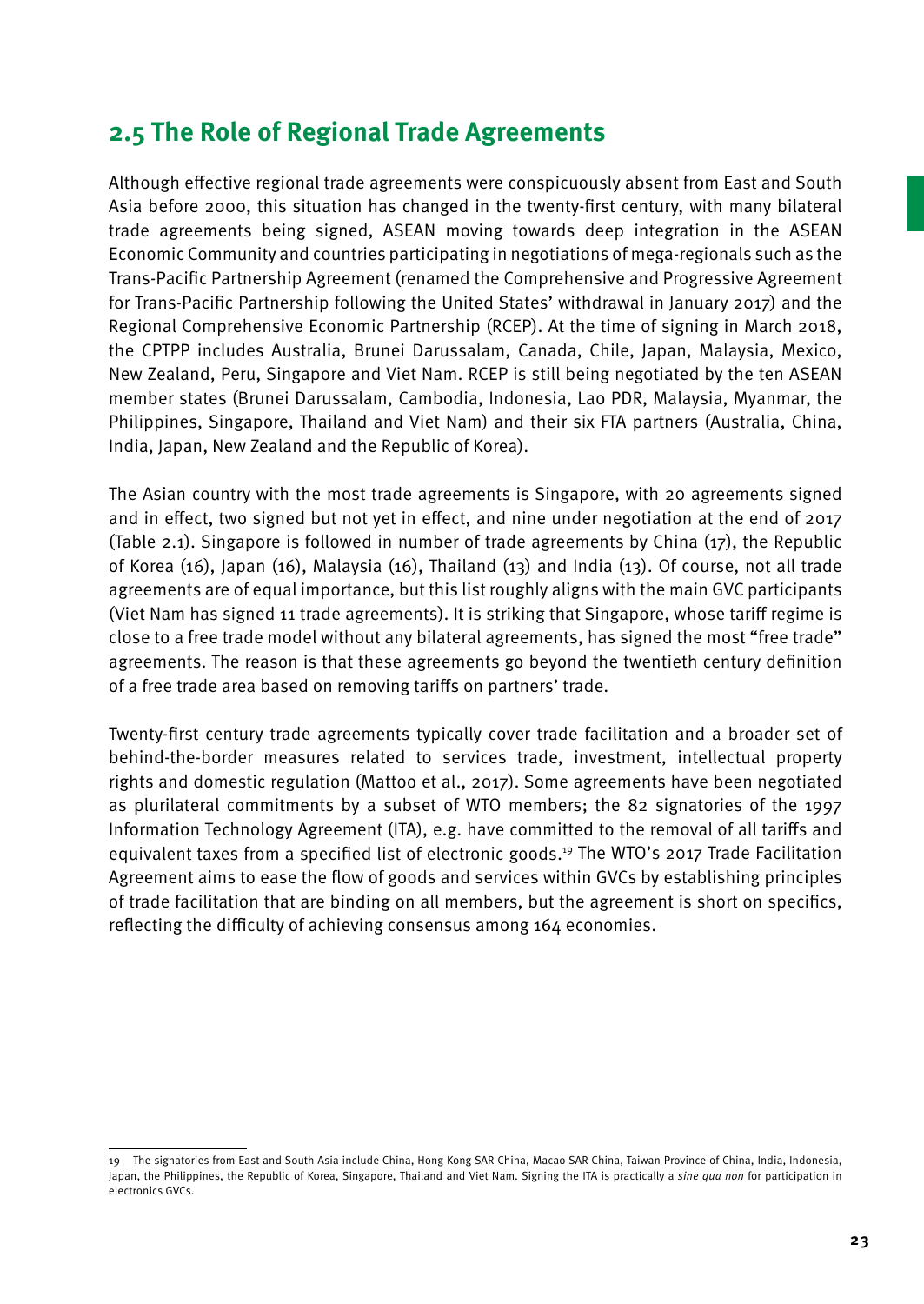| Tabele 2.1<br>Trade Agreements Involving ASEAN+6 Countries, 2017 |                               |                             |                             |                               |  |
|------------------------------------------------------------------|-------------------------------|-----------------------------|-----------------------------|-------------------------------|--|
|                                                                  | <b>Framework</b><br>agreement | <b>Under</b><br>negotiation | Signed, but<br>not in force | <b>Signed</b><br>and in force |  |
| Singapore                                                        | $\mathsf{o}$                  | 9                           | $\overline{2}$              | 20                            |  |
| China                                                            | $\circ$                       | $\overline{7}$              | $\mathbf{1}$                | 16                            |  |
| Rep. of Korea                                                    | $\circ$                       | 10                          | $\mathsf{o}$                | 16                            |  |
| Japan                                                            | $\circ$                       | 8                           | $\mathbf{1}$                | 15                            |  |
| Malaysia                                                         | $\mathbf 1$                   | 5                           | $\overline{2}$              | 14                            |  |
| Thailand                                                         | $\mathbf 1$                   | 9                           | $\circ$                     | 13                            |  |
| India                                                            | $\mathbf{1}$                  | 14                          | $\mathsf{o}$                | 13                            |  |
| Australia                                                        | $\circ$                       | $\overline{7}$              | $\overline{2}$              | 12                            |  |
| New Zealand                                                      | $\circ$                       | 6                           | $\overline{2}$              | 11                            |  |
| Viet Nam                                                         | $\circ$                       | 5                           | $\mathbf{1}$                | 10                            |  |
| Indonesia                                                        | $\circ$                       | $\overline{7}$              | $\mathbf{1}$                | 9                             |  |
| Brunei Darussalam                                                | $\circ$                       | $\overline{2}$              | $\mathbf{1}$                | 8                             |  |
| Lao PDR                                                          | $\mathbf 0$                   | $\overline{2}$              | $\mathsf{o}$                | 8                             |  |
| Philippines                                                      | $\circ$                       | $\overline{3}$              | $\mathbf{1}$                | $\overline{7}$                |  |
| Cambodia                                                         | $\mathsf{o}$                  | $\overline{2}$              | $\mathsf{o}$                | 6                             |  |
| Myanmar                                                          | $\mathbf{1}$                  | $\overline{3}$              | $\circ$                     | 6                             |  |

*Source: UNIDO elaboration based on Asia Regional Integration Center at https://aric.adb.org/fta - Table 6 FTA Status by Country (accessed 1 January 2018)*

Bilateral agreements tend to be more limited and are more easily negotiated and implemented. Although items included in an agreement will be of particular interest to the signatories, measures such as reducing paperwork at the border or removing regulatory barriers are typically non-discriminatory, and hence unlikely to lead to the trade diversion associated with twentieth-century trade agreements. The drawback of bilateral agreements is that they can lead to proliferation of regulations and standards that are confusing to traders and inconvenient for GVC coordination. One important aspect of mega-regionals such as the Trans-Pacific Partnership (TPP/CPTPP) or Regional Comprehensive Economic Partnership (RCEP) with many participants and lengthy negotiations, is that they create common practices and rules. There is a trade-off between the difficulty of reaching agreement among many countries and the network benefits of common standards that become more useful as they cover more partners.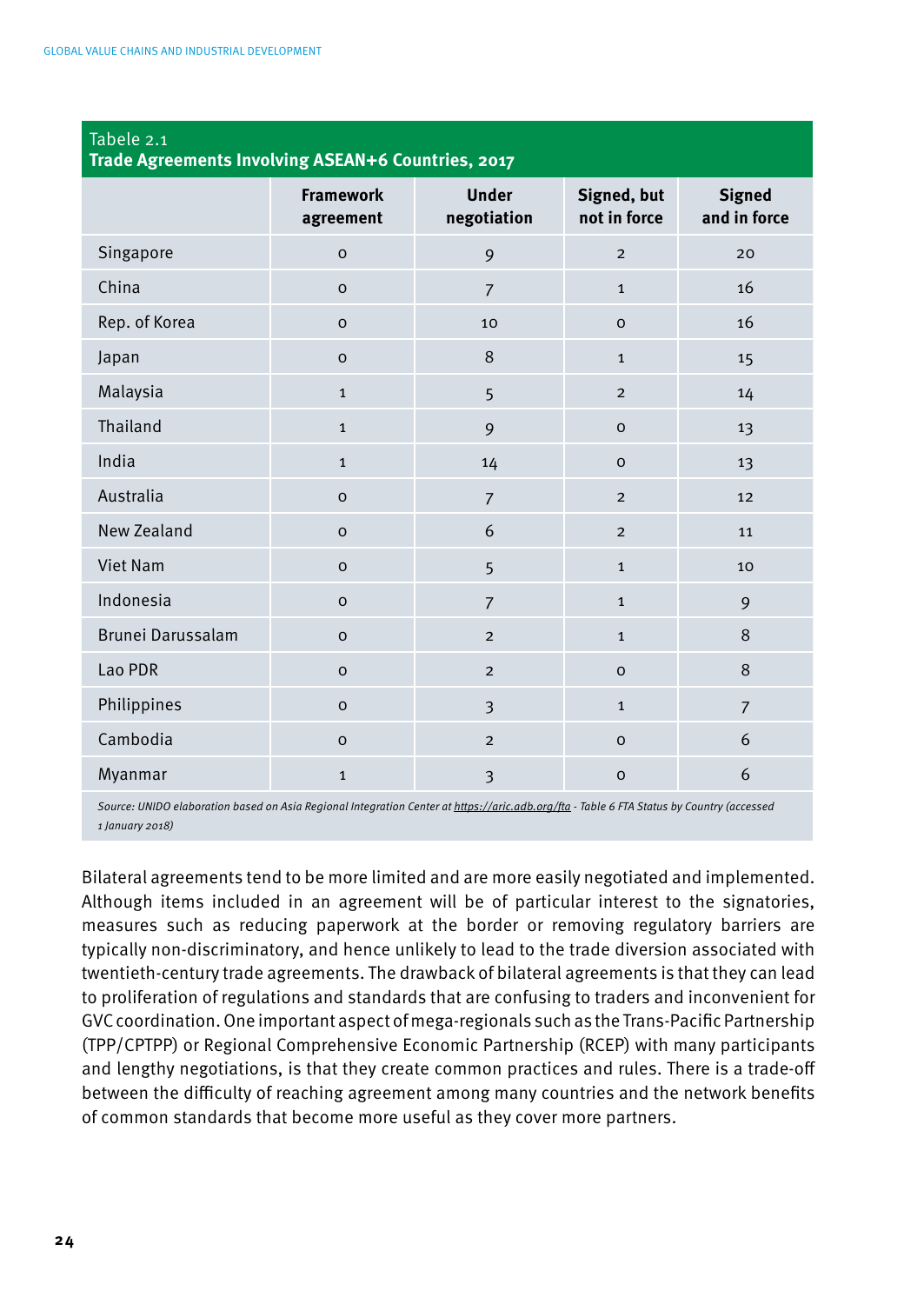The proliferation of bilateral, regional and wider trade agreements in Asia in the twenty-first century is related to GVCs as both cause and effect. Tariffs and non-tariff barriers are clearly inimical to the fragmentation of production across borders. Deep trade agreements further facilitate the flow of goods and services within GVCs, even though other factors such as industry competitiveness, skills and R&D intensity affect GVC integration. If a country wishes to be a GVC participant, the government will want to facilitate trade, and once in GVCs, the government will be lobbied for further specific measures to facilitate trade or to make it easier to do business.

## **2.6 Conclusions**

Determinants of GVC participation include global and national, or even subnational determinants, that vary over time and by product. The global phenomenon has been driven by falling trade barriers and costs of international trade. Lower trade costs relate to money, time and uncertainty, all of which are crucial for successful GVCs. At the same time, only a small number of the world's countries participate in GVCs, indicating that national characteristics are also important determinants of GVC participation. These characteristics include not only directly trade-related aspects such as port infrastructure, but also institutions and capabilities.

The significance of regional value chains is clear, and up to a point easy to explain. However, a number of more in-depth questions remain unanswered. For example, is there a sequential pattern in terms of countries first increasing their participation in RVCs before moving towards GVCs once they become sufficiently competitive? One policy issue is whether RVCs or GVCs provide better opportunities for upgrading. Unfortunately, the evidence on this is still inconclusive. Historical evolution may start to blur the distinction between RVCs and GVCs if trade costs, and especially virtual face-to-face contact to resolve problems continue to improve.<sup>20</sup>

Finally, the heterogeneity of determinants places inevitable limits on macro explanations of GVC participation. As input-output datasets have improved, macro analysis has broadened our understanding, which can be complemented by industry or firm-level micro analysis (see Part Two). Before turning to the micro perspective, we will first examine the macro evidence on outcomes of GVC participation.

<sup>20</sup> The catalyst for the development of rail services between China and the EU since 2011 was the objective of leading automotive and electronics companies to link their European and Asian value chains, with EU car manufacturers sending components to joint venture factories in China and electronics firms sending laptops and printers from China to EU distribution centres (Pomfret, 2018).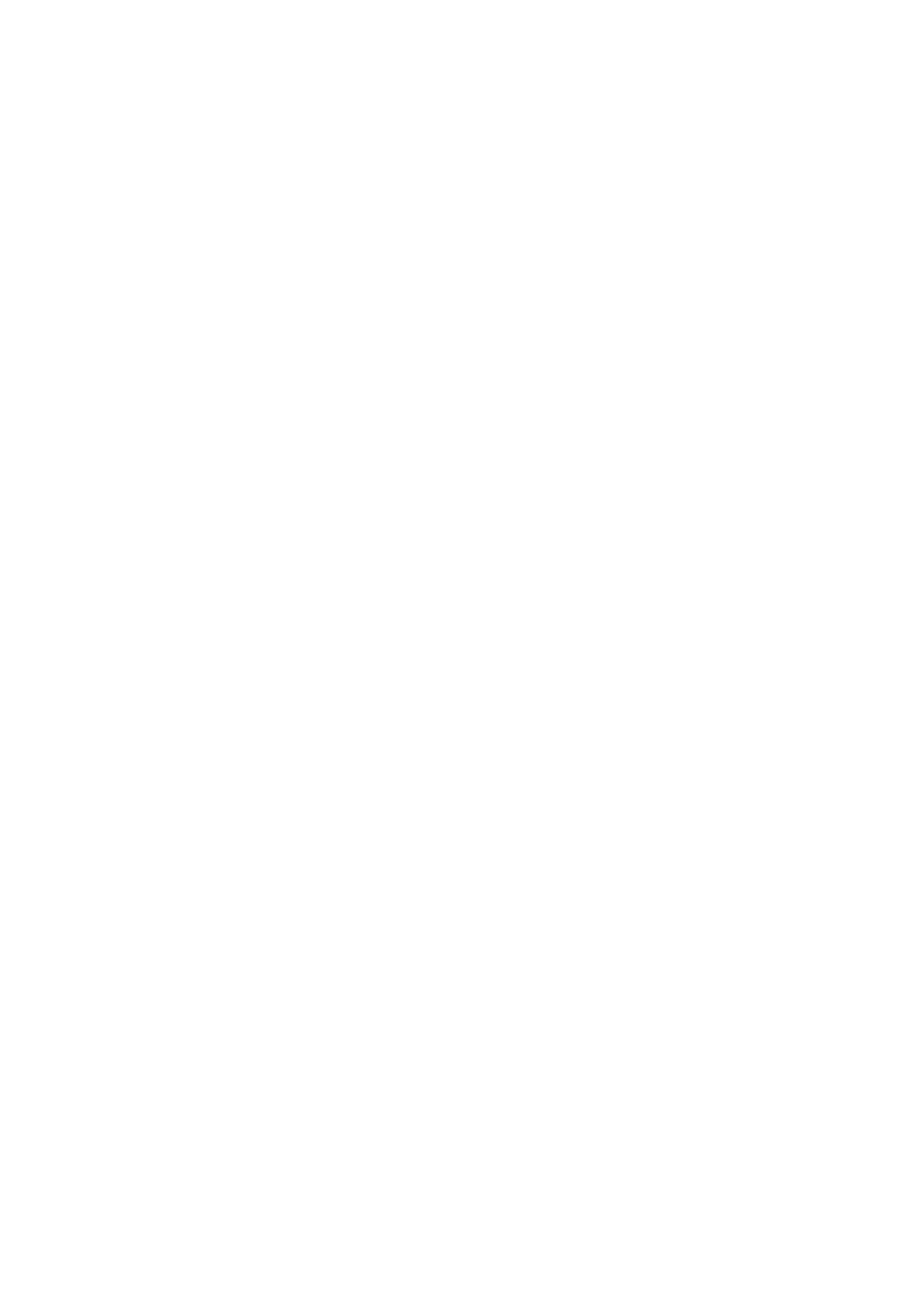# CHAPTER 3

# Outcomes of GVC Participation

This chapter assesses outcomes of GVC integration from the perspective of low- and middleincome Asian countries that participate in GVCs. Some of the outcomes are self-evident or follow from the analysis of the previous chapter and from ongoing expansions of GVCs and efforts by countries to join GVCs or upgrade within them. GVC participation creates jobs and value added within participant countries, although it is necessary to ask whether this is added value or crowding out, i.e. a reduction in policy space or path dependency issues that inhibit long-run economic performance. One important question concerns the possibility of upgrading within GVCs; when a country's producers enter a GVC performing low value-added tasks with low-wage unskilled labour, what determines their success or failure in increasing the skills level and moving up to higher value-added activities?

The first section examines the evidence on the more immediate measures of economic performance, such as income and employment. The next section focuses on structural change, and the third on the environmental impact of GVC integration.

# **3.1 GVC Participation and Economic Performance**

A common empirical result when controlling for country and industry characteristics is that GVC participation is positively correlated with the domestic sector's value-added growth for both developed and developing economies. The correlation is stronger for developed economies but still statistically significant for developing countries.21 The correlation between complex GVCs and manufacturing value-added growth is even stronger, whether for developed or developing countries. Due to the potential endogeneity problem, these findings may not indicate strong causal relationships, but they do indicate correlations between GVC involvement and economic growth, as well as a difference in impact on developed and developing economies. Kummritz (2016) estimates that a 1 per cent increase in GVC participation causes a rise in domestic value added within the range of 0.1 per cent and 0.6 per cent and in labour productivity of 0.3 per cent.

A number of recent studies has investigated how integration into GVCs is related to upgrading. Lopez Gonzalez (2016) assesses the determinants of GVC upgrading in terms of domestic value added in exports with a focus on Southeast Asian economies. He finds that the use of foreign value added complements domestic value added in exports, and that foreign services

<sup>21</sup> See, for example, Table 1 and Table 2 in Zhao et al. (2018) background paper.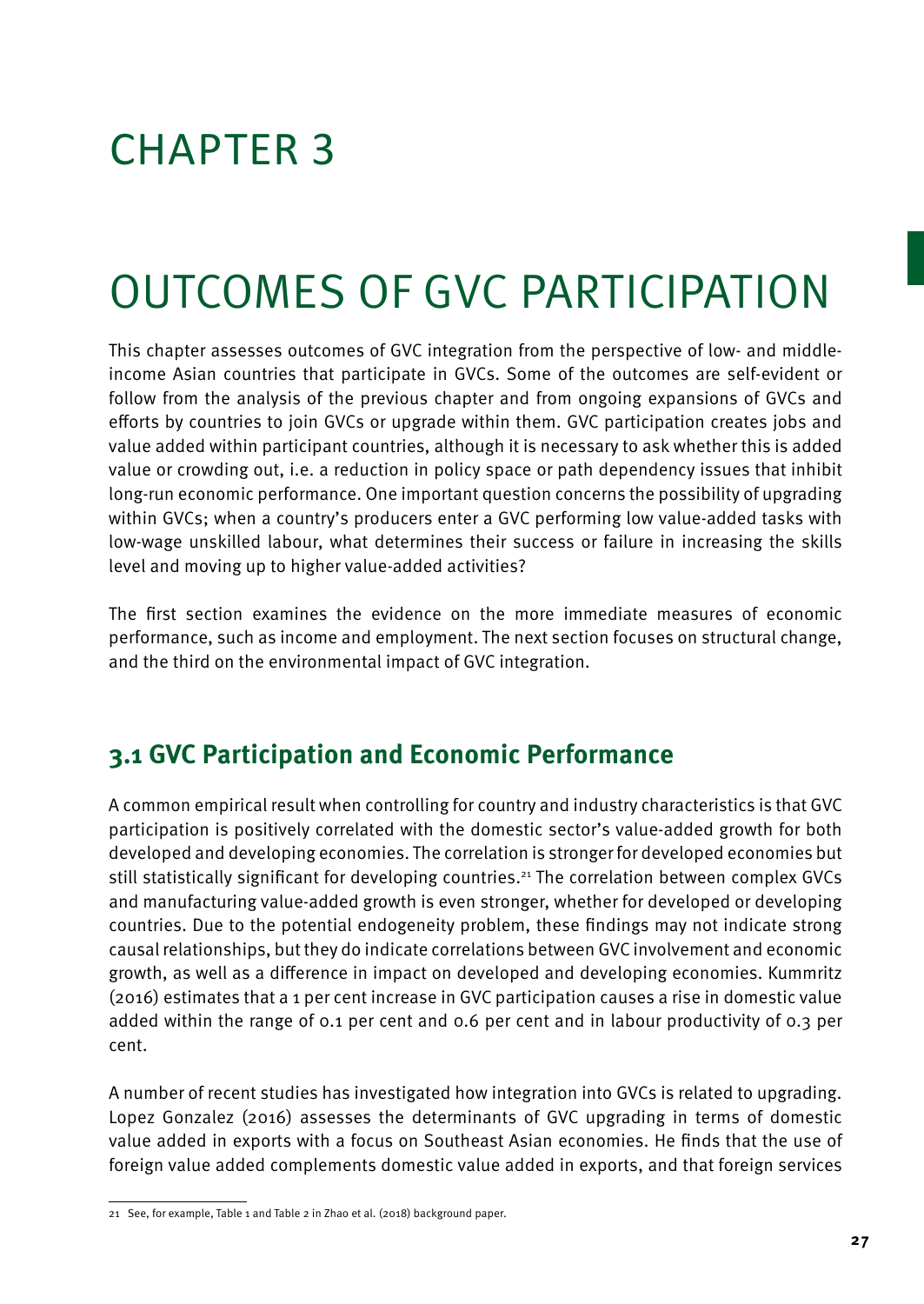value added has a stronger effect on domestic value added in exports as compared to foreign manufacturing value added. This in particular benefits manufacturing industries, as the effect of foreign value added on domestic value added in exports is higher for domestic manufacturing value added than for domestic services value added.

Kummritz et al. (2016) explore the interaction of policy factors with GVC integration for economic upgrading as measured by domestic value added. Not surprisingly, they find that factors such as connectivity, education and skills, and standards have a stronger association with domestic value added through forward linkages than through backward linkages.

As the skills level of a country's workforce improves, it moves up the value chain and strengthens its forward linkages at the expense of its backward linkages by contributing more domestic value added, including services value added, to its manufacturing exports. This is also reflected in the finding that countries at higher levels of development as measured by GDP per capita tend to have fewer backward linkages.

## **3.2 GVC Integration and Structural Change22**

The Asia region has achieved significant structural changes over the past 50 years as countries industrialized to varying degrees. By and large, these structural developments followed a common pattern of an inverted U-shaped relationship between the manufacturing sector's share of value added and per capita income. In East and Southeast Asia, shifts towards the production of manufactured goods often occurred relatively early in the development process, e.g. in China, the manufacturing share reached its maximum at around 1980 and has been constant or slightly declining since. Later in the development process, manufacturing shares declined as services increased in importance, although declines in Asia's manufacturing share were relatively moderate compared to the global average over the period 1995-2011.

The value-added share of manufacturing is a useful performance indicator when assessing structural change in low- or middle-income countries. This is based on the assumption that manufacturing acts as the main engine of growth due to its higher productivity growth. In support of this assumption, Figure 3.1 illustrates the higher manufacturing shares in high-income and fastest growing Asian economies (Japan, the Republic of Korea and China) compared to the middle-income Southeast Asian countries and the poorer South Asian countries.

<sup>22</sup> This section is mainly based on Stöllinger (2018) background paper.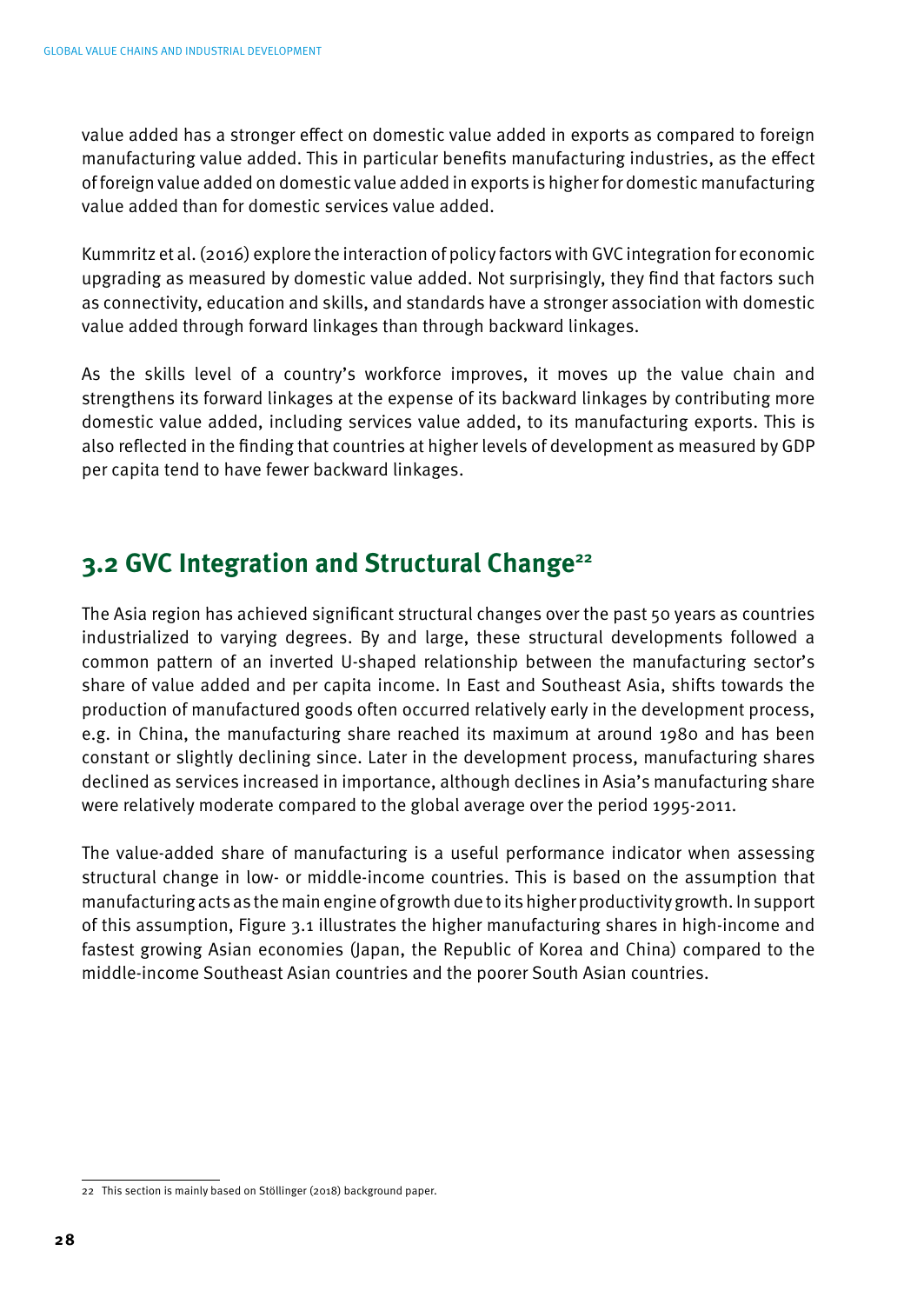#### Figure 3.1 **Manufacturing Shares in in Selected Asian Countries, 1970-2014**

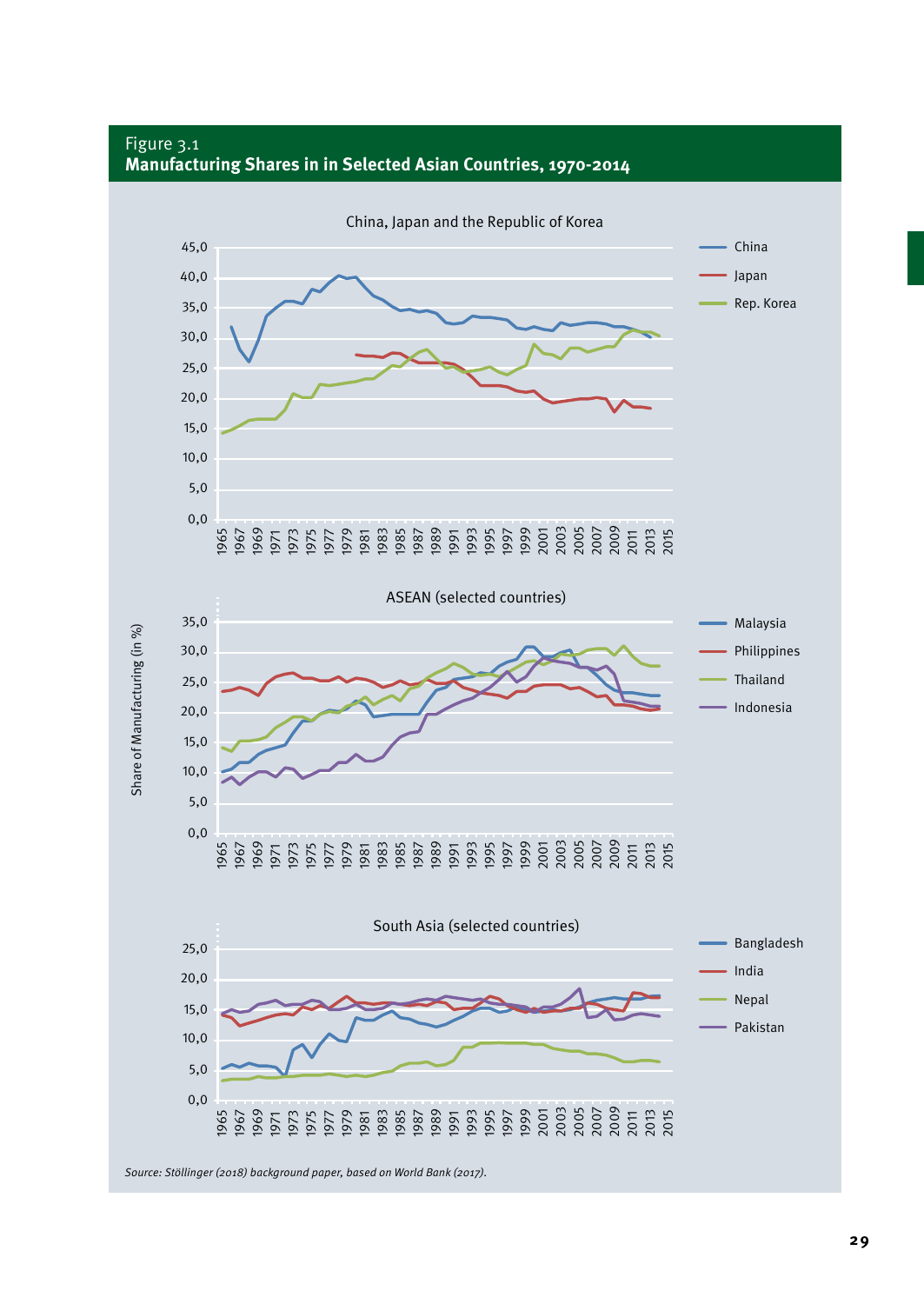Ten of the 14 Asian economies included in the OECD input-output tables show above world average change in the share of manufacturing in GDP between 1995 and 2011 (see countries positioned to the right of the vertical line in Figure 3.2). The horizontal line indicates the global average manufacturing share in 1995; ten of the Asian economies (not the same ones) lie above this global reference line, illustrating that most of the South and Southeast Asian economies already had a relatively high manufacturing share in 1995. Seven economies, including China, combine both characteristics: a high manufacturing share in 1995 and an above average increase in that share between 1995 and 2011. The only economies in the region that experienced a stronger than average structural decline related to manufacturing are the higher income economies in East Asia (Japan, Singapore and Hong Kong SAR China) and India. Over this period, Cambodia (starting from a very low level), Viet Nam and the Republic of Korea experienced the greatest structural change in favour of manufacturing.





*Source: Stöllinger (2018) background paper, based on OECD ICIO Database.*

*Note: Colour codes: dark violet = South Asia (India), dark blue = SEA Tigers: Hong Kong SAR China, Singapore, Korea, Taiwan Province of China; dark orange = ASEAN wave 1: Indonesia, Malaysia, Thailand; light blue: ASEAN wave 2: Cambodia, Philippines, Vietnam; pink: Others (Brunei Darussalam).*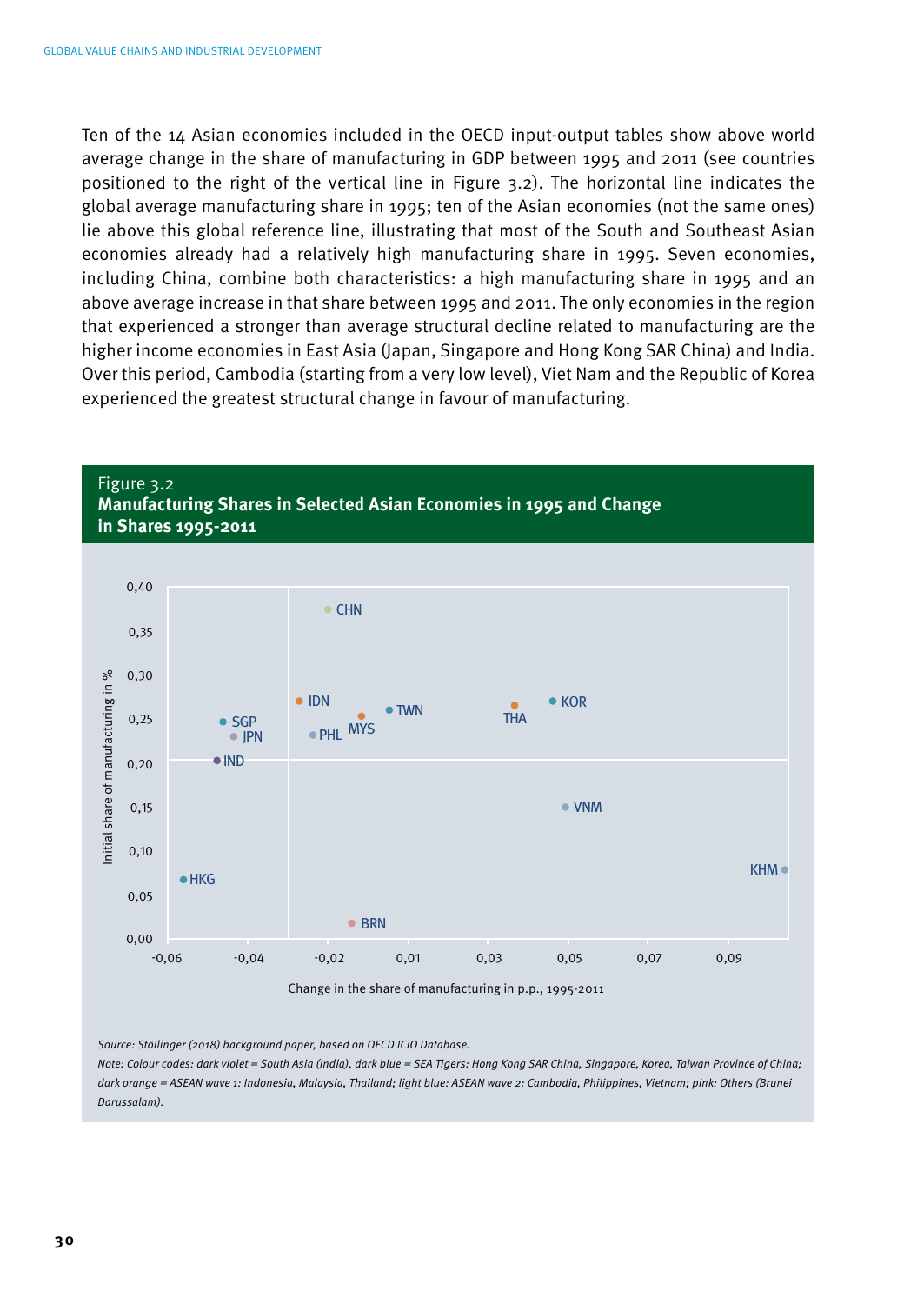To analyse the relationship between GVCs and structural change, Stöllinger derived a comprehensive GVC participation measure, roughly equivalent to summing the backward and forward integration measures from the OECD Inter-Country Input-Output tables. In terms of intensification of GVC integration in Asia, two broad groups of economies can be identified. The first group comprises, among others, Japan, the Republic of Korea, Taiwan Province of China, China and Thailand, economies in which comprehensive GVC integration continued to increase between 1995 and 2011. In the second group, consisting of many ASEAN countries including Malaysia, Indonesia, the Philippines and Viet Nam, GVC participation seems to have peaked between 2000 and 2005.<sup>23</sup>

The global relationship between manufacturing-specific structural change and GVC integration is positive. Stöllinger's estimated coefficient suggests that a 1 percentage point increase in the GVC participation rate is associated with an increase of 0.1 per cent in the share of manufacturing. While this has a modest effect, it is plausible that the global effect of GVC integration is relatively small given that many other factors influence manufacturing share. Other variables that determine changes in the share of manufacturing include initial manufacturing shares and the real exchange rate; a large initial manufacturing share is associated with a more pronounced decline in the share as per capita GDP increases and an overvalued currency hampers the development of tradables in general.<sup>24</sup>

To capture potential heterogeneity in the relationship between GVC integration and changes in manufacturing share, Stöllinger introduced interaction terms between the GVC integration measure and the Asian economies. The results suggest that four East Asian economies overproportionately benefited from integration in GVCs in terms of manufacturing-specific structural change: the Republic of Korea, Thailand, and to a lesser extent, Singapore and Taiwan Province of China. There are also two surprising findings. Firstly, a negative relationship between comprehensive GVC participation and manufacturing-related structural change is found for Malaysia, whose manufacturing share declined slightly between 1995 and 2010, from 25.3 per cent to 24.9 per cent, while its GVC participation rate is comparatively high (44 per cent in 2010) but has steadily declined since 2000. The second surprising result is that manufacturing structural change in China did not gain from the intensification of GVC integration; if anything, the structural effect of comprehensive GVC participation was negative.

The country-specific effects vary across GVC integration measures. China strengthened its manufacturing sector via forward production integration, while the opposite applied to its backward production integration. Forward integration in Thailand, Malaysia, Viet Nam and India also gave positive impetus to the manufacturing share. Backward integration contributed to a softening of the negative manufacturing-related structural change Japan experienced between 1995 and 2010, as Japanese manufacturers benefited from increasingly sourcing inputs from abroad. For Taiwan Province of China, the Philippines and especially China, greater backward integration was associated with a decline in manufacturing share. The only countries reporting

<sup>23</sup> This may be misleading for Viet Nam. The micro analysis in Part Two indicates that a single firm which started operations in 2009 had a massive impact that may not be picked up in an analysis that ended in 2011.

<sup>24</sup> The initial GDP per capita is also statistically significant, which may be attributable to the fact that domestic demand conditions in increasingly open economies decrease in importance, or because economies increasingly shift towards services as income grows, which implies a negative relationship between GDP per capita and the value-added share of manufacturing.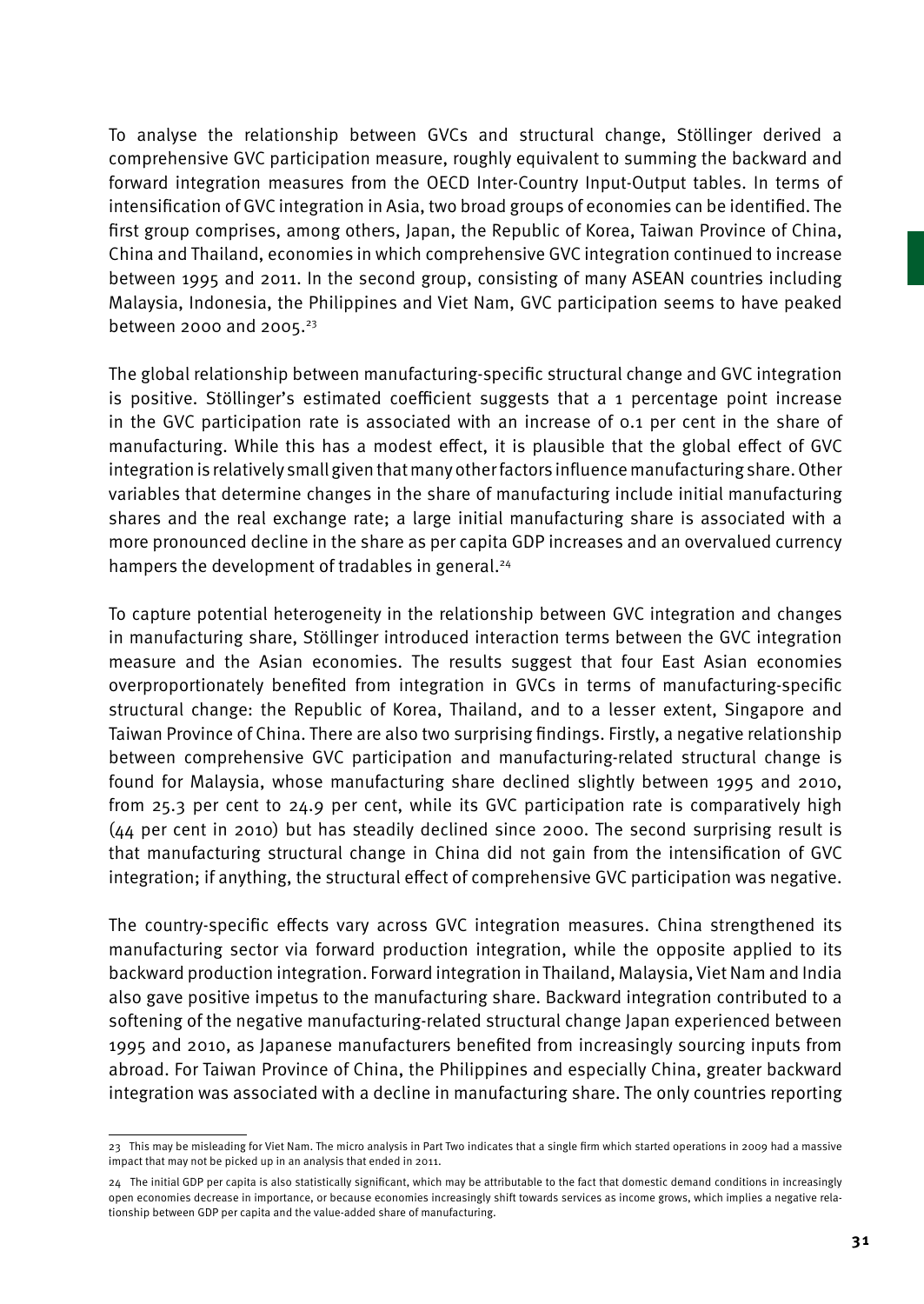consistently positive effects on manufacturing structural change from production integration using all three measures were the Republic of Korea and Thailand.

Taking into account the product quality dimension within value chains proxied by unit value ratios does not influence the main effect of GVC integration on manufacturing-related structural change. However, countries that specialize in high-quality segments benefit more strongly from backward production integration in terms of increased manufacturing activity as a share of GDP, whereas countries operating in the low-quality segment of GVCs gain comparatively more from forward production integration. Producing high quality implies high capabilities in the economy. In such circumstances, offshoring frees domestic resource that can be shifted to other, higher value added activities in the manufacturing sector while benefiting from cheaper inputs sourced from low-wage economies. Countries operating in the low-quality segments, in contrast, lack this flexibility and therefore shifting value added activities abroad may also reduce the domestic manufacturing sector. These countries benefit more than proportionally from forward integration because this allows them to sell domestic value added on international markets.

An alternative differentiation of GVC participation can be made between regional and global value chains. Stöllinger found that the positive structural effects on manufacturing share come about through the extra-regional component of GVC participation. The finding that it is global rather than regional value chains that matter for manufacturing-specific structural change could partly be driven by the fact that only the most productive firms within a country engage in extraregional trade. At the same time, this is at odds with the empirical fact that international value chains are still predominantly regional. This result is less robust than the others, and may be an artefact of the investigation period when regional value chains were already well established while extra-regional value chains were only just gaining momentum. A substantive explanation could be that extra-regional GVC trade for the sample economies occurred with relatively more high-income economies than was the case for intra-regional trade, and technological spillovers could be higher in the context of extra-regional value chains, leading to a positive impact on manufacturing-specific structural change.

Similar analyses were carried out at industry level for textiles and apparel, electronics and motor vehicles.25 At this more disaggregated level, the GVC indicators could not pick up strong structural effects and the results are rather inconclusive. The international input-output data and the derived indicators are essentially not precise enough to reveal structural impacts at this more disaggregated industry level. At the level of individual industries, firm-level data and case studies are more suitable for analysing the effects of GVC integration.

The main policy conclusion to be drawn from the heterogeneous outcomes is that GVCs provide increased opportunities for building-up manufacturing capacity. At the same time, policymakers cannot take for granted that participation in GVCs will automatically bring about such change, because the outcome hinges on the country-specific position within GVCs as well as within the product quality spectrum.

<sup>25</sup> For the motor vehicles industry, the effects of country-specific structural change are positive only for the Republic of Korea and Thailand. This result implies that although the automotive industry has been a global leader in GVC creation, motor vehicle GVCs have a very uneven impact in Asia. In the sectoral analysis in Part Two, the focus will be on the other two major GVC industries, apparel and electronics.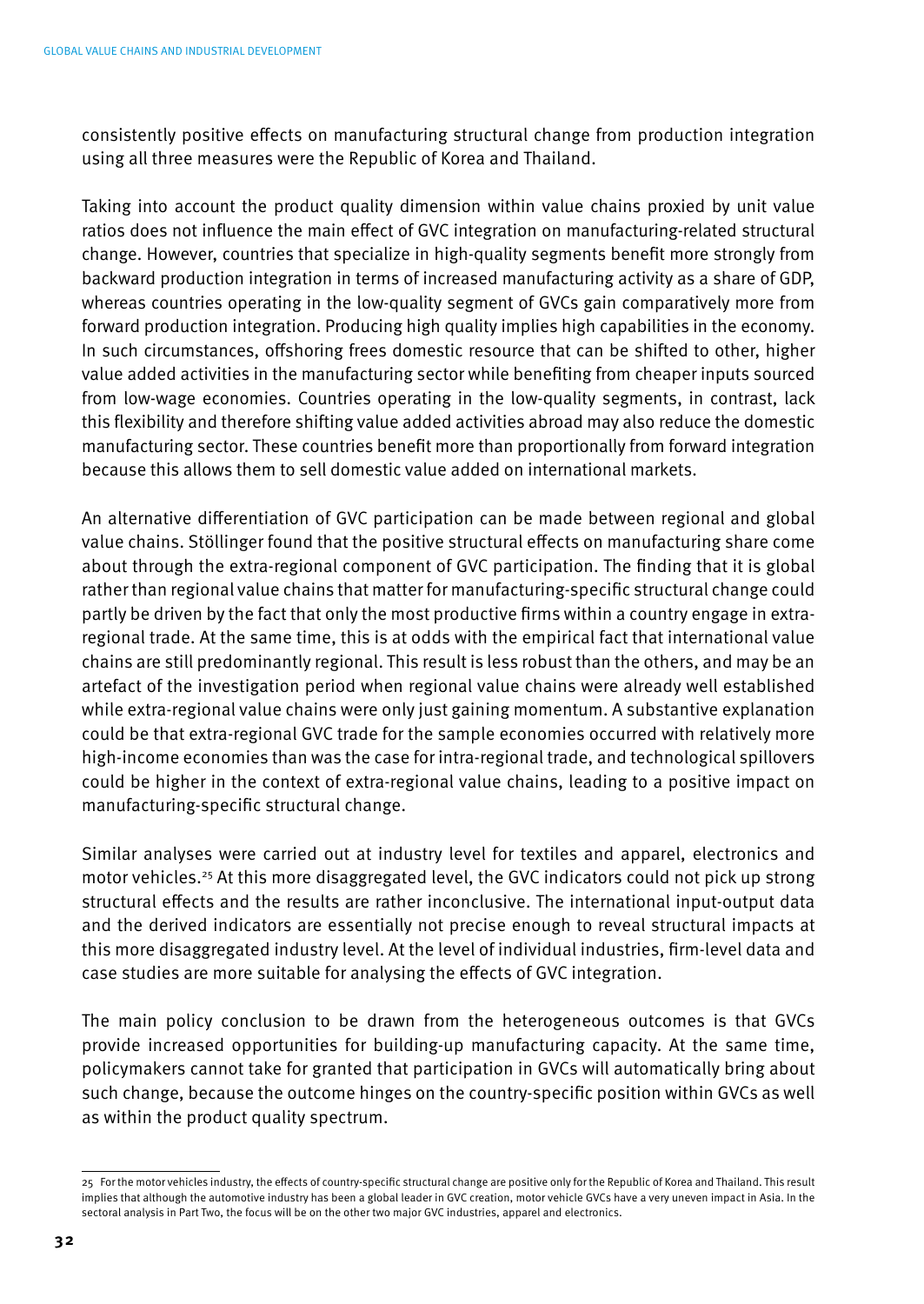# **3.3 GVCs and the Environment**

Understanding how a country's participation in GVCs affects the environment and how environmental regulations and policies influence the country's participation and firms' activities in GVCs, is important for both economic and climate change-related policymaking and business practices. As an increasing number of countries has been joining GVCs, there has been a rapid rise in greenhouse gas emissions and pollution associated with GVC-related activities. The transfer of emissions via international trade increased from 0.4 Gt of CO<sub>2</sub> in 1990 to 1.6 Gt in 2008, which exceeds the total emissions reductions achieved under the Kyoto Protocol (Peters et al., 2011).

Meng and Tang (2018) background paper applied a GVC-based accounting framework to examine the evolving relationship between CO2 emissions and international trade for China. Their main finding and policy implication is that in order to successfully achieve the global emission reduction target, measures must be taken to curb the increasing carbon leakage via GVCs.

Helping developing countries set an appropriate target for emission peaks in terms of selfresponsibility-based emissions is a constructive way to restrain the rapid increase of global carbon emissions. There is a consensus in the international community on the "Common but Differentiated Responsibilities" (CBDR) for climate change. However, challenges remain on how to ensure effective CBDR implementation, especially with respect to the treatment of historical responsibility for climate change related to the accumulation of CO2 emissions generated in the era of western countries' industrialization. It may be easier to achieve consensus on control of self-responsibility-based emissions in advance, i.e. of emissions generated within a country and for the country's own final demand, without involving any international trade according to our GVC-based definition. Such emissions have increased rapidly in developing countries over the last two decades.

Using an augmented Chinese input–output table that reports firm ownership and size, Meng and Tang (2018) background paper identifies firms and industries that should be targeted to reduce China's carbon emissions. Their analysis shows that 54 per cent of emissions embodied in Chinese exports in 2010 were induced by foreign-owned enterprises in their GVCs, but the greatest sources of these emissions upstream were large electricity generators and SMEs producing non-metallic mineral products.

More recently, and in particular since 2013, China has addressed this issue by moving towards more market-based prices and introducing taxes that internalize environmental damage caused by economic activities. The conclusions of Meng and Tang remain relevant for developing countries participating in GVCs.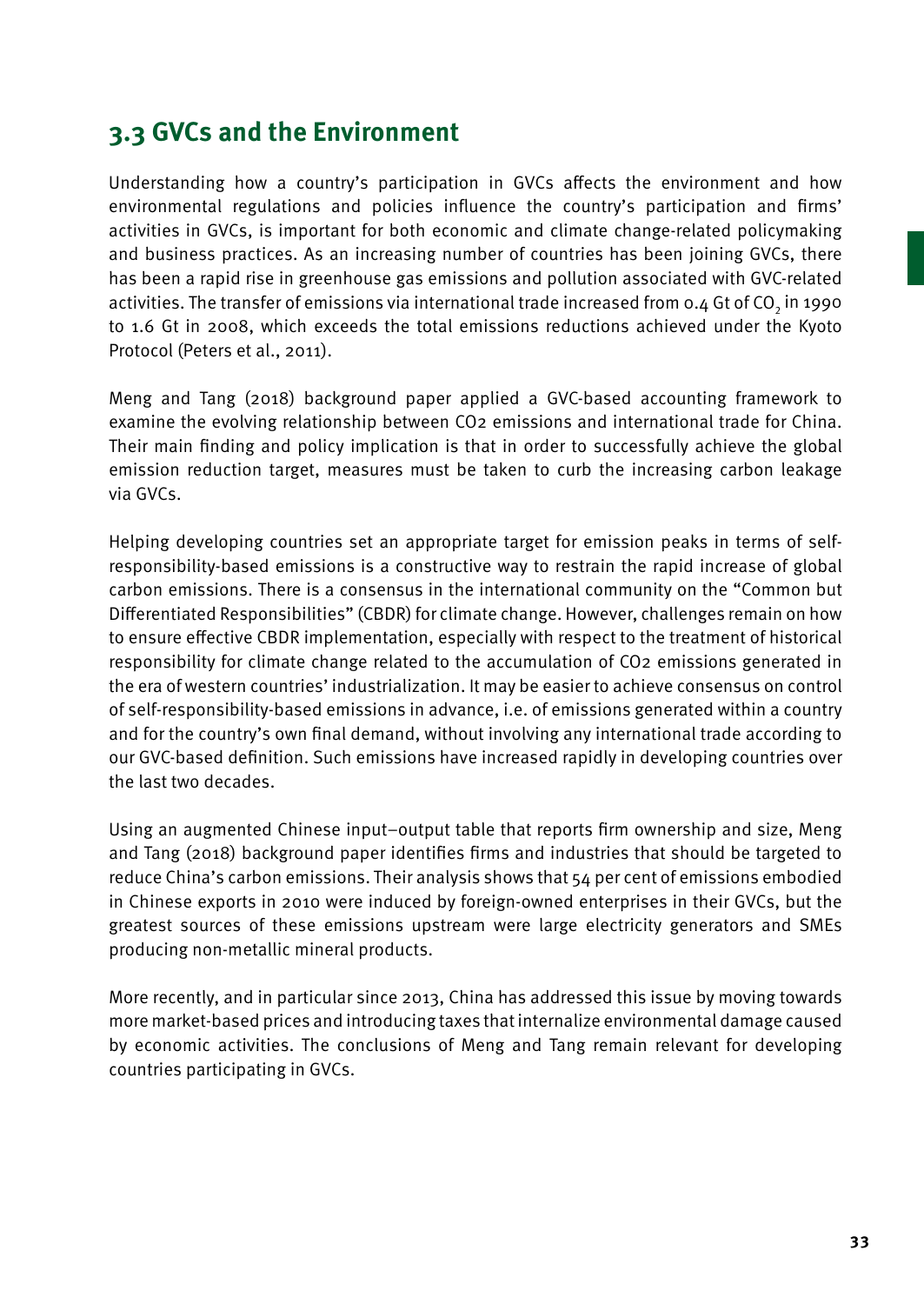## **3.4 Conclusions**

While the macro data helped strengthen and broaden our understanding of the determinants of GVC participation and, to a lesser extent, of upgrading within GVCs, they are less conclusive when analysing outcomes. The more obvious outcome of job creation and GDP impact follow from the previous chapter's findings. The impact on industrialization is a little more complex, depending on the combination of initial domestic conditions and the balance of forward and backward linkages. The analysis of environmental impacts is a healthy reminder that negative environmental effects can arise from the input structure of producers in GVCs, rather than directly from GVC trade.

Many outcomes from GVC participation are too fine-grained to be captured through macro analysis, given the industry coverage of currently available input-output tables. The macro data are poorly suited to answer important questions such as the inclusiveness of GVC-generated economic growth or gender aspects of GVC participation, and these will therefore be addressed using micro data in Part Two.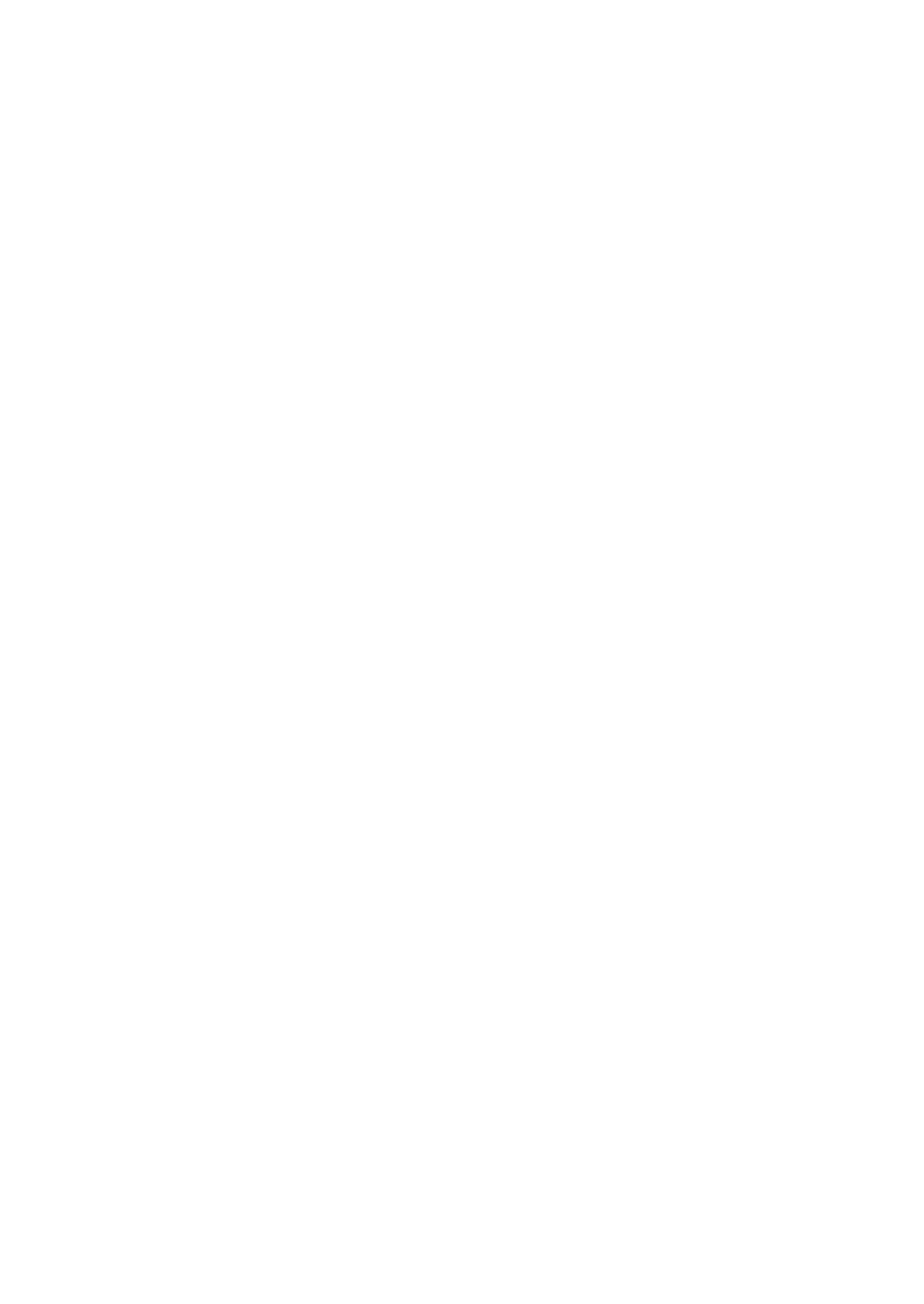PART THE  $\bigcirc$ NH ۳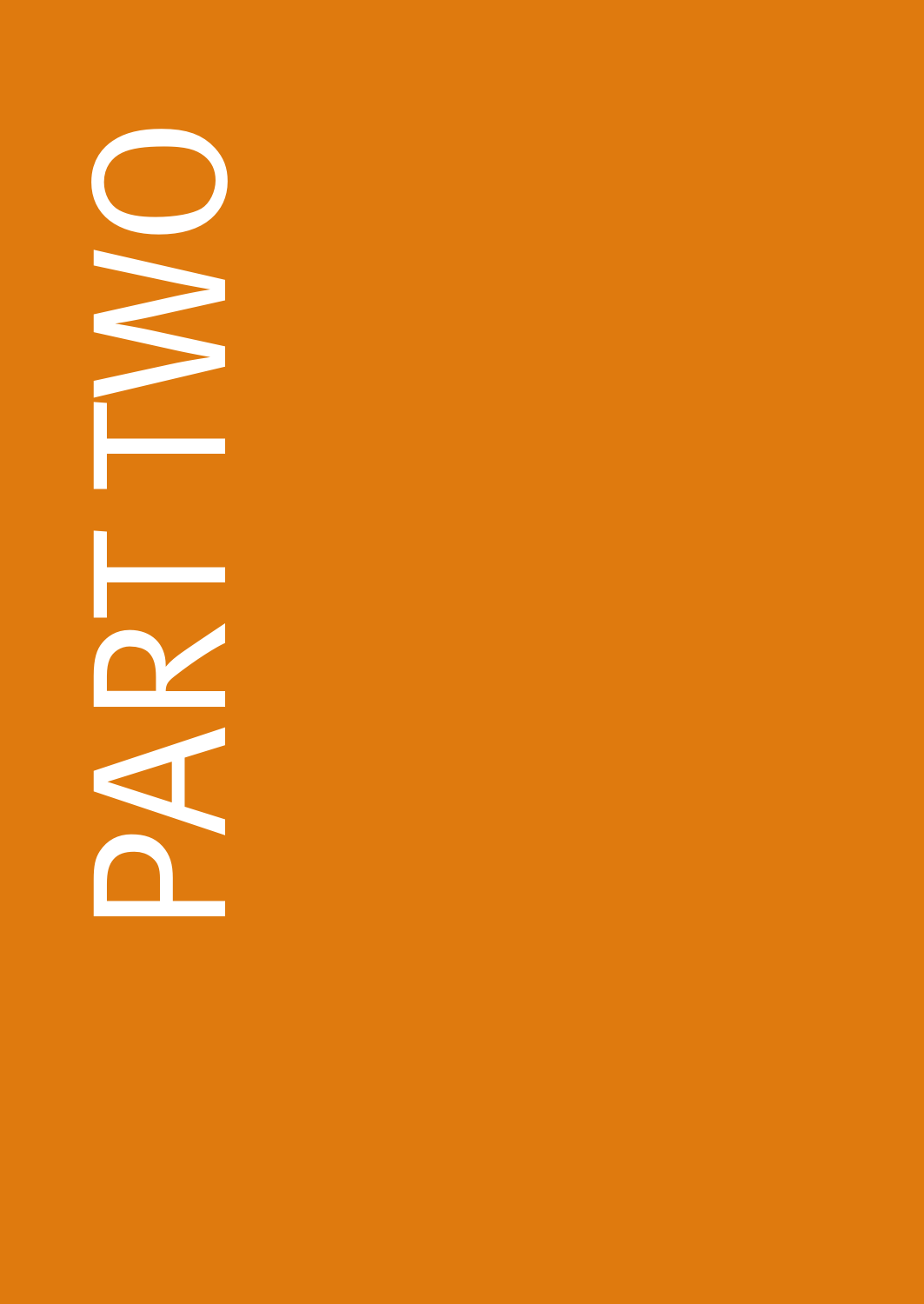# **FIRM-LEVEL PERSPECTIVES ON GVC PARTICIPATION AND UPGRADING**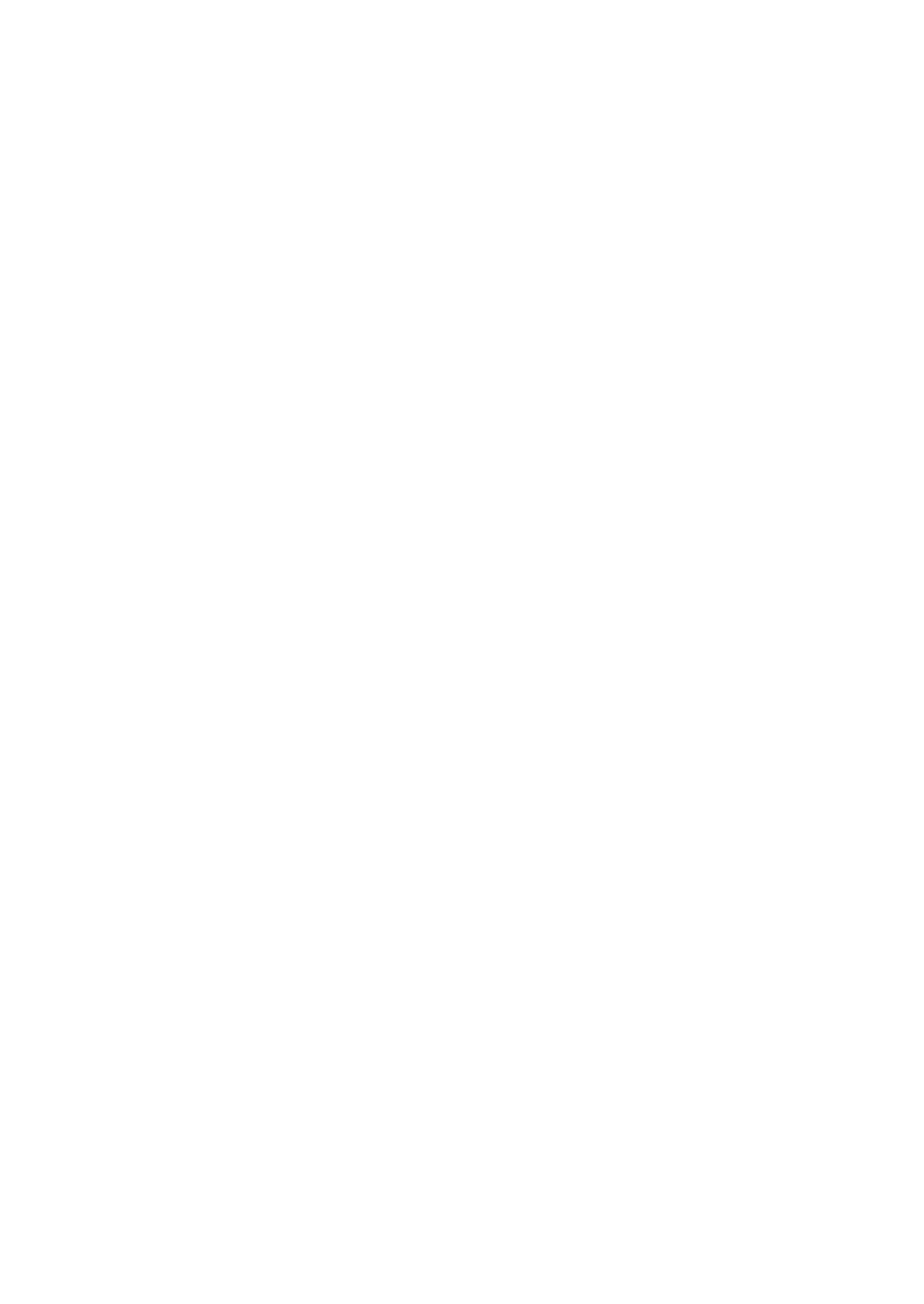# CHAPTER 4

# National Variation in GVC Integration and Outcomes

Part One highlighted five key messages on global value chains (GVCs) based on a macro perspective:

- 1. GVCs are a major component of the global economy and their importance is increasing.
- 2. GVC participation hinges on low trade barriers and trade costs, but also on domestic conditions.
- 3. GVCs have been regional rather than global, and Factory Asia is the prime example of this.
- 4. GVC integration increases incomes and employment, and is a driver of structural change.
- 5. GVC integration may have adverse environmental effects if participation entails laxer environmental protection laws.

These messages are robust. The macro analysis reinforces existing knowledge, especially with regard to the first three messages, and produced new findings, especially with regard to points 2, 4 and 5, although at times country- or industry-specific variations undermine the generality of our results.

There is some controversy on the long-term impact of GVCs on incomes, depending on the country's ability to upgrade within GVCs. This question cannot be easily tackled using inputoutput-based macro data. Part Two complements the macro results by using firm-level data to enhance our understanding of the determinants and effects of GVC participation. It sheds light on issues such as inclusive growth or gender impacts that are difficult to address at the macro level. GVCs differ across industries of the economy, which is an additional reason we complement our macro analysis with micro evidence, and Part Two focuses on two industries that have been at the forefront of Asian GVCs: apparel and electronics.

One feature of international trade theory in the twenty-first century is an increased emphasis on firm-level analysis driven by empirical findings that not all firms export or fail to compete with imports, even in areas of strong comparative advantage or disadvantage. More efficient firms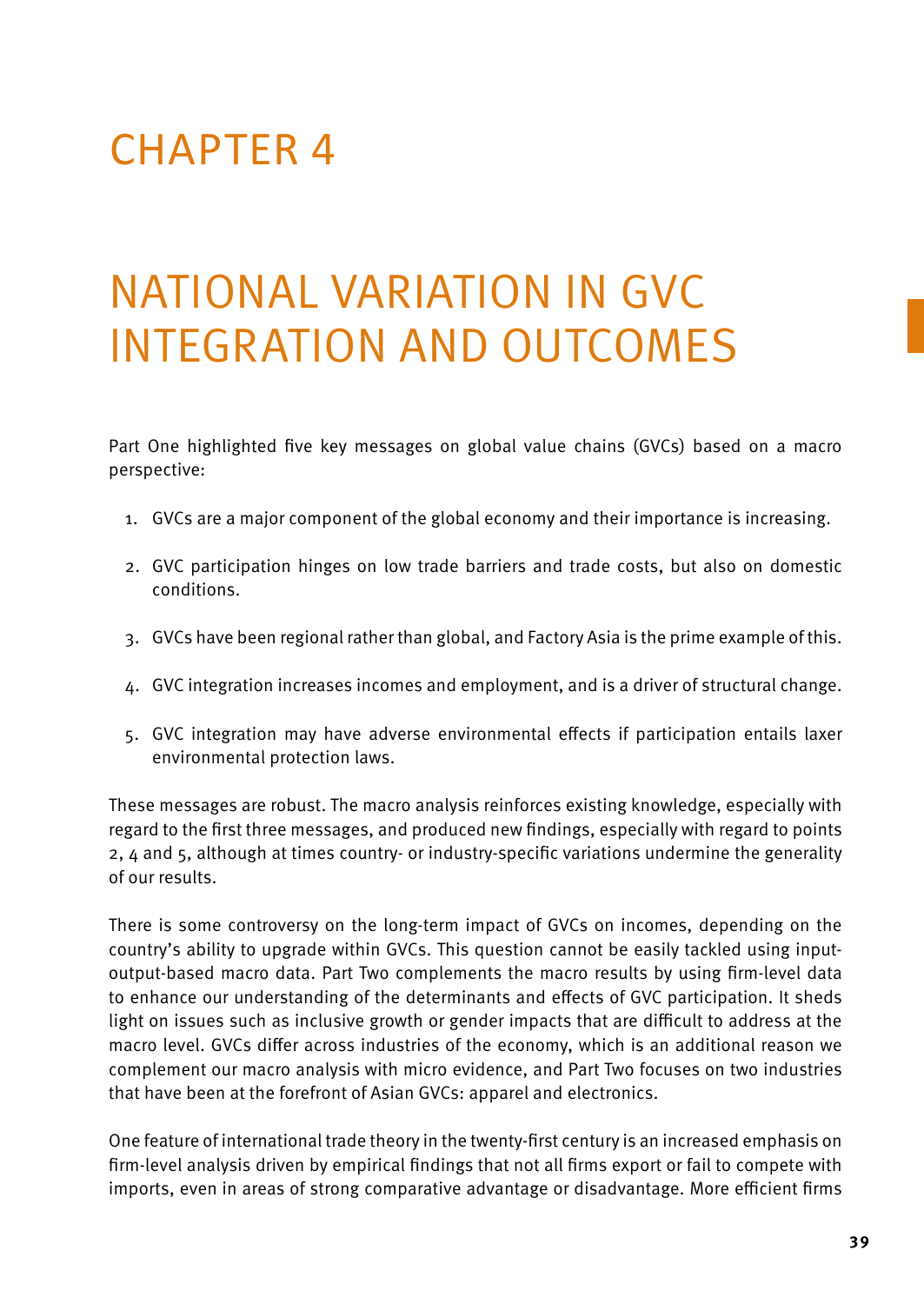are more likely to export, and exporting firms tend to be more efficient, although the direction of causality is disputed.<sup>26</sup> It is also clear from the macro analysis that GVC participation and impacts differ across different industries and firm-level data permits disaggregation to allow for such variation.

To address the probability of firm heterogeneity the project included contributions based on large firm-level datasets from China, India and Viet Nam. This chapter compares the data and GVC structures of the three countries. It focuses on sectoral variations in GVC participation and outcomes in apparel and electronics. The firm-level data is supplemented by case studies of individual firms participating in GVCs.

China and India are the world's most populous countries, and both have played a role in GVCs, as already illustrated in Part One. However, their overall GVC experience has been very different. China has played a major role in the development of Asian GVCs, epitomized by the ubiquitous "*Made in China*" label, while India has been a latecomer, specializing in design and other services rather than in manufacturing. Viet Nam is a recent but active GVC participant in which foreign investors have played a salient role. Although there are inevitable differences in sample size, firm-level data brings out both national variations in GVC participation and outcomes as well as common features.

## **4.1 Firm-level Datasets from China, India and Viet Nam**

China, India and Viet Nam have good firm-level data. None of the datasets contains direct information on GVC participation, and researchers have to construct GVC variables, typically a taxonomy with GVC participants subdivided into high, medium and low GVC participation according to specified objective criteria. The Viet Nam dataset is the smallest but was customdesigned to answer GVC-related questions and to distinguish differences in GVC impact on domestic and foreign-invested firms.

The Chinese dataset includes 40,828 firms that trade and 37,508 that do not. 27 The econometric analysis in the background paper of Girma (2018) is based on a sub-sample of matched firms for which data on all variables necessary for the econometric estimation were available over the period 2002-2005. The data-filtering process resulted in a total of 48,842 firms, 12,966 of which were involved in some form of exporting activity; the matched firms exported about US\$ 52 billion and imported US\$ 45 billion, amounting to about 30 per cent of total recorded trade, and employed 23 million people in 2005. Girma distinguishes between ordinary exports and processing exports, with the latter representing GVC participation and the share of processing exports in a firm's total exports determining whether the firm is a moderate processing exporter, a high processing exporter or a 100 per cent processing exporter (Table 4.1a).

<sup>26</sup> Melitz and Redding (2014) review the heterogeneous firms literature.

<sup>27</sup> This dataset draws on two sources: the firm-level production data available from China's Annual Survey of Industrial Firms (CASIF) and the transaction-level trade data from the Chinese Customs Trade Statistics (CCTS). The two source were linked over the period of 2002-2005.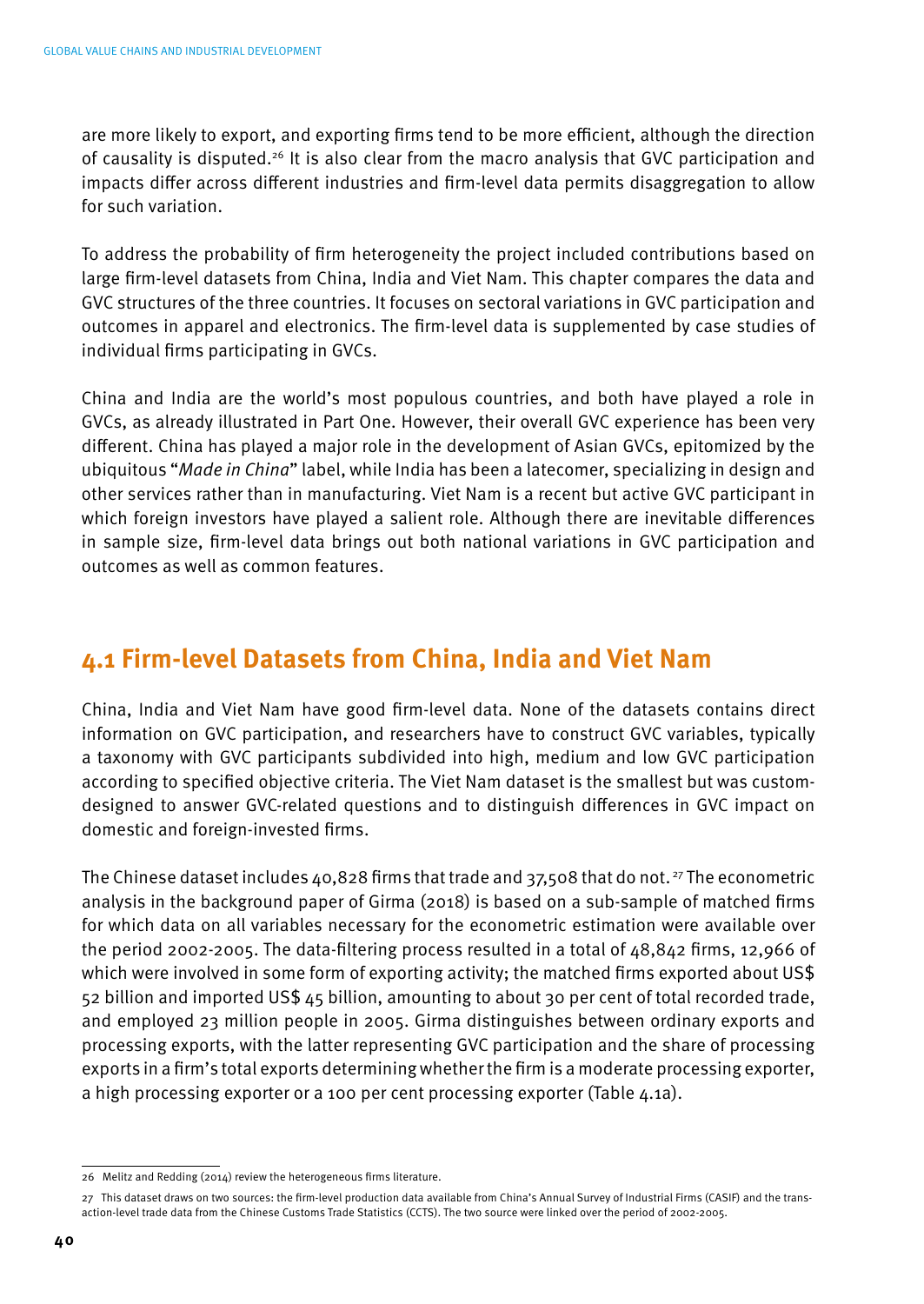The Indian dataset is smaller than the Chinese, with around 12,000 large and medium-sized firms, but covers a longer period, namely the quarter century from the late 1980s onwards.<sup>28</sup> The Indian dataset does not include a direct GVC variable. The background papers of Meyer (2018) and of Aggarwal and Steglich (2018) use a taxonomy of high-, medium- and low GVC participation based on trade ratios and investment links (Table 4.1b).

For Viet Nam, UNIDO collected a sample of 1,493 foreign and domestic firms in nine provinces in 2010. In contrast to the Chinese and Indian data, Viet Nam's Industry Investment Survey contains detailed information on firms' internationalization strategies typically related to GVC participation, e.g. imports of parts and components, exports of intermediate or finished goods, outsourcing and backward linkages to foreign and domestic firms. Thus, Coniglio (2018) background paper's classification of high, intermediate, low or no GVC participation (Table 4.1c) is more precisely linked to GVC-relevant criteria than the similar classifications in the Chinese and Indian studies. Another difference is that by tailoring the survey to GVC issues, the Viet Nam survey is not nationally representative. The nine selected provinces are among the most dynamic in Viet Nam, and the weight of foreign firms (defined as firms for which 10 per cent of equity or more belongs to foreign owners) is greater than in Viet Nam's 2009 census.<sup>29</sup> However, the range of questions permits in-depth analysis of gender and environmental issues in Chapter 7.

| (a) China Firm-level Study (Girma, 2018) |     |                              |                                     |                              |                                            |  |  |
|------------------------------------------|-----|------------------------------|-------------------------------------|------------------------------|--------------------------------------------|--|--|
|                                          |     | <b>What type of exports?</b> |                                     | <b>Firm Type</b>             |                                            |  |  |
|                                          |     | <b>Ordinary Exports</b>      | <b>Processing</b><br><b>Exports</b> | <b>GVC</b><br>participation? | <b>Type of GVC</b><br><b>Participation</b> |  |  |
| Does the firm export<br>directly?        | Say | 100%                         | $0\%$                               | <b>No</b>                    | Ordinary exports only                      |  |  |
|                                          |     | 50-99%                       | $1 - 50%$                           | Yes                          | Moderate processing<br>exporter            |  |  |
|                                          |     | $1 - 50%$                    | $50 - 99%$                          | Yes                          | High processing<br>exporter                |  |  |
|                                          |     | $0\%$                        | 100%                                | Yes                          | 100% processing<br>exporter                |  |  |
|                                          | Le  |                              |                                     | <b>No</b>                    |                                            |  |  |

# **Definitions of GVC Participation Levels**

Table 4.1

<sup>28</sup> The source of data is the Prowess database collected by the Centre for the Monitoring of the Indian Economy (CMIE). Prowess contains information primarily from income statements and annual reports of publicly listed companies. The data spans from 1989 to 2013 and provides detailed firm-level information for a panel of medium and large manufacturing firms accounting for around 70 percent of economic activity in India's formal industrial sector.

<sup>29</sup> Of the 1,426 manufacturing firms, 836 are foreign and 590 are domestic. Coniglio cautions that Viet Nam has a large informal sector; the surveyed firms all belong to the formal sector and are relatively large, with an average of 425 employees in domestic manufacturing firms and 708 employees in foreign manufacturing firms.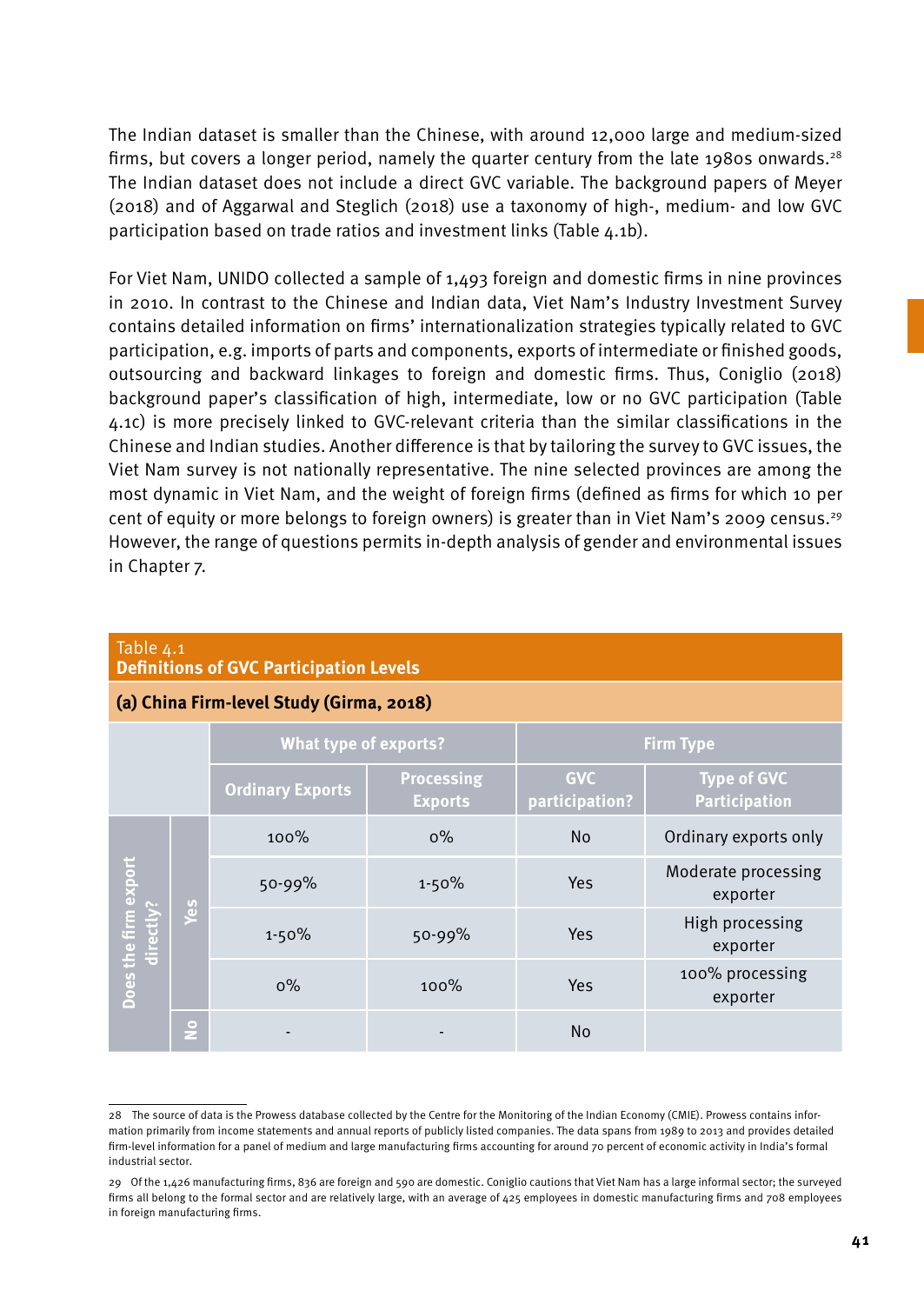| Table 4.1 (continued)<br><b>Definitions of GVC Participation Levels</b>               |            |                                                 |                                 |                                                          |                                                                 |  |
|---------------------------------------------------------------------------------------|------------|-------------------------------------------------|---------------------------------|----------------------------------------------------------|-----------------------------------------------------------------|--|
| (b) India Firm-level Study (Meyer, 2018)                                              |            |                                                 |                                 |                                                          |                                                                 |  |
|                                                                                       |            |                                                 | No use of<br>imported<br>inputs | Low use of<br>imported<br>inputs<br>$(x_1/3)$ of inputs) | <b>High use of</b><br>imported<br>inputs<br>$(21/3)$ of inputs) |  |
| Is the firm<br>majority<br>foreign owned<br>or has majority<br>stakes in<br>companies | <b>Yes</b> | <b>No Exports</b>                               | Low                             | Low                                                      | Intermediate                                                    |  |
|                                                                                       |            | <b>Low Export Ratio</b><br>$(x_2/3$ of sales)   | Low                             | Low                                                      | Intermediate                                                    |  |
|                                                                                       |            | <b>High Export Ratio</b><br>$(2)$ 2/3 of sales) | Intermediate                    | Intermediate                                             | High                                                            |  |
| abroad or is<br>part of an<br>international                                           | <b>No</b>  | <b>No Exports</b>                               | Non-GVC                         | Limited                                                  | Low                                                             |  |
| orientated<br><b>Business</b><br>Group?                                               |            | <b>Low Export Ratio</b><br>$(x_2/3)$ of sales)  | Limited                         | Limited                                                  | Low                                                             |  |
|                                                                                       |            | <b>High Export Ratio</b><br>$(2)$ 2/3 of sales) | Low                             | Low                                                      | Intermediate                                                    |  |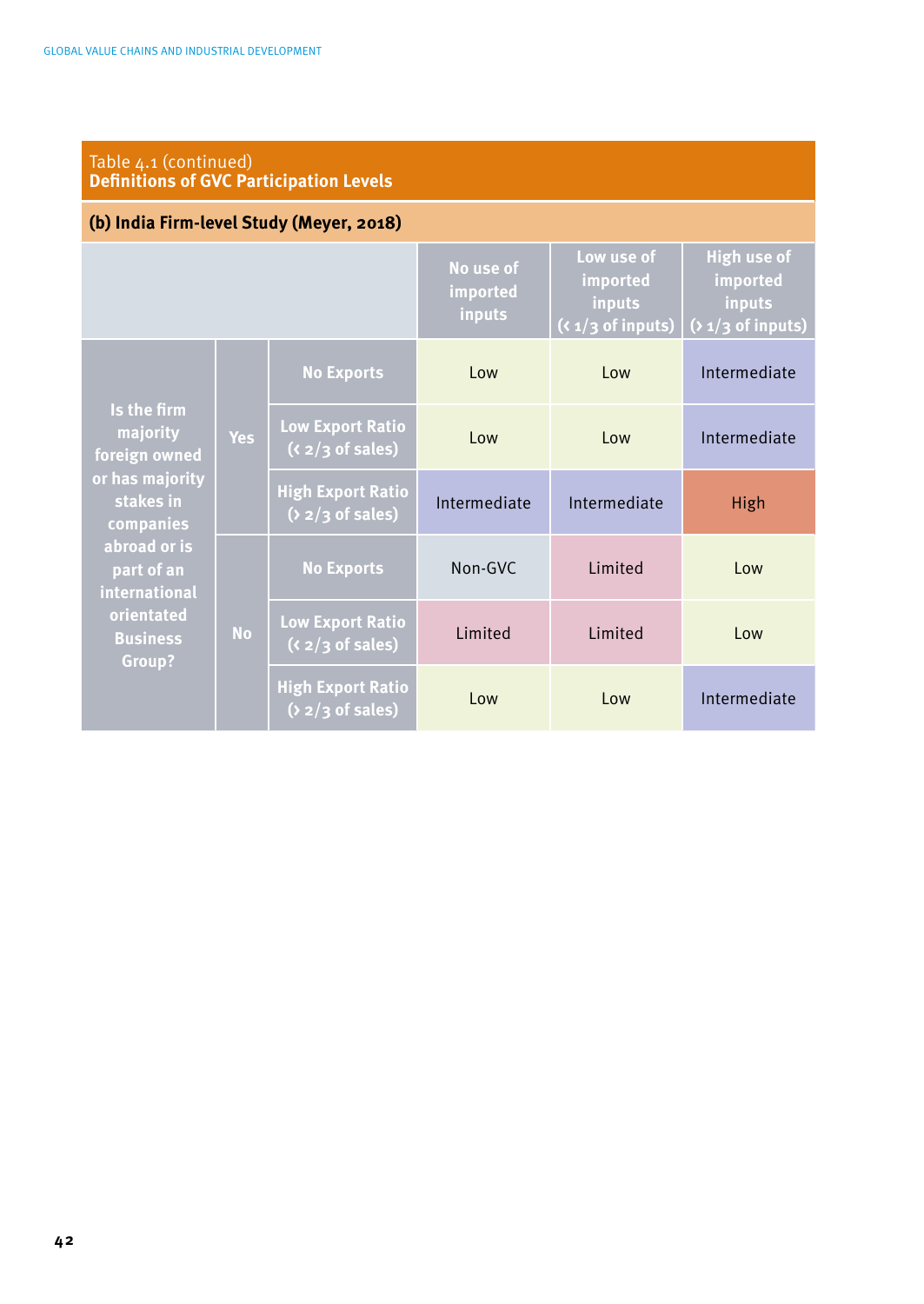| Table 4.1 (continued)<br><b>Definitions of GVC Participation Levels</b> |        |                                                         |                                                                          |                                                                |                                                               |  |
|-------------------------------------------------------------------------|--------|---------------------------------------------------------|--------------------------------------------------------------------------|----------------------------------------------------------------|---------------------------------------------------------------|--|
| (c) Viet Nam Firm-level Study (Coniglio, 2018) <sup>30</sup>            |        |                                                         |                                                                          |                                                                |                                                               |  |
|                                                                         |        |                                                         | <b>High use of locally</b><br>sourced Inputs<br>$(21/3)$ of total costs) | Low use of locally sourced Inputs<br>$(x_1/3)$ of total costs) |                                                               |  |
|                                                                         |        |                                                         |                                                                          | Low use of<br><b>Imported Inputs</b><br>$(x_2/3)$ of inputs)   | High use of<br><b>Imported Inputs</b><br>$(2)$ 2/3 of inputs) |  |
| Is the firm a long-term supplier to an MNE?                             | Yes    | <b>Low Export</b><br>Ratio ( $\langle 2/3$<br>of sales) | High                                                                     | Low                                                            | Low                                                           |  |
|                                                                         |        | <b>High Export</b><br>Ratio ( $2/3$<br>of sales)        | High                                                                     | Low                                                            | Intermediate                                                  |  |
|                                                                         | $\geq$ | <b>Low Export</b><br>Ratio ( $\langle 2/3$<br>of sales) | Non-GVC                                                                  | I ow                                                           | Low                                                           |  |
|                                                                         |        | <b>High Export</b><br>Ratio ( $2/3$<br>of sales)        | High                                                                     | Low                                                            | Intermediate                                                  |  |

In sum, the three countries' datasets vary by size and sampling criteria, time periods and questions, and by the constructed categories of GVC participation. Thus, direct comparisons of numerical results must be viewed with caution. Nevertheless, the detail of the surveys, which individually are each of high quality, allows for much finer calibration of the analysis than in Part One.

# **4.2 China**

The processing of imported intermediate inputs for re-export has been at the heart of Chinese trade and industrial development policy in the late twentieth and early twenty-first century. This policy has encouraged processing for exports through tax exemptions on imported

<sup>30</sup> The taxonomy in Coniglio (2018) background paper differs from that used in the China and India studies, most clearly by including relationships with multinational enterprises, so that "high" GVC participation may indicate being a long-term supplier to a multinational enterprise. The background paper of Tusha et al. (2018) has a different focus (linkages between domestic and foreign firms); when referring to firms participating in GVCs, it uses the simpler definition that a GVC firm both imports and exports. These differences reflect the difficulty of defining "GVC" and how modalities may vary across countries, with FDI playing a much more important role for Viet Nam than for India.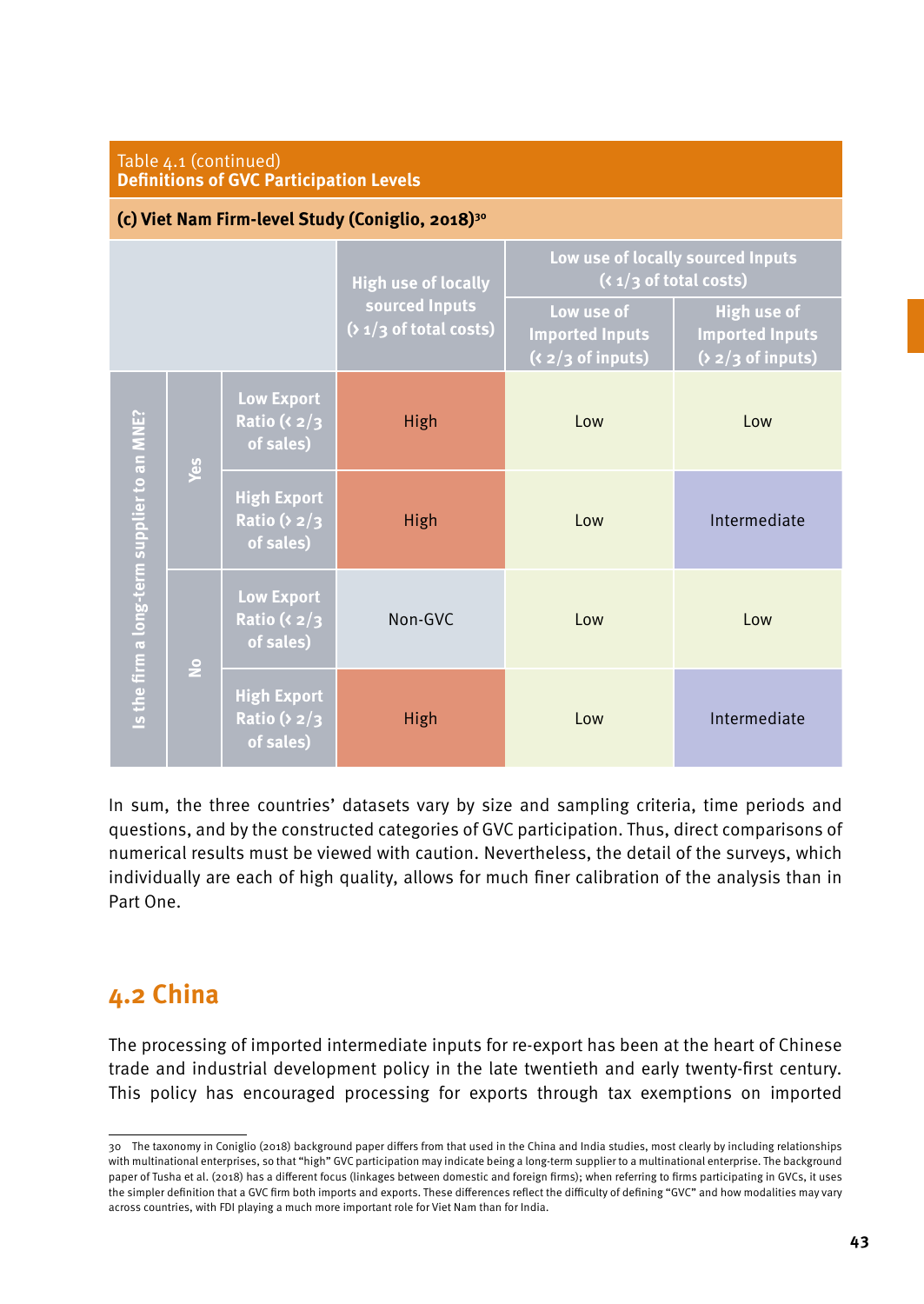intermediate inputs and favoured foreign-affiliated firms because FDI was deemed to be an engine of trade and a channel of technology transfer, especially in the 25 years following the 1978/9 reforms. Sourafel Girma (2018) background paper quantifies the effect of different degrees of GVC participation on firm-level performance with respect to employment, wages, sales and total factor productivity growth.

Girma's dataset matched firms and customs transaction-level data from China over the period 2002-5. Girma divided firms into three levels of GVC participants, namely "ordinary exporters" and a control group of firms with no exporting activity, which represents the counterfactual outcome had GVC firms not been involved in some form of exporting activity. Over the sample period, 20 per cent to 24 per cent of the firms surveyed were involved in some form of GVC activity, overwhelmingly in the processing of imported inputs for export.

Location matters in that non-GVC firms are proportionally more common in provinces without export processing zones. This suggests the importance of including an indicator of special zones in the analysis of determinants of GVC participation, although care must be taken not to confuse the presence of special zones with other favourable location-related features such as being located in a coastal province.

Firm ownership also plays an important role. Private firms account for more than 71 per cent of non-GVC firms, while over 90 per cent of firms engaged in 100 per cent export processing are foreign-owned or foreign affiliated. Foreign ownership is a statistically and economically significant determinant of GVC involvement.

The relationship between GVC participation and productivity is complex. Among GVC firms, export processing-intensive firms tend to be in low- to medium-tech industries, and firms engaged in 100 per cent export processing registered the lowest productivity level in 2002.  $31$ Overall, the relationship between the degree of GVC participation and total factor productivity (TFP) is not significant, but the marginal effect on TFP of being a 100 per cent export processing firm is negative. When allowance is made for sectoral conditions, non-GVC firms are on average smaller, less productive and more leveraged than GVC firms.

From simple summary statistics of the outcome variables by GVC level, GVC firms performed significantly better than their non-GVC counterparts in terms of employment, wages and sales growth. In terms of TFP growth, only firms with "ordinary exports" experienced positive average changes, although quantile analysis reveals beneficial TFP effects among moderate and high export processing firms, especially at the lower end of TFP growth distribution. However, such unconditional relationships should be treated with caution, as they are influenced by many factors unrelated to GVC integration. Multivariate analysis reinforces some of these observations, and the results will be discussed in Chapter 7.

<sup>31</sup> This result replicates the finding of Dai et al. (2016), using 2000-6 firm survey data, that firms engaged in export processing only registered an especially low productivity rate. They concluded that exemptions from tariffs on inputs and eligibility for income tax benefits encourage export processing. They also found a dynamic effect that simple processing may be entry-level exporting from which firms tend to graduate, although it is difficult to test this hypothesis with the short time-span of their as well as Girma's datasets.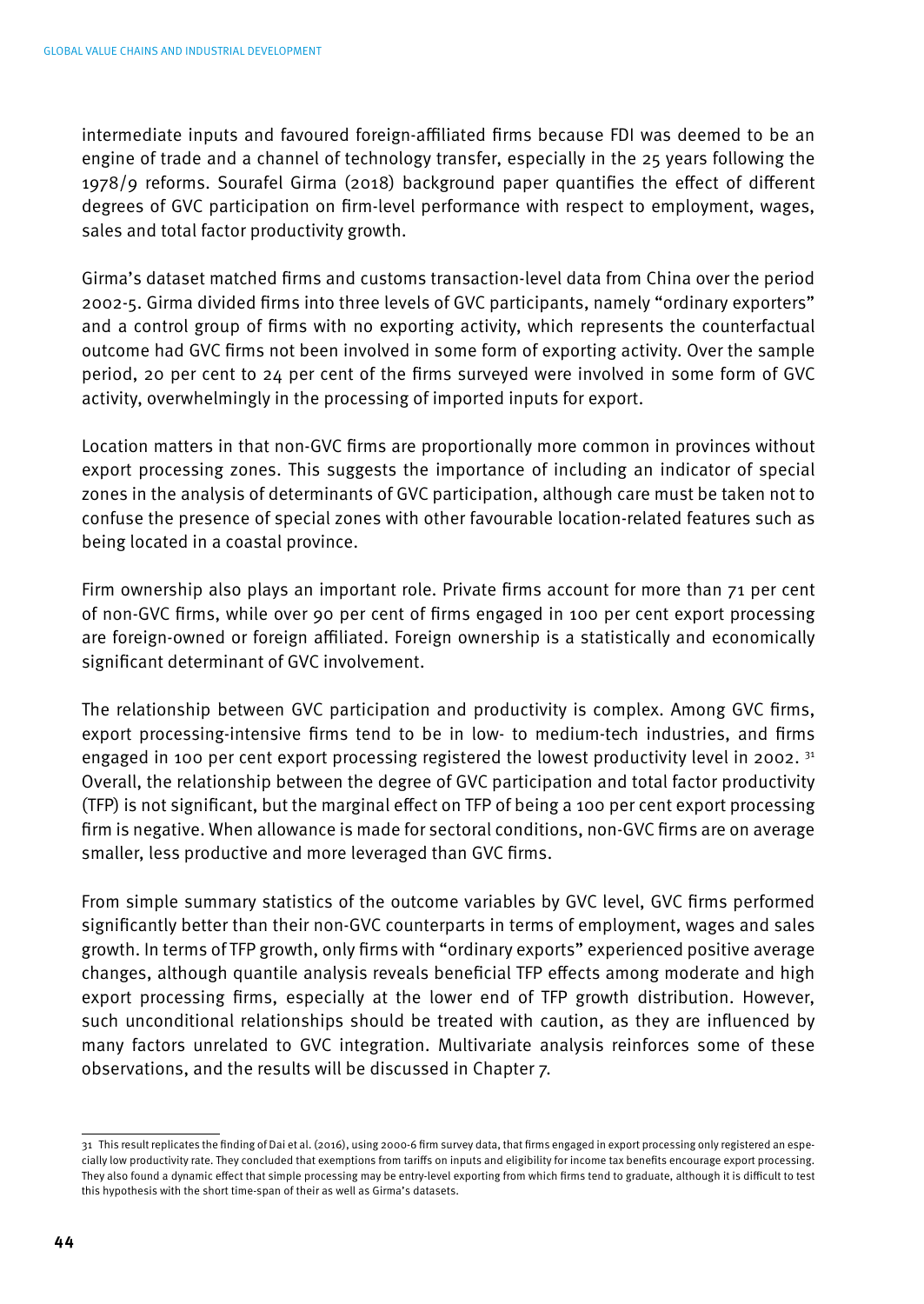# **4.3 India**

Evidence of GVC participation by Indian firms is sparse. The background papers of Meyer (2018) and of Aggarwal and Steglich (2018) both use the Prowess database. Using this database, Goldberg et al. demonstrated in two articles published in 2010 the importance of access to capital and to imported inputs in explaining successful performance by Indian firms. However, this success has rarely been achieved within GVCs.

The background papers use data on firms' exports/sales and imports/sales ratios and foreign investment links to classify firms' GVC participation as high (meeting all three criteria), intermediate (meeting two of the three criteria), or low (meeting one criterion), while firms meeting none of the three criteria were either limited GVC participants or non-GVC firms (Table 4.1b). Aggarwal and Steglich show that only 4 per cent of surveyed firms had high or intermediate participation. Meyer breaks down the sectoral distribution; over 15 per cent of firms in apparel and leather, electronics and motor vehicles were in the top two categories of GVC participation. From the findings in Part One on sectoral concentration of GVCs, this distribution is unsurprising, though the numbers in the motor vehicles category are very small (thirteen firms). This finding reinforces our choice of the electronics and apparel industries for a more detailed industry-specific analysis later in this report.

The most striking results in the background papers on India relate GVC participation to variables capturing competitiveness or innovation, and to scale. The direction of causality is difficult to disentangle. Aggarwal and Steglich argue that more productive firms are more likely to participate in GVCs. Meyer provides evidence of GVC participation leading to process and product innovation. The overall impression is that in a country in which the majority of firms are still at an early stage of GVC participation, the GVC option has helped more dynamic firms and has probably increased their competitive edge. This is in contrast to the finding from China that export processing firms tended to have lower productivity and that the impact on productivity of such firms' participation in GVCs was negative compared to the productivity performance of less extreme participants in export processing or ordinary exporters.<sup>32</sup>

# **4.4 Viet Nam**

Viet Nam's integration into GVCs is more recent than China's, and foreign investors have played a higher profile role, in some cases explicitly shifting activities from China to Viet Nam in response to increasing costs in China. The UNIDO survey highlights the bipolar phenomenon of firms being strongly involved in GVCs or not involved at all. Coniglio reports that 21 per cent of domestic firms and 41 per cent of foreign firms in Viet Nam have high or intermediate GVC participation levels, while 64 per cent of surveyed domestic firms and 27 per cent of foreign firms have no participation.

<sup>32</sup> A similar finding is described in Dai et al. (2016).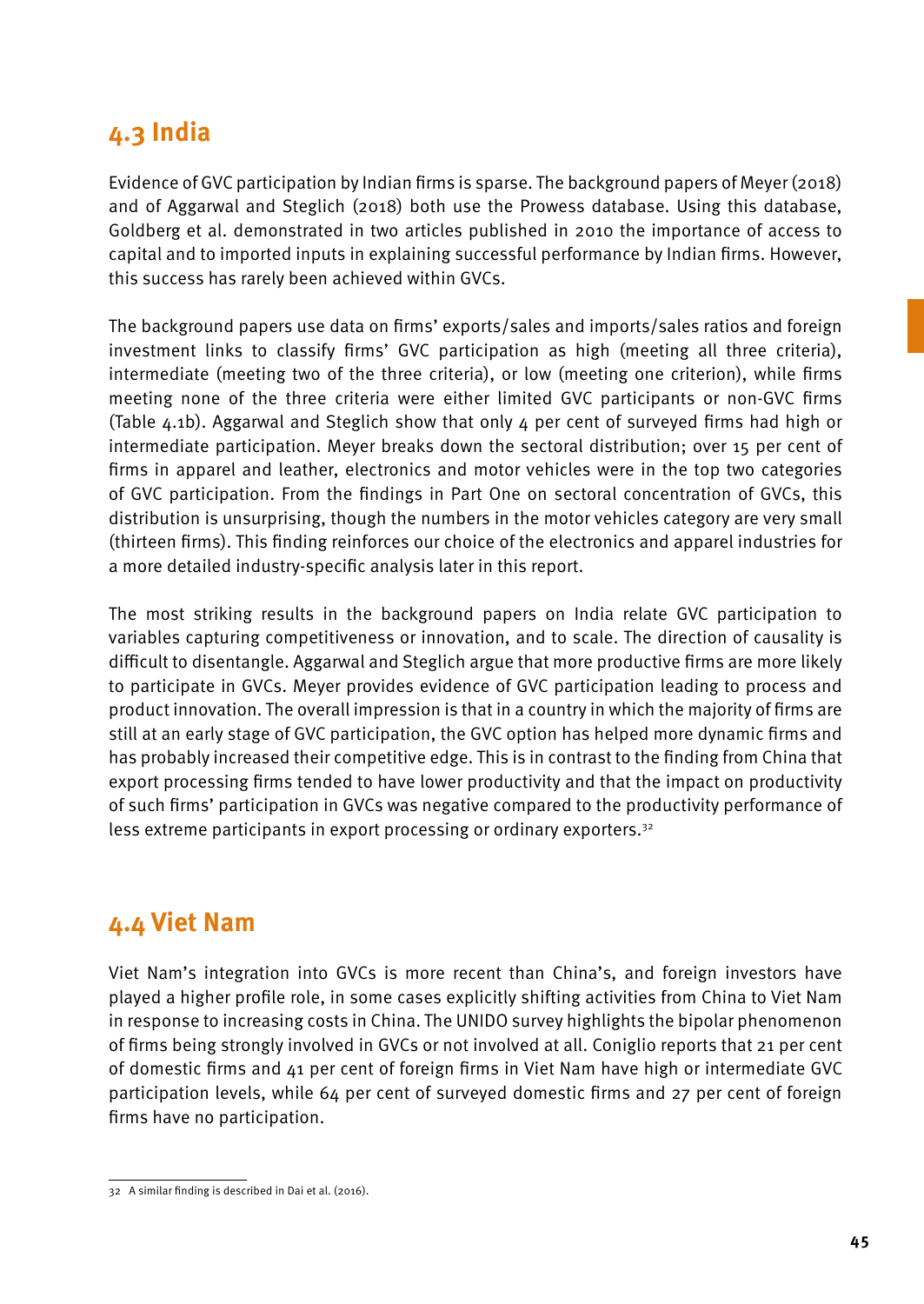Coniglio's principal findings relate to the scale of operation and nationality of ownership. Firms involved in GVCs in Viet Nam, especially foreign firms, are larger than non-GVC firms. GVC firms provide more jobs, but workers in GVC firms are less productive and receive lower average wages than workers in non-GVC firms. The modest quality of jobs is attributable to the low capital intensity and skill intensity of GVC activities in Viet Nam. As in the other countries, high and intermediate GVC participation is most common among firms in the textiles, garments and leather industries and in electronics, although the nature of GVC participation (e.g. backward or forward linkages and regional or global value chains) varies across industries.33

## **4.5 Conclusions**

The firm-level data highlight national variations in the determinants and outcomes of GVC integration.

The GVC phenomenon has been particularly strong in China, especially since the turn of the century, though it is difficult to isolate policy impacts. However, policies encouraging GVC participation appear to have succeeded to the extent that in the early 2000s, GVC firms performed significantly better than non-GVC counterparts in terms of employment, wages and sales growth. The findings point to the conclusion that at least in the immediate years that followed WTO accession in 2001, China's policy produced a substantial number of winners, measured by higher wages or firms' sales.

In India, a striking feature of the firm-level data is how few manufacturing firms are integrated into GVCs. The sectoral distribution reveals substantial variation, with greater GVC integration among firms in apparel and leather, wood products and furniture, electronics and motor vehicles, although the figures of the automobile industry are very small. More productive firms are more likely to participate in GVCs and there is evidence of GVC participation leading to process and product innovation. It seems that in a country where the majority of firms is still at an early stage of GVC participation, the GVC option has helped more dynamic firms and probably increased their competitive edge. This is in contrast to the finding from China that export processing firms tend to be engaged in lower productivity activities and that the impact on productivity is difficult to disentangle.

In Viet Nam, GVC participation has been more significant than in India, but started much later than in China, boosted by the normalization of trade with the United States in 2001 and WTO accession in 2007. GVC firms provide more jobs, but their workers are less productive and receive lower average wages than workers in non-GVC firms; this is attributable to the low capital intensity and skill intensity of GVC activities in Viet Nam. As is the case in the other countries, high and intermediate GVC participation is most common among firms in the textiles, garments and leather industries and in electronics. Local conditions are important determinants for the location of GVC participants, although unlike in China incentive packages provided by the government for investors in industrial and export processing zones have only played a limited

<sup>33</sup> In Viet Nam, there are also a few dozen high GVC-participation firms in the wood, wood products and furniture industries.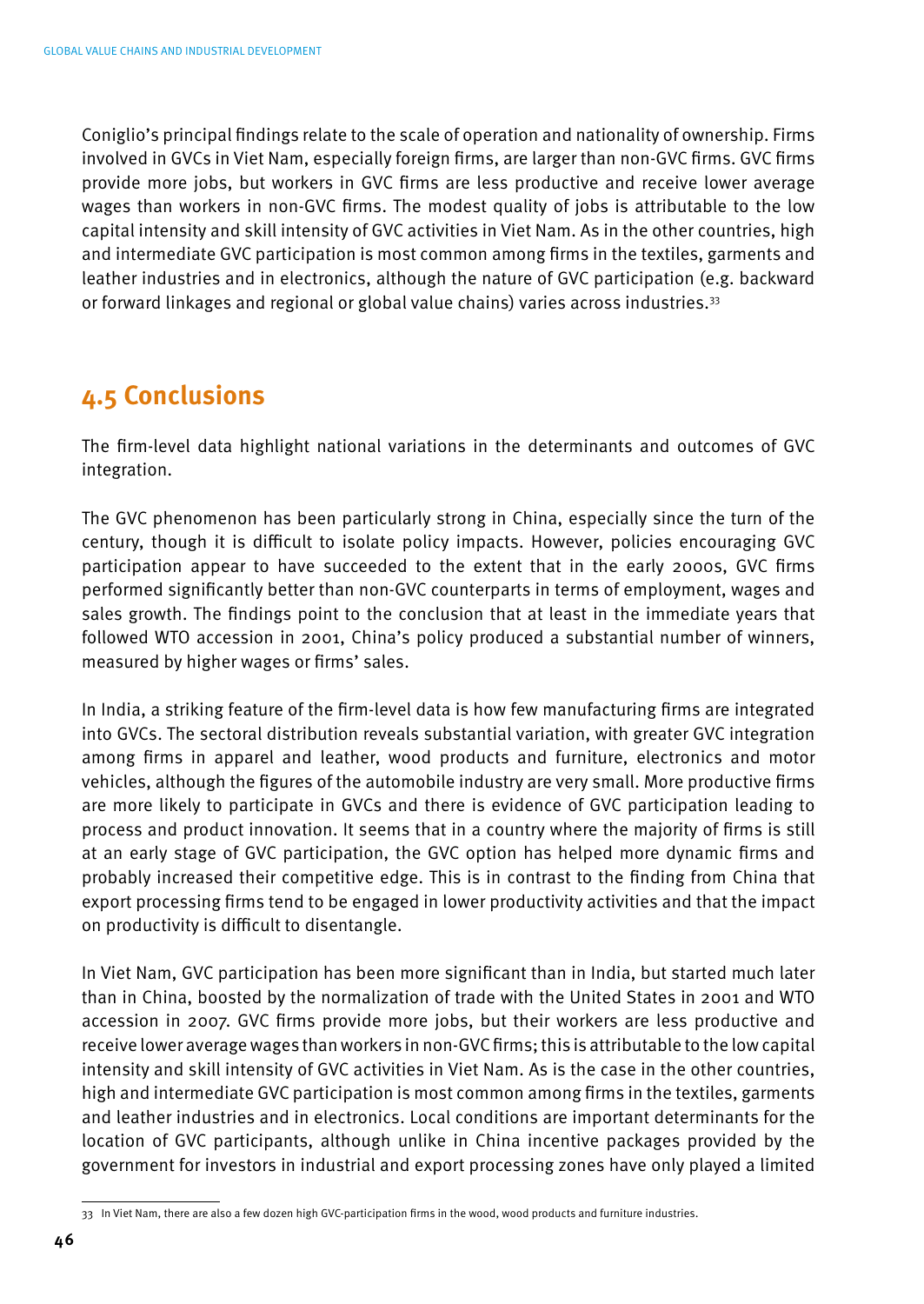role in attracting firms. In all industries, Viet Nam's role in GVCs is primarily labour-intensive assembly. The Viet Nam data focus on the relationship between foreign and domestic GVC participants, which has been important in areas such as technology transfer, skills upgrading or export market access, factors that could pose potential obstacles to GVC latecomers. Firmlevel analysis for Viet Nam reinforces the finding from Part One that domestic conditions, such as excessive bureaucracy and regulation, play an important role in determining the extent of GVC integration.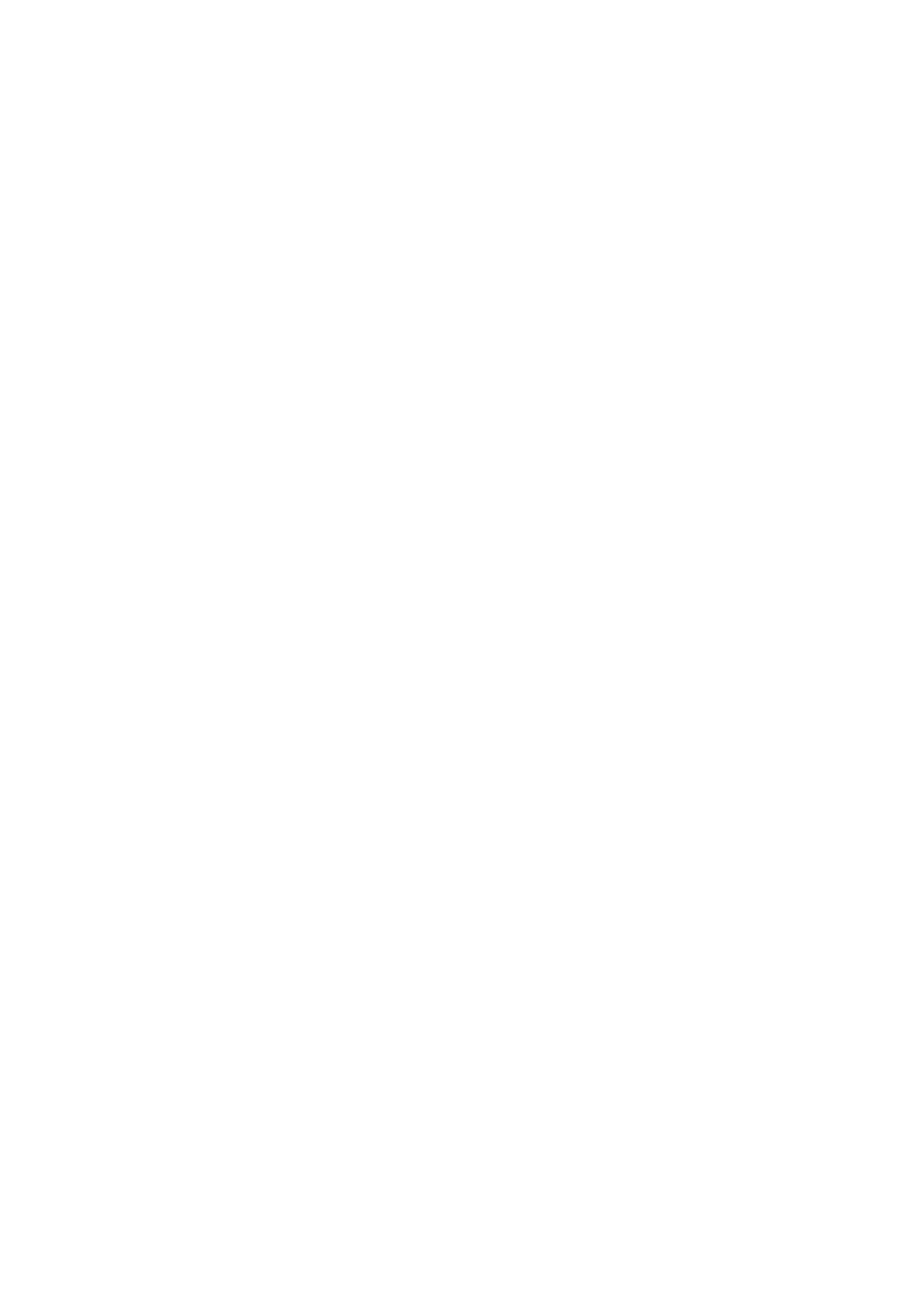# CHAPTER 5

# Sectoral Variation in GVC Integration and Outcomes

The GVC phenomenon is not evenly spread across industries of the economy. Although GVCs can be observed in nearly all subsectors of manufacturing, agriculture and services, research has identified apparel, cars and electronics as the activities in which modern global value chains first developed and also developed fastest. For the three countries considered in the previous chapter, automobile GVCs have played a relatively minor role compared to Thailand, the EU or North America.34 Significant differences arise in the apparel and electronics GVCs from the nature of production and the role of non-tangible activities such as design, branding and marketing, and subsectors within these industries also differ in terms of GVC-relevant characteristics.

## **5.1 The Apparel GVC35**

A large part of apparel production (e.g. cutting, sewing and finishing) is labour-intensive with low fixed costs and simple technology, while textile production is more capital-intensive with economies of scale. The different factor proportions explain why the industry was an early adopter of GVCs, with apparel production relocating to low-wage countries in the 1960s while textile production remained in high- or middle-income countries. Initially, high-wage countries attempted to regulate the process by enacting special tariff provisions for imports using inputs from the importing country. Furthermore, world trade in apparel was regulated by the 1974 Multifibre Arrangement, which permitted a complex web of bilateral quotas on imports from low-wage countries. Such arrangements have mostly disappeared as world trade has been liberalized and trade negotiators have acknowledged the difficulty of micromanaging GVC trade.36

<sup>34</sup> Automobile and auto components GVCs were the subject of a research project coordinated by the Economic Research Institute for ASEAN and East Asia (ERIA) and Waseda University, including studies on China (Li, Kong and Zhang, 2015), Viet Nam (Nguyen, Nguyen, Nguyen and Nguyen, 2015) and India (Agustin and Schröder, 2014).

<sup>35</sup> This section draws on Frederick (2018a) background paper.

<sup>36</sup> The Multifibre Arrangement was terminated with a ten-year transition period in the Uruguay Round of multilateral trade negotiations that ended in 1994 and established the WTO. A side agreement to China's WTO accession in 2001 extended the transition period for imports from China to 2008. Some vestiges of micromanagement remain in the rules of origin, e.g. the NAFTA "yarn-forwarding" rule that favours US clothing imports from Mexico that use US textiles.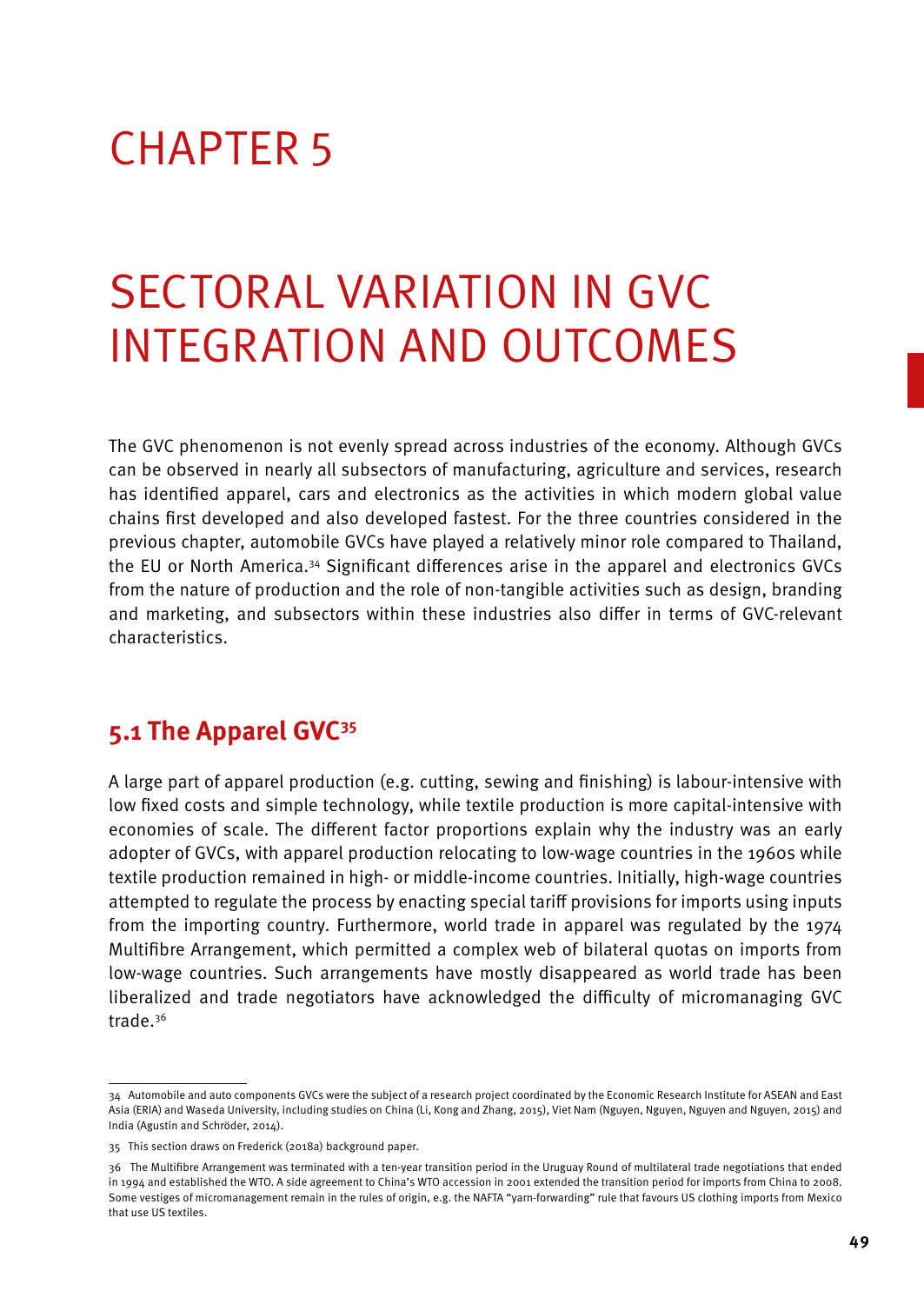Today, textile production has to a large extent also relocated from high-income countries, but companies in those countries have retained lead-firm status in many apparel GVCs through their control over brands and marketing. Apparel (and textile) GVCs can be broken down into four stages:

- lead firms global clothing brands, retailers or wholesalers;
- first-tier suppliers apparel final production manufacturers and intermediaries;
- textile suppliers producers of yarn and fabric;
- raw material and other ancillary suppliers.

The main stages of production are set out in Figure 5.1. There is some institutional variation in arrangements among lead firms and first-tier suppliers as regards product development, logistics and sourcing, branding and retail. These are the activities in which most of the value added occurs.37 Less than 30 per cent of the retail selling price accrues to manufacturers and raw material suppliers. Given the location of many of Asia's manufacturing operations, there are locational advantages for first-tier firms to locate in the region, e.g. the Hong Kong SAR China-based company Li and Fung coordinates the production in most jeans GVCs.

In 2014, the global retail market in apparel amounted to approximately US\$ 1,380 billion. The liberalization of world trade in apparel generated rapid growth in import demand, especially by markets in Asia, Latin America, the Middle East and North Africa, although the EU, North America and Japan still accounted for 70 per cent of apparel imports in 2014. On the supply side, the termination of the Multifibre Arrangement in 2004 led to increased competition among producing countries and consolidation in East and South Asia of production for export. World trade in apparel in 2014 amounted to US\$ 402 billion, with Chinese exports accounting for US\$ 152 billion, up from US\$ 72 billion in 2004. Bangladesh increased its apparel exports from US\$ 8 billion in 2004 to US\$ 29 billion in 2014, ranking third behind the EU. Viet Nam was the fourth largest apparel exporter with US\$ 22 billion in 2014, up from US\$ 4 billion in 2004, and India ranked sixth (behind Turkey) with US\$ 16 billion.

<sup>37</sup> They also include areas of the greatest financial risk, as shifts in fashion can leave retailers with stock that must be highly discounted and brands can become obsolete.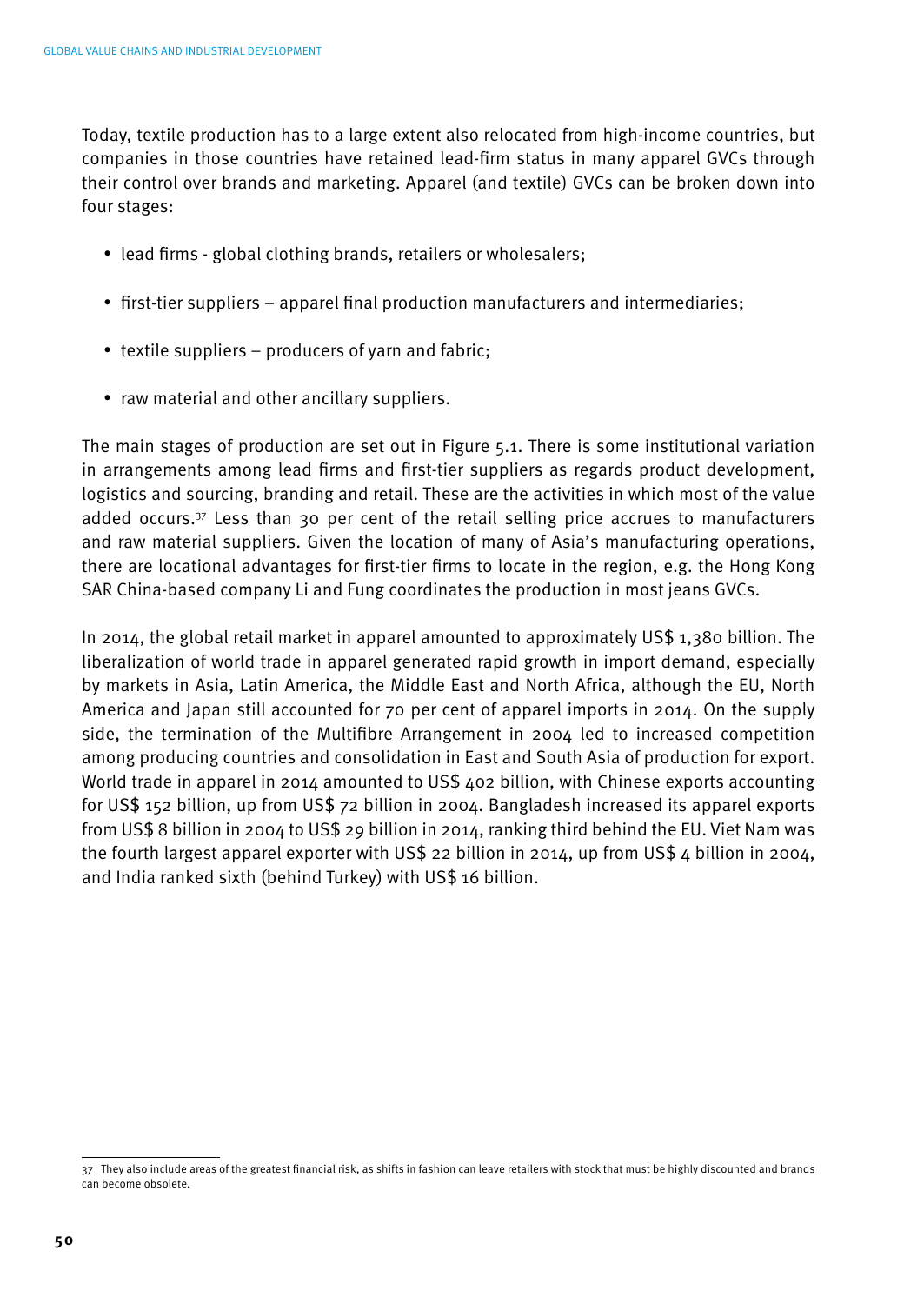#### Figure 5.1 **The Apparel Global Value Chain**



*Source: Frederick (2018a) background paper.*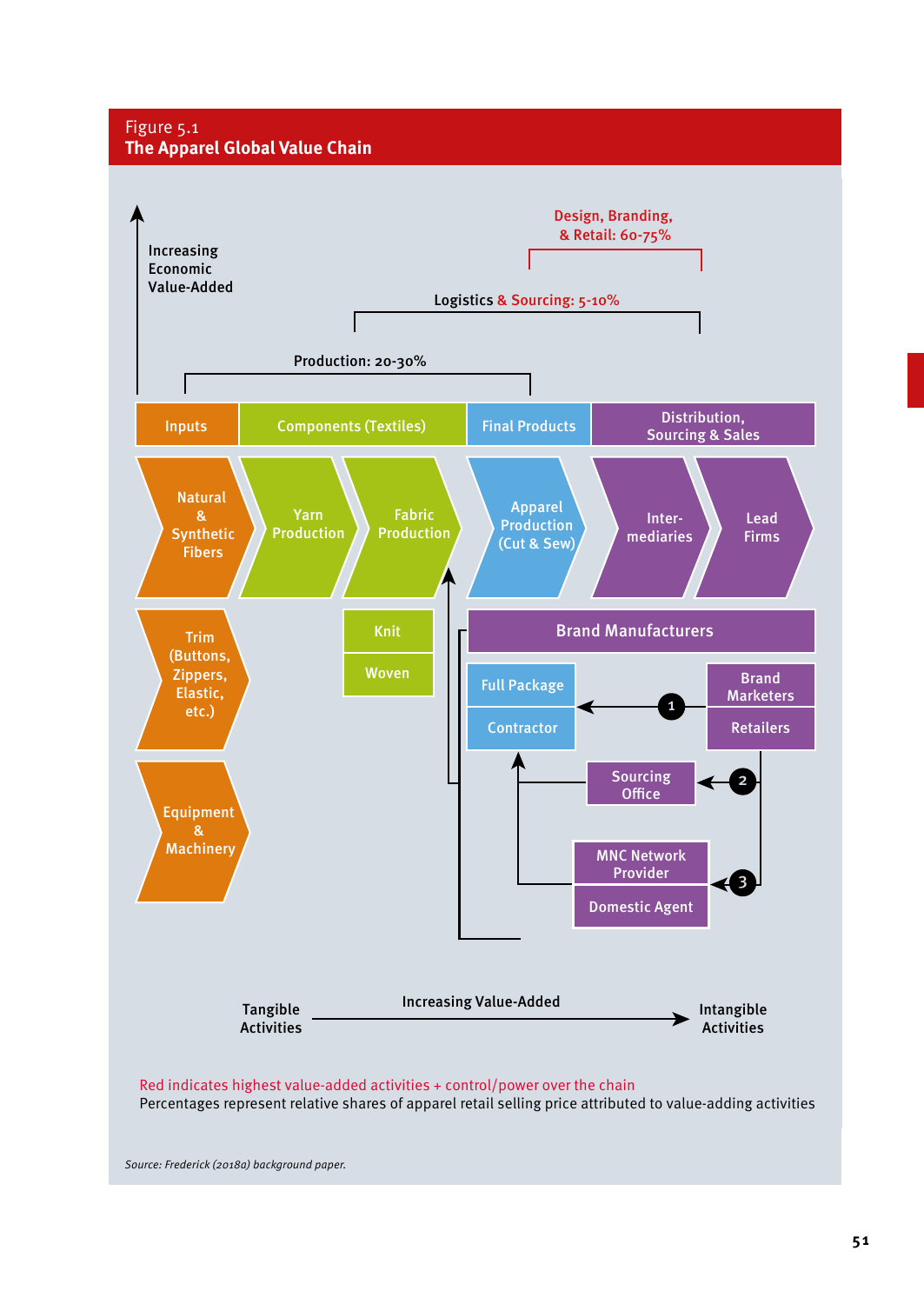## **5.2 The Electronics GVC38**

The electronics industry consists of three main groups of actors:

- lead firms and first-tier suppliers to non-electronics end-users;<sup>39</sup>
- contract manufacturers;
- component suppliers.

Lead firms focus on marketing, branding, research, design and new product development. Some lead firms assemble products in-house, but the strong trend over the past three decades has been for them to focus on intangible high value-adding activities without worrying about production efficiencies. Apple is the prime example of a company associated with manufactured electronic consumer goods that is not engaged in manufacturing, delegating the assembly of Apple products primarily to Foxconn.

Different skills are required in logistics, production and testing activities – often referred to as electronics manufacturing services (EMS). Contract manufacturers may attain economies of scale by supplying a number of lead firms or they may specialize in niche markets.

The largest components companies are headquartered in the United States, Japan, EU, the Republic of Korea or Taiwan Province of China. Most of their production is located in lowwage countries through subsidiaries, joint ventures or subcontracting. This is characteristic of the semiconductor segment in which the eight leading companies from the United States (Intel, Qualcomm, Micron, Texas Instruments), the Republic of Korea (Samsung, Hynix), Taiwan Province of China (TSMC) and Japan (Toshiba) had combined revenues of US\$ 239.7 billion in 2014. Given the technological complexity and cost of the most sophisticated semiconductors, negotiations are typically concluded directly with lead firms rather than with EMS firms. Contract manufacturers' market power is low compared to both lead firms and component suppliers, and their profit rates are much lower than those of lead firms or first-tier suppliers.

The three principal end-market segments, computers, consumer electronics and communications and networking (the 3Cs) had a market value of over US\$ 1,000 billion in 2014. The focus of the present project is on the 3Cs, often referred to as electronics and ICT, without analysing other end users for whom electronics inputs are important but not the main component. The 3C global value chain is illustrated in Figure 5.2.

<sup>38</sup> This section draws on Frederick (2018b) background paper.

<sup>39</sup> The leading car companies, for example, source an increasing share of components from a small number of first-tier suppliers such as Robert Bosch or Continental in Germany, Denso or Yazaki in Japan, Magna or Johnson Controls in North America, Hyundai Mobis in the Republic of Korea, and Faurecia or Valeo in France. These first-tier suppliers organize GVCs among their own suppliers. Denso, originally part of the Toyota Group, has a name derived from the two Japanese words Den-Ki (electric) and So-Chi (equipment), but today supplies far more than just electronic components.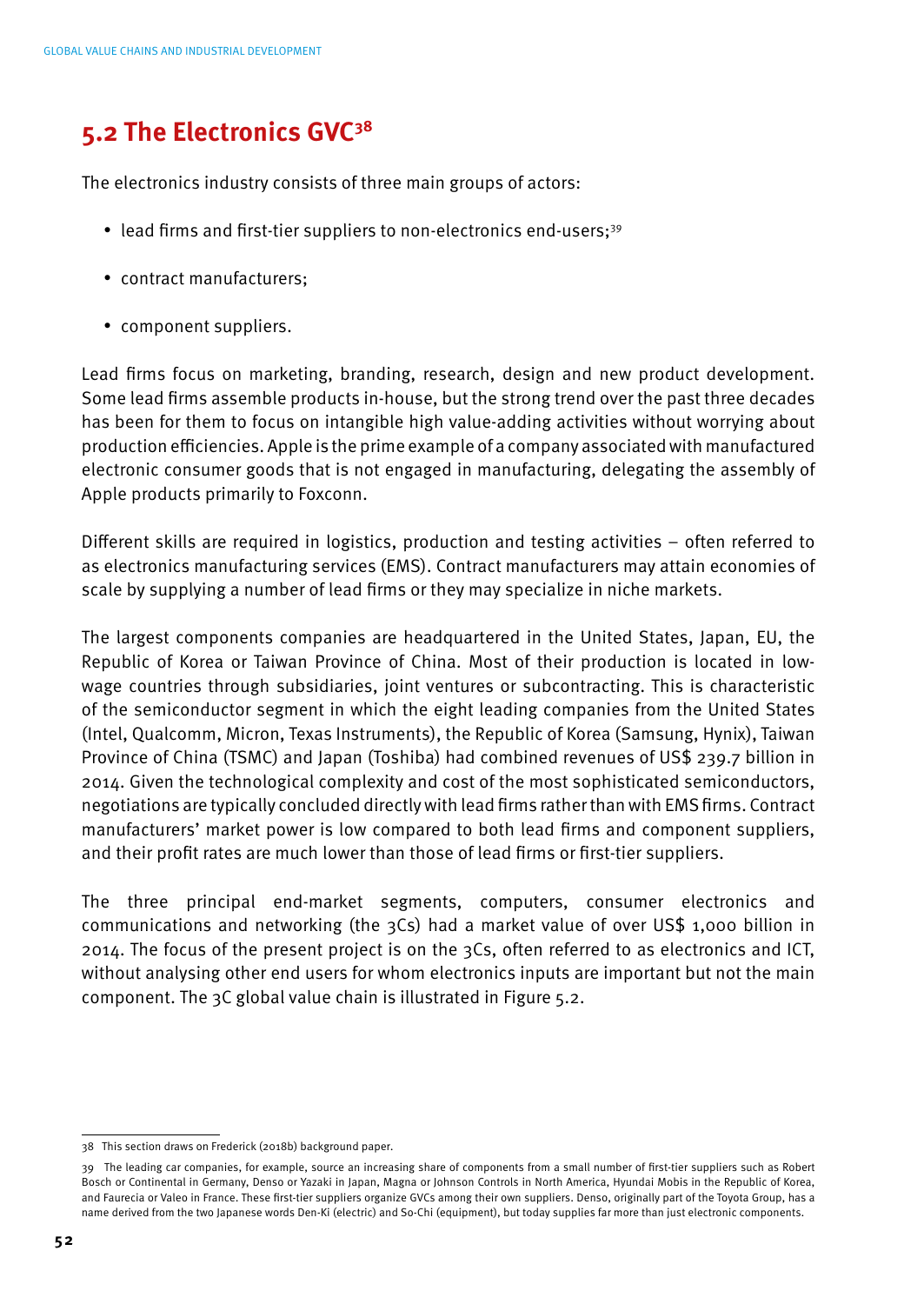#### Figure 5.2 **Electronics 3C GVC**

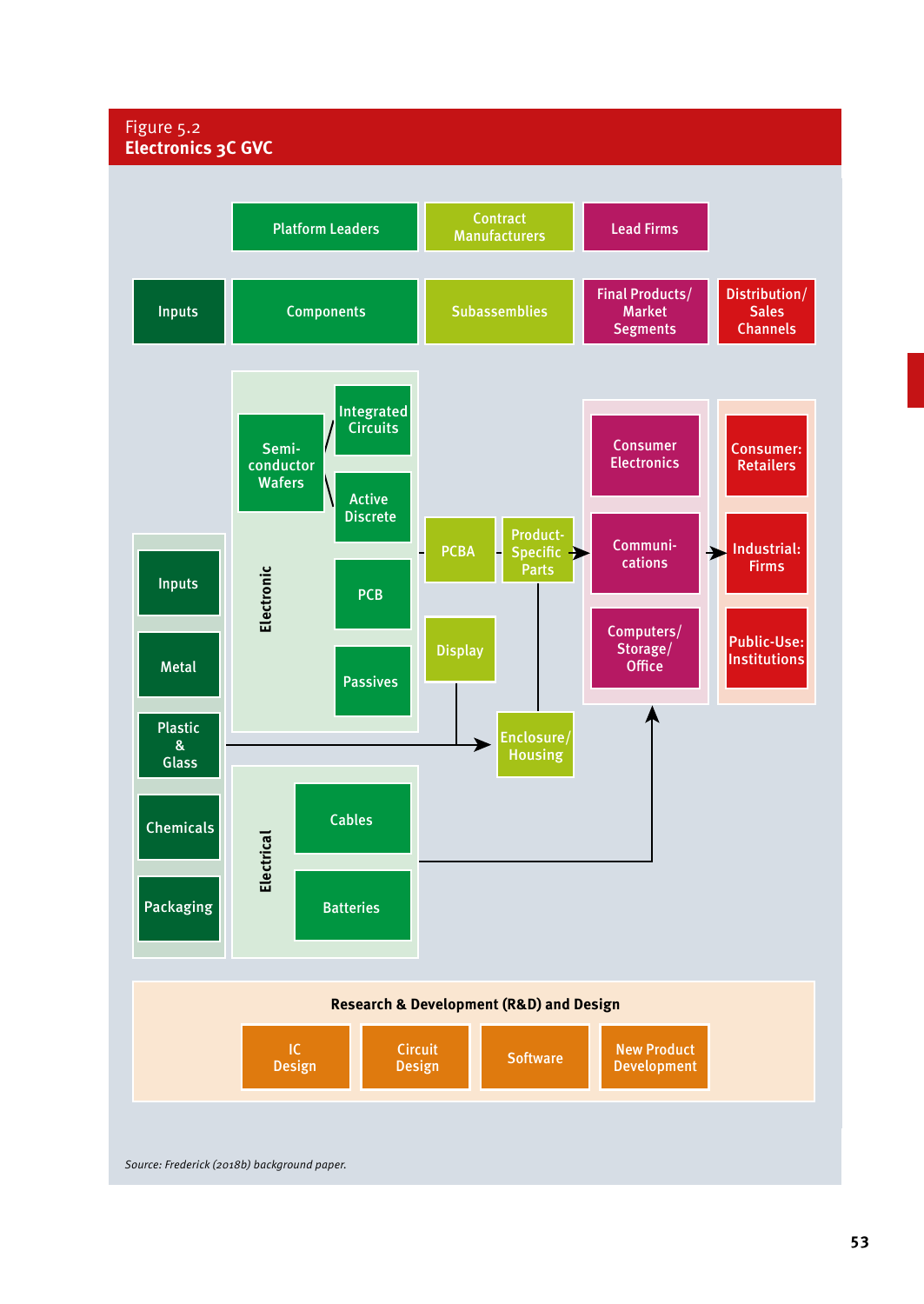The computers and office equipment segment is dominated by a handful of lead firms and contract manufacturers. The composition of the market leaders is volatile. In 2015, the top three computer and peripheral firms (Apple, HP and Samsung) held 37 per cent market share. In 2007, the top three computer and peripheral firms held a similar 35 per cent share, but consisted of HP, Dell and Acer. In the mobile phones segment, only one of the top three brands in 2007 (Nokia, Motorola and Samsung) belonged to the top three in 2015 (Samsung, Apple and Huawei); Nokia and Motorola had in the meantime been absorbed by other companies. The leading EMS firms in the 3C market are from Taiwan Province of China (Foxconn, Pegatron, Quanta, Compal), with main assembly facilities in other parts of China.

Apart from the 3Cs, additional important end-users include automotive, medical, industrial and aerospace/defence industries, with a combined market value of just under US\$ 500 billion in 2014. The experience of the Indian company Hical Technologies (Box 5.4; see also Appendix, Case Study 5) illustrates the potential for specializing as a niche supplier. Hical has since 1997 grown rapidly as a manufacturer of high-quality electromagnetic components for British Aerospace, Boeing, Lockheed Martin and other U.S. and EU aerospace firms.

Important segments of the electronics industry are characterized by modularity that is congenial to the formation of GVCs. Semiconductor production, for example, can be broken down into five modules with different factor intensities: research and design are skilled labour-intensive, components production is capital-intensive, assembly is unskilled labour-intensive, testing is capital-intensive and marketing is skilled labour-intensive. Semiconductor firms that led the way in terms of relocating assembly to low-wage locations in the late 1960s and 1970s gained a competitive edge that was facilitated by the high value-weight ratio of semiconductors and was further honed by institutions favouring ease of shipment across borders.



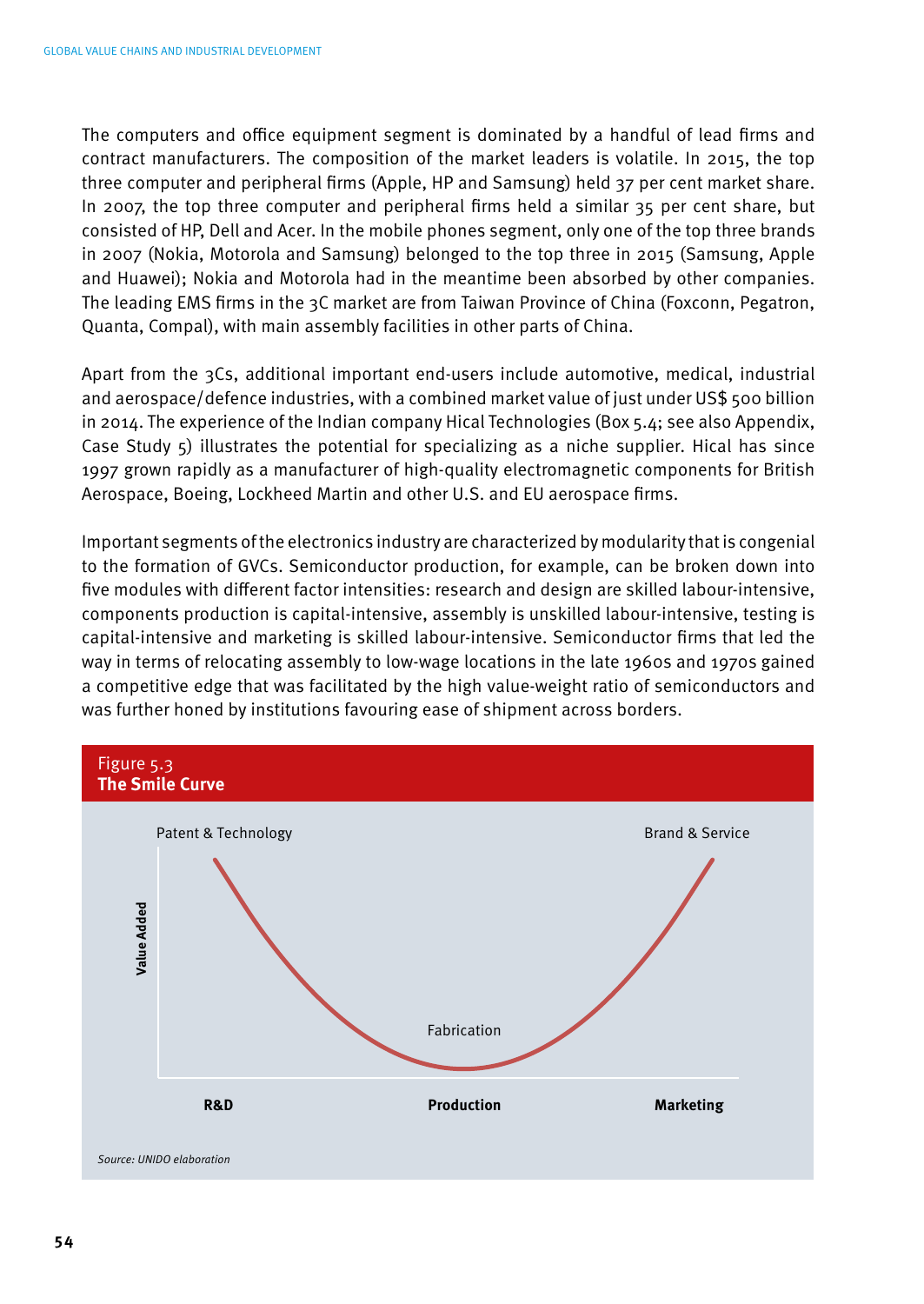This feature has been popularized by the Smile Curve (Figure 5.3), attributed to Stan Shih, founder of Acer. Shih observed that the two ends of the personal computer GVC, i.e. R&D and design at one end and marketing and sales at the other end, generated a larger share of value added than the assembly stage. When drawn with value added on the vertical axis and sequential links in the chain on the horizontal axis, the curve represents a smile. The Smile Curve illustrates the high value added at each end of the production process and the lower value added in the middle. Shih implemented the concept by designing, branding and marketing Acer computers rather than assembling computers sold under other brand names.

The adoption of product and process standards through industry bodies such as the International Electrotechnical Commission and through the International Organization for Standardization (ISO) and the International Telecommunications Union (ITU) facilitated the electronics industry's modularity and use of GVCs. Companies are certified through accredited certification organizations, and certification must be renewed regularly. Certification of suppliers is often required by lead firms, which may also require that suppliers meet environmental management ISO 14000 standards.

The industry's use of GVCs is also facilitated by the WTO Information Technology Agreement, a voluntary plurilateral agreement that only applies to WTO members who choose to sign it. The ITA was initially adopted in 1996 and now has 82 signatories, including China, India, and all ASEAN members except Lao PDR and Myanmar. The ITA requires all signatories to set customs duties and equivalent taxes at zero for a list of products. In 2015, the list was extended. One objective is to extend the ITA to cover non-tariff barriers in listed electronics products. Being an ITA signatory tremendously increases a country's credible commitment to the unimpeded movement of electronic goods, including components, across borders. One consequence is that the relevance of regional trade agreements decreases for firms involved in the production of goods covered by the ITA.

## **5.3 China's Apparel and Electronics GVCs40**

One striking feature of China's trade in the twenty-first century is the increase in the domestic value-added component of exports. Kee and Tang (2016) find evidence of this across all manufacturing industries. The apparel and electronics GVCs illustrate this phenomenon (Figure 5.4). Between 2000 and 2007, the domestic content in China's textiles and apparel exports increased from US\$ 0.73 to US\$ 0.81 cents, and from US\$ 0.50 to US\$ 0.63 for machinery, mechanical and electronic equipment exports.

This may be related to upgrading. In electronics, Chinese firms have taken lead-firm status in many domestic and global value chains. The large and booming domestic market helped; at least two-thirds of 3C electronics goods sold in China in 2015 were Chinese brands. From that springboard, Chinese brands have moved into global markets; 21 per cent of mobile phones sold worldwide in 2015 were Chinese brands (up from 1 per cent in 2007) and 21 per cent of

<sup>40</sup> This section draws on Frederick, Tang and Qi (2018) background paper and the published paper by Zhang, Kong and Ranu (2016).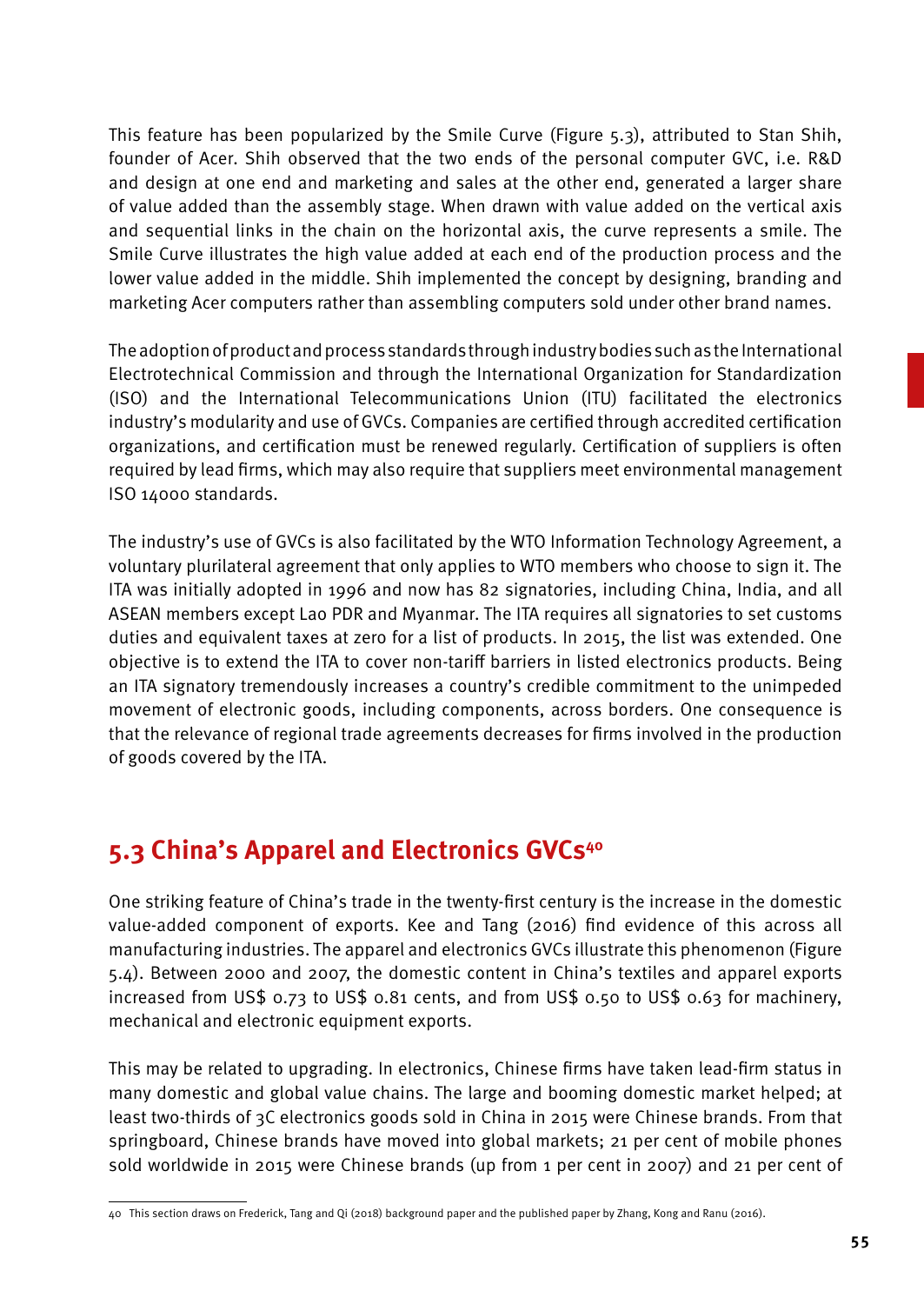televisions (up from 11 per cent in 2007). However, this does not seem to be the whole story, and does not appear to have changed much in apparel export composition over this period.



Inputs are increasingly being obtained from domestic suppliers. Although the share of services in gross exports from the apparel and electronics industries remained around 35 per cent between 1995 and 2011, the domestic share of services increased (Table 5.1). In electronics, the gross export value of the share of domestic services increased from 1 per cent in 1995 to 11 per cent in 2011, while the value added of foreign services fell from 34 per cent to 25 per cent. In apparel, the share of domestic services increased from 10 per cent to 18 per cent while that of foreign services fell from 25 per cent to 13 per cent. Frederick and Tang conclude that Chinese apparel and electronics firms assumed greater responsibility for sourcing inputs instead of depending on a foreign services provider to coordinate the value chains in which they participated. SJET Technology is an example of a Chinese electronics firm whose supply chain coordination business had become successful enough by 2007to be separated as a new company, SJET Supply Chain Co (see Appendix, Case Study 1).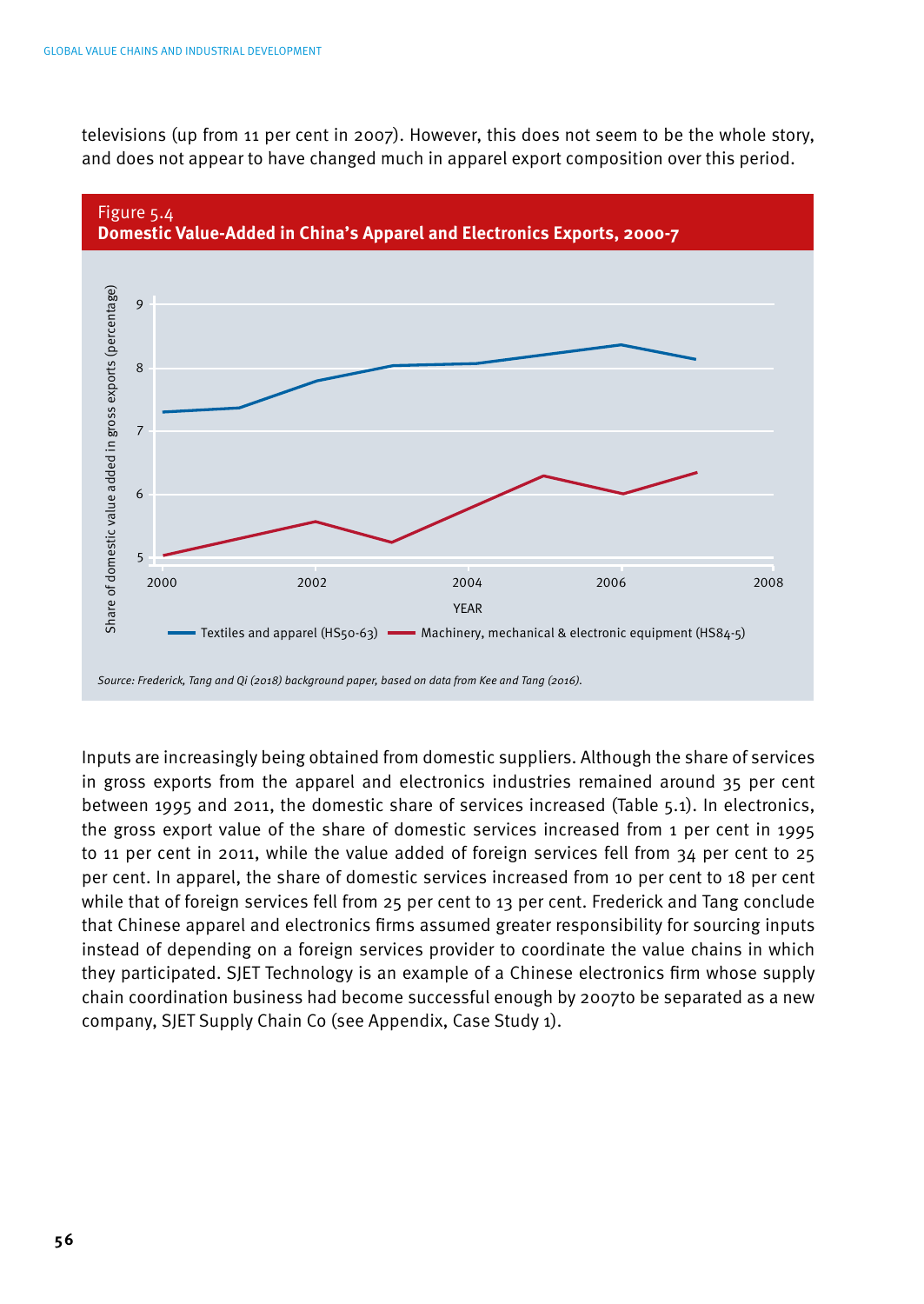#### Table 5.1

#### **Services Content of China's Exports of Apparel and Electronics Goods, percentage of value added, 1995 and 2011**

|             | 1995                          |                              | 2011                          |                              |
|-------------|-------------------------------|------------------------------|-------------------------------|------------------------------|
|             | Domestic service<br>suppliers | Foreign service<br>suppliers | Domestic service<br>suppliers | Foreign service<br>suppliers |
| Electronics |                               | 34                           | 11                            | 25                           |
| Apparel     | 10                            | 18                           | 25                            | 13                           |
|             |                               |                              |                               |                              |

*Source: Frederick, Tang and Qi (2018) background paper.*

### **5.3.1 Apparel**

China's apparel industry has undergone several phases since the establishment of the People's Republic in 1949. During the pre-reform central planning era (1949-78), the apparel industry was under strict government control and considered a non-strategic industry. Following the agrarian reforms of 1978-9 and release of rural labour, many township enterprises were established to satisfy domestic demand for textiles and apparel, and clothing production grew rapidly, with an average annual growth rate of  $14$  per cent from 1978 to 2000. During that same period, trade was liberalized with the open-door policy and foreign investment permitted. With the international transfer of labour-intensive industry in the mid-1980s, the output of China's sewing industry increased dramatically.<sup>41</sup>

China's open coastal cities became not only the main foreign investment destinations, but also the hotbed for domestic township enterprises to manufacture clothing for sale to foreign buyers who would market the goods under their own label. With government support and abundant labour, Chinese enterprises successfully engaged in low-end OEM apparel manufacturing.<sup>42</sup> Rapidly increasing demand for OEM during the 1990s provided domestic enterprises located in coastal regions, including Red Collar (Box 5.1; see also Appendix, Case Study 2), with the opportunity to transition from small township workshop producers to mass producers as they accumulated capital and expertise in apparel manufacturing.

<sup>41</sup> The transfer of manufacturing capacity by entrepreneurs from the earlier newly industrialized economies of Hong Kong SAR China, Taiwan Province of China and the Republic of Korea was particularly important, and they continued to supply managerial and export marketing expertise. The links between Hong Kong SAR China and Guangdong Province were especially strong due to common language and easy transportation links in the Pearl River Delta.

<sup>42</sup> In the OEM (original equipment manufacturer) model, a producer is responsible for designing and making a product according to its own specifications, and then selling the product to a buyer who markets the product under its own name.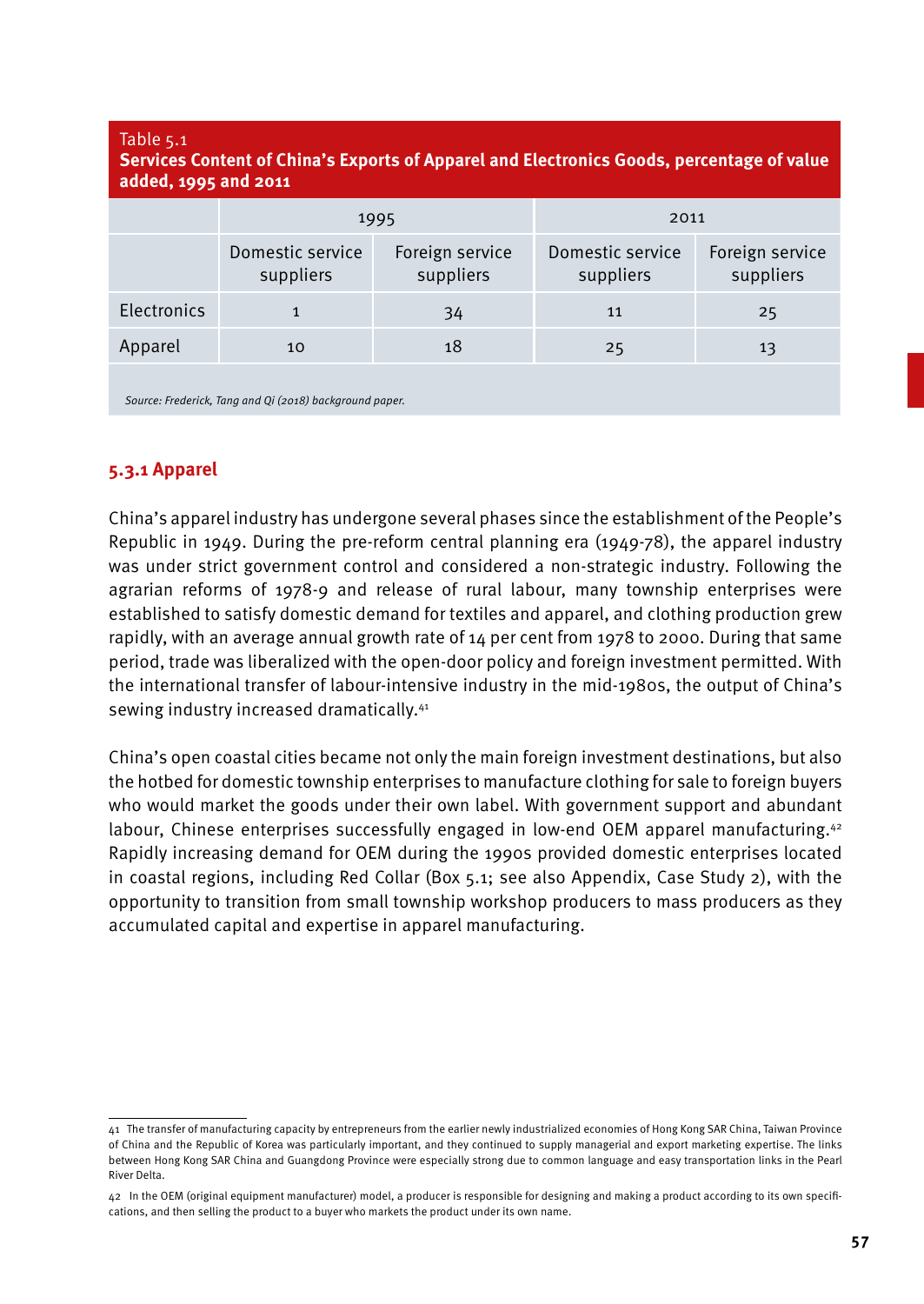#### Box 5.1 **Upgrading Along the Apparel GVC: Red Collar (China)**

Many township enterprises responded to the opening of the Chinese economy after 1979 to produce clothing for the domestic wholesale market. The Red Collar Group was established in Qingdao from one such enterprise in 1995. In addition to operating its private brand domestically, the Group produced apparel for foreign brands under an OEM model.\* Red Collar invested heavily in world–class processing equipment, imported fabrics and accessories to ensure high quality, and invited designers from Italy in order to promptly follow global fashion trends. In the early 2000s, Red Collar sold to well-known brands from the United States, Italy, Germany and other EU countries, and OEM revenues far exceeded sales to the domestic market.

A second turning point came in 2003, when information technology began flourishing in China. Red Collar explored the digitalization of the manufacturing process to become a mass customizer through a platform in which the firm directly interacts with end customers. For example, a customer buying a suit in a department store can use a portable system provided by a salesperson to complete the design process and transmit the customer's data to Red Collar's manufacturing plant. Customization was initially limited to a small scale for the New York market, while OEM remained Red Collar's principal business, but by 2015, revenue from apparel customization accounted for 96 per cent of Red Collar's total sales of RMB 1.1 billion (approximately US\$ 180 million), with a net profit margin of 25 per cent. Most of Red Collar's sales are to major retail chains or tailors, with 70 per cent of customized orders in 2015 placed by the United States, Canada, Italy and other EU countries. Tailored suits, can be delivered within seven working days.

Red Collar's initial development was based on abundant rural labour. In the twenty-first century, university graduates with backgrounds in science and technology have become integral to Red Collar's transformation to mass customization. China's increased pool of skilled labour provided Red Collar with the human capital to enable the company to move from the low end of the GVC to high value-added production.

*Source: Appendix, Case Study 2*

*Note: \** An original equipment manufacturer (OEM) designs and makes a product to its own specifications and sells to a buyer who markets the product under its own name.

While surplus rural labour laid the foundation for development, government policies to encourage human capital formation enabled companies like Red Collar to upgrade their operations. Since the late 1990s, the Chinese government has implemented a university enrolment expansion policy to meet the growing demand for highly qualified manpower. Graduates from higher education institutions provided a talent pool for the sustainable development of enterprises such as Red Collar; during Red Collar's period of transformation to mass customization, graduates with backgrounds in science and technology became integral to the development of relevant data algorithms as well as information systems. The increased pool of skilled labour enabled the transformation of apparel companies' business models and helped firms like Red Collar accumulate the human and intellectual capital that enabled the company to move up from the low end of the GVC.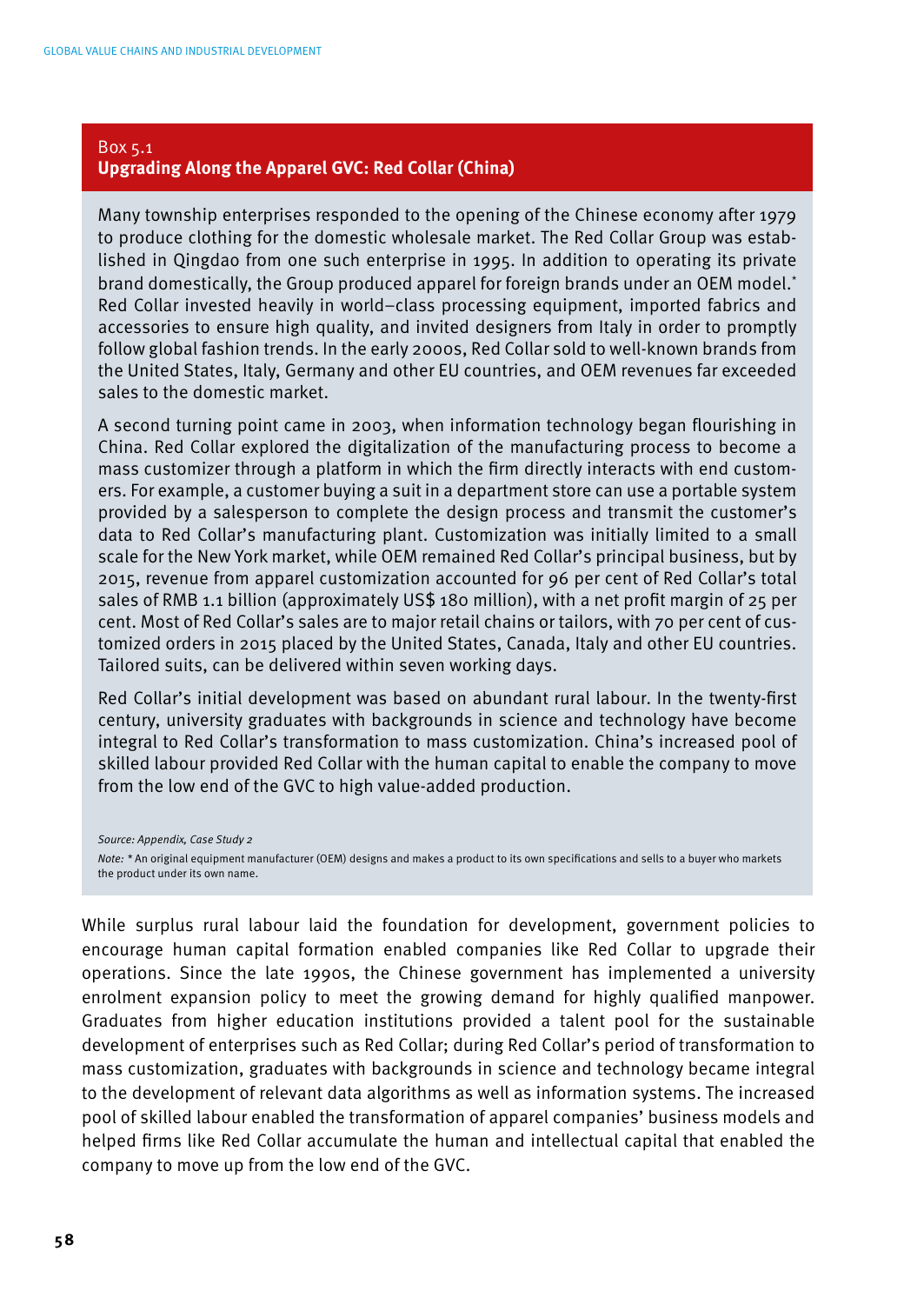During the 1990s, the application of high-tech in apparel manufacturing was emphasized by the government. In addition to the training opportunities and encouragement to import hightech equipment, the government and relevant associations established a series of projects to improve industry standards and to satisfy the international requirements of apparel manufacturing. The rapid growth of production capacity and the impact of the 1997/8 Asian crisis brought a glut of goods, which caused fierce competition among companies operating as OEMs, and declining exports of textiles and apparel. The Chinese government immediately raised the tax rebate rate for the export of textiles and apparel exports. Some Chinese apparel enterprises began transforming from OEMs to designing and manufacturing in accordance with other companies' specifications. Exports resumed growth in 2000. By 2000, China accounted for one-fifth of the global apparel market, largely based on private entrepreneurs and integrated production systems.

After WTO accession in 2001 and the liberalization of global textile and apparel markets, Chinese exports continued to grow. China was a major beneficiary of the end of the Multifibre Arrangement, and its share of global apparel exports increased from 28 per cent in 2004 to 38 per cent in 2014. Chinese firms sought to add value through original design and materials research, and the 2008-9 downturn in world trade stimulated China's apparel enterprises to focus on brand operation, design and other profitable activities. In the 2010s, buyers sought to diversify their supply sources, including finding lower cost locations outside the Chinese coastal provinces where wages had increased substantially. Despite these aims and perceptions, the data (at least up to 2015) show little sign of increased unit values or of a declining global market share.

China's apparel industry is concentrated in coastal provinces; Guangdong, Zhejiang, Jiangsu, Shandong and Fujian accounted for 69 per cent of output in 2011. There are historical reasons for this concentration, and in the early reform period, local clusters and specializations were established (e.g. socks in Zhejiang and underwear in Guangdong).43 The concentration in these provinces has scarcely changed in the twenty-first century, despite rising wages and other costs as well as government programmes promoting the relocation of industries to non-coastal provinces. This suggests the strength of the agglomeration effect (i.e. economies of scale external to the firm) and the long-lasting consequences of product-specific connections and logistics infrastructure. Qualitative explanations for locational stability include the emergence of a more fashion-conscious population in the higher-income coastal areas. There is also evidence of producers resorting to greater use of piece rates to circumvent rising formal wages.

The textile industry is also concentrated in the coastal provinces, especially in Jiangsu and Zhejiang. China's import tariffs on yarn and fabric average 9.6 per cent, which is higher than in Cambodia or Sri Lanka and similar to Indonesia and Viet Nam, but still lower than in Bangladesh, India or Pakistan. Output of yarn and fabric between 2000 and 2013 increased faster than that of apparel, which partly reflected the export growth of textiles and partly increased the supply to domestic garment-makers.

<sup>43</sup> By the early 2010s, the output of "Sock City" in Datang township, Zhuji city, Zhejiang was sufficient to provide two pairs of socks per year for every person on the planet. Gurao (Bra Town, with over 1,000 factories producing 350 million brassieres per year) and Chendian, near Shantou in Guangdong Province, produce one-eighth of all underwear made in China.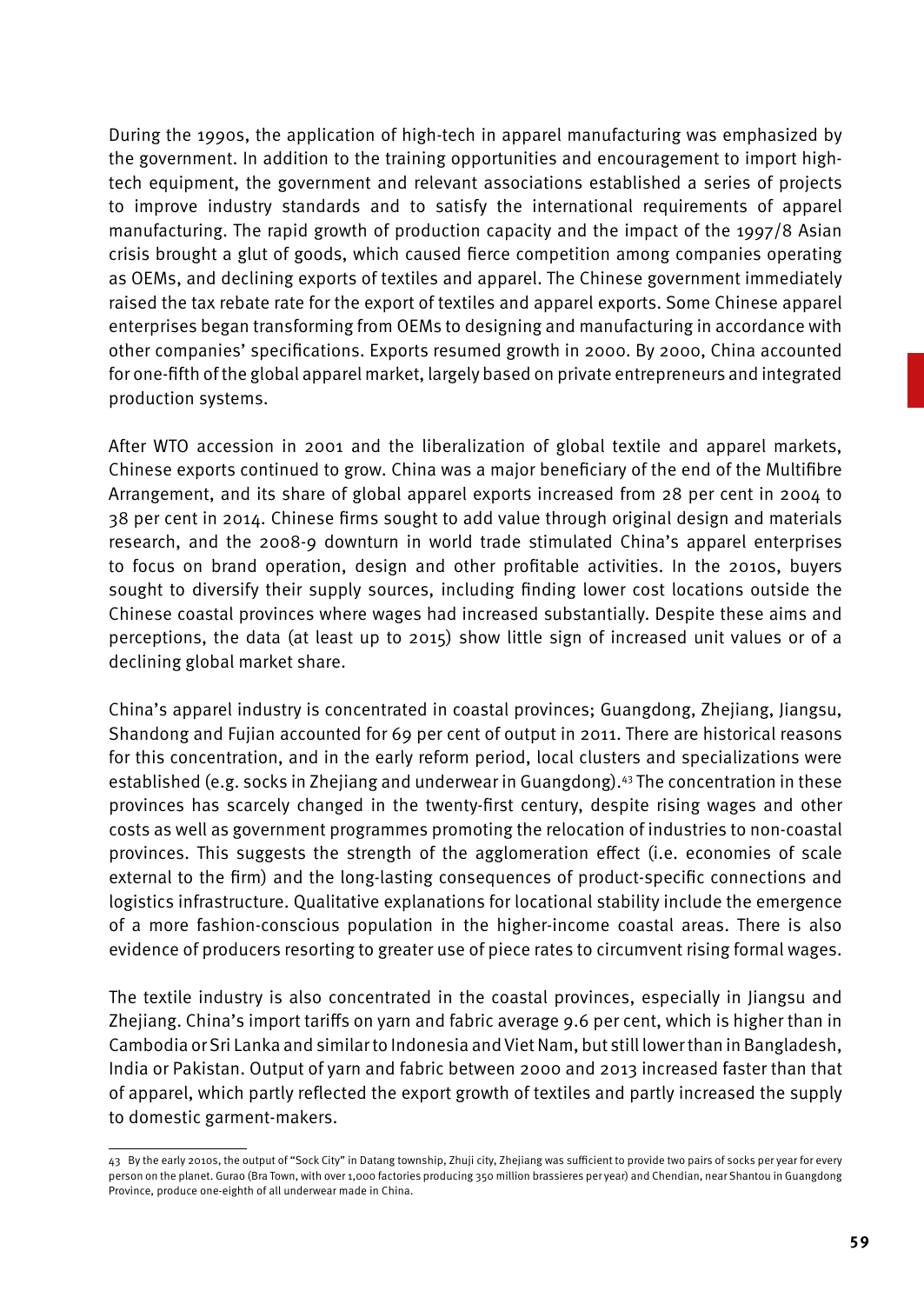Outward FDI in apparel has expanded since 2000 driven by rising costs in China. The main destinations are least developed countries where costs are lower and which have preferential access to major markets, i.e. Bangladesh, Myanmar and in particular Cambodia. Such outward FDI is supported by the Chinese government; it utilizes the management and marketing skills developed by Chinese apparel firms (including understanding what matters to buyers in apparel GVCs, such as quality, reliability, lead time and compliance), and also provides export markets for Chinese textiles and textile machinery producers.

### **5.3.2 Electronics**

In the 1990s, China experienced increasing inward FDI in electronics, clustered in the Guangdong and Jiangsu Provinces, and focused particularly on contract assembly and OEM production. The importance of the electronics industry increased after 2000, e.g. 3C exports rose from US\$ 28 billion in 2000 to US\$ 405 billion in 2014. The export of 3C goods predominantly (83 per cent in 2007) consist of processing trade. Most of the exporters are domestic private firms but, if weighted by value, exports are dominated by foreign-invested firms. State-owned enterprises accounted for 46 per cent in 2000 but their share had fallen below 10 per cent by 2007, reflecting the transformation of these enterprises into private firms.

Mobile phones account for the largest share of production for the domestic market, and computers for the largest share of exports. Other consumer electronics (mainly TVs) account for approximately 17 per cent of both exports and domestic sales. Based on volume, at least two-thirds of 3C goods (excluding video games) sold in China in 2015 were domestic brands. Globally, Chinese brands accounted for 21 per cent of mobile phone units sold in 2015 (up from 1 per cent in 2007), and for 21 per cent of TVs sold (up from 11 per cent in 2007). This denotes an impressive upgrading to lead-firm status within a short period of time, although the shares may be smaller if data by value were available, and Chinese brands have limited presence in other products. Another indicator of upgrading is the increased contribution of domestic business services providers in the twenty-first century (Table 5.1).

Chinese firms that have established their own brand identity often started as suppliers to or joint ventures with firms from Hong Kong SAR China or Taiwan Province of China from the late 1980s to the early 2000s, providing capital, technology and market access. Other firms gained brand recognition by acquisition, e.g. in 2003, BOE (a state-owned enterprise supported by the Beijing government) acquired Hydis, an established manufacturer of display panels in the Republic of Korea. A third option has been to work closely with well-known brand owners, e.g. in 2004, TCL entered into a joint venture with Alcatel, permitting it to manufacture phones under a licence for a reputable brand, and in 2008, TCL became the first overseas contract manufacturer of TVs for Samsung. In a more recent trend, firms ambitious to upgrade have recruited senior management or engineering personnel from well-known foreign companies.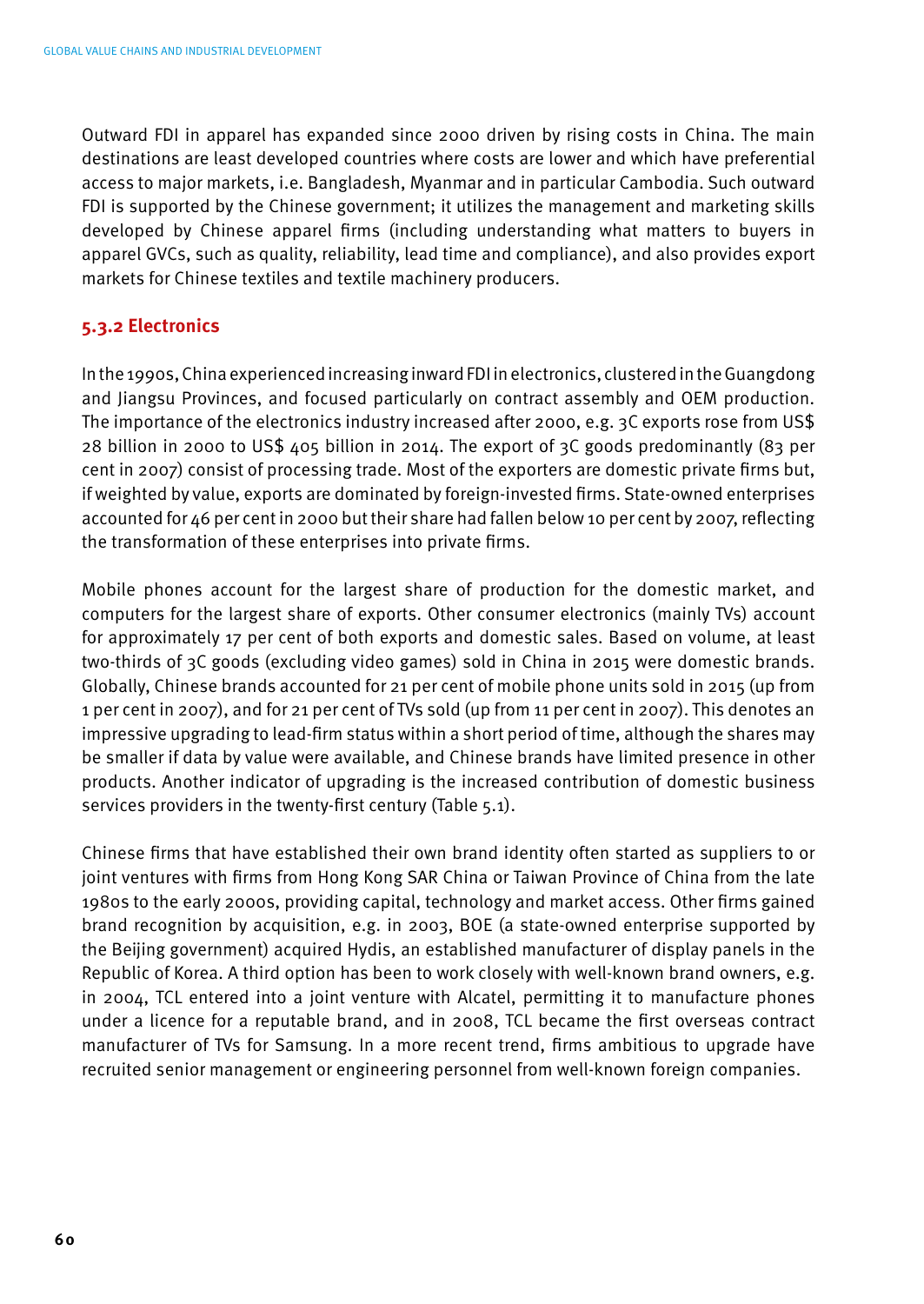The semiconductor industry has been a success story in China, but the results are often considered mixed due to the lack of technological upgrading.44 Although the number of semiconductor firms increased from 172 in 2000 to 492 in 2011, and employment rose from 74,004 to 293,023 in this period, production was largely low value-added processing for export; domestic firms supplied less than one-fifth of the home market and the trade deficit in integrated circuits increased due to domestic demand for advanced chips from the fastgrowing 3C producers (Kong et al., 2015).<sup>45</sup> Ernst (2015) reports that in 2013, only 8 per cent of China's domestic semiconductor consumption of US\$ 145 billion was supplied by Chinese firms, and that China's semiconductor import bill of US\$ 232 billion in 2012 exceeded the value of China's oil imports (US\$ 221 billion).

## **5.4 India's Apparel and Electronics GVCs46**

A striking feature of India's role in apparel and electronics GVCs is that although individual firms participate in GVCs, aggregate participation rates are low.

### **5.4.1 Apparel**

India's apparel and textiles industries are vertically integrated, and includes a domestic raw cotton material base. The industry is characterized by a large number of firms, including a large informal sector, which tend to be small with low skill levels and poor productivity, and are hampered by a cumbersome regulatory environment. Within this generally domesticallyoriented and rather traditional industry, some large firms are involved in GVCs. Gokaldas Exports Ltd (Box 5.2; see also Appendix, Case Study 3), for example, has shown flexibility in adapting to changing conditions and achieving significant scale economies, and has become one of India's leading apparel exporters.

In 1985, following demand shifts in U.S. and European markets where Indian handloom cotton fabrics and colourful flowing designs were experiencing a burst of popularity, there was a sudden surge in apparel exports. At the same time, as foreign buyers began to explore Indian handloom and textile products, the United States and the EU increased their quota allocation of textile and garment imports from India. During the same period, the Government of India modified its financial sector regulations to improve access to foreign exchange for technology upgrading purposes, and announced incentives to promote exports like duty drawbacks, advance licencing and the provision of cash support for exporters.

<sup>44</sup> The perception that China needs to transform from catching up by using foreign technology to creating innovations was reflected in the report produced for the Development Research Center of the State Council of China and published in 2013 by the World Bank as C*hina 2030: Building a modern, harmonious and creative society*). It is also a theme of the study of China's semiconductor industry by Ernst (2015).

<sup>45</sup> Of the 492 firms in 2010, only 224 were domestically owned; the owners of 164 were foreign and of 104 overseas Chinese (i.e. from Hong Kong SAR China, Macao SAR China or Taiwan Province of China). Kong et al. (2015) report that the trade deficit in integrated circuits increased from US\$ 8.6 billion in 2003 to over US\$ 100 billion in 2010.

<sup>46</sup> This section draws on Frederick (2018c) background paper.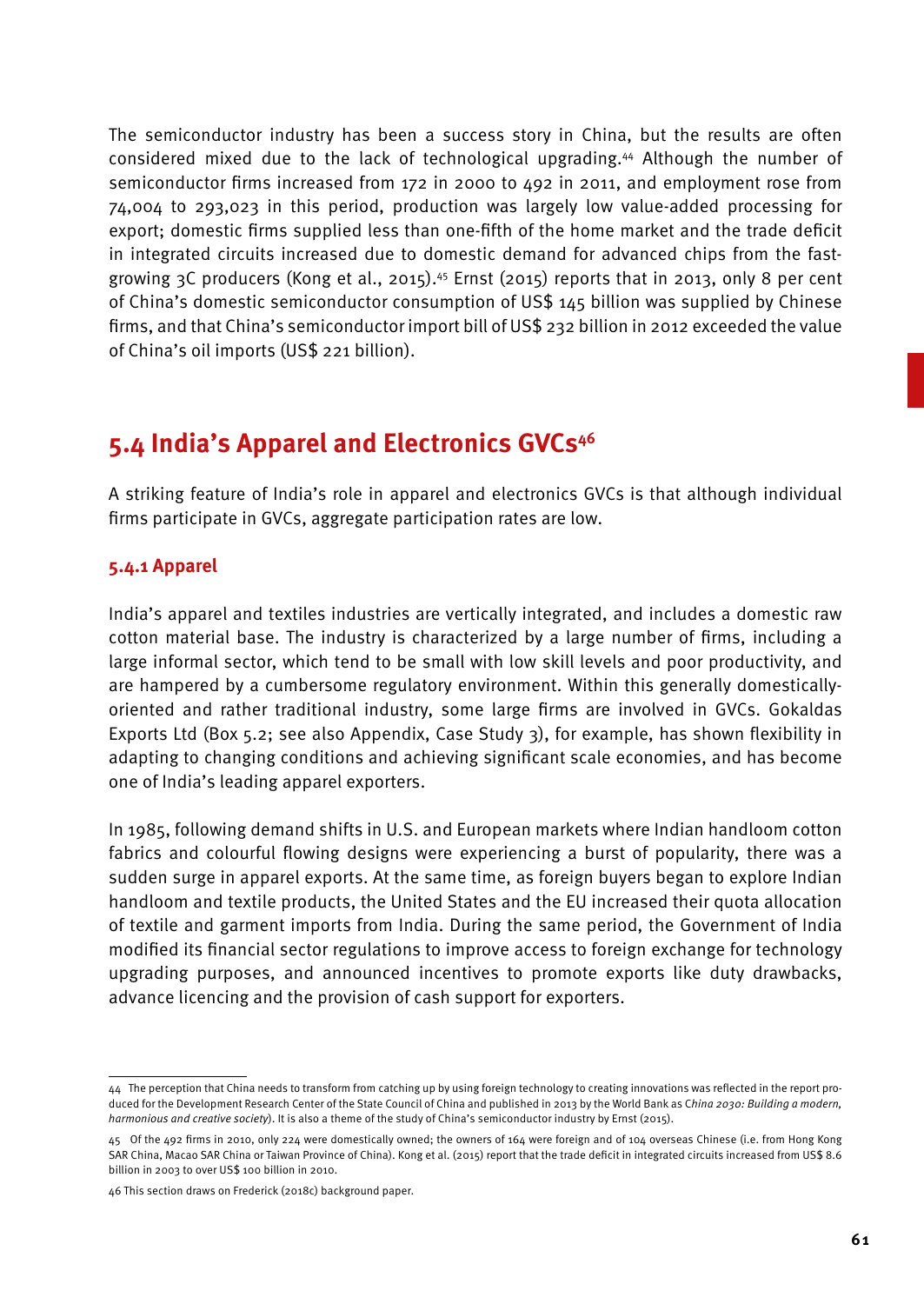Producers responded to these incentives. Gokaldas Exports Limited, for example, had begun operations in Mauritius in 1978 and only started manufacturing in India in 1985 (Box 5.2). By initiating production for export in India, Gokaldas responded to improved access to U.S. and EU markets for Indian apparel exports as well as to modifications of Indian policies. The subsequent expansion and success of Gokaldas continued to benefit from government policies. Nevertheless, Gokaldas remained a relatively rare example of an Indian apparel company's GVC participation.

Box 5.2 **Gokaldas Exports Ltd - a leading Indian apparel exporter**

Gokaldas Exports Limited (GEL) has been serving large global retailers since 1978, when it began its operation as an Indian company incorporated in Mauritius to export apparel. In 1985, the firm was incorporated in India and began exporting to the United States under made-to-order buying arrangements across various categories of garments.

The driving factors behind GEL's initiation of production for export in India in 1985 were changing external conditions and domestic policies. The United States and the EU increased their quota allocation for Indian textile and garment exports. The Indian government modified the financial sector regulations to improve access to foreign exchange for technology upgrading purposes, and introduced export incentives such as duty drawbacks, advance licensing and the cash support.

The firm manufactures apparel under licence from established international brand clients such as Abercrombie & Fitch, Adidas, Benetton, Diesel, DKNY, Gap, H&M, Jack Wolfskin, Land's End, Lee, Marks and Spencer, Macy's, Nike, Northface and Reebok. The major challenge reported by the firm is competition from newly emerging players like Viet Nam, Cambodia, Bangladesh and Sri Lanka, especially as least developed countries receive preferential access to major markets. Other issues include changing standards and quality specifications, different customs and export procedures, packaging and labelling requirements and inspection procedures, especially in the EU and U.S. markets, e.g. the prohibition of colour dyes in Germany caused major losses for the firm in the 1990s.

The labour-intensive industry is slowly transforming into a more capital-intensive one with the induction of computer-aided design and other related technologies. Nevertheless, GEL's 20 manufacturing units spread across the states of Karnataka, Tamil Nadu and Andhra Pradesh employ around 25,000 workers.

Source: Appendix, Case Study 3

The *National Textile Policy 2000*, the Textile Upgradation Funding Scheme of 1999 and the 2006 Amended Technology Fund Scheme were intended to provide greater support to higher-value segments of the textile and apparel supply chain. However, these and more general clusterrelated or training schemes appear to have had little impact on the industry's structure or success in promoting clothing exports, which are low relative to global trade in apparel or India's overall exports. In 2015, India's apparel exports amounted to US\$ 15.4 billion, i.e. 4 per cent of world apparel exports and less than 5 per cent of India's total exports.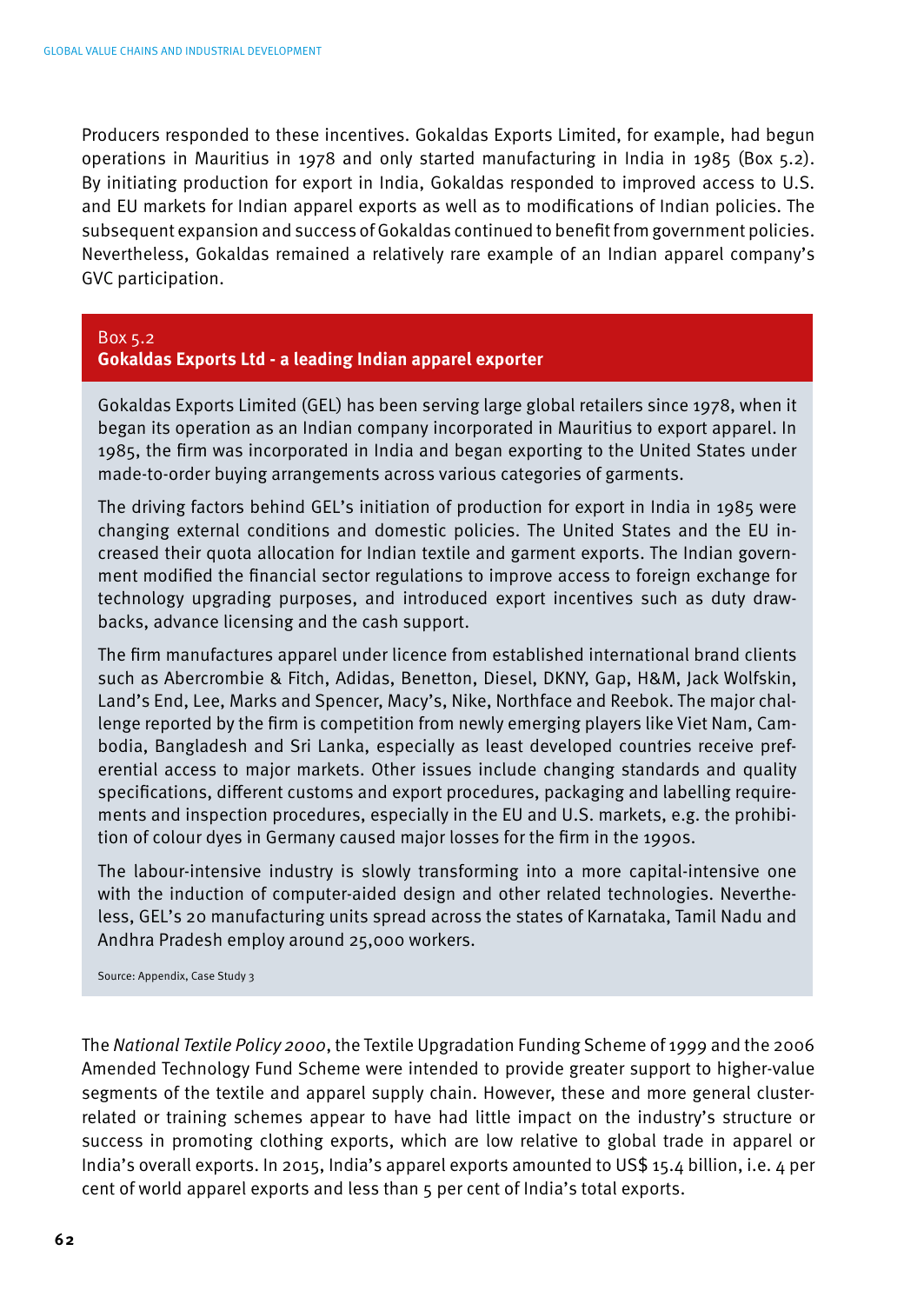Indian apparel exports no longer benefit from preferential market access. Over two-thirds of apparel exports in 2015 went to the EU (44 per cent) and the United States (25 per cent). Firms like Gokaldas are concerned about their non-preferred status relative to least developed countries such as Bangladesh or Cambodia. India's most significant trade agreements—with ASEAN to be generalized to ASEAN+6 via the Regional Comprehensive Economic Partnership (RCEP)—do not involve any important apparel markets.

Most recently, the Government of India implemented three initiatives to promote apparel exports:

- an interest subvention scheme of 3 per cent on all rupee denominated pre- and postshipment credits;
- enhanced duty drawback capping;
- 2 per cent export benefit on all exports to notified countries.

In addition, the new textile policy announced by the Government of India aims to promote employment, economies of scale and boost exports. The effectiveness of these policies remains to be seen.

## **5.4.2 Electronics**

India is not a major electronics exporter. In 2015, total electronics exports amounted to US\$ 3.5 billion, of which 53 per cent were final products, 25 per cent subassemblies and 22 per cent components. India was not among the world's top ten exporters in any sub-category. The United States and the United Arab Emirates (UAE) are the main destinations, although shares vary from year to year, e.g. in 2011, 17 per cent went to the UAE and 10 per cent to the United States and in 2015, 24 per cent went to the United States and 18 per cent to the United Arab Emirates.

Domestic production largely targets the domestic market. Major lead firms such as Samsung are present, as are EMS companies such as Foxconn, Sanmina SC, Flextronics and Jabil Circuit. Electronic component production is weak, and most electronic components are imported duty-free under the ITA. However, India is strong in design, a global hub for VLSI and board design capabilities; the top 23 global semiconductor producers all have R&D and design centres in India.<sup>47</sup>

India is in a unique position in electronics GVCs because it has a strong presence in integrated circuit design, with most of the top multinationals having an office in India, albeit minimal manufacturing. This division between design and manufacturing is uncommon, but not entirely surprising because the relevant skill sets differ, and design as a digital service activity can be carried out in separate locations by different firms. From an upgrading perspective, India is in an advanced stage of GVC participation by engaging in design, but the design activities are carried out in a branch plant of foreign multinationals with minimal spillover effects to the Indian economy.

<sup>47</sup> Very-large-scale integration (VLSI) is the process of creating an integrated circuit by combining billions of transistors into a single chip.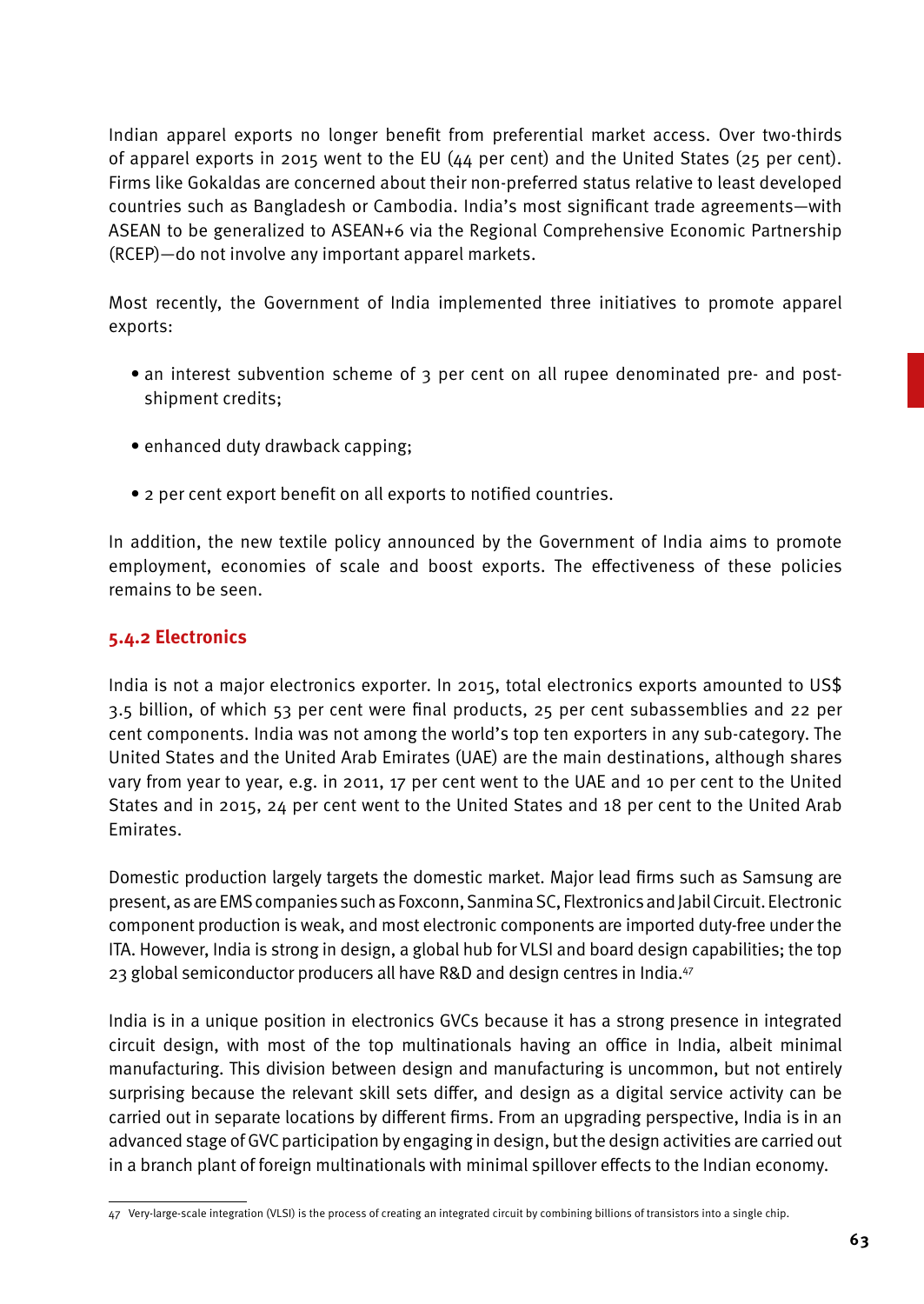India has a suite of policies to create jobs in electronics and reduce imports, including a range of subsidies for capital expenditures, tax exemptions and infrastructure spending in the National Policy on Electronics of 2012, with a total budget of US\$ 5 billion.

#### Box 5.3 **Moser Baer India Ltd – the rise and fall of a GVC participant**

Moser Baer India was founded in New Delhi in 1983 as a time recorder unit in technical collaboration with Maruzen Corporation, Japan and Moser Baer, Switzerland. In 1988, Moser Baer India moved into data storage by manufacturing 5.25-inch floppy disks. Responding to technological change, the company was manufacturing 3.5-inch floppy disks by 1993, and in 1999, set up a 150-million-unit capacity plant to produce CDs and DVDs. The OEM strategy involved matching global standards in terms of scale, technology, quality, product flexibility and process integration, and included sales agreements with leading companies such as Verbatim and Polaroid. In the mid-2000s, Moser Baer India was the world's second largest optical media manufacturer with a 17 per cent global market share.

The company faced serious financial problems starting in 2004-5, when storage device technology experienced market erosion due to the introduction of newer technologies. Competitors from Taiwan Province of China, CMC and Ritek, were more agile in shifting to flash-drive technology and by relocating production to mainland China reduced their costs substantially.

Starting in 2007, Moser Baer diversified into photovoltaic cells (PVs) and home entertainment, and later into light-emitting diode (LED) lighting. It set up the world's largest thin film solar fab plant in 2008 at a bad time for the PV business, as the global economy entered recession and Chinese producers pushed down PV prices. The home entertainment subsidiary, founded in 2006, is a domestic business; it operates a digital video processing facility and distributes home videos in a number of Indian languages. Moser Baer's LED lighting business is an assembly unit producing for the domestic market.

Moser Baer India was a successful OEM producer that created a strong position in a dynamic electronic GVC in the 1990s. Facing the joint challenge of technological change and intensified competition, it lost this leading position in the years after 2005 (Mishra, 2012). The responses of moving into PV and LED GVCs appear to represent a downgrading to lower value-added activities. The import to domestic ratio of raw material and packaging material, around 80:20 in 2015-16, is much higher than when the firm's flagship product was storage devices, because the PV and LED lighting facilities are heavily dependent on imported raw materials, mainly from China. The company still has a global presence with DVD and PV exports, but faces strong competition in PV export markets from Chinese companies; the company could be further negatively affected by a slowdown in demand in China, Japan, the EU or the United States and by volatile world PV prices. With a strong brand in the Indian solar PV market, Moser Baer hopes to benefit from demand growth and from government policy initiatives.

*Source: Appendix, Case Study 4*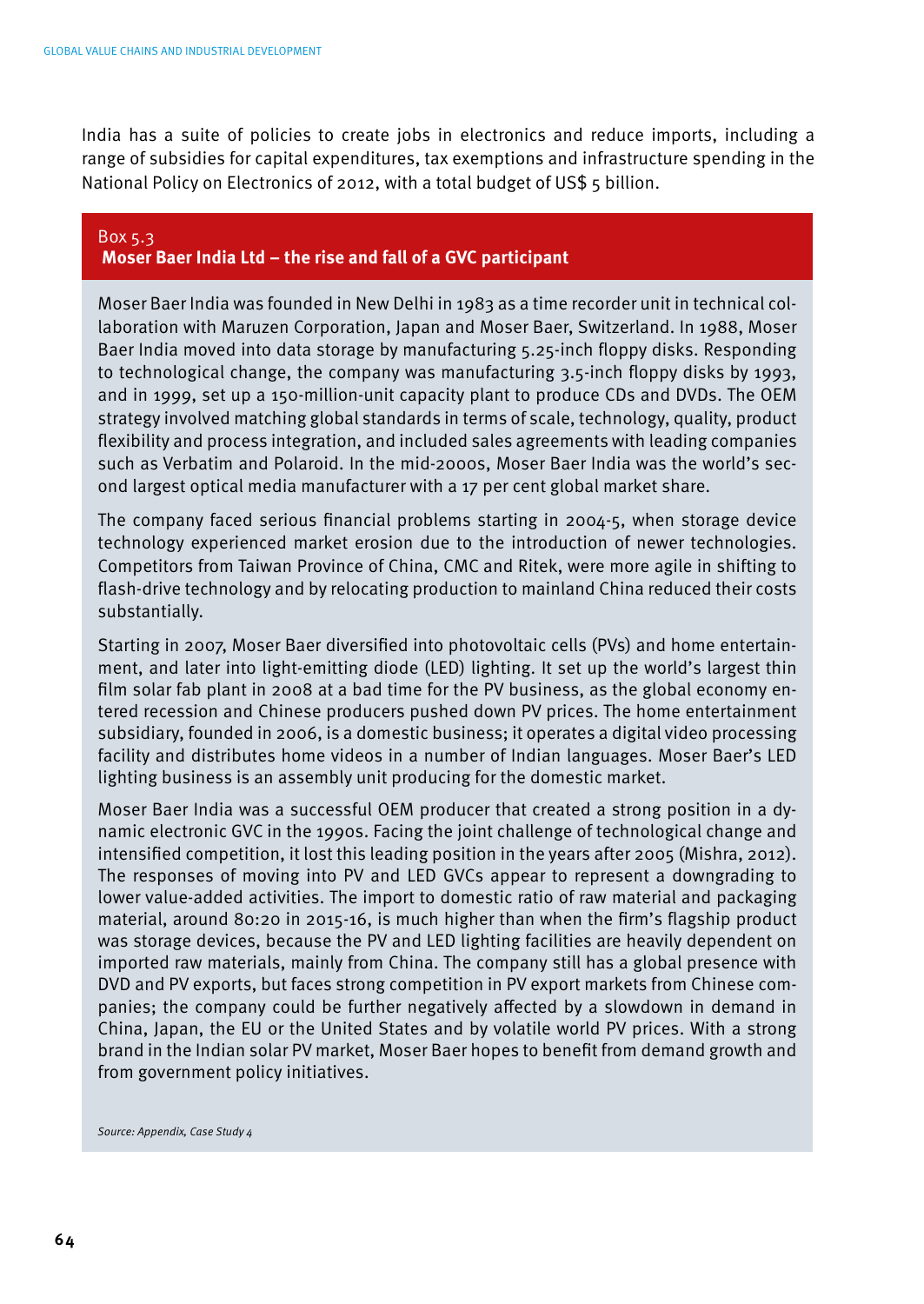### Box 5.4 **Hical Technologies (India) - successful upgrading in electronics GVCs**

Hical established its operations in 1988 making electromagnetic high frequency transformer components for domestic clients in the telecom and automotive industries, and in 1992, entered the international market. In 1997, due to the unreliability of domestic clients, Hical diversified into aerospace and transformed into a 100 per cent export-oriented unit. Since 1997, Hical has been designing and manufacturing electromagnetics and electromechanical products (motors, solenoids and sensors as well as transformers), and supplies system integration to corporations such as BAe, Boeing, GE Aviation and Lockheed Martin. Revenues today are derived from aerospace (around 40 per cent), followed by defence (around 40 per cent), and medicine (20 per cent).

Significant investments have been made in human resources and hard assets. The company diversified into the aerospace business by setting up a "Hical Technology Development Centre" to develop electromagnetic and electromechanical systems for space and aerospace applications. By hiring the best talent from the Indian Space Research Organisation (ISRO) and other aerospace agencies, the company has built a strong design and technology team of engineers.

A strategic agreement with Vacuumschmelze (Germany) concluded in 2011 resulted in collaboration in the manufacture of specialty magnetics using advanced electromagnetic cores. Hical-NSE Electronics, a 2012 joint venture with NSE Group (France), became the vehicle for participation as the Indian Offset Partner in Indo-US, Indo-French, and Indo-Israeli contracts. Collaboration with NSE brought expertise to design, build and sell integrated systems for aerospace, electronics, telecommunications and large-scale industry applications. In 2017, Hical Technologies and General Aeronautics announced a formal relationship under which Hical Technologies will be the product integration and fabrication partner for unmanned helicopters and unmanned aerial vehicles (UAVs or drones) manufactured by General Aeronautics.

Hical Technologies has carved its niche through commitment to reliability and quality. The critical success factor is operational excellence through efficient supply chain management and lean manufacturing practices; major supply comes from the United States, the UK and EU companies. The aerospace, defence and medical industries require compliance with rigorous and complex standards and specifications, and the company maintains a record of zero rejections and 100 per cent on-time delivery.

*Source*: Appendix, Case Study 5

India has had successful exporters in the electronics industry, but their performance and fate have been idiosyncratic without obvious general lessons. Moser Baier India was founded in 1983, and moved into data storage in 1988. By 2005, it was the world's second-largest optical media manufacturer, having successfully managed the technological transformation from floppy disks to DVDs (Box 5.3; see also Appendix, Case Study 3). The firm became a key player in electronic GVCs. However, Moser Baier India was less agile than competitors from Taiwan Province of China in adjusting to flash drive technology. After 2006, the company responded by diversifying into photovoltaic cell production, home entertainment and LED lighting, and can no longer be considered a major participant in electronic GVCs.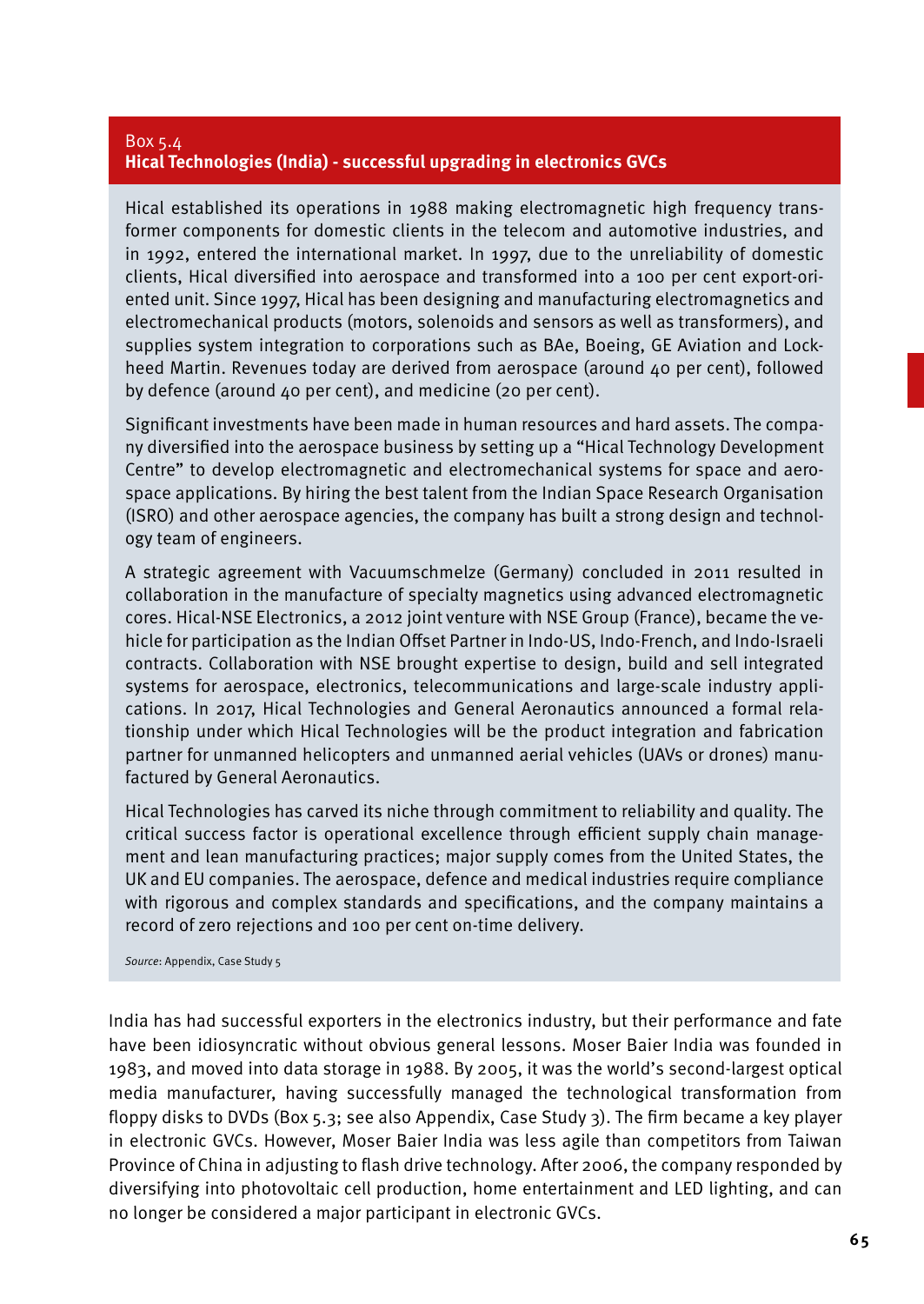## **5.5 Viet Nam's Apparel and Electronics GVCs48**

As discussed in Part One, Viet Nam is a relative latecomer to GVCs compared to China or its Southeast Asian neighbours. Participation in apparel and electronics GVCs has increased rapidly in the twenty-first century. In both industries, the process has largely been driven by foreign investors, and Viet Nam's role in the two industries has involved final processing, with a fairly small share of the exported products' total value added.

### **5.5.1 Apparel**

Viet Nam's apparel industry is segmented between domestic producers with little interest in exporting and foreign-invested enterprises that export. Apparel firms are geographically concentrated; in 2015, 46 per cent of apparel enterprises were in Ho Chi Minh City and 14 per cent were located in Hanoi. Domestic firms focus on vertical integration to produce and sell in Viet Nam, and domestic apparel brands have an established market share. Most domestic textiles are not of export quality, and domestic producers only meet 15 per cent to 16 per cent of domestic demand for textiles.

The existing structure of apparel exporters is dominated by foreign investors who import inputs from their global networks and whose sales are coordinated from headquarter locations abroad. Most investors are based in the Republic of Korea and Taiwan Province of China, and to a lesser extent Hong Kong SAR China and Japan.<sup>49</sup> Vinatex, a former state-owned enterprise that has been partially privatized, is involved in joint ventures with foreign partners and has an ownership stake in nearly all export-oriented apparel producers.50

Apparel exports grew rapidly after the termination of the Multifibre Arrangement at the end of 2004. The government initiated a comprehensive development strategy for the industry. Employment in apparel increased from 511,278 employees in 2005 to 1,337,429 in 2015. Since 2005, new production facilities to produce for export have opened, but few new exporting firms have emerged. Viet Nam's advantages include low labour costs and preferential access to major markets.51 Disadvantages include workforce gaps that hamper new domestic entry or product upgrading. Exports remain concentrated in simple low-value products.

In 2014, Viet Nam imported an estimated 88 per cent of inputs for apparel exports and was the world's second-largest fabric importer. Cotton is primarily sourced from China. Viet Nam's

<sup>48</sup> This section draws on Frederick (2018d) and Tong and Seric (2018) background papers.

<sup>49</sup> Investors from the Republic of Korea include: (1) Hyun Jin opened factories in 2003, 2006 and 2010, mainly producing specialized gloves for work, gardening, sports or military use for customers in France, Germany and the United States; (2) Sees Global opened its Viet Nam factory in 2008, and now employs 2,000 workers making sports gloves for firms such as Head, North Face and Fila; (3) Suy has two fully owned factories and two subcontracting factories since 2005/6, employing 4,000 workers on OEM contracts for U.S. retailers such as Ann Taylor, Lands' End and Loft; (4) Kyung Seung has three factories in Viet Nam, which expanded by 30 per cent in 2016; as capacity shifted from Indonesia, over 90 per cent of its sales went to four U.S. companies led by Gap with 36 per cent in 2016 and H&M, (5) FTN, an LG subsidiary, opened its Viet Nam factory in 2006 and now employs 1,000 workers, producing for DKNY, Burberry and Calvin Klein.

<sup>50</sup> Nadvi et al. (2004) analyse the pre-2004 growth of apparel exports, the decline of domestic textile production, and the dominant role of Vinatex in these developments.

<sup>51</sup> Viet Nam has preferential access to the Japanese market under a 2009 trade agreement and GSP treatment in EU markets (which is less advantageous than the status of least developed competitors such as Bangladesh or Cambodia). Viet Nam's most important trade agreements are the ASEAN Economic Community and ASEAN+6 agreements with Australia, China, India, Japan, the Republic of Korea and New Zealand.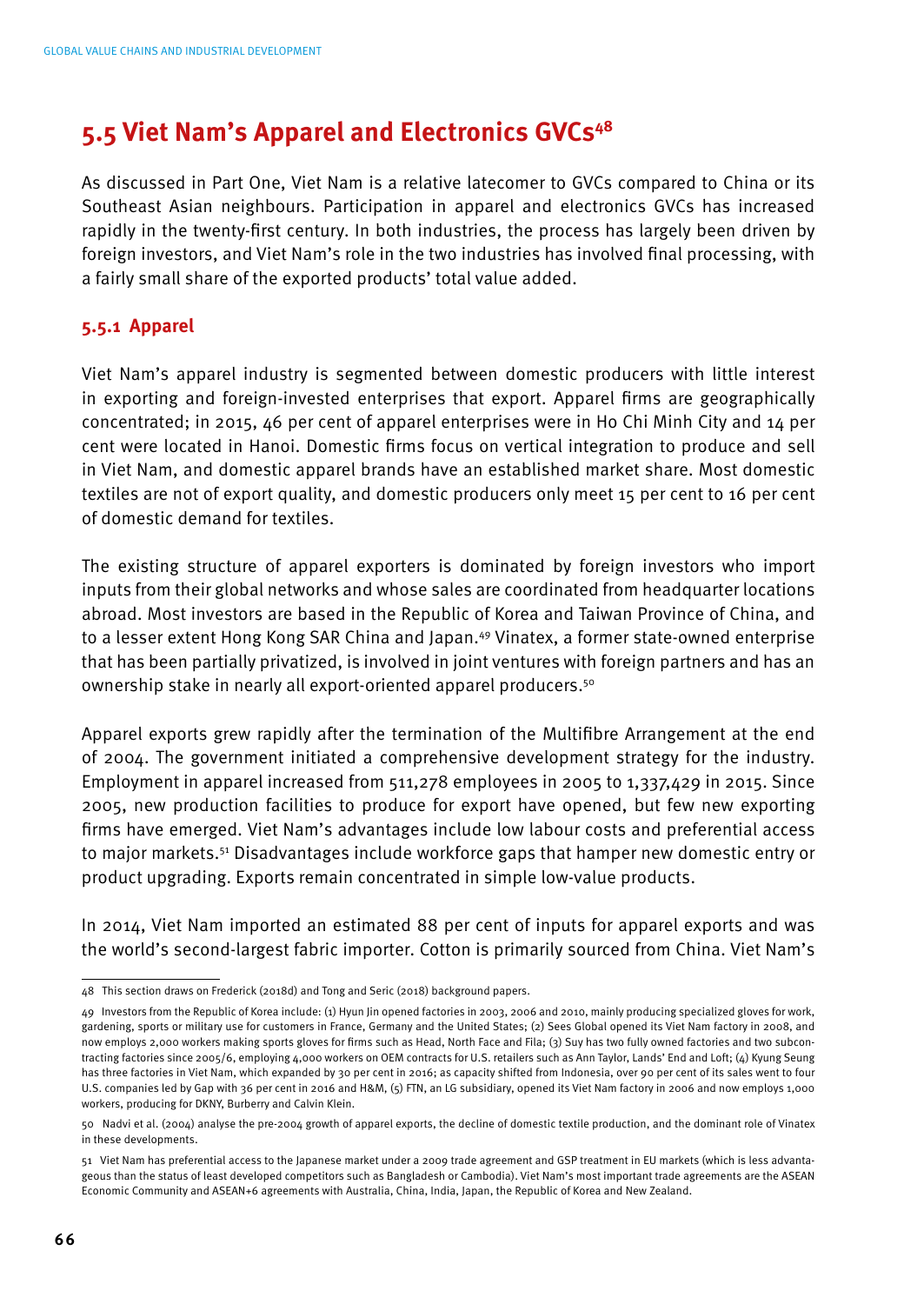yarn industry was virtually non-existent in 2005, but a few Chinese firms established yarn production in Viet Nam to circumvent tariffs, and Viet Nam thus became a net exporter of cotton yarn; in 2015, yarn exports amounted to US\$ 2.7 billion and yarn imports to US\$ 1.2 billion

The current structure of production for export may be challenged by trade agreements being negotiated with the United States and the EU, which are likely to include rules of origin requiring that textile inputs be produced in participating countries. Since 2015, there has been a preemptive influx of investment in Viet Nam's textile industry.

### **5.5.2 Electronics**

Viet Nam's electronics industry emerged as a GVC participant after WTO accession in 2007, and is dominated by a branch plant of multinational corporations. Panasonic and LG have older facilities producing consumer appliances, largely for the domestic market, but nearly all FDI in the industry dates from after 2007. In 2013, foreign–owned enterprises accounted for 97 per cent of Viet Nam's electronics exports. Electronic exports increased from US\$ 3 billion in 2007 to US\$ 50 billion in 2015.

The largest foreign investor is Samsung, with US\$ 11.3 billion invested between 2008 and 2016; one-third of Samsung's global phone output is assembled in Viet Nam, and the Bac Ninh facility is the largest smartphone factory in the world (Box 5.5; see also Appendix, Case Study 6). Nokia moved its smartphone production from China to Viet Nam in response to rising labour costs in China, and Viet Nam was Microsoft's second-largest employment base before FIH (Taiwan Province of China) bought the Nokia and Microsoft facilities. Intel moved its operations from the Philippines to Viet Nam in 2010, and is now the largest U.S. investor in Viet Nam, with assets valued at US\$ 1 billion. Canon has three printer factories, including the world's largest laser printer production plant in Que Vo, and largest inkjet printer factory at Tien Son. In 2013, LG Electronics committed to investing US\$ 1.5 billion over ten years in an export-oriented consumer electronics factory in Haiphong, making Viet Nam LG's largest production base in ASEAN; LG justified the location decision in terms of wage costs and proximity to China-based suppliers.<sup>52</sup>

Most inputs for Samsung Electronics are imported, and domestically sourced inputs are primarily drawn from foreign-owned firms, while domestically-owned suppliers provide low value-added services such as packaging or printing. Samsung relies on suppliers from the Republic of Korea which followed the firm to Viet Nam to produce inputs for smartphones and tablets; of Samsung's 67 first-tier suppliers in Viet Nam, only four are Vietnamese and all of them are in packaging; of the remainder, 53 are companies from the Republic of Korea, 7 are Japanese, and one each is from Malaysia, Singapore and the UK.53 The paucity of links

<sup>52</sup> *ASEAN Investment Report 2016* (ASEAN Secretariat, Jakarta), page 66

<sup>53</sup> Among Samsung's first-tier suppliers from the Republic of Korea, some established facilities in Viet Nam soon after Samsung's decision to expand its smart phone operations there, e.g. Partron Vina since 2009 and Haesung Vina since 2011. In 2014, Partron Vina's output of electronic components reached 450 million units, of which 130 million units were image-sensing modules and 320 million were mobile phone components; the firm had 4,500 employees and revenues of US\$ 60 million. Haesung Vina produces camera lenses for mobile phones. Other Korean suppliers investing in Viet Nam include Woojeon (smartphone cases), MCNEX (camera modules), Flexcom (flexible printed circuit board, and Intops (smartphone cases) (*ASEAN Investment Report 2016*). A knock-on effect of the large Republic of Korea investment since 2008 has been the expansion of Republic of Korea retailers such as Lotte and E-mart in Viet Nam.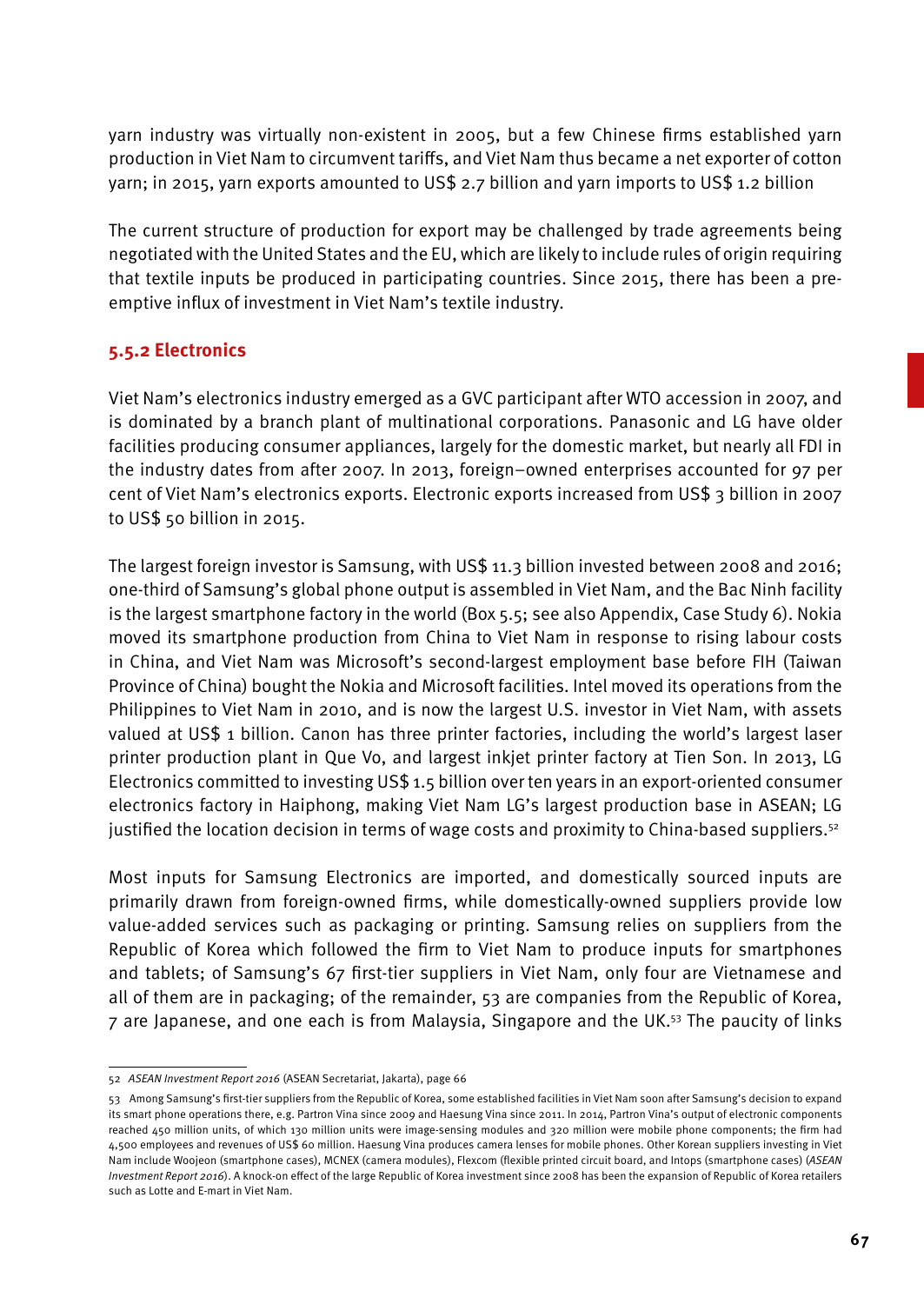from multinational facilities to domestic firms limits the benefits from GVC participation, and an important question is whether this is a feature intrinsic to the GVC mode of production or specific to the lack of suitable Vietnamese partners.<sup>54</sup>

#### Box 5.5 **Samsung Electronics Viet Nam (SEV)**

Samsung has been in Viet Nam since 1996, originally producing colour TVs. Prior to 2007, Samsung mobile phones were manufactured in six facilities: two in China, two in Brazil, one in India and one in the Republic of Korea. In 2007, considering locations for new facilities to meet global demand and to reduce the concentration in Chinese factories, Samsung decided to move to Viet Nam. SEV commenced operations in 2009, and by 2015, accounted for 50 per cent of all Samsung mobile phone production.

Samsung's speed of start-up and scale of operations in Viet Nam was unique in Southeast Asia. In 2016, the firm accounted for 23 per cent of Viet Nam's merchandise exports, and mobile phones and their parts made up 19 per cent. At the end of 2017, Samsung employed 109,000 workers in SEV and other subsidiaries in Viet Nam, who were overwhelmingly semi-skilled high school graduates (7 per cent with post-secondary vocational qualifications and 4 per cent with university degrees); three-quarters were female. Wages in the communications equipment and electronics components industries more than doubled between 2008 and 2014, which was presumably driven by the large increase in labour demand from Samsung. During this period, employment in manufacturing increased from 3.2 million to 5.8 million, and the growth in jobs was much faster in the communications and electronics industries.

Samsung has found more difficulty in sourcing non-labour inputs locally. The company reports a "localization ratio" of 57 per cent, i.e. all value added retained locally (including profits retained for reinvestment). Local content in the more usual sense of the value of local goods and services as a percentage of total value added is much lower. In 2014, only ten Vietnamese domestic firms were suppliers, and the four first-tier suppliers among these were providing paper packaging products. Samsung reported in 2017 that the number of Vietnamese suppliers had increased to 215, of which 25 were first-tier suppliers while the others were second-tier suppliers. They were providing either services (e.g. meal catering, recreational travel, and cleaning and sanitation) or paper packaging products, which did not enter into the assembly and manufacturing of Samsung's actual final products.

*Source*: Appendix, Case Study 6

To alleviate the skills shortage, Samsung established the company's largest R&D facility in Southeast Asia in 2012. It has channelled US\$ 2.5 million towards grants and scholarships at Hanoi University of Science and Technology and provided US\$ 1.4 million in scholarships and laboratory equipment for the Posts and Telecommunications Institute of Technology. Intel invested US\$ 7 million for 73 Vietnamese students to complete bachelor's degrees at Portland State University and has partnerships with Arizona State University and the

<sup>54</sup> Sturgeon and Zylberberg (2016) report on a July 2014 workshop sponsored by the Vietnamese government and Samsung with the aim of identifying domestic suppliers. None of the 200 local firms that attended could meet Samsung's quality requirements.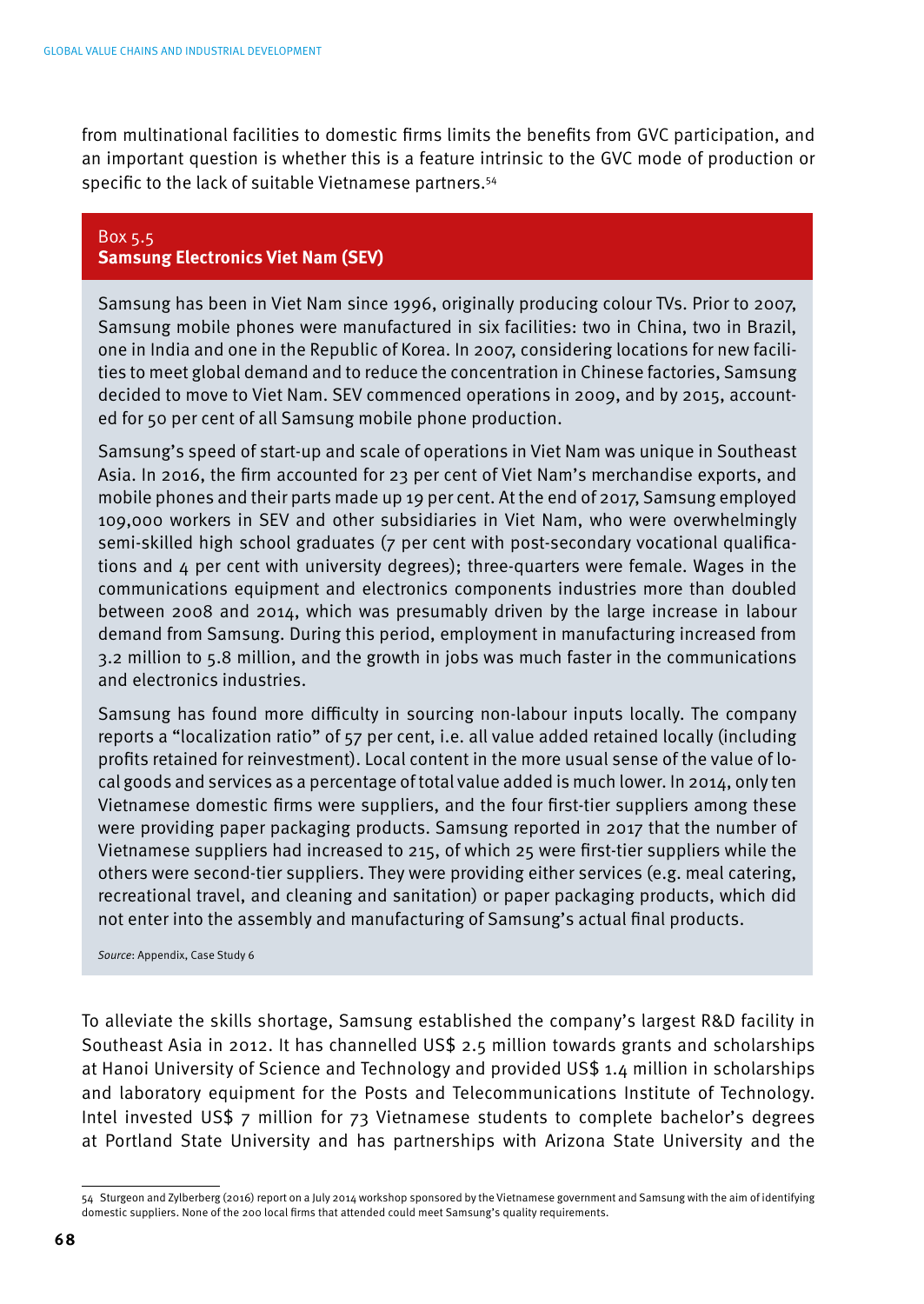Royal Melbourne Institute of Technology campus in Ho Chi Minh City for training engineers and managers.

Samsung's mobile phone production in Viet Nam is an extreme example of a GVC bringing large employment and other benefits to a country in a short span of time. At the same time, it also illustrates the difficulty for the host country to benefit beyond the direct impact on wages and jobs for semi-skilled workers. Samsung has undertaken some efforts to recruit domestic suppliers, but quickly determined that domestic firms did not have appropriate capabilities with respect to scale, cost, delivery and quality. The scale gap between a facility supplying almost one-fifth of Viet Nam's exports and potential domestic suppliers is perhaps the underlying fundamental problem, with Samsung unwilling to deal with 100 suppliers of a component. In this setting, a plausible entry route for domestic suppliers is to work as sub-contractors to firstor second-tier suppliers rather than with direct access to the lead firm.

## **5.6 Conclusions**

The study of GVCs has been hampered by the variety of characteristics, determinants of participation and outcomes. Focusing on China, India and Viet Nam, this and the previous chapter have highlighted differences and similarities among the three countries at the national and industry level – and some behaviours that are idiosyncratic at the level of the individual firm. Taking these sources of variation into account, the firm-level datasets and case studies assembled in the background papers provide insights into GVC participation and performance that both reinforce and deepen the conclusions drawn in Part One from macro analysis. The next two chapters analyse these conclusions.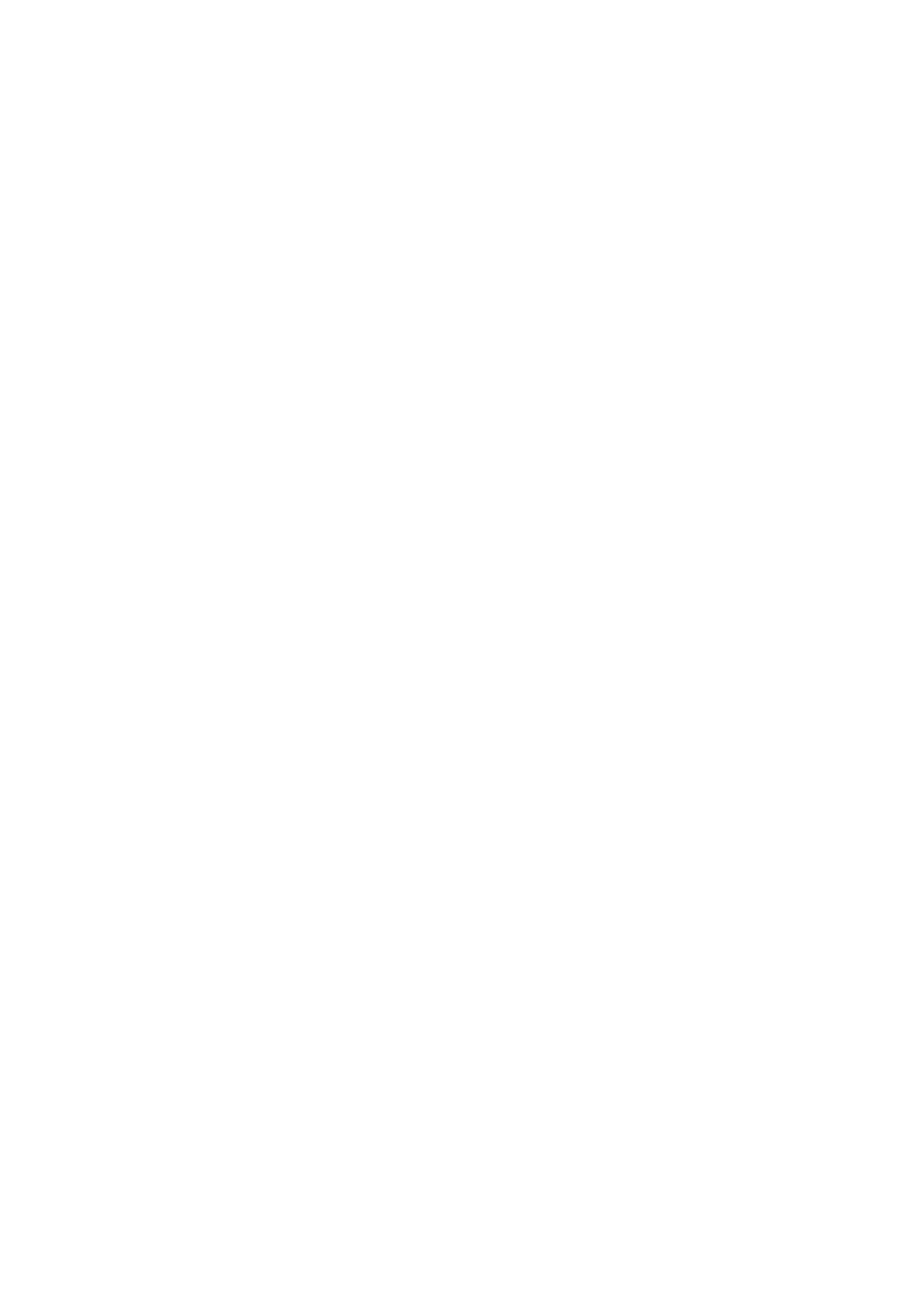# CHAPTER 6

# Firm-level Evidence on Determinants of GVC **PARTICIPATION**

The firm-level evidence on determinants of GVC participation in China, India and Viet Nam must be placed in the context of the historical and macro evidence provided in Part One. China's firmlevel dataset from 2002-5 is from a country, whose integration into GVCs has come a long way since the opening of the economy in 1978-9. Initial integration was in labour-intensive export activities with the aid of entrepreneurs, mainly from Hong Kong SAR China, who knew how to manage production and export sales along relatively simple GVCs. The process expanded and became more complex with the reinvigoration of economic reforms after 1992 and China's WTO accession in 2001. The firm-level data from 2002-5 presents a snapshot at a specific point in that development. The case studies of Red Collar and SJET Supply Chain Co. illustrate very clearly that the development continued in the decade after 2005 (see Appendix, Case Studies 1 and 2).

By contrast, India, has been slow to engage in GVCs and without much sign of evolutionary change. The Indian firm survey database covers a longer period than the Chinese dataset up to a more recent date, but the picture does not show rapid change. The individual case studies indicate contrasting experiences. Gokaldas Exports has been successful in apparel GVCs since the late 1980s, but appear to be atypical of Indian apparel firms (see Appendix, Case Study 3). In the electronics sector, Moser Baer was very successful as a GVC participant in the 1990s and early 2000s, but faded dramatically in the late 2000s in the face of international competition, after which the company rejigged its product range with a greater emphasis on the domestic market in the 2010s (see Appendix, Case Study 4). Hical Technologies had the opposite experience as a relative latecomer GVC participant that appears to have established a niche securely based on the firm's competitive strength (see Appendix, Case Study 5).

Viet Nam's GVC integration has been rapid but recent, and is primarily a twenty-first century phenomenon. The firm survey conducted in 2010 captures the early stage of this process. Viet Nam is also distinctive in the major role played by large transnational corporations, in particular Samsung (see Appendix, Case Study 6). The case study of Samsung is more thorough and analytical than the other case studies, reflecting the tremendous role this firm, and indeed a single investment project in the mobile phone electronics subsector, has played in Viet Nam's economy in the 2010s.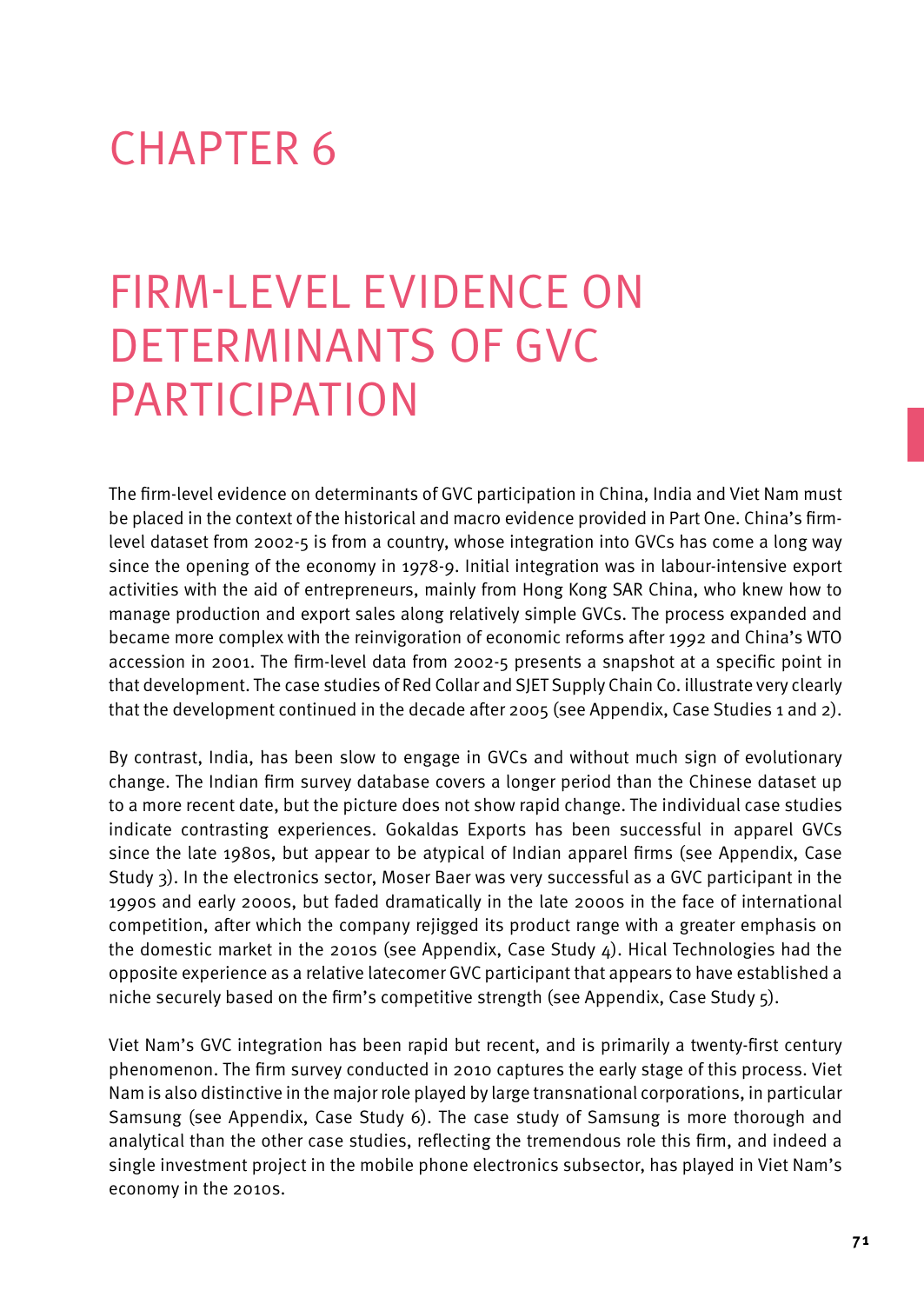The firm level analysis is especially useful in identifying more fine-grained determinants and consequences of GVC integration. This and the next chapter will draw generalizations from the background papers, supplemented with specific examples from the case studies, while trying to avoid over-emphasis on individual firm-specific experiences.

## **6.1 Trade-related Determinants, Factor Endowments and Costs**

As an overarching determinant of GVC participation, trade policies and openness to trade play a distinct role as a necessary condition. China's involvement in GVCs arose after a very clear starting date following the 1978-9 reforms which included an open-door policy. In pre-1978 conditions, substantial GVC participation would have been inconceivable. Even after 1979, the start was slow until economic conditions in Hong Kong SAR China in 1983-4 provided the catalyst for faster integration of Chinese firms into GVCs. Accession to the WTO in 2001 kickstarted a new stage of involvement in GVCs and upgrading of GVC roles.

India, as a charter member of the WTO and a GATT contracting party since 1948, did not have a similar trade policy shift. However, firms like Gokaldas were strongly affected by changes in market access, which determined why the firm began export-oriented clothing production in Mauritius and then re-shored to India in 1985. Having 100 per cent exporter status is a significant benefit to Indian would-be GVC participants, as reported in the Hical case study.

Viet Nam's later start in GVC integration has historical roots, and GVC participation became feasible after the normalization of trade relations with the United States in 1995 and WTO accession in 2007. Regional integration following ASEAN membership in 1995, serious steps towards an ASEAN Free Trade Area after 2000, and the creation of the (albeit incomplete) ASEAN Economic Community in 2015 provided added credible commitment on the part of Viet Nam to open trade policies. Given the very high imported input share of value added in Viet Nam's GVC exports, such commitment is crucial to foreign investors who drive the country's integration into GVCs.

Trade theory predicts that trade patterns will be influenced by relative factor endowments, and that hypothesis carries over to prediction of the location of activities within GVCs. China's experience supports the hypothesis, with specialization in labour-intensive processing activities in the 1980s and upgrading to more skill-intensive activities as wages increased in the 2000s. A corollary of this upgrading was the shift of the most labour-intensive activities to lower wage locations such as Cambodia or Lao PDR. Among the case studies, Samsung's decision to locate its new mobile phone assembly operations in Viet Nam rather than China is the clearest example of factor cost determining GVC participation.

Among the surveyed firms in Viet Nam, GVC participants were strongly motivated by labour costs, while non-GVC firms were more concerned about the domestic market, and wage levels were a secondary element. The Viet Nam firm survey indicates that GVC participation has a large positive impact on employment, but in less productive and skill-intensive industries.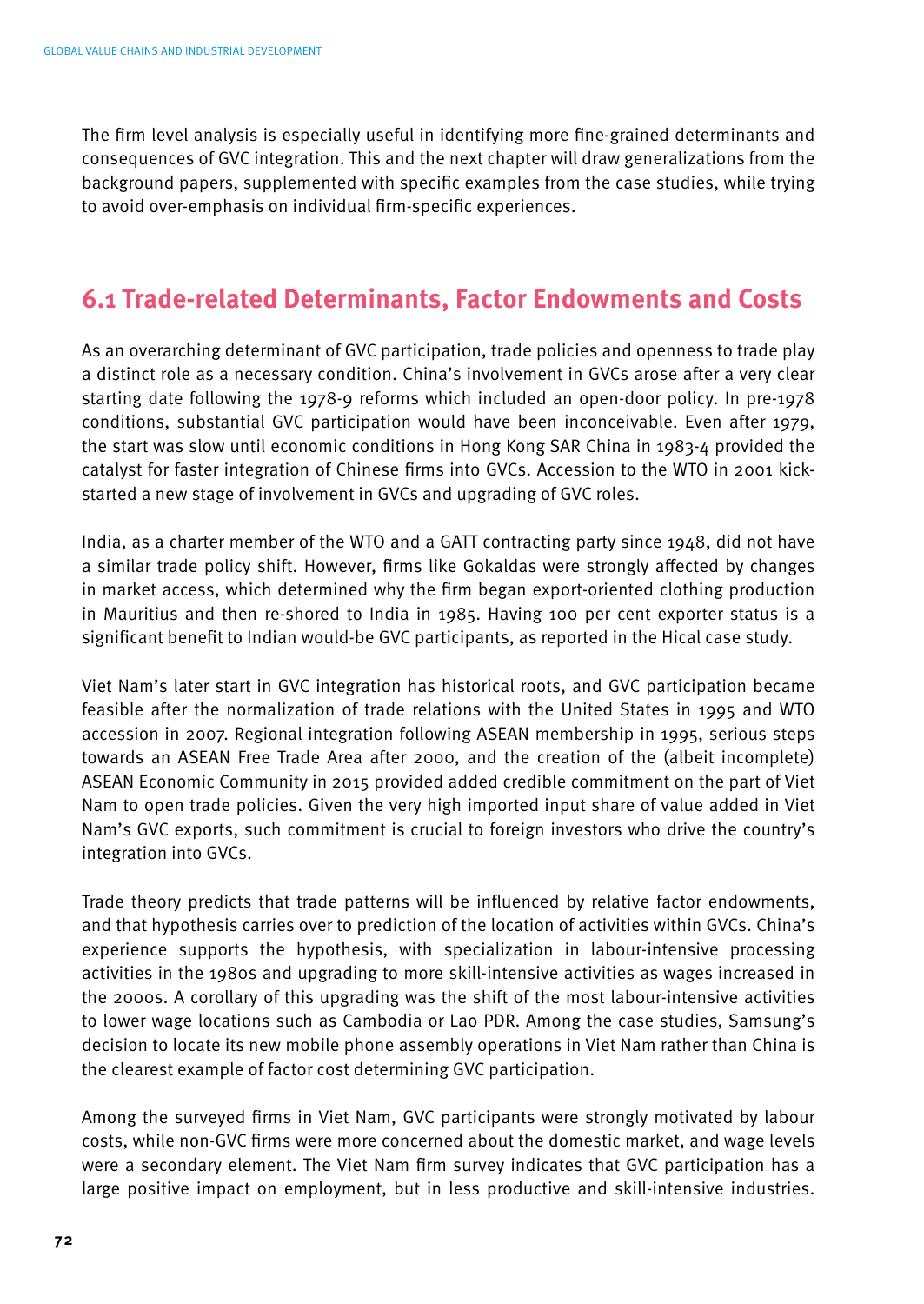The lower productivity of GVC participants is related to a substantial negative gap in skill and capital intensity; even allowing for firm size and sectoral characteristics, the negative skill differential remains. GVC participants in Viet Nam are predominantly foreign firms with high import content, paying substantially lower wages than other firms, and are presumably more attuned to international wage cost differences.

## **6.2 Infrastructure and Institutions**

In all three countries, the opening of the economy with some degree of trade facilitation and domestic deregulation, was a prerequisite for GVC integration and affected all firms. Certain regulation, delays and so forth are mentioned by firms as ongoing obstacles to GVC integration and have been to some extent circumvented by the creation of special zones (historically in China and currently in Viet Nam). Good infrastructure is also important and reflected in the geographical concentration of GVC participants, often located close to ports even if wages are lower in inland locations.

The Viet Nam survey was most specific in asking firms about the main obstacles to exporting. For all firms, bureaucracy and regulation was the number one barrier to exports, and this was especially the case for foreign firms, which face greater difficulties in navigating the complexity of Viet Nam's regulatory environment. Domestic firms also listed lack of effective export support services and access to trade finance as important barriers. There was a striking contrast between the responses of GVC and non-GVC firms. Bureaucracy and regulation, utilities, electricity and telecommunications infrastructure were relatively more important for GVC participants than for non-GVC participants, while lack of export support services was a relatively higher barrier for non-GVC firms. Road and rail infrastructure was an export barrier for 25 per cent of all firms, without much distinction between foreign or domestic firms or between GVC and non-GVC participants. Inadequate agencies in Viet Nam to help firm compliance with international certification standards was a barrier to exports for 15 per cent of firms, again with little distinction by ownership or GVC participation. A general conclusion is that boosting exports is mainly a matter of improving the soft infrastructure of bureaucratic procedures rather than spending on hard infrastructure.

# **6.3 Skills, Industrial Capabilities and Ownership**

While country differences in factor endowments and costs clearly underlie the GVC phenomenon, such differences do not come to light in the firm surveys of China and India because the surveys were not designed to answer this question. One surprising result from the analysis of the firmlevel data from China is that the marginal effects of TFP on the decision to engage in GVCs are either economically insignificant, or negative in the case of 100 per cent export processing firms. This may indicate that more efficient firms do not export or, more likely, that they focus on ordinary exports rather than processing exports.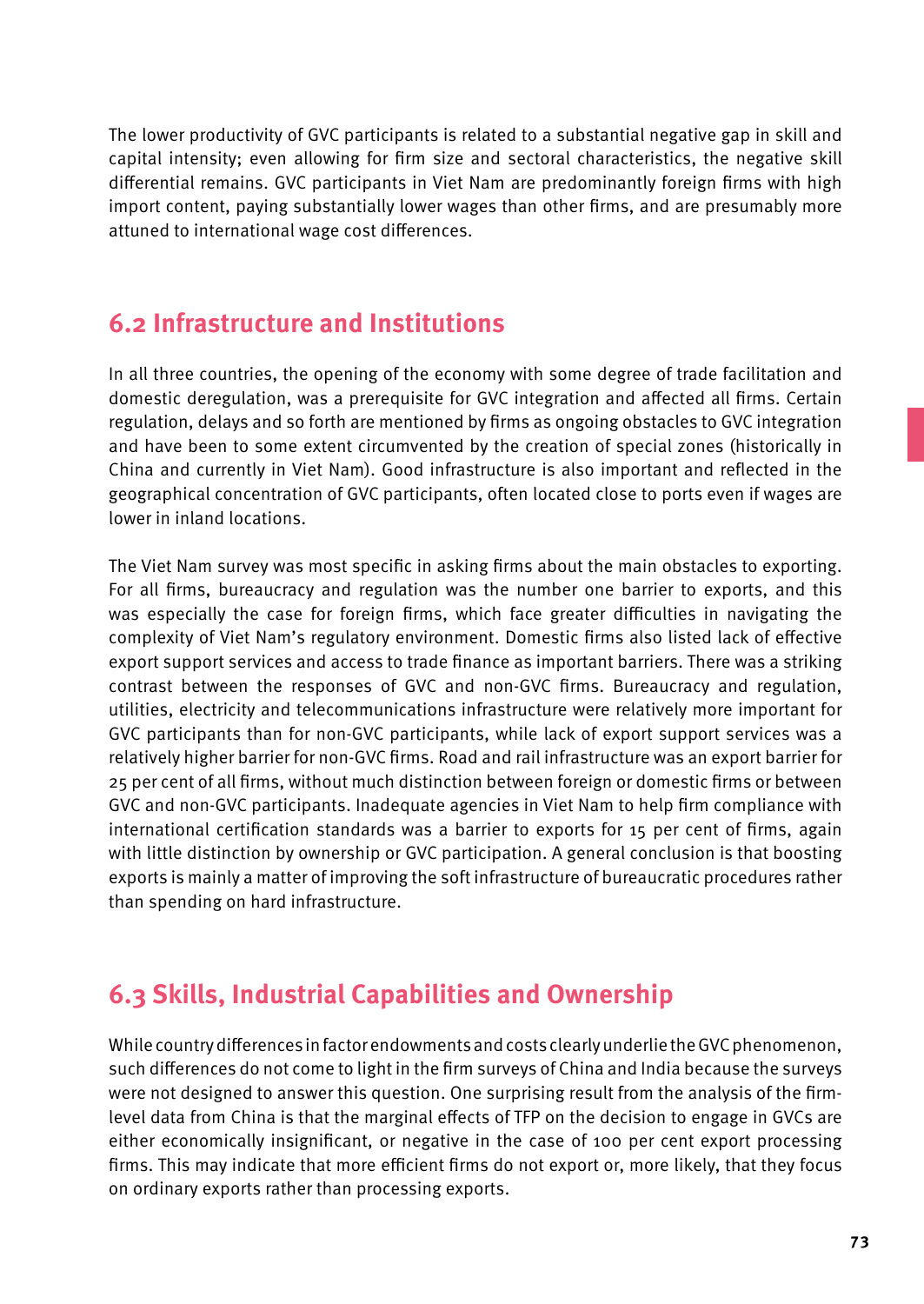The most striking results in the background papers on India relate GVC participation to variables capturing competitiveness or innovation and to scale. The direction of causality is difficult to disentangle. Aggarwal and Steglich provide arguments for more productive firms being more likely to participate in GVCs. Meyer gives evidence of GVC participation leading to process and product innovation. The overall impression is that in a country where the majority of firms is still at an early stage of GVC participation, the GVC option has helped more dynamic firms, and GVC participation has probably increased their competitive edge.

The evidence in the Indian case study contrasts the finding from China that the productivity of export processing firms tended to be lower and that the impact on productivity of such firms' participation in GVCs was negative compared to that of non-participants. An explanation of the China finding may be that by the turn of the century, the more productive firms had started to upgrade from labour-intensive export processing activities within GVCs to more skill-intensive activities catering to both domestic and foreign customers.

While the micro data did not reinforce the findings from the macro analysis about the importance of industrial competences, this may be present but is ignored by survey respondents as a country-specific rather than a firm-specific effect. For example, when Samsung was deciding about where to locate its mobile phone assembly plant in light of increasing wage costs in China, it selected Viet Nam rather than other low-wage ASEAN countries (Cambodia, Lao PDR and Myanmar), which may have been more attractive in terms of wages but did not have the industrial experience of Hanoi and its hinterland.

Another factor that seems to bear importance in terms of GVC participation is the type of ownership of the firms. In China, for instance, GVC integration or GVC non-participation are correlated with firm ownership type. More than nine-tenths of firms with 100 per cent export processing are foreign-owned or foreign-affiliated. Amongst GVC firms, export processingintensive firms tend to be involved in low- to medium-tech industries, and firms engaged in 100 per cent export processing had the lowest productivity level in 2002. By contrast, private Chinese firms account for more than 71 per cent of non-GVC participants, and on average, non-GVC firms are smaller and more leveraged than GVC firms. Multivariate analysis reinforces the finding that foreign ownership is a statistically and economically significant determinant of GVC involvement.

## **6.4 Geographical Determinants of Location and Influence on Trade Patterns**

Local conditions are important determinants of the location of GVC participants. In Viet Nam, the highest level of GVC participation is in Vinh Phuc (northwest of Hanoi) and Binh Duong (near HCMC) Provinces, which both rank highly among Vietnamese provinces for accessibility and provincial competitiveness.55 Samsung located its mega-factory to assemble phones in

<sup>55</sup> The *Viet Nam Provincial Competitiveness Index* is compiled each year with support from USAid, and is available at http://eng.pcivietnam.org/ uploads/78910-PCI%202016%20report\_final.pdf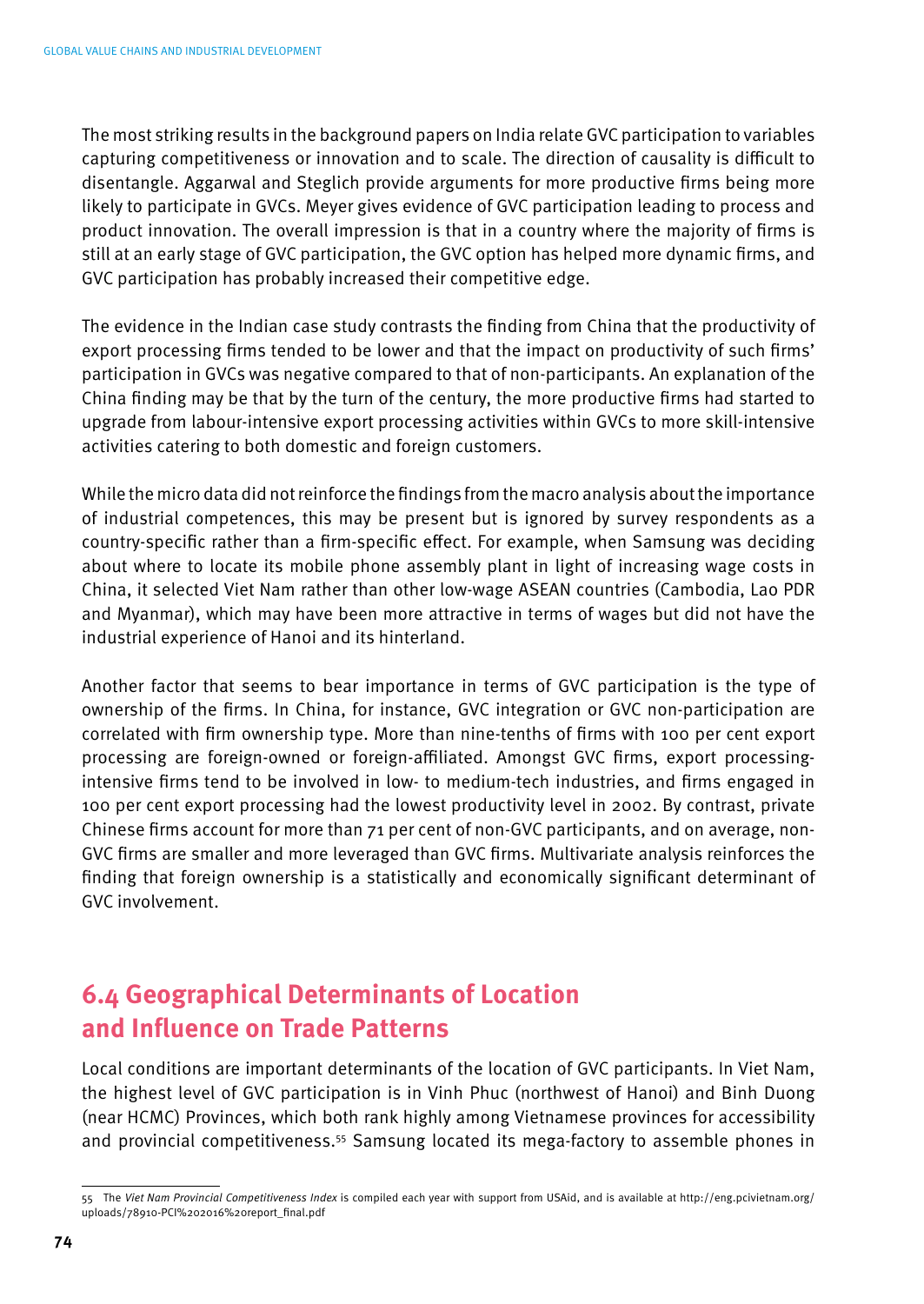Bac Ninh, a province next to Hanoi and in the direction of the port of Haiphong. It is also striking how many of China's GVC participants are concentrated in the pre-revolutionary industrial heartland of Jiangsu/Shanghai/Zhejiang and other coastal cities within the vicinity of Hong Kong SAR China, and how many of India's GVC participants (including the three case study firms in Boxes 3-5) have their head offices in Bangalore.

As might be expected, non-GVC firms in China are proportionally more common in provinces without export promotion zones, suggesting the importance of including an indicator of special zones in the analysis. However, incentive packages in Viet Nam provided by the government to investors in industrial and export processing zones are found to have only a limited role as an attraction factor. One problem with isolating individual determinants of GVC integration is that the participation decision is likely to depend on a range of factors whose weight differs by industry or even by product-specific chain. In China's case, the preponderance of special economic zones located in coastal provinces suggests that the correlation between GVC participation and provinces with export promotion zones may be picking up other locational advantages.

The geographical pattern of imported inputs and export destinations varies by industry. In electronics, Viet Nam's GVC trade is overwhelmingly within East and Southeast Asia, with China, Japan and Southeast Asia roughly equally-sized sources of imported inputs, and export destinations dominated by Japan, with Southeast Asian destinations (primarily Malaysia and Thailand) a distant second. By contrast, in textiles, garments and leather goods, imported inputs are overwhelmingly derived from Taiwan Province of China and the outputs are mainly exported to the United States. The wood products and furniture industry has a more diversified set of import sources and export destinations. In all industries, Vietnam's role in the GVCs is primarily labour-intensive assembly undertaken by MNE affiliates, while domestic firms mostly provide low value added services and inputs.

Apart from the impact of special zones (discussed above), governments in all three countries have offered policy support that has intentionally or indirectly increased incentives for GVC integration. There is also evidence, especially from Viet Nam (see above) that cumbersome bureaucratic procedures are inimical to GVC integration. Policy issues and options will be analysed more thoroughly in Part Three, but the firm-level evidence provides some indications of the extent to which policies have influenced decisions on GVC participation.

In marshalling the evidence reported in this chapter for policy recommendations, it is important to be aware of the dangers of extrapolating past experience as the basis for policy (as in the Lucas Critique). GVC participants often tend to cluster. This may reflect external economies of scale or may be a matter of good infrastructure – GVCs inevitably involve the international transport of components. Trying to artificially create a new cluster may be doomed because the policymakers do not understand the forces that might underpin the successful clustering of a specific activity.56 A stronger implication of the evidence, reinforcing a conclusion from Part One, is that GVC participation is related to pre-existing competencies and that is why

<sup>56</sup> Based on Chinese data from 1993 to 2012, Lu et al. (2016) find mixed effects of clustering both on the firms in the cluster and on co-located industries. The impact varies, especially with maturity of the cluster; emerging clusters tend to have a negative impact on co-located industries.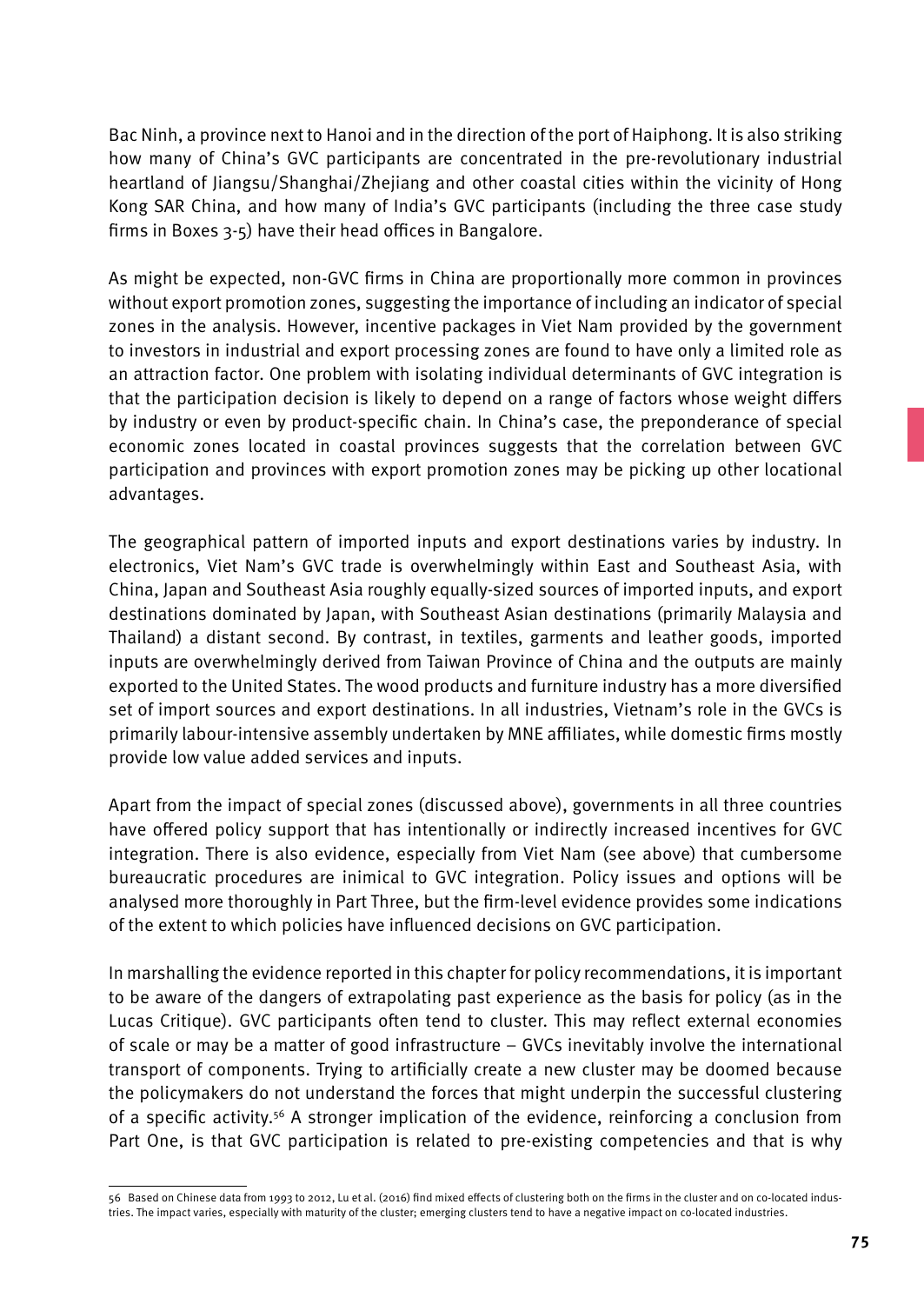GVCs cluster around successful industrial locations like Bangalore, Jiangsu and Zhejiang, or Hanoi and HCMC. From this perspective, the policy implication is to build up industrial competencies by investing in education, training, technological capabilities and R&D or to improve infrastructure and reduce the costs of international trade.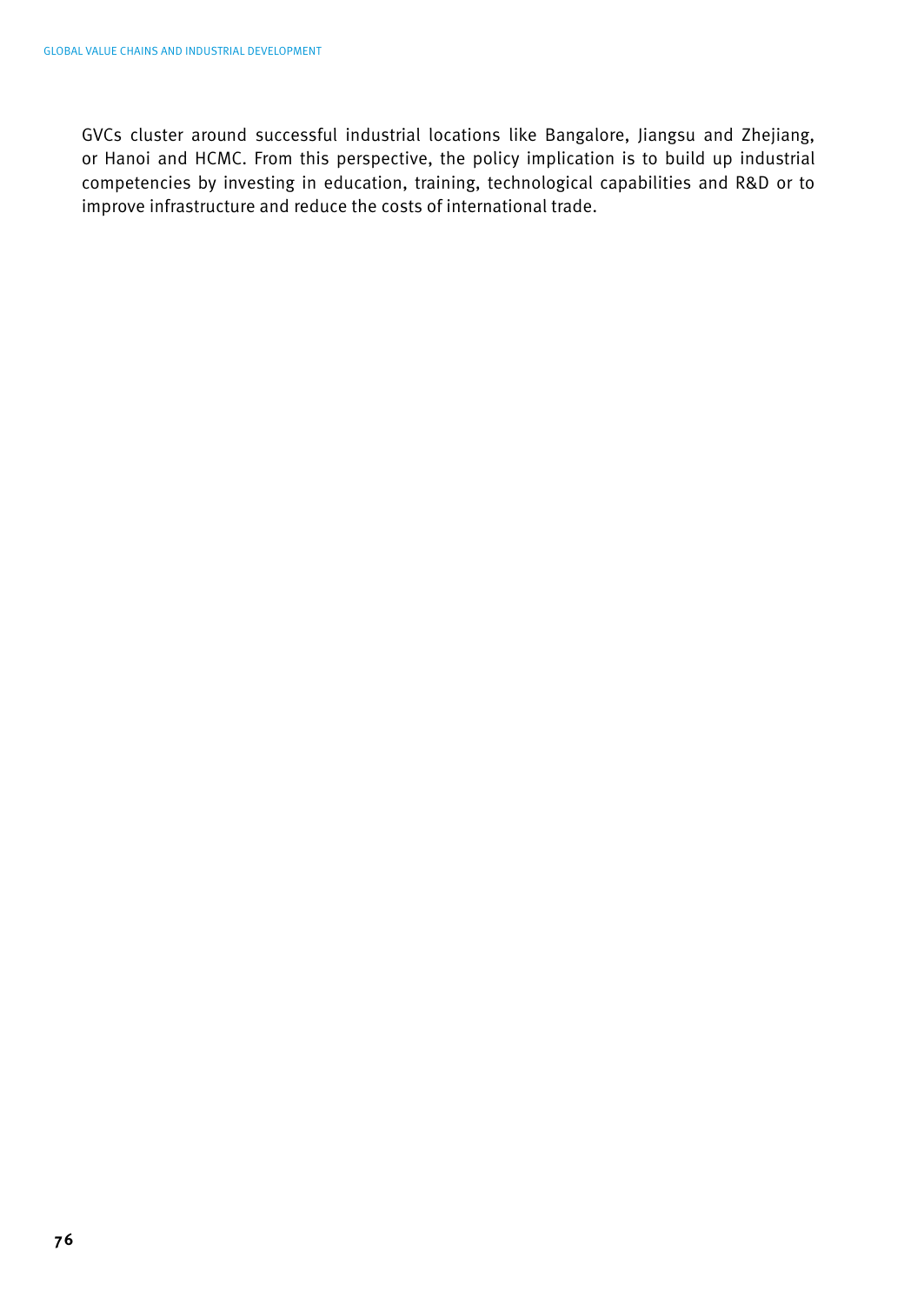# CHAPTER 7

# Firm-level Evidence on Outcomes from GVC **PARTICIPATION**

The impact of GVC integration on GDP, employment, wages, productivity and upgrading within GVCs is generally positive, which explains the strength of the phenomenon. The more interesting questions are about the inclusivity and sustainability of growth based on GVC integration. The micro analysis at the firm level is essential for explaining under what conditions and in what dimensions the outcomes from GVC participation are likely to be positive or negative.

## **7.1 Output, Employment, Wages and Productivity**

Integration into GVCs has been a central feature of China's rapid growth in output and in manufactured exports and it is difficult to isolate its impact. Technically, China had full employment before the 1978/9 reforms, but the massive shift in workforce from agriculture to manufacturing represented a shift from work with a lower to higher marginal product. It also had an important gender dimension as the young women who flocked to the factories may not have had great employment conditions in the early years, but were leaving positions at the bottom of the economic scale in rural households and now had at least some discretionary income.

The debate as to whether China would have been better off in the long run without its trade and industrial policy which encouraged the country's firms to engage in exports processing at the lower end of GVCs is yet to be settled, primarily because it is difficult to agree on what the alternative might have been. A crucial point is that China had started to upgrade its GVC participation by the turn of the century. Girma (2018) background paper, using a matched firm level and customs records panel dataset from China, documents economically and statistically significant positive causal effects of GVC participation on a range of firm performance variables, at least in the immediate years following China's WTO accession. GVC participation produced a substantial number of winners, measured by higher wages or by firms' sales and productivity.

Girma (2018) background paper quantifies the effect of different degrees of GVC participation on firm-level performance with respect to employment, wages, sales and total factor productivity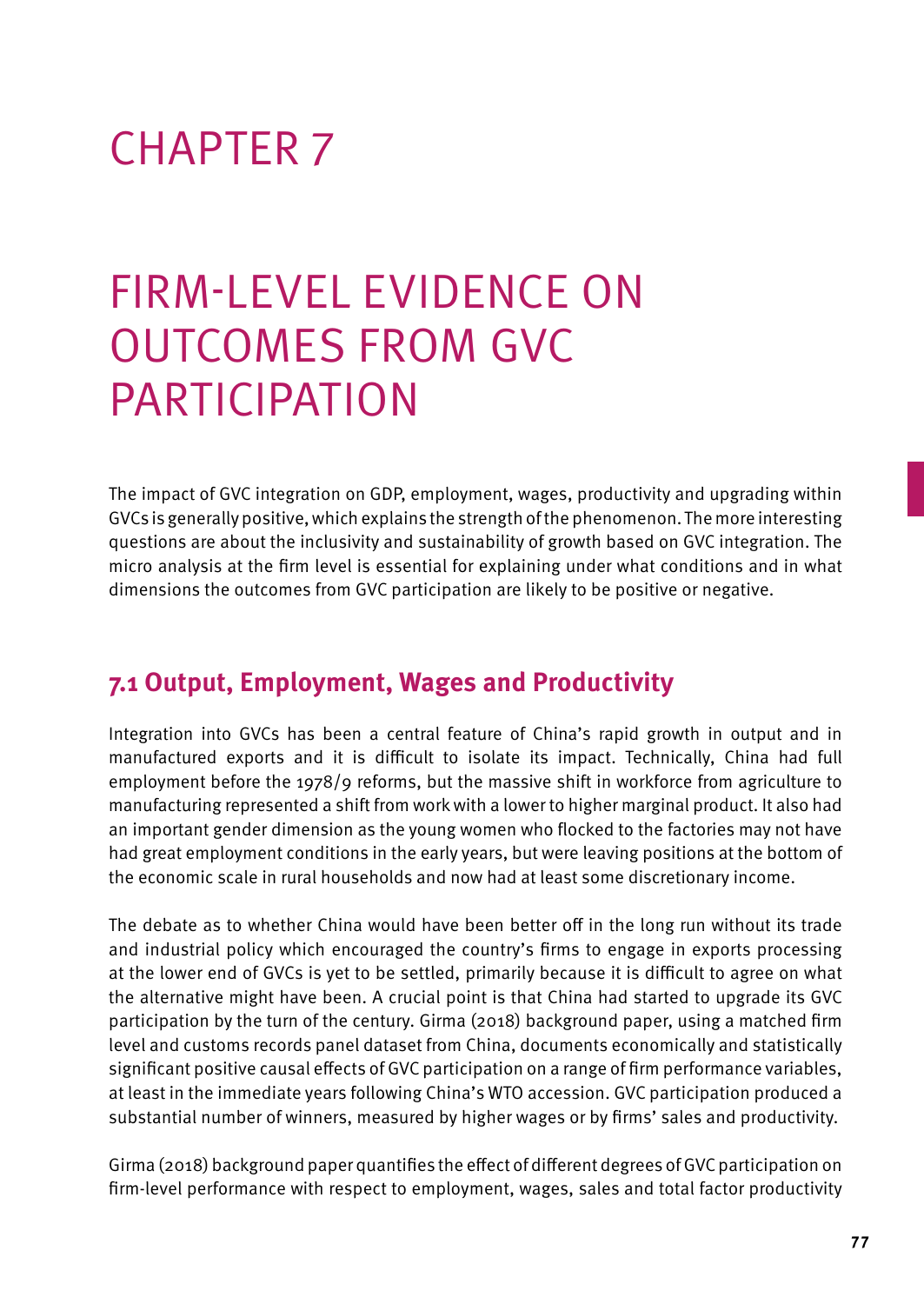growth. Girma finds robust positive GVC participation effects on employment, wages and sales growth. From simple summary statistics of the outcome variables by GVC level, GVC firms performed significantly better than their non-GVC counterparts in terms of employment, wages and sales growth.

Implications for total factor productivity growth are mixed. Only firms with "ordinary exports" experienced positive average TFP growth. Quantile analysis reveals beneficial TFP effects among firms most strongly involved in export processing, i.e. moderate and high export processing firms, and especially for firms at the lower end of the TFP growth distribution. However, such unconditional relationships should be treated with caution, as they are influenced by many factors unrelated to GVC integration.

More tentatively, the benefits attributable to GVC engagement appear to be largely driven by firms involved in Southeast Asian production networks. This result supports the conclusion in Part One about the significance of regional value chains and the hypothesis that China's rise as a trading giant is due in part to its integration into Asian production networks. GVC engagement in Southeast Asia appears to have led to higher wages, sales and TFP growth compared to the counterfactual state of exporting processed imports to other destinations, although no differential employment effects are found. This may imply that opportunities for upgrading are better in regional rather than global value chains, but the evidence is very tentative.

The evidence from Viet Nam is both stronger and narrower due to the scale of GVC-related foreign investment since 2007. Samsung had a small labour force in Viet Nam before constructing the Bac Ninh mobile phone facility (see Appendix Case Study 6). By the end of 2017, the company employed 109,000 semi-skilled workers in Viet Nam, all of who were high school graduates, 7 per cent with post-secondary vocational qualifications and 4 per cent with university degrees. Three-quarters were female. Wages in Viet Nam's communications equipment and electronics components industries more than doubled between 2008 and 2014, which was presumably driven by the large increase in labour demand from Samsung. During this period, employment in manufacturing increased from 3.2 million to 5.8 million, and the growth in jobs in the communications and electronics industries was much faster.

Participation in GVCs, relative to the size of the economy, is lower in India and unlikely to have a major impact on national labour markets. The concentration of GVC activities around Bangalore presumably has affected the local market, although the Bangalore boom is attributable to more than just GVCs.

## **7.2 Technology Transfer and Productivity**

A major concern of countries whose producers participate in GVCs is whether technology transfer or productivity increases will help the country to escape from the lowest segments of the value chain. Even if that challenge is met successfully, there are concerns about a middleincome trap preventing countries from occupying the highest value added parts of GVCs. The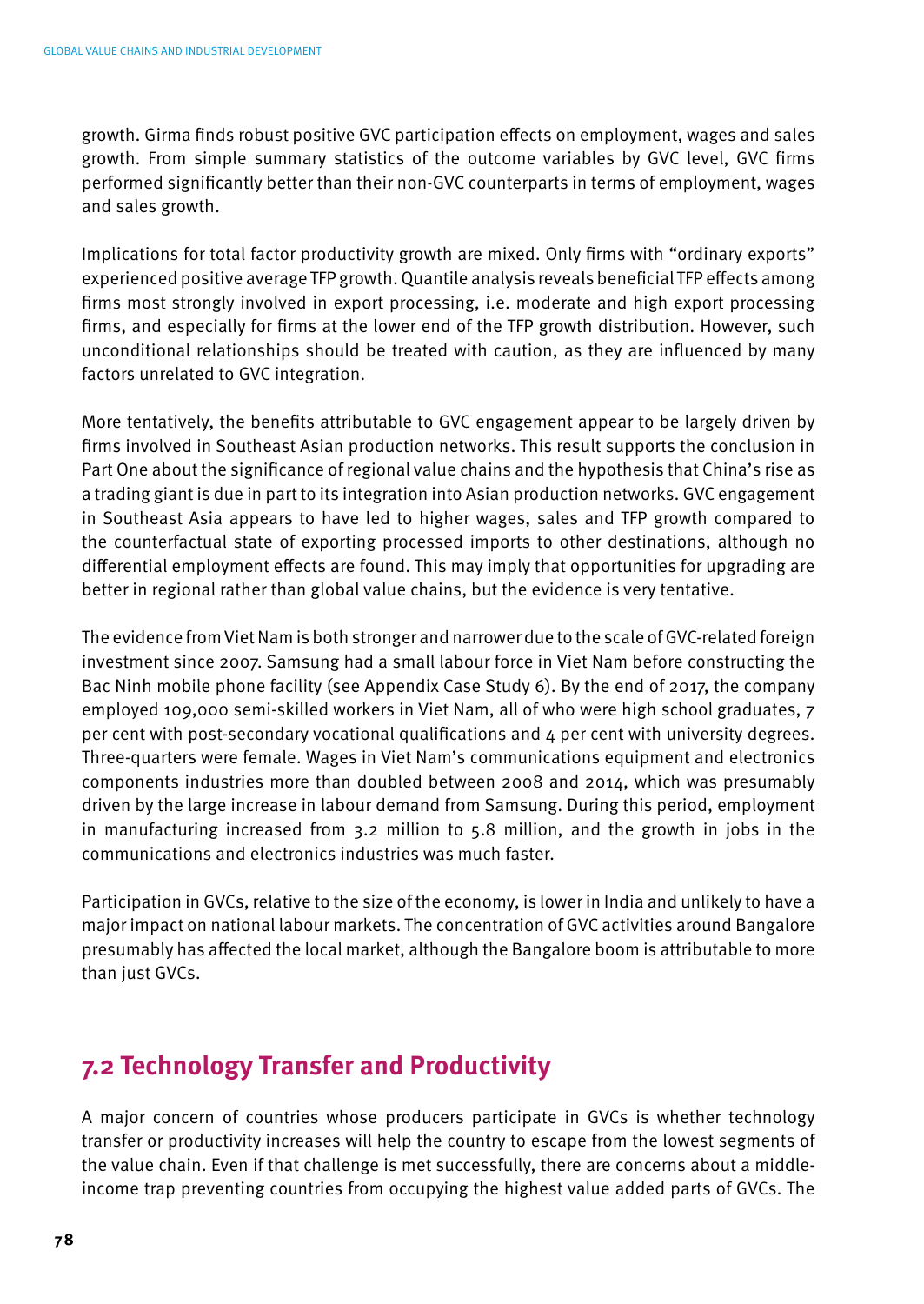original Asian Tigers (Hong Kong SAR China, the Republic of Korea, Singapore and Taiwan Province of China) have shown that avoiding such traps is possible, but not inevitable. Among the three countries featured in this report, China is upgrading most visibly, as illustrated by the case studies of Red Collar and SJET (see Appendix, Case Studies 1 and 2), while India has hardly begun to exploit the possibilities of upgrading along GVCs. Viet Nam's recent experience is the most complex in this respect.

Support in terms of technology transfer and joint product design in Viet Nam is greater for firms participating in GVCs than for domestic firms with no GVC participation. In their background paper, Tusha et al. (2018) conclude that being part of a GVC helps local firms receive support, especially from foreign buyers abroad, but the correlation to productivity is not significant. More generally, GVC linkages have a positive effect on the productivity of domestic firms, although many simultaneity issues confuse attempts to relate GVC participation to support and productivity.

Coniglio investigates the backward and forward linkages from GVC participants to domestic firms. Local sourcing is very low in textiles, garments and leather goods, motor vehicles, electronics and metal products—a list that includes the main GVC industries—and lower for firms located in industrial zones and export promotion zones (where over half of foreign firms are located). A multivariate analysis confirms that even when controlling for industry, province and other variables, foreign firms located in Viet Nam that are part of a GVC generate significantly lower backward linkages than other firms in Viet Nam. However, inclusion of a time-since-entry variable suggests that foreign firms develop more domestic linkages the longer they operate in the country.

Tusha et al. (2018) investigates the extent and intensity of linkages in greater depth. They find that foreign firms tend to develop more linkages with other foreign firms in Viet Nam rather than with domestic firms. Their analysis of the relationship between linkages and productivity shows the potential for domestic firms to improve their level of productivity by selling to foreign firms in GVCs, and identifies the necessary conditions for knowledge-intensive linkages to develop. These conditions include the absorptive capacity and technological gap between foreign firms and heterogeneous domestic firms. This reiterates the earlier premise about preexisting industrial abilities; such competences are important not only for the initial location decision, but also for upgrading within GVCs

The Viet Nam survey provides information for each firm on the number of buyers and suppliers, and the share of inputs and outputs bought from or sold to a certain type of buyer or supplier. The intensity of linkages is measured based on respondents' reporting that they received or provided support for product quality upgrading, production process efficiency upgrading, access to finance, worker training, technology transfer and joint product design. An overall measure of support is constructed by adding scores of one or zero for each of these six categories. On average, local suppliers receive most support from foreign buyers outside Viet Nam and least support from foreign buyers in Viet Nam. Across all buyers, most support is provided towards product quality and efficiency upgrade. Domestic buyers provide more support in terms of access to finance and employee training, while foreign buyers, whether in Viet Nam or abroad offer more support in terms of technology transfer and joint product design.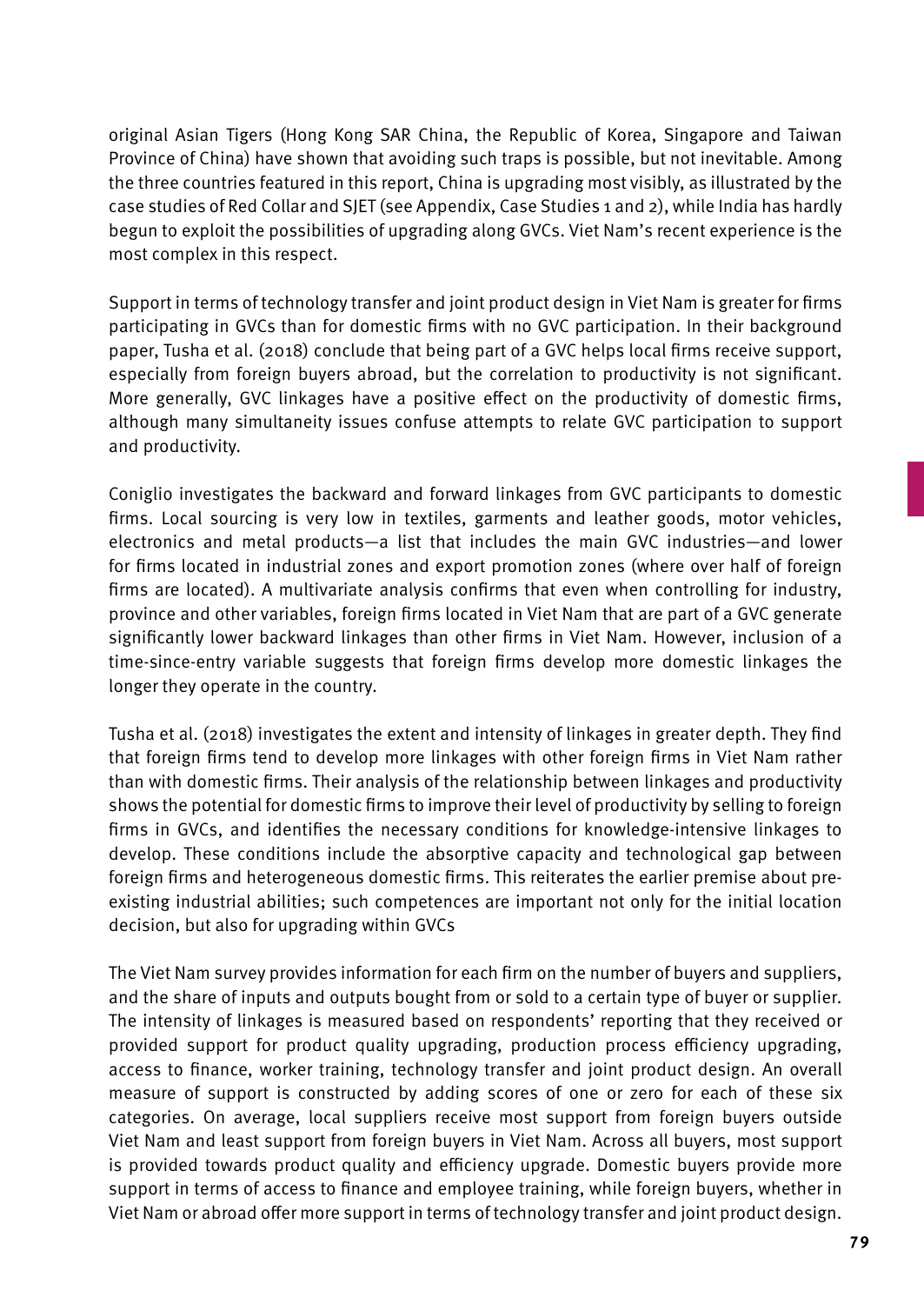Heterogeneity is also associated with firm characteristics, e.g. firms with a lower skills level receive more support in the form of training and older firms receive more of varying forms of support and from all types of buyers.

Overall, the evidence from Viet Nam of positive technology transfers and the potential for upgrading within GVCs is disappointing. The anecdote of Samsung holding an event for would-be domestic suppliers and concluding that none of the participants had the necessary characteristics to be a first-tier supplier suggests that technology upgrading such as participation depends on pre-existing industrial competences. As with any anecdotal evidence, however, there may be special features of the Samsung mobile phone GVC that make the leap for domestic firms to become first-tier suppliers too great or Samsung may simply prefer to work with first-tier suppliers from the Republic of Korea.

## **7.3 Corporate Social Responsibility**

This section mainly reports evidence from Viet Nam because the Vietnamese data used in the project were more informative on corporate social responsibility issues than the firm surveys from China or India. 57

Viet Nam has been very successful in attracting foreign investors in the twenty-first century who locate unskilled labour-intensive tasks in GVCs to the country. Especially since 2007, coinciding with WTO accession, the government has issued plans and passed legislation aimed at stimulating links to domestic firms and attracting higher quality investment, i.e. upgrading within GVCs. More generally, recent policies have been concerned with ensuring that companies observe environmental norms and recognize corporate social responsibility (CSR), although this was not explicitly mentioned in legislation until the 2014 Enterprise Law. CSR is often defined to include commitment to sustainable economic development through compliance with environmental protection standards, gender equity, labour standards and benefits, community development and quality assurance in ways that benefit both the business' and society's overall development.

The 2010 Law on Energy Efficiency requires firms to use energy-efficient technology with less pollution, and the 2014 Environmental Protection Law provides incentives to adopt energy-efficient or less polluting methods, and imposes taxes and other disincentives on environmentally damaging behaviour (e.g. emissions, pesticides, plastic bags). Firms must prepare an energy consumption plan and an environmental protection plan following national standards. However, in analysis based on data from 2010-15, which may be premature to test the hypotheses, there is little evidence of impact on energy intensity or differences between GVC participants and domestic firms.

There is some evidence that foreign firms operating in GVCs have a greater propensity to

<sup>57</sup> This subsection is based on Thang (2018) and Coniglio (2018a) background papers.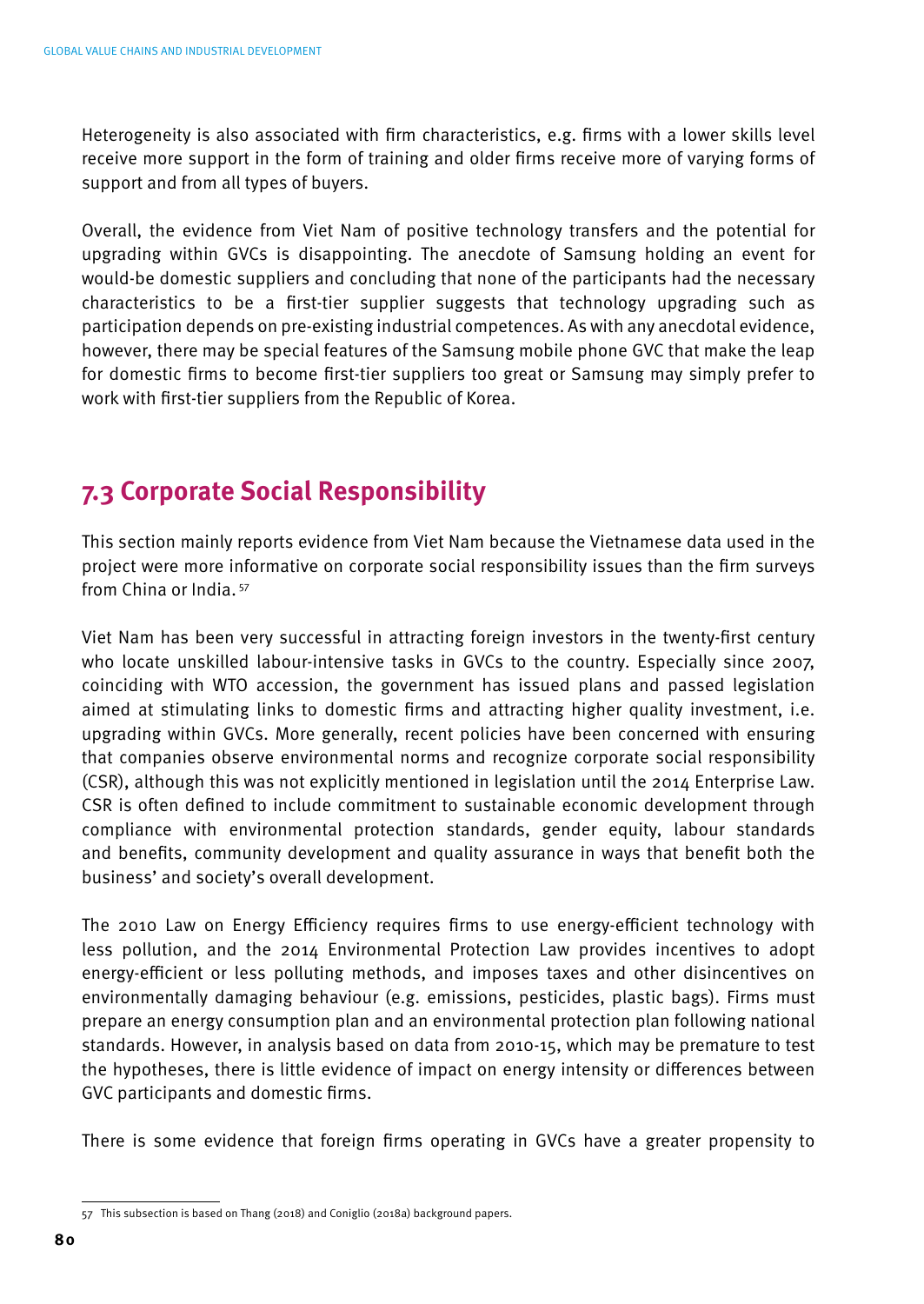hire women, but with a wage gap that may be higher than in domestic non-GVC firms.<sup>58</sup> The background paper of Coniglio (2018) on Viet Nam confirms the positive employment effect, but suggests that wage differentials reflect productivity differentials rather than discrimination. Coniglio finds that foreign firms pay lower wages to both female and male unskilled workers than domestic ones. Foreign firms employ a higher share of female workers (7 per cent to 10 per cent more) than domestic firms, and foreign and domestic firms in GVCs have higher female employment shares than non-GVC firms. Thus, GVC participation is associated with greater female employment, often drawing workers from informal activities, but wages are depressed in GVC participating firms by the necessity to be competitive internationally.

Coniglio estimates that gender wage differentials in Viet Nam largely reflect productivity differences, as women are over-represented in low-wage unskilled activities. The gender wage differential is much more pronounced for skilled workers, but here, too, reflects productivity differences rather than discrimination in the workplace.59 This does not exclude the possibility of discrimination in the education system, if males acquire skills that are more valuable in the workplace.

In sum, foreign firms in Viet Nam offer more employment opportunities to female workers, although the jobs are mainly in low-skill occupations. Foreign firms create few jobs for highskilled female workers, most likely because Viet Nam's comparative advantage is in labourintensive low-technology activities. The net effect is to create formal sector jobs for women, but with little impact on gender wage differentials. Reduction of gender wage differentials requires domestic changes in skill acquisition and structural change involving upgrading of tasks within GVCs. The government provides tax incentives under the 2014 Investment Law to firms that employ a large number of female workers.

Many of the firms interviewed for case studies were keen to mention their CSR credentials. They recognize that CSR activities might influence lead firms when selecting GVC partners, although it was often difficult to determine whether their statements translated into actions and whether CSR actions were substantial. In their study on international trade and CSR practices of Vietnamese firms, Newman et al. (2018) found a strong relationship between labour standard compliance and CSR commitments and participation in international markets; conditional on exporting, the degree of involvement in CSR activities was strongly correlated to the trade partner, e.g. Vietnamese exporters to China were less engaged in CSR-related activities than exporters to the United States, which the authors interpreted to reflect differences in stakeholder preferences across export markets.

<sup>58</sup> See, for example, Chen et al. (2013) on China.

<sup>59</sup> Chen et al. (2013) reach similar conclusions about wages and productivity for China, but their data is limited to analysis by skill differentials.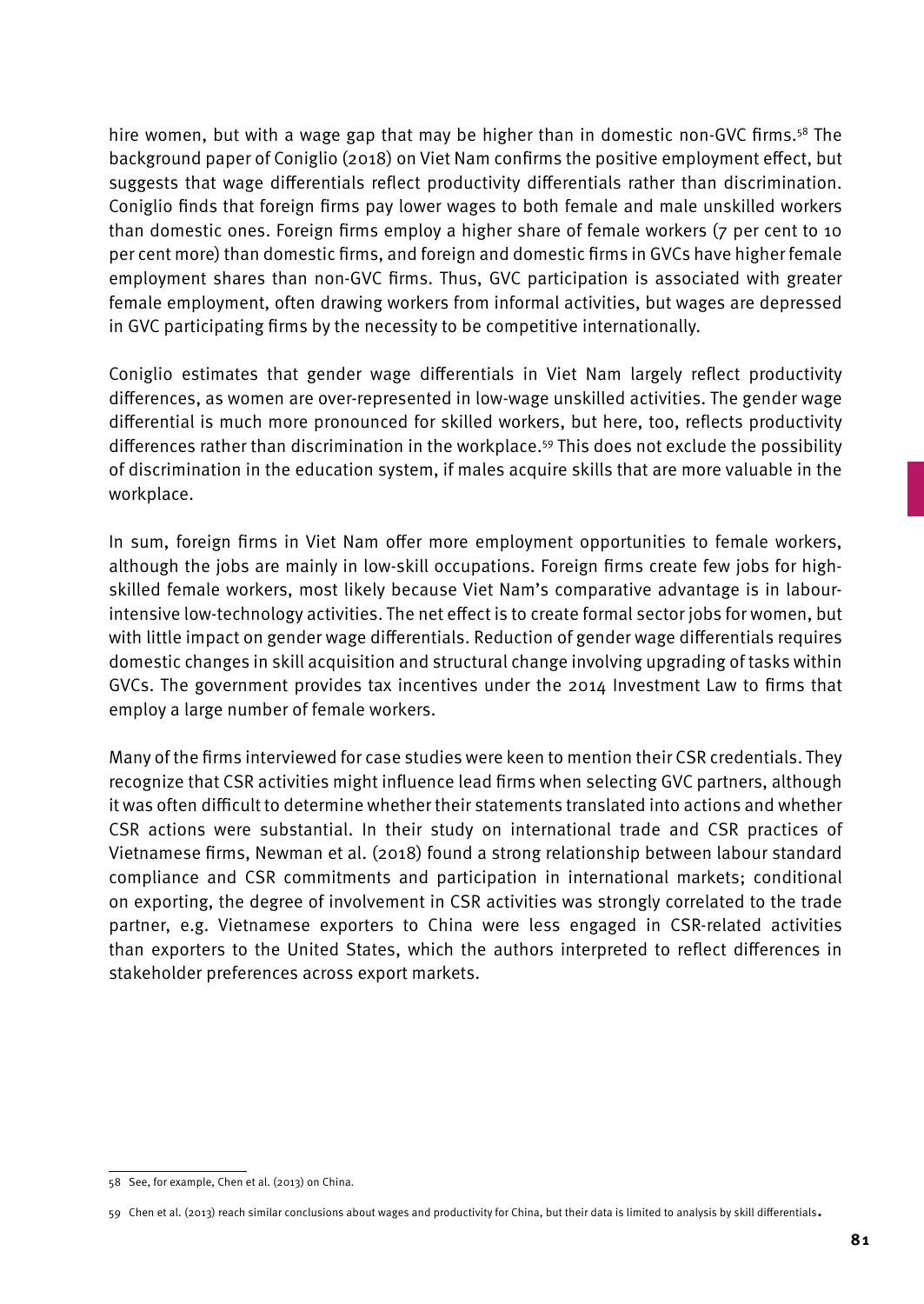ப PART THREE<br>PART TERMS<br>PART TERMS ப  $\mathbf{\Omega}$ I.  $\mathbf{\Omega}$  $\blacktriangleleft$  $\mathbf{L}$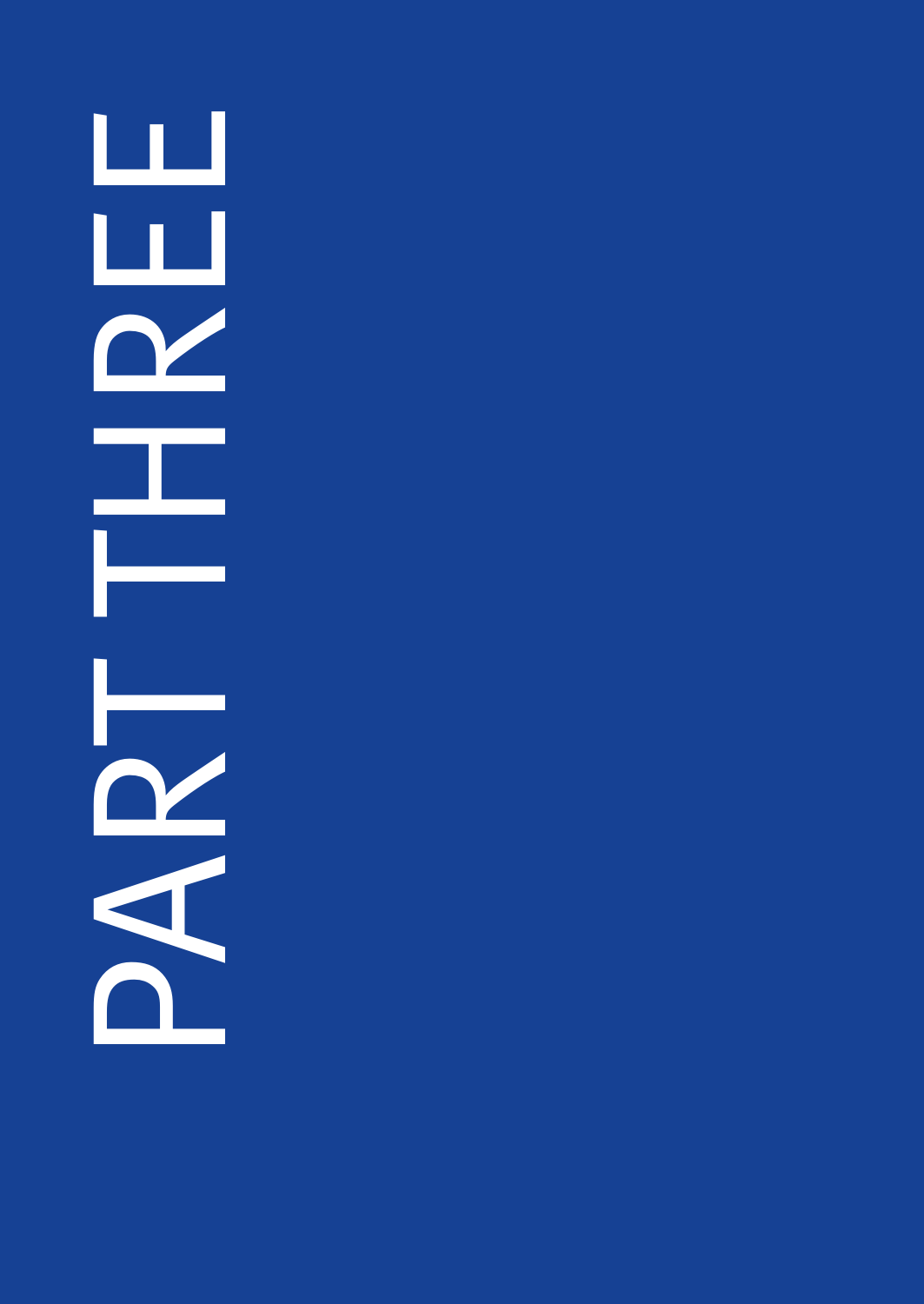**CONCLUSIONS AND POLICY IMPLICATIONS**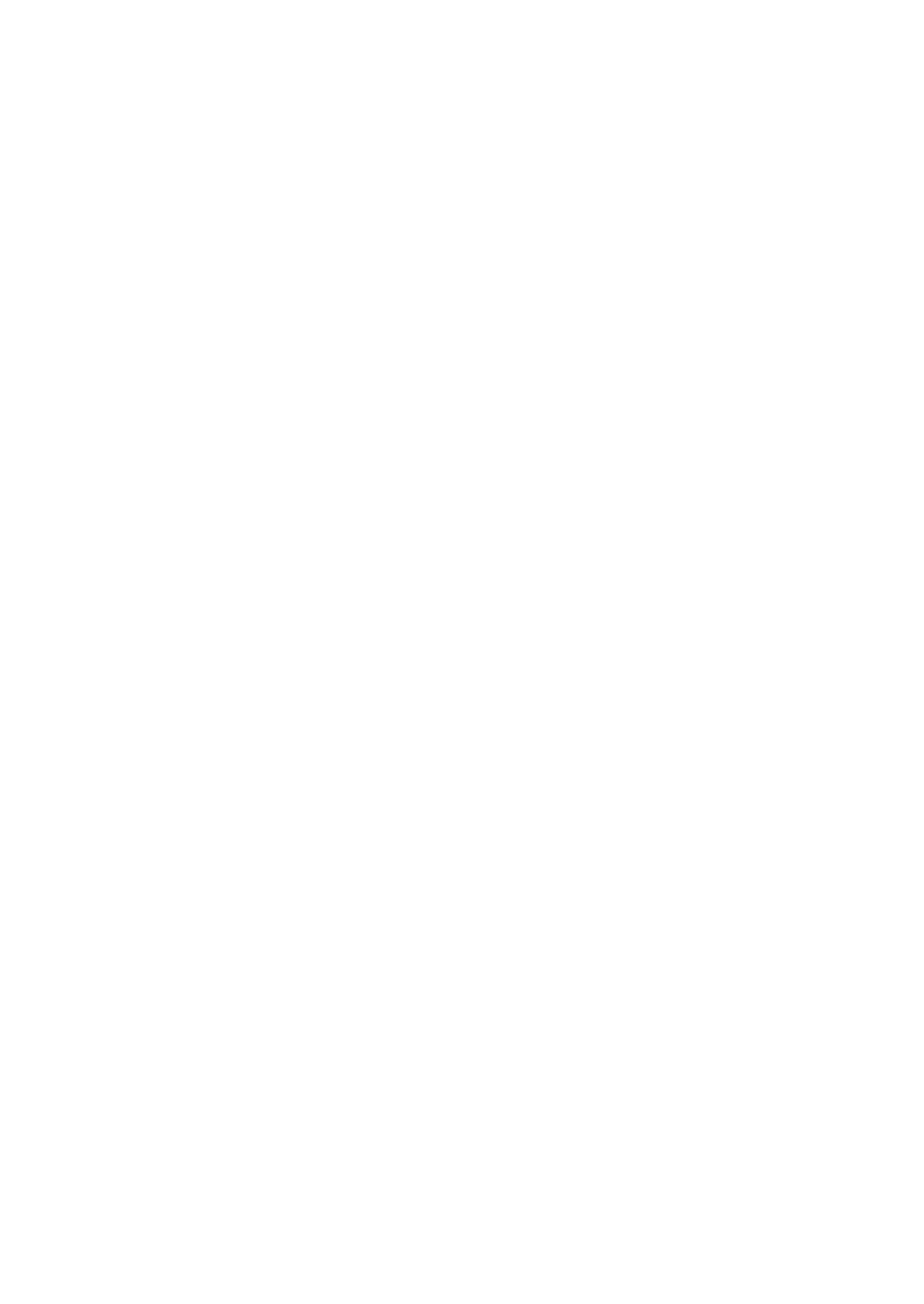# CHAPTER 8

# Conclusions and Policy Implications

The emergence and rapid expansion of GVCs has transformed the way we think about trade and has created new challenges and opportunities for developing industrial capacity in an inclusive and sustainable way. Economies that successfully developed in East Asia, namely the "Tigers" of the Republic of Korea, Taiwan Province of China as well as Singapore and Hong Kong SAR China, have shown that integration into GVCs can be leveraged to develop domestic industrial capacities. In a markedly changed international trade and investment environment, a new wave of emerging countries are now demonstrating that this path is still viable, even if fraught with challenges.

As the previous sections of the report have shown, China, Viet Nam, India and—to varying extents—other countries in Southeast Asia, have rapidly integrated into GVCs and successively increased their participation. However, struggles abound. Viet Nam, exemplifying the experience of other countries in the region, has integrated into value chains by bringing in foreign investment, but linkages with domestic firms remain sparse. It seems that a strategy of investment and trade liberalization does not suffice to guarantee integration of domestic firms into GVCs, and gains from participation are greatly mediated by the policy environment and the nature of the chains in question or the type of participation.

The conclusions drawn in the previous parts of this report suggest several implications that are relevant when considering policy instruments. Specifically:

- trade policy, low costs of international trade in money and time, and access to logistics and finance services are important components of GVC integration;
- minimum domestic competitiveness is necessary for GVC integration, and policy may help develop the capacity of domestic firms;
- location matters and GVC participants often cluster, but it can be difficult to determine why a particular cluster is in a specific location;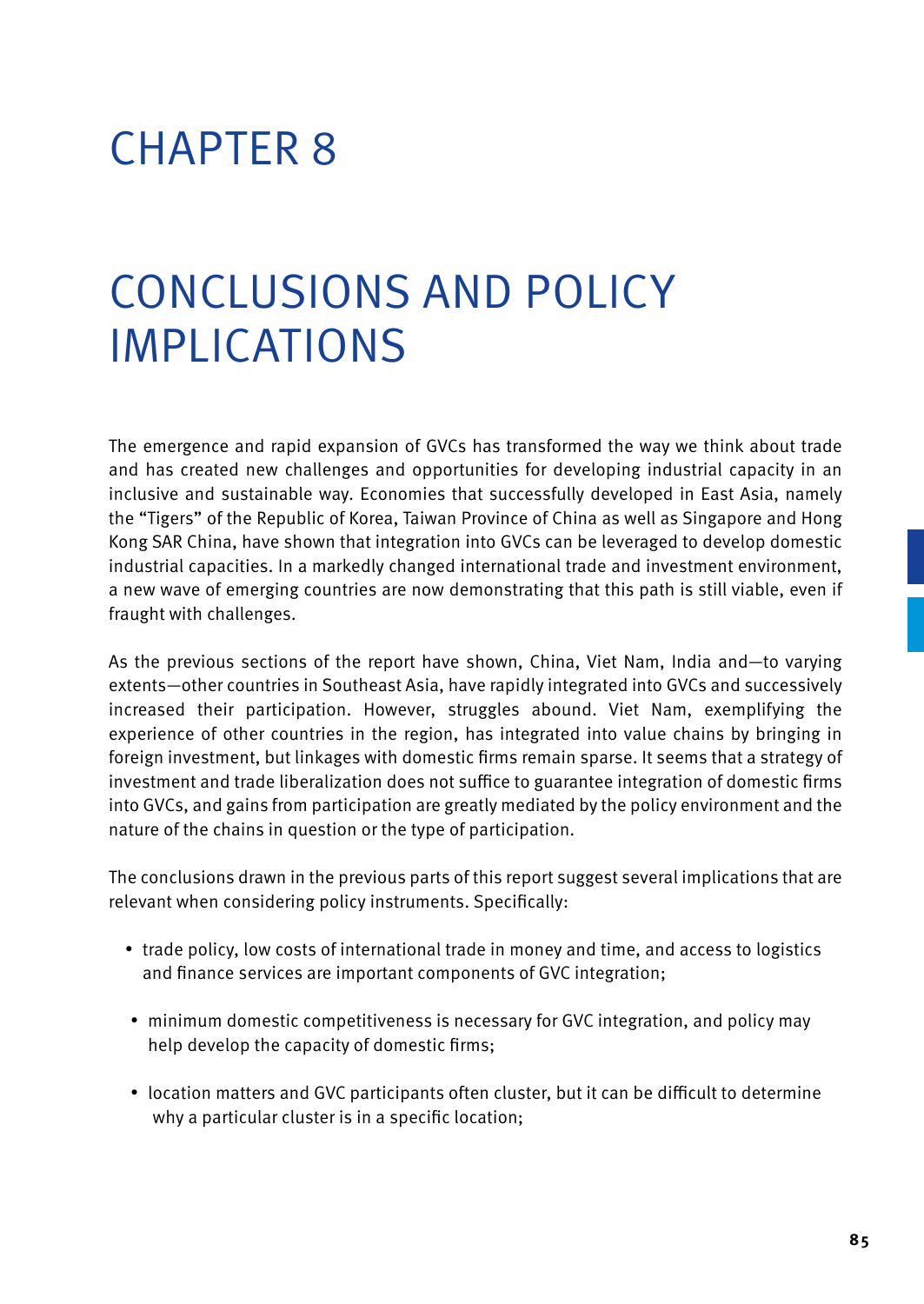- special economic zones may encourage GVC participation and facilitate clustering, but the evidence that they make an independent contribution to determining GVC integration is weak;
- upgrading within GVCs is not automatic; it is related to domestic competitiveness, and may require targeted support to understand the specific challenges firms face, e.g. in raising skill levels, although general improvements in education, infrastructure and so forth help, too;
- some GVCs have better potential for upgrading than others;
- a comprehensive approach to upgrading should include social and environmental sustainability.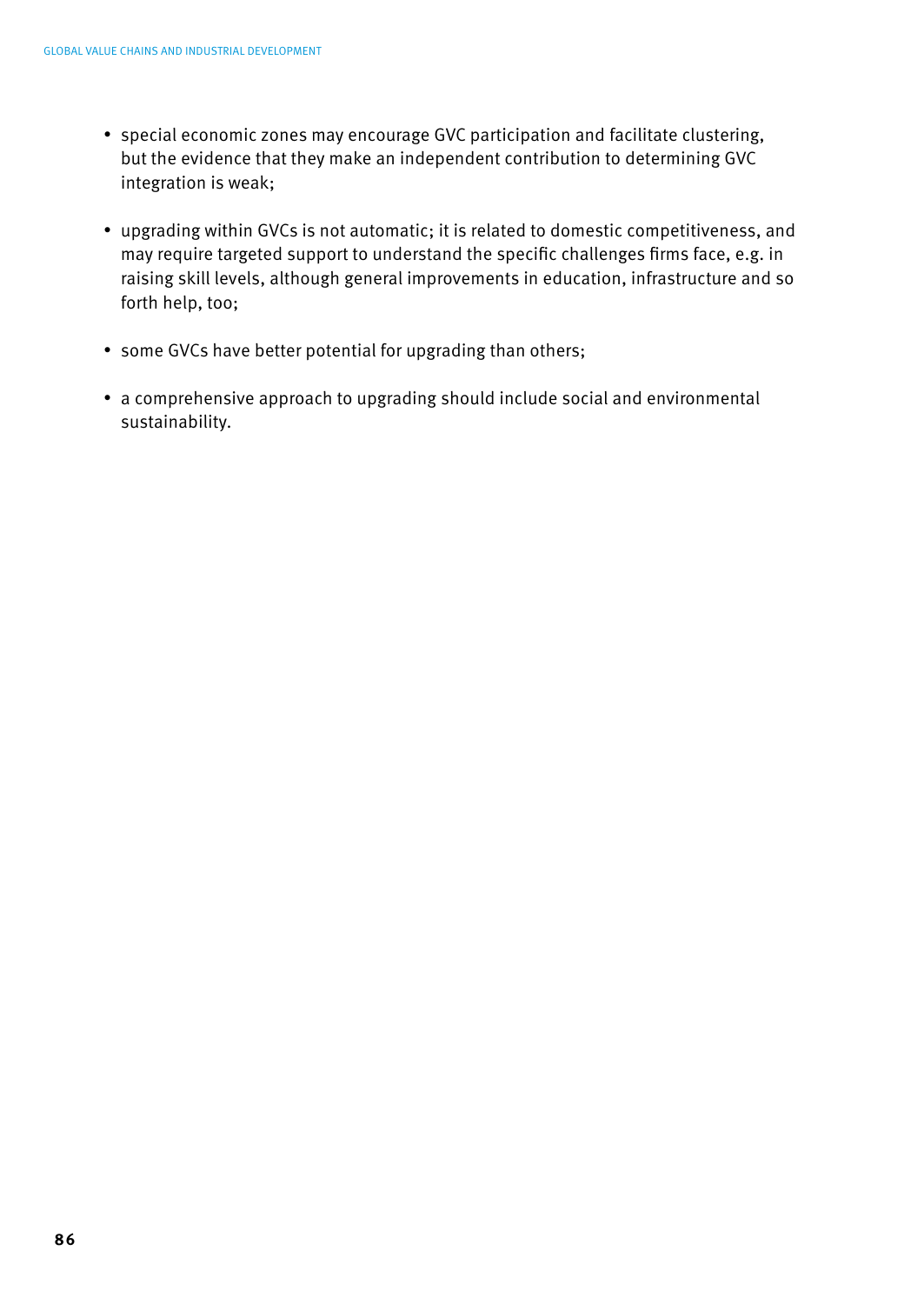### **8.1 Policy Implications<sup>60</sup>**

The above points suggest a role for policies in facilitating integration and upgrading within GVCs. Indeed, as the UNIDO (2015, 24) report on Global Value Chains and Development points out: "[…] as globalization advances, the significance of GVCs in economic development rises and it is no longer a question of whether but of how developing countries can participate in GVCs and to make the most of opportunities and to overcome challenges that may arise." The 2015 report also cautions about the complexity of the many development goals GVCs may be intended to achieve (Box 8.1), even as some of these goals may be contradictory or impose obstacles to GVC participation.

### Box 8.1

### **Twelve Human, Social, Economic and Environmental Goals of GVC Participation**

Value chain development goals can be numerous and diverse and cut across human, social, economic and environmental goals, including:

- Economic development
- Poverty reduction
- Industrial development
- Import substitution
- Export promotion
- Regional development
- Enterprise development, especially SMEs
- Increasing value added capture
- Generating income for specified groups
- Increasing employment
- Creating decent jobs with good working conditions
- Environmental sustainability

This list from UNIDO (2015, 18) illustrates the complexity of objectives when governments look beyond traditional economic goals of development and structural change, the reduction of poverty and regional inequality and improvement of the trade balance. Yet as this report shows, GVC participation and upgrading can contribute to these goals as well as to the goals of inclusive and sustainable economic development with people employed in decent jobs. The policy challenge is that while some goals may be complementary (for instance, a labour-intensive task within a GVC may generate employment and economic development, if workers move from low-productivity agricultural employment, and may promote gender equity if female workers are disproportionately hired), others might be in conflict (for example, refusing to accept the relocation of a firm performing tasks with harmful environmental consequences may promote environmental sustainability at the cost of foregoing increased employment).

<sup>60</sup> This section and the next ones build on Mavroedi (2018a and b) background papers.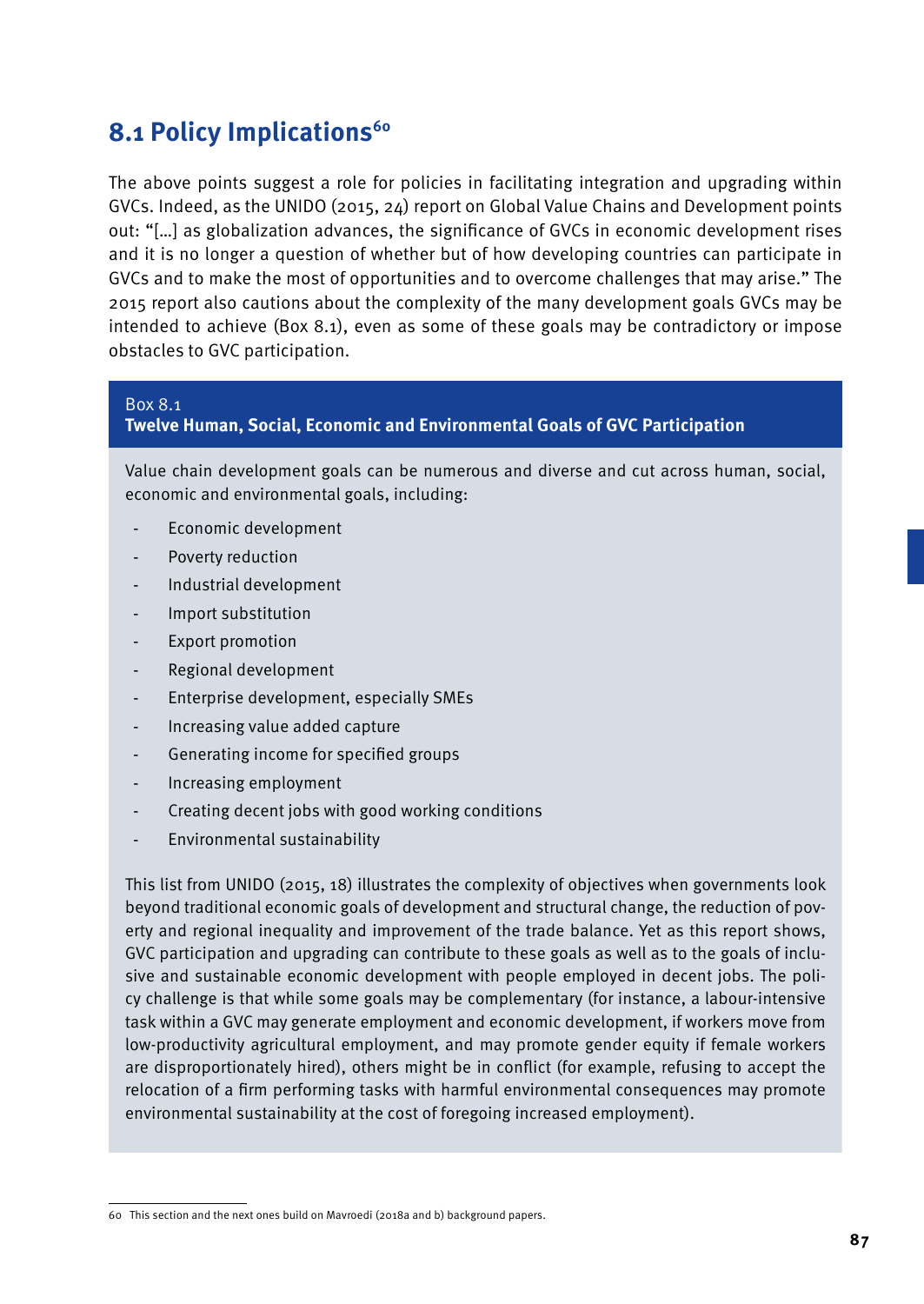Policy tools can be put into a stage framework matching known policy instruments to those that are needed to meet minimum conditions, to improve integration and finally to pursue upgrading. Figure 8.1 presents this stylized framework.



*Source: UNIDO elaboration based on Mavroedi (2018b) background paper.*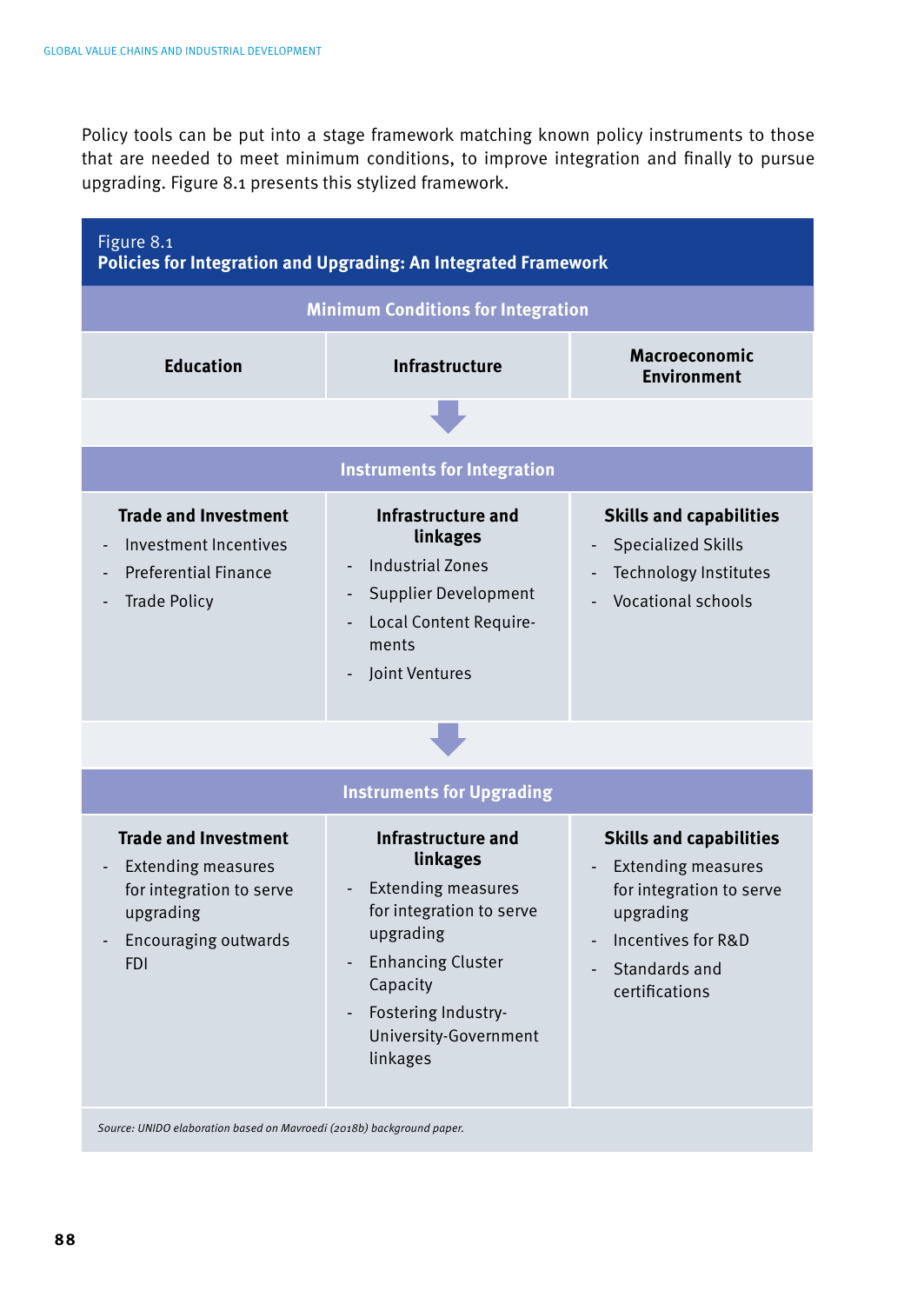First, integration is not easy and some minimum conditions for entry exist. Without these conditions, it is unlikely that FDI can locate in the country or that domestic firms can successfully export to buyers. These conditions include education, infrastructure and a conducive macroeconomic framework.

Second, several instruments can support integration. Integration is based on attracting FDI as well as on the creation of domestic firms that can become suppliers, either to subsidiaries located domestically or by exporting. To attract FDI, familiar measures can be used, such as incentives for foreign investors, specialized infrastructure and training the workforce in specialized skills. Linkages can be created with domestic firms by encouraging spinoffs from FDI, by promoting local content or insisting on joint venture ownership as a mode of entry. At the same time, policies can support the development of potential suppliers in desirable industries (or rather, chains). Finally, even though innovation may seem like a distant possibility, the foundations of a national innovation system need to be put in place early on by establishing institutes that can facilitate technology transfer and adaptation, emphasizing skill development and instituting mechanisms that can encourage the interaction of stakeholders, such as associations and forums.

As the capabilities of suppliers increase, instruments can start focusing on the promotion of upgrading. While some instruments are new, especially those that promote further innovative capabilities, the scope of previous instruments is essentially expanded to account for a more capable domestic and foreign supply base. This includes, for example, attention to clusters, shifts from an emphasis on FDI attraction as was the case with zones to emphasize interfirm collaboration and competition, and building the means to enhance that. In this sense, education, infrastructure and the macroeconomic environment, the three basic conditions, are a work in progress, continuously employed to improve the conditions that encourage technological and industrial capability accumulation. These instruments can help develop specialized assets that will facilitate integration in relational chains or succeed in developing modular suppliers that can undertake a wider range of research, design, manufacturing and post-production functions.

Before analysing these instruments in detail, it is important to stress that the strong evidence of heterogeneity in GVCs and in countries' modes of GVC participation suggests that actual experiences will differ depending on country conditions and sectoral specialization. Hence, while generalizations about appropriate policies can be made, implementation will need to be sensitive to the national setting and nature of specific GVCs.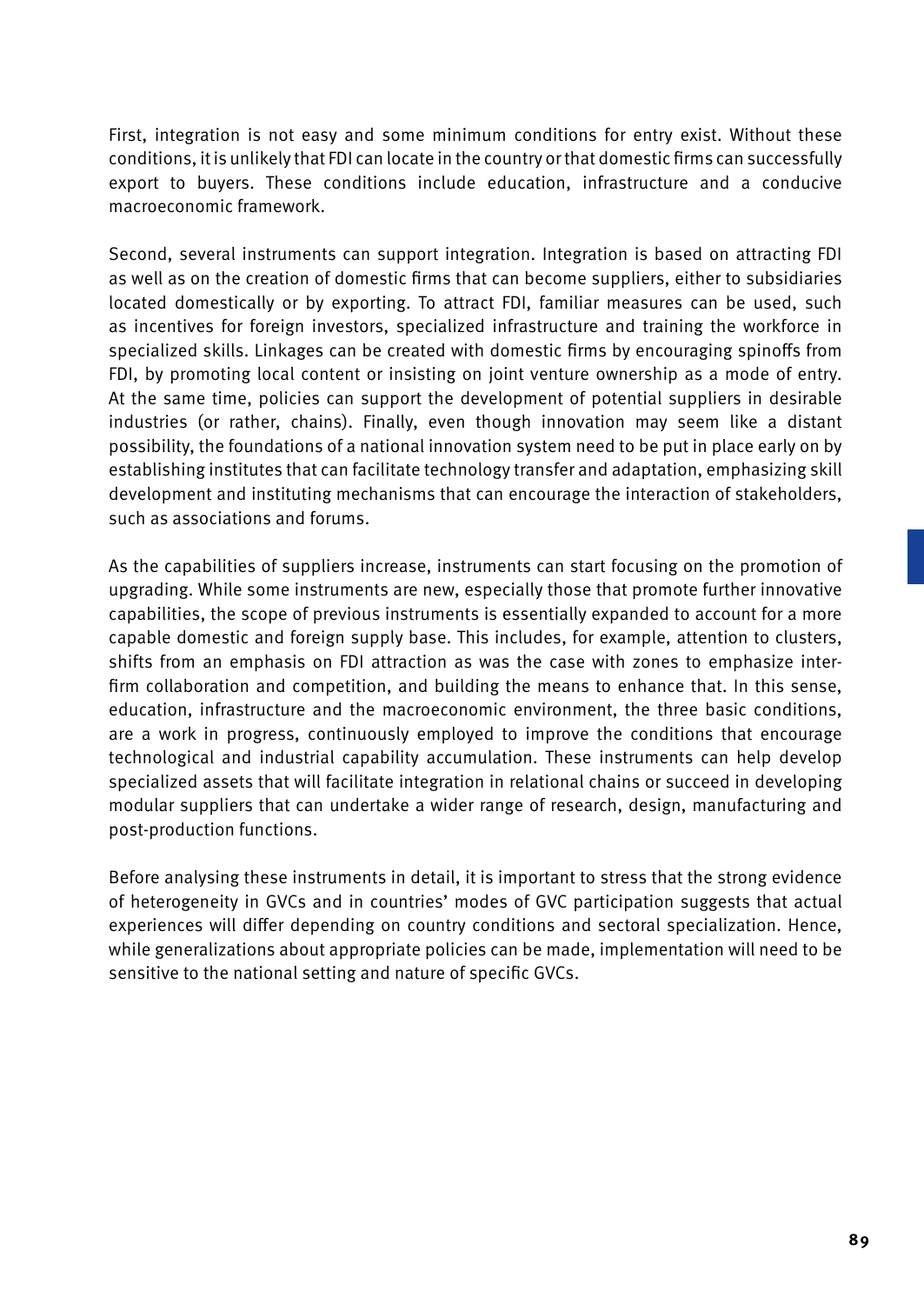### **8.2 Minimum Conditions for GVC Participation**

Without meeting certain minimum conditions, it is unlikely that a country's firms will be able to participate in GVCs. Most obviously, these include low costs of international trade in money, time and uncertainty, and low barriers to trade in relevant parts and components. Trade agreements can help assure GVC lead companies of a country's commitment to openness<sup>61</sup>. Good hard and soft infrastructure, ensuring ease of doing business and of trading across borders, are generally important. Evidence of good governance and credible assurance that successful GVCs will not face corruption at or behind the border are minimal requirements, while measures such as Single Windows and Green Channels offer additional support to GVCs.<sup>62</sup>

The macro and micro evidence presented in Parts One and Two highlight that while trade liberalization and facilitation may be necessary, they are not sufficient conditions for GVC integration. A recurring theme has been the importance of industrial competencies, including levels of education and basic infrastructure. Although not highlighted in the studies, a conducive macroeconomic framework with reasonable price and exchange rate stability is crucial.63 These elements are not particularly new to any policymaker and constitute conditions for development, whether GVC-led or not.

### **8.3 Policies to Support GVC Participation**

GVC integration may be facilitated by instruments to attract export-oriented FDI and to incentivize domestic firms to become suppliers, either to subsidiaries located domestically or by exporting. To attract FDI and domestic firms to GVC activities, bespoke measures such as a selectively liberalized trade regime, investment incentives, specialized infrastructure such as industrial zones, and training the workforce in specialized skills could be adopted, or more targeted supplier development programmes or measures such as local content and ownership requirements could be introduced.

Attracting FDI is probably the fastest way to integrate into desired GVCs. Foreign subsidiaries bring with them capital, technologies and managerial skills that may be superior to those available domestically. Most importantly, they bring knowledge about the production process in GVCs of interest, the way they operate, their structures and governance and their markets. It is also a way to quickly increase the domestic value added produced in an industry (in absolute terms) by inviting FDI in segments of the chain that are currently not undertaken domestically.

<sup>61</sup> For instance, signing the WTO's Information Technology Agreement is important for participation in many electronics GVCs.

<sup>62</sup> A Single Window allows all border-crossing procedures to be completed in a single step rather than separate immigration, customs, quarantine, vehicle insurance and so forth, each requiring interaction with a different official. Green Channels allow traders to select a nothing-to-declare channel at the border, as passengers are often able to do at international airports.

<sup>63</sup> The need for price predictability along supply chains has led participants in Asian electronics GVCs to become sensitive to the RMB/USD exchange rate as a benchmark. Between August 2015 and February 2017, Malaysia, the Republic of Korea and Taiwan Province of China responded to changes in the Chinese currency's value, while Indonesia and the Philippines, which are less involved in electronics GVCs, did not respond (Thorbecke, 2018).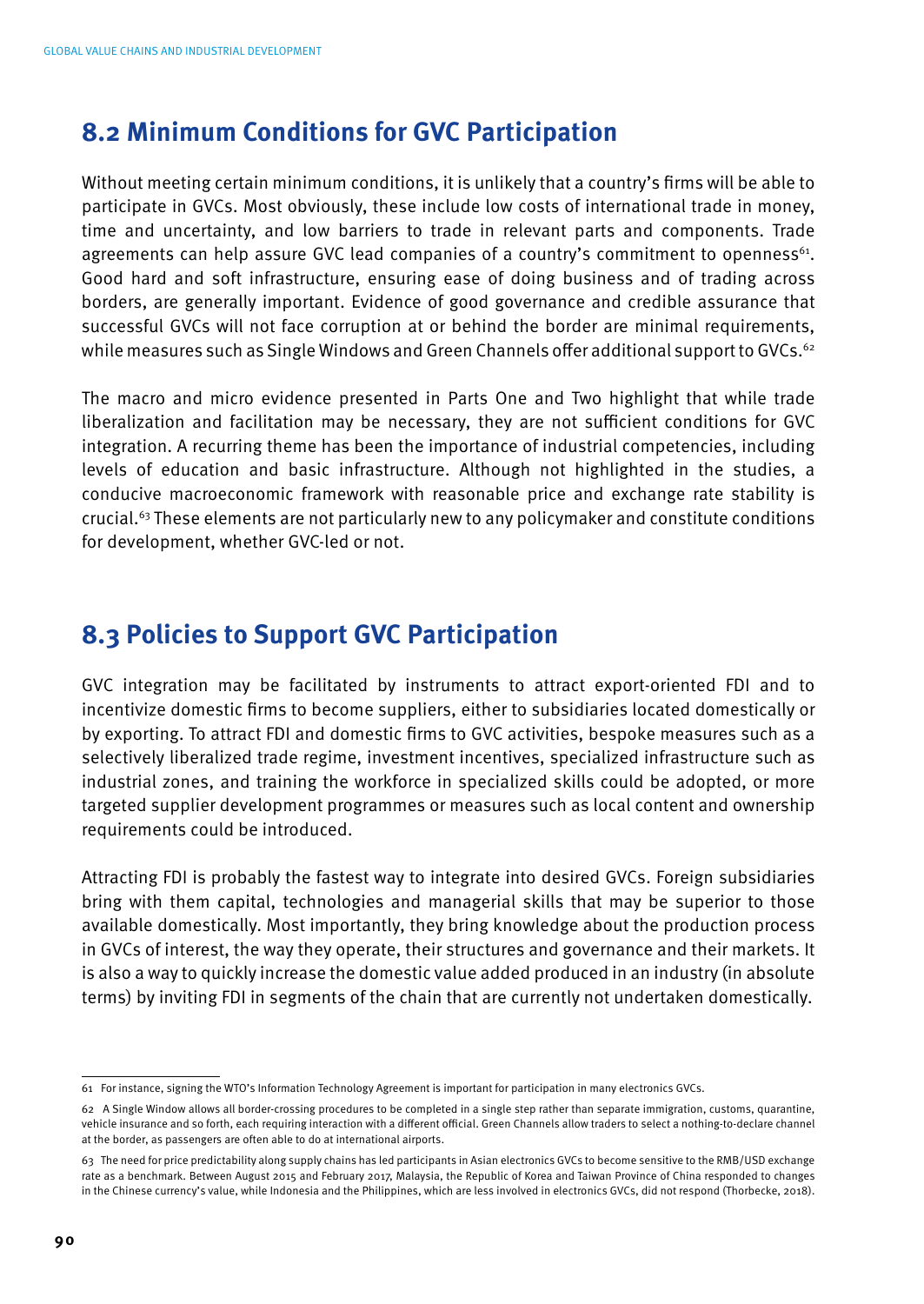However, the ability to develop linkages with the domestic economy varies depending on the level of efforts to engage with FDI, the mode of FDI entry and the absorptive capacity of the domestic economy. The policy space to foster GVC linkages to the domestic economy has shrunk but not disappeared entirely. Governments can still nudge and influence foreign firms to work closely with domestic firms. In this sense, it is important to broaden the scope of instruments to also include domestic firms that could enter desired chains rather than offering preferential terms to foreign investors only. At the same time, the interests of FDI may not be aligned with local developmental objectives and reliance on FDI can increase exposure to the volatility of external markets. Macroeconomic management focusing on more balanced growth from domestic demand as well as mitigation measures for possible external shocks will be important.

### **8.3.1 Trade and Investment Incentives**

Investment incentives are very frequently employed by countries to make investing in targeted industries more enticing or to encourage more capital- and technology-intensive production. Incentives commonly used include tax holidays from corporate tax, preferential tax rates, deferred tax liability, deductibility for certain expenditures, reduced import tariffs or customs duties, investment allowances, tax credit and VAT exemptions or reductions. They can also include non-tax incentives such as training and research grants, interest rate subsidies, discounted infrastructure and utilities.

A preferential investment policy package for certain activities is a measure that is not new and has been a 'classic' industrial policy tool. These can be compatible with a GVC strategy if the following points are considered:

- Incentives can be used to not only target a given industry, but to encourage specific activities within targeted chains. When integration is the main objective, incentives can be given for industries that offer most opportunities for GVC engagement (for example, electronics, textiles and automobile components).
- Incentives can be conditional on—or at least consider—business plans to enter GVCs. For example, credible plans for orders from foreign buyers, track records of engagement in foreign trade shows, membership in associations that bring domestic and foreign investors together and so on. This may require additional agency support to applicants to put together such applications.
- Incentives can reward pioneers (Rodrik, 2004) so that diversification of engagement with GVCs can be achieved.
- Incentives can be granted to applicants who demonstrate that their business is linking to already existing FDI.

Integration into GVCs requires the establishment of manufacturing facilities and the development of tangible (capital equipment, technology licenses) and intangible (more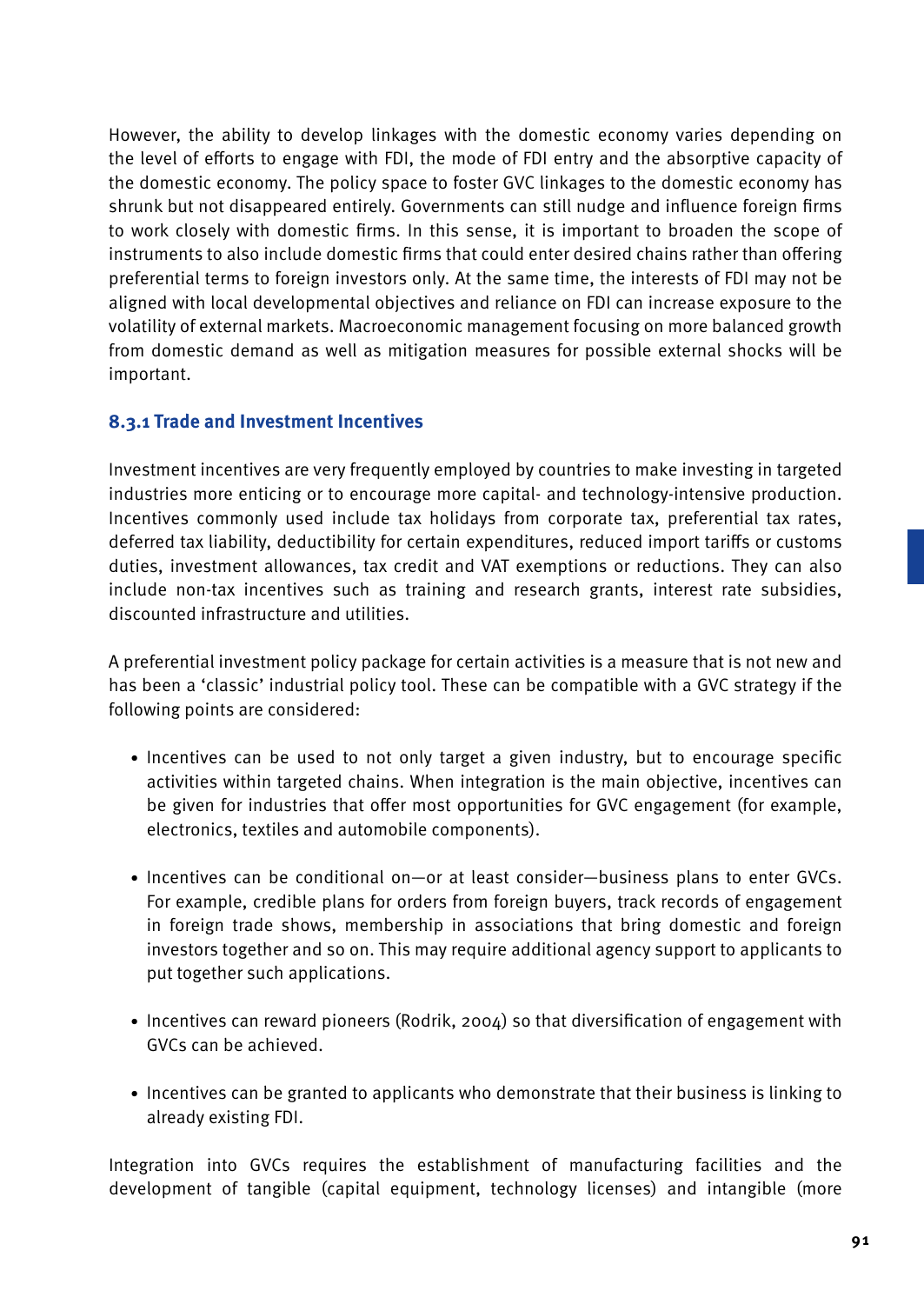educated employees, training, learning-by-doing) assets. Long-term financing is essential in matching those needs, often provided by specialized development or industrial banks. Easing access to capital can improve the capacity of firms to participate and upgrade in value chains. Similarly to adapting incentives to the operations of GVCs, preferential, long-term financing can be given for specific activities within chains that are targeted.

Another aspect of GVC-related financing relates to financing SME suppliers<sup>64</sup>. In some cases, chain leaders are able to create loan guarantee associations to help SMEs commercial credit and in more rare cases they can actually provide inter-firm financing. Ensuring that financial institutions are cognizant of the needs of SMEs participating in GVCs could assist firms in meeting their liquidity needs at a low cost. This requires building capacity within the financial system, designing particular programmes that target SME supplier needs and assisting suppliers with application, possibly through specialized agencies.

Another instrument used for GVC integration is export promotion. While GVCs have mostly been associated with FDI-led trade, exporting to retailers and other distributors abroad is still a main channel of integration, especially in buyer-led chains such as foodstuffs, other agro-based commodities or in simple manufactures. Bearing this in mind, traditional export promotion instruments should not be overlooked, but emphasis should be paid to connecting exporters to intermediaries or buyers in value chains.

### **8.3.2 Infrastructure and Linkages**

Infrastructure is of major significance for development in general, but in the context of GVCs, good infrastructure is crucial. Given that production is import-intensive, delays in transportation and other unforeseen problems can significantly disrupt production of the final product. Logistical and transport infrastructure can help reduce inventory and handling costs as well as reduce delivery times, becoming a draw for the location of FDI and an advantage for domestic suppliers. Policy efforts in this direction should focus on establishing and modernizing infrastructure, improving access for larger vessels and encouraging flexibility by allowing operations by different carriers (see Blyde, 2014b for a detailed review). Alongside hard infrastructure, the enhancement of logistical support services, such as cargo handling, storage, warehousing, supply chain visibility and cross-docking can also be an advantage (ibid.). Among other hard infrastructure items, ICT and power infrastructure also rank high in importance.

Improving infrastructure in the entire country might be a difficult task, but this can be more easily provided in the context of industrial zones. Zones can be constructed near major infrastructure such as ports and airports or be linked to them with good road and railway infrastructure. Additionally, zones can offer specialized shared infrastructure that can be used by the firms located there, thereby reducing the cost of investment for each individual firm. For example, the Suzhou Industrial Park (SIP) in China, which offers some of the best zone infrastructure in the country, has invested in roads, electricity, water supply and drainage, waste water disposal and treatment, gas supply, a broad range of telecommunication services—including broadband and international roaming—cable TV, heating, and land levelling (Zeng, 2016).

<sup>64</sup> See Humphrey and Navas-Aleman (2010).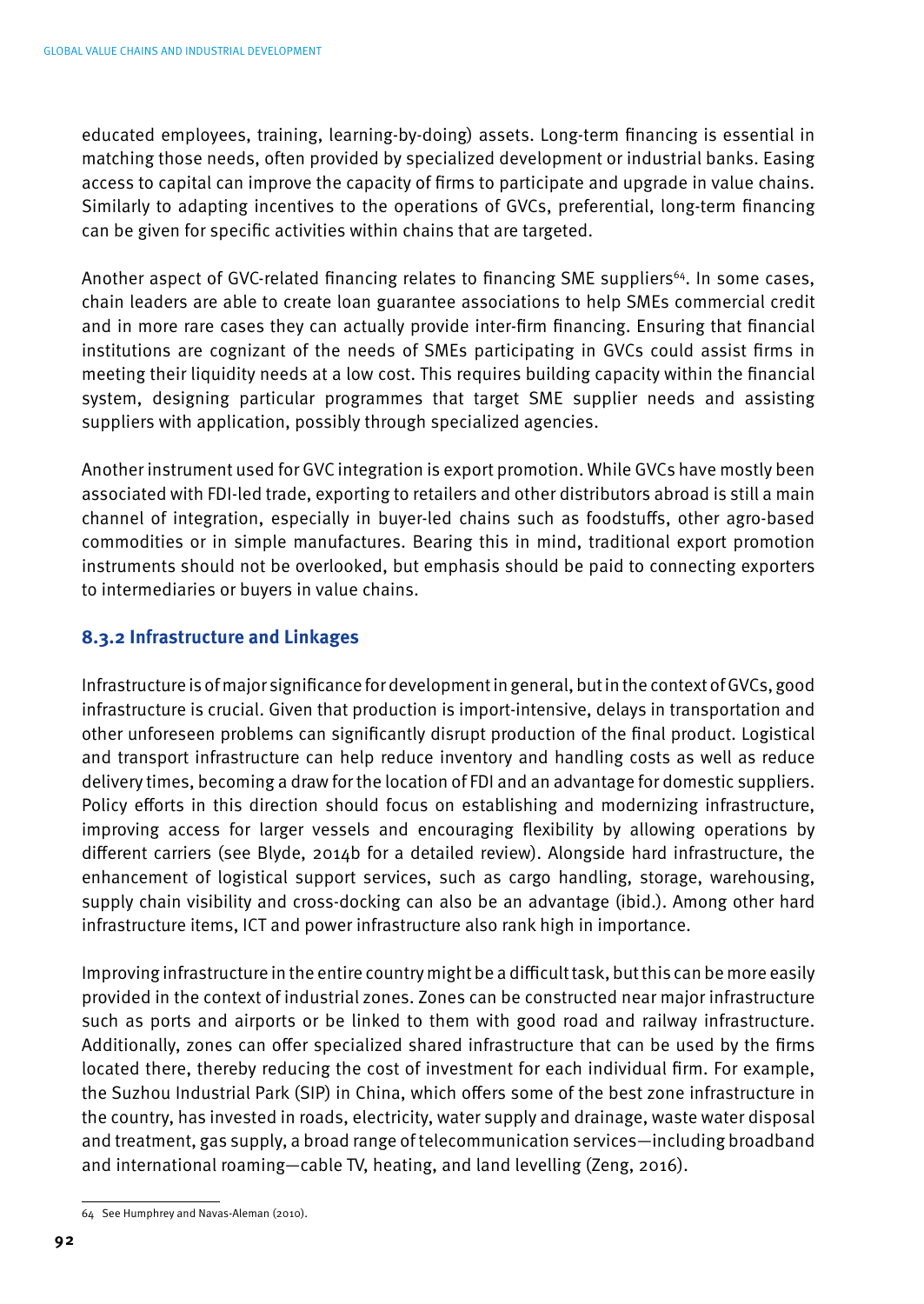To target integration in specific value chains, zone infrastructure could be particularly attentive to the needs of the manufacturing process in these chains. For example, the lack of waste water treatment facilities in Viet Nam has been cited as one of the reasons holding back investments in textile production, which involves dyeing, a process that is very polluting (Tran, 2012). In semiconductor assembly and fabrication, the stability and ready availability of electricity is of paramount importance. Malaysia had to construct separate power stations to supply the Kulim High Tech Park with stable power in order to attract investment in that industry.

Previous UNIDO reports have distinguished between different types of special economic zones. Industrial parks are the simplest, defined as a tract of land developed and subdivided into plots according to a comprehensive plan with provision for roads, transport and public utilities (UNIDO, 1997). In developed economies industrial parks typically cluster warehouses and distribution centres to meet zoning requirements and address local communities' congestion or pollution concerns. In low-income countries, they can be a development tool, especially for GVC participants who need reliable transport access for inputs and outputs and reliable electricity and communications. A recent twist, embraced by Viet Nam, is to create ecoindustrial parks which can improve economic performance and reduce negative environmental impacts (Tudor, Adam and Bates, 2007).

A special economic zone is a designated area in which trade laws and tax regimes differ from the rest of the country. The generic term is flexible in that it can be reserved for export processing activities or tailored in any specific way. Special economic zones usually have one or more of the following as objectives: attracting FDI, creating employment or acting as a laboratory for trying new policies. As with industrial parks, an overarching goal may be to realize Marshallian externalities as producers cluster geographically with better access to workers and other inputs, including specialized services, and prospects of generating new ideas.

In the context of GVCs, special zones may be especially valuable in dispensing with bureaucratic delays that are the bane of GVCs relying on just-in-time delivery between stages of production. Successful zones are characterized by absence of noxious regulations and presence of good infrastructure, including transport to ports. They can also be flexible responses to specific obstacles to GVC integration, e.g. the Mae Sot zone on the Thai-Myanmar border permits Thai and other entrepreneurs to employ Burmese workers in labour-intensive tasks in a situation in which large-scale immigration deeper into Thailand would be politically controversial.

Special economic zones may include policy incentives over and above good infrastructure and freedom from import duties, other taxes and regulations.<sup>65</sup> Another solution is to provide such incentives irrespective of location. In Viet Nam, policy incentives for domestic producers joining GVCs have improved since 2015, most notably with the November 2017 Decree on Development of Supporting Industry (Table 8.1). The Supporting Industry Development Programme was allocated a budget of over US\$ 50 million for 2016-20 and was established in early 2017, with the goal of serving domestic producers participating in GVCs. Its activities include connecting firms, providing training in business administration, management and in

<sup>65</sup> A strategy for attracting foreign investors through industrial parks or special economic zones should avoid leading towards a race-to-the-bottom at the subnational level, as would be the case if many cities/provinces would compete with each other trying to provide best financial treatment or less restrictive environmental regulations.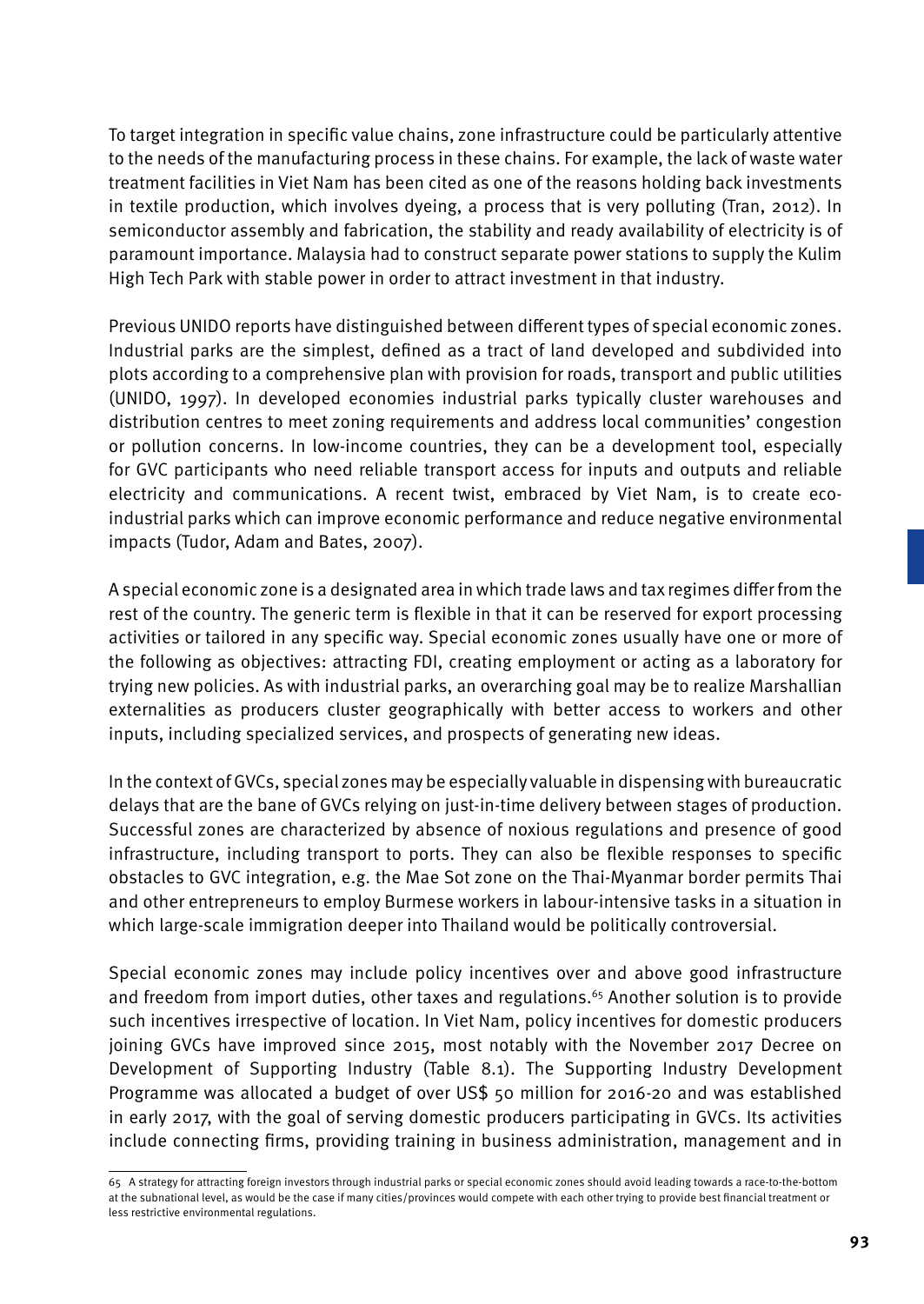human resource development, R&D technology transfer, and building and supplying databases for firms. In 2017, the government announced additional incentives for SMEs, following the SME Development Fund launched in 2014 to help domestic firms overcome financial constraints.

### Tabelle 8.1

### **Subsidies and Incentives for Firms in Supplying Industries**

- R&D will be funded by the Supporting Industry Development Programme; government support of up to 50 per cent of expenditure for pilot production projects
- Construction projects of R&D units are entitled to preferential policies on land lease, and may receive support up to 50 per cent of expenses for R&D equipment procurement
- Support of up to 50 per cent of expenditure for developing prototype products
- Support of up to 75 per cent of expenditure of technology transfers for material production projects using over 85 per cent of domestically sourced raw materials
- Partial reimbursement for costs incurred for trademark registration expenses, domestic/ foreign exhibition participation and market access

### *Subsidies Fiscal and Other Incentives*

- Tax incentives under the provisions of Law 71/2014/QH13 previously not accessible to supporting industry firms (a corporate income tax rate of 10 per cent for up to 15 years, a 4-year tax exemption, and a 9-year 50 per cent tax reduction from the time taxable income is earned)
- Exemption from import tax on goods used to manufacture fixed assets and components that are not available domestically
- Loans at investment credit interest rate from the State investment credit fund
- Short-term local currency loans from credit institutions and branches of foreign banks at interest rates not exceeding the State's interest rate ceiling
- Additional incentives for small and medium enterprises in the form of investment credit and exemption from water surface/ land rents

*Source: Tong and Seric (2018) background paper, adapted from Decree No. 111/2015/ND-CP*

Beyond good infrastructure, another crucial element for successful integration relates to linkages to the domestic economy. Integration of domestic firms into GVCs can take place by developing vertical relationships with foreign subsidiaries. While some such linkages may develop naturally, policy instruments can also be employed to address difficulties and bottlenecks. This is especially important as local sourcing is usually limited to simple parts, such as plastic casings and metal parts or factory supplies (uniforms, simple machine parts) due to the strict standards of technology-intensive components. Policy instruments can then improve linkages in components that offer more room for technological learning.

It is also worth noting again that while forming linkages is important for integration, the position domestic suppliers take within the chain and the prospects for upgrading also depends on the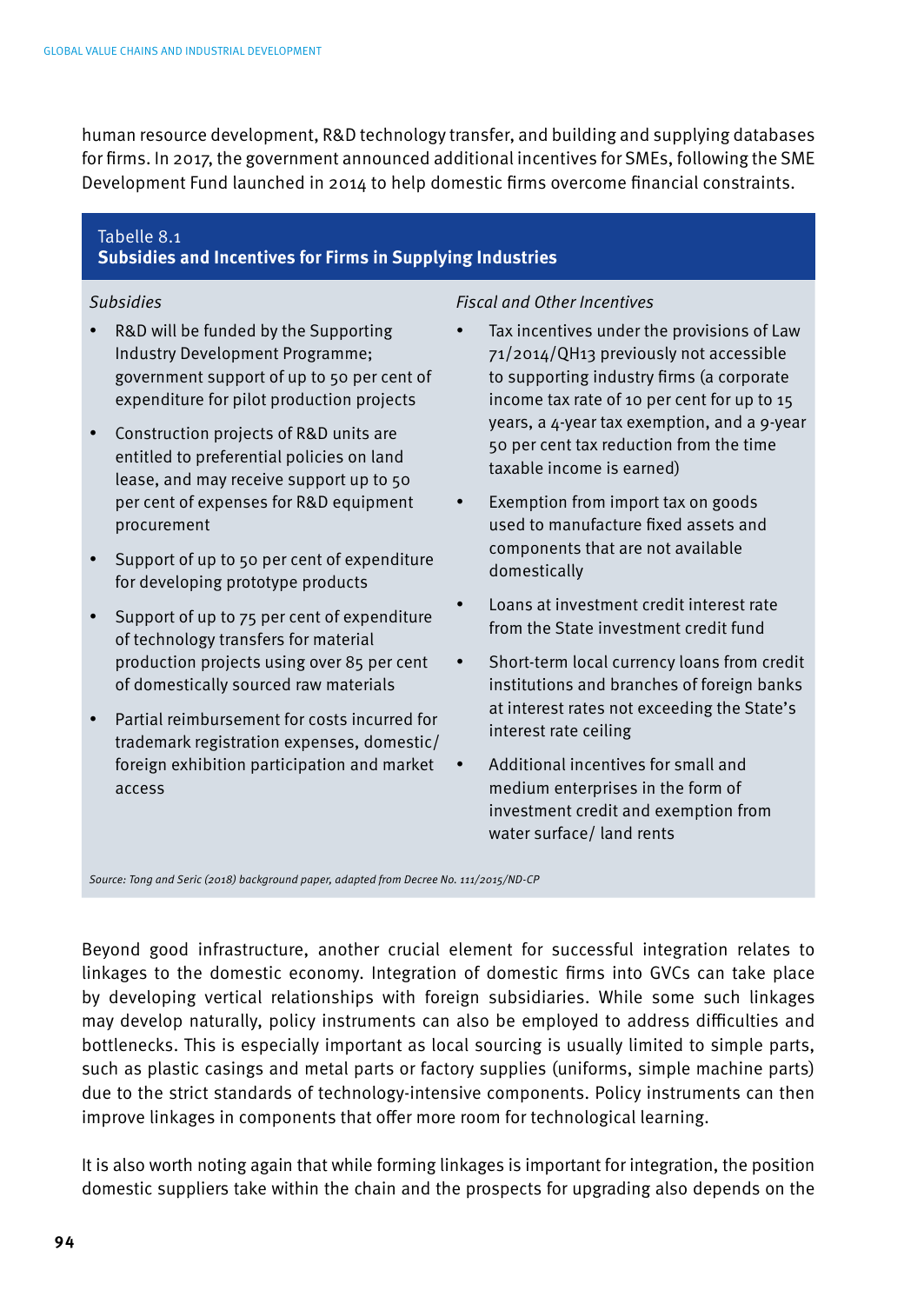type of chain the subsidiary belongs to as well as its market orientation. Linking firms to exportoriented subsidiaries implies firms integrating as suppliers for exported products, which in turn implies a strong emphasis on meeting global standards and scales that could be difficult to achieve. Linking to domestic market-seeking FDI implies developing skills that may be more related to assembling products and/or adapting them for the domestic market, as well as in distribution and sales activities. In the latter case, additional policy support for developing future export capacities may be required. Moreover, the choice of firms can greatly influence the linkages that can develop. The evidence suggests that linkages are greater when the technology gap is smaller, as firms with a higher skill level cannot easily find a suitably capable local supplier.<sup>66</sup>

Samsung's mobile phone factory in Viet Nam is an extreme example of GVC integration, which would have been impossible without both Samsung's technology and its access to large-scale finance (see Appendix, Case Study 6). There are, however, policy challenges for Viet Nam in how to encourage technology transfer to Vietnamese firms and whether the project will lead to skill-upgrading. In some circumstances, technology transfer may be facilitated by forming joint ventures with foreign firms, as in the Hical Technologies case study (see Appendix, Case Study 5). Joint ventures were a key feature in China's transition from a closed economy to a global trader in the 1980s and 1990s. One attraction for foreign investors is that a joint venture partner is more familiar with domestic regulations and labour practices.

Local content policies are an alternative approach to ensuring that foreign investors provide local employment or accept the provision of other domestic inputs. Local content policies can assume a wide range of forms but because the essential purpose is to favour domestic suppliers over imported ones, they risk contravening obligations of World Trade Organization members to treat imported products equally to domestic ones with respect to any laws or regulations. These obligations are far from binding (e.g. they cover goods but are vaguer about services and public procurement), and the use of local content rules appears to have increased since 2008. Two useful surveys of local content policies draw opposite conclusions. Hufbauer et al. (2013) lament the development as having eroded potential gains from trade and give a "conservative estimate" of the cost to the world between 2008 and 2013 of US\$ 93 billion. Weiss (2016) looks more favourably at the development which provides increased policy space to developing economies wishing to promote infant industries.

Case studies illustrate the pitfalls and prospects of local content rules and the importance of how they are implemented. For instance, Brazil in connection with its wind farm installation required local sourcing of 60 per cent of components. Weiss (2016) points out that while the local content may have been high, the programme was not very successful in encouraging the expansion of wind energy capacity, partly due to the high cost of local components. In contrast, China's automotive industry is a case in which local content rules applied to domestic producers as well as to joint ventures with foreign carmakers, appeared to be successful. In the 1980s and 1990s, these rules were not WTO-compatible, e.g. the tariff on imported components was adjusted according to the share of components being imported (a 50 per cent tariff if all components were imported dropped to 20 per cent if only four-fifths were imported). Following WTO accession in 2001, the local content policies became subtler, often disguised in public

<sup>66</sup> See Amendolaigne et al, 2013 and Kokko, Tansini and Zejan, 1996.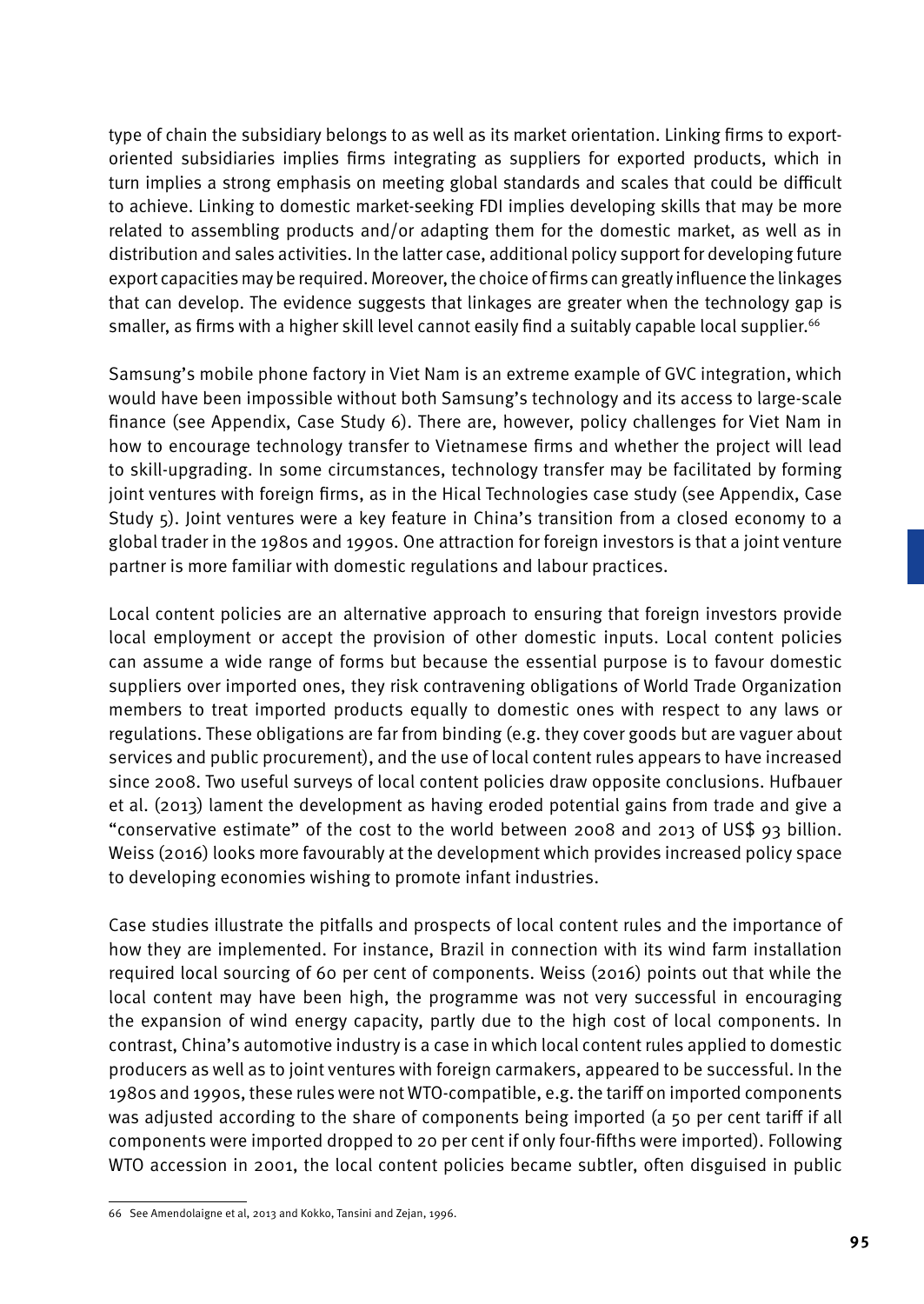procurement rules. China has successfully created a major automobile industry using local content policies, although how important the policies were is difficult to determine.

### **8.3.3 Skills, Technology and Industrial Capabilities**

Beyond broader measures, such as improving tertiary education and vocational training, integration into targeted GVCs may be facilitated by skilling labour in specific areas that are needed in those chains. Such needs can be identified at the zone or larger cluster level and initiatives can be taken to provide the labour pool with the necessary expertise, either by the State or in private-public partnerships. The existence of an institutionalized provision of relevant training and a skilled labour pool could then draw in more investments in targeted chains.

At this stage, it is also important to start building up the country's national innovation system. A strategy of strengthening the innovation system is highly complementary to one of integrating and upgrading within GVCs. Even though innovation may seem like a distant possibility when a country first enters into GVCs, the foundations of a national innovation system should be put in place early on by establishing institutes that can assist in technology transfer and adaptation; facilitating interaction would be key in this regard.

Specialized research institutions could develop resources that can be used by local firms in targeted chains at a low cost. They can provide resources on technical issues, such as advice on specialized machinery, its use and maintenance, offer training and other capacity building measures in areas of quality control, safety management and other needed areas, or provide measurement and certification services. They can also help by acquiring technology and adapting it to the needs of local firms. In many cases, such institutes already exist in developing countries, but are greatly underfunded and do not sufficiently link to local industry. Creating the space for local industry, foreign investors and research institutes (and other intermediaries) to interact and identify local capacity needs would be helpful in targeting limited resources towards areas where demand exists.

Interaction between different agents in the system helps create and share new knowledge, hence, the need to view things from a systematic perspective. Facilitating interaction between the system's core agents (domestic and foreign firms, research institutions, financial intermediaries and others) can improve the dynamism of the domestic innovation system. Holding forums and other events related to integrating and upgrading in targeted GVCs as well as creating relevant business associations can represent ways of facilitating such interactions.

The general conclusion is that the instruments for GVC integration in Figure 8.1 can be useful but need to be applied with care. The industry analysis and case studies described in this report provide examples of successful joint ventures and of foreign investors responding to incentives. International commitments, such as WTO membership, may limit the use of some policy instruments, but as the local content discussion illustrated, they do not seriously crimp the desirable policy space.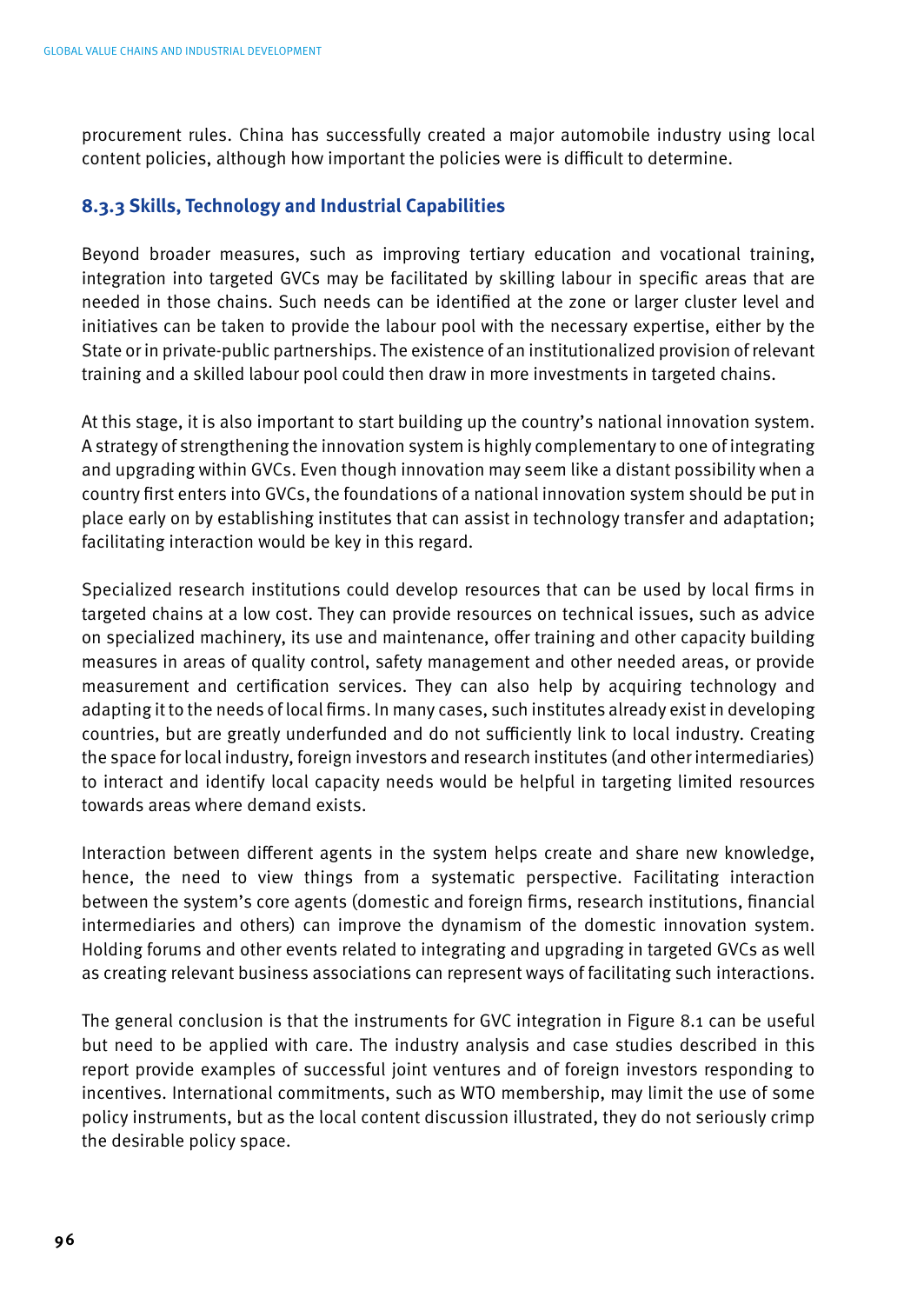### **8.4 Policies to Support Upgrading Within GVCs**

Upgrading within GVCs entails similar issues. Many of the measures listed in the previous section on integration can be used to facilitate upgrading by making the criteria for preferential instruments more ambitious and focusing more on the development of capabilities rather than linkages only. Upgrading essentially requires an expanded scope of previous instruments to account for a more capable domestic and foreign supply base. Education involves higher levels of schooling and more specialized training. Infrastructure improvement goes beyond road, rail and port upgrading to include sophisticated tracking of cargo and high-speed reliable internet connectivity. Trade facilitation can shift from eliminating corruption at border crossing points to having common forms and Single Windows and to e-clearance based on efficient risk analysis. GVCs draw on cross-country cost differences, but also and fundamentally on efficient connectivity that minimizes inventory needs. Governments play a major role in ensuring that these conditions exist on their territory and that the nation's standards are set at the highest possible levels.

Given that upgrading requires the accumulation of technological and industrial capabilities, in what follows we will focus on three areas of prime relevance in this regard: 1) enhancing cluster capacity, 2) developing an effective system of innovation and 3) strengthening quality infrastructure and conformity assessment services.

### **8.4.1 Enhancing Cluster Capacity**

Industrial zones, broadly defined, were considered to be a key strategy for attracting investments and integrating into GVCs. When it comes to upgrading, the emphasis shifts to supporting clusters, whether they emerged from zones aiming to attract FDI or not. The principles are similar in both cases, in that support for clusters often aims to provide specialized infrastructure and services that can be used by clustered firms, reducing their individual investments. However, by considering clusters we focus on the forces of agglomeration and its benefits for knowledge spillovers, the development of specialized skills and the possibilities that open up for flexible specialization.

One of the most important justifications for supporting clusters is their potential for technological spillovers, arising from geographical proximity (Porter, 1989). Proximity encourages entrepreneurs and staff to meet and exchange knowledge, a process that is enhanced by labour turnover. Moreover, the larger market created by a clustered industry creates incentives for division of labour among firms, leading to the emergence of more specialized equipment and service suppliers at the margins of the cluster. Labour also develops specialized skills, and individual firm-level investments in training can be reduced. Promoting clustering in industries that benefit from such spillovers can improve collective efficiency and make an industry globally competitive.

Clusters have also been linked to the operations of GVCs. Enterprises that participate in clusters, including SMEs, have the ability to join GVCs through the external linkages developed by the cluster. This means that a cluster can specialize in a specific part of the chain and not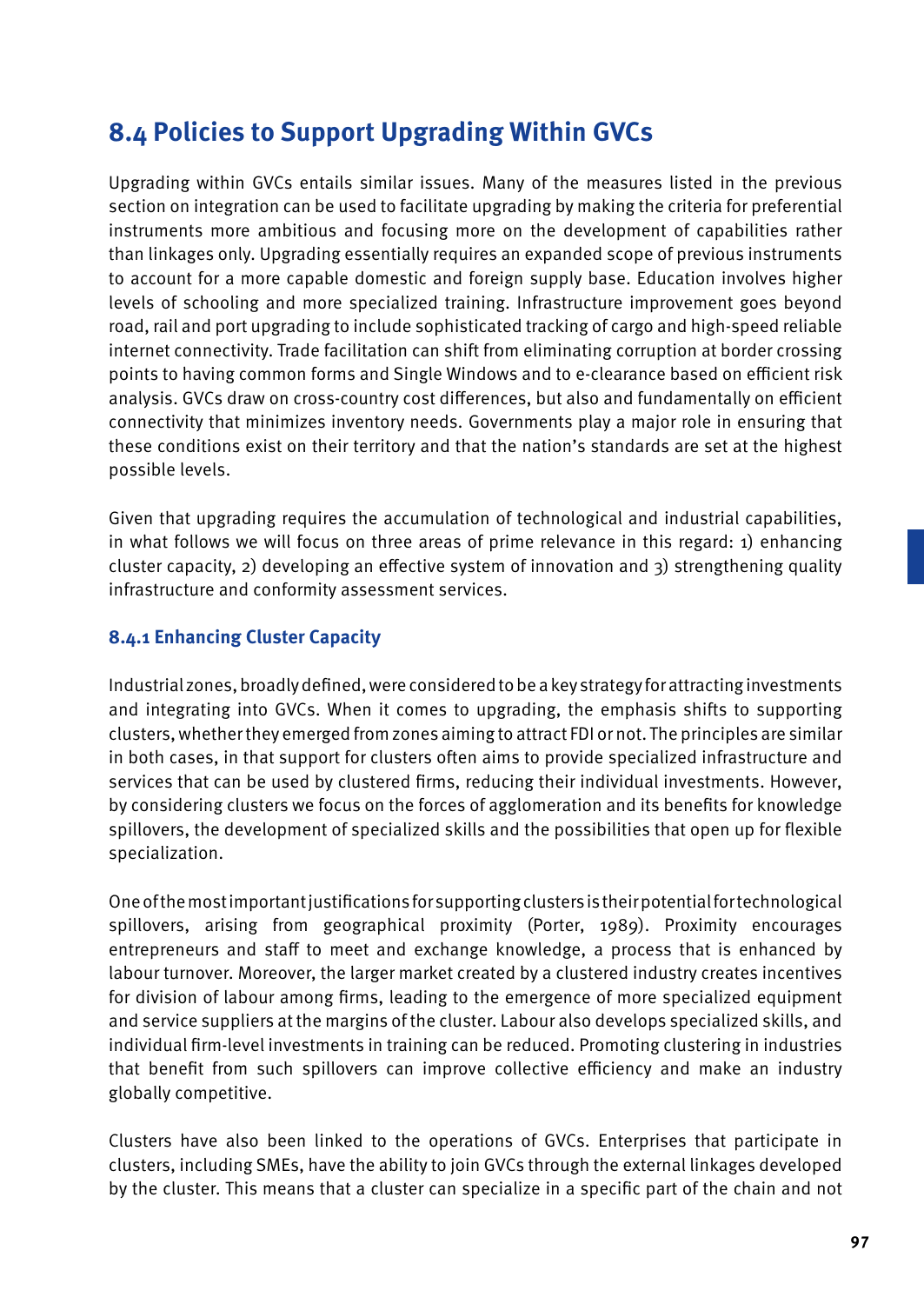necessarily in the entire production process. The collective insertion into GVCs implies that the ability of firms to upgrade is affected by both the collective efficiency of the cluster in which they are located, and by the governance pattern of the chain the cluster is part of (Giuliani, Pietrobelli and Rabellotti, 2005).

Given the diverse types of clustering, the way they emerged, the industry and chain they are connected to, interventions cannot be one-size-fits-all. Support can take many forms, including many of the instruments considered separately in this report. Indicatively, we list the following:

- *Infrastructure*: Clusters have often centered on industrial zones that have relevant infrastructure. Even in the case of spontaneous cluster emergence, retroactively building facilities can promote sustainable cluster development. Beyond the standard infrastructure that is found in industrial zones, cluster infrastructure should pay more attention to building shared facilities, not only in terms of providing collective services (e.g. waste water management or testing services), but also to facilitate interaction, which is one of the key benefits of clustering. Spaces that are especially suited to SMEs and start-ups are also essential.
- *Providing Tools for Innovation*: Even though shared facilities for innovation could fall under infrastructure, it is worth stressing the need for services that can facilitate process and product upgrading. This can include the establishment of design and research centres that can cater to local cluster needs, in addition to performing technical information dissemination. Specialized measurement, testing and certification centres can be especially useful as well. The advantage of establishing these facilities within the cluster is that the identification of upgrading needs among stakeholders becomes easier, as there is some level of industrial specialization within the cluster.
- *Building Channels of Communication*: Again, given that interaction is crucial in building a competitive cluster, establishing institutional channels of communication and networking between firms can be of great use. This can include encouragement of associations, especially if they are not purely horizontal, but brings together actors along the value chain, the organization of special networking events and fora that bring stakeholders together to discuss issues of importance and shared training or research projects.
- *Facilitating Access to Factor Inputs*: The availability of specialized personnel and access to capital are two important limitations to growth, especially for small firms. Cooperation with local universities or vocational institutes to provide skilled personnel and collective firm training can fill some of these gaps. Access to capital can be improved by establishing specialized financial institutions to operate within the cluster and offer tailored services.
- *Market Support*: Helping clusters reach customers or subsidizing the efforts of firms to access value chains can be an important tool. Supplier development schemes can be adapted to the cluster level and emphasize upgrading, rather than simply integration.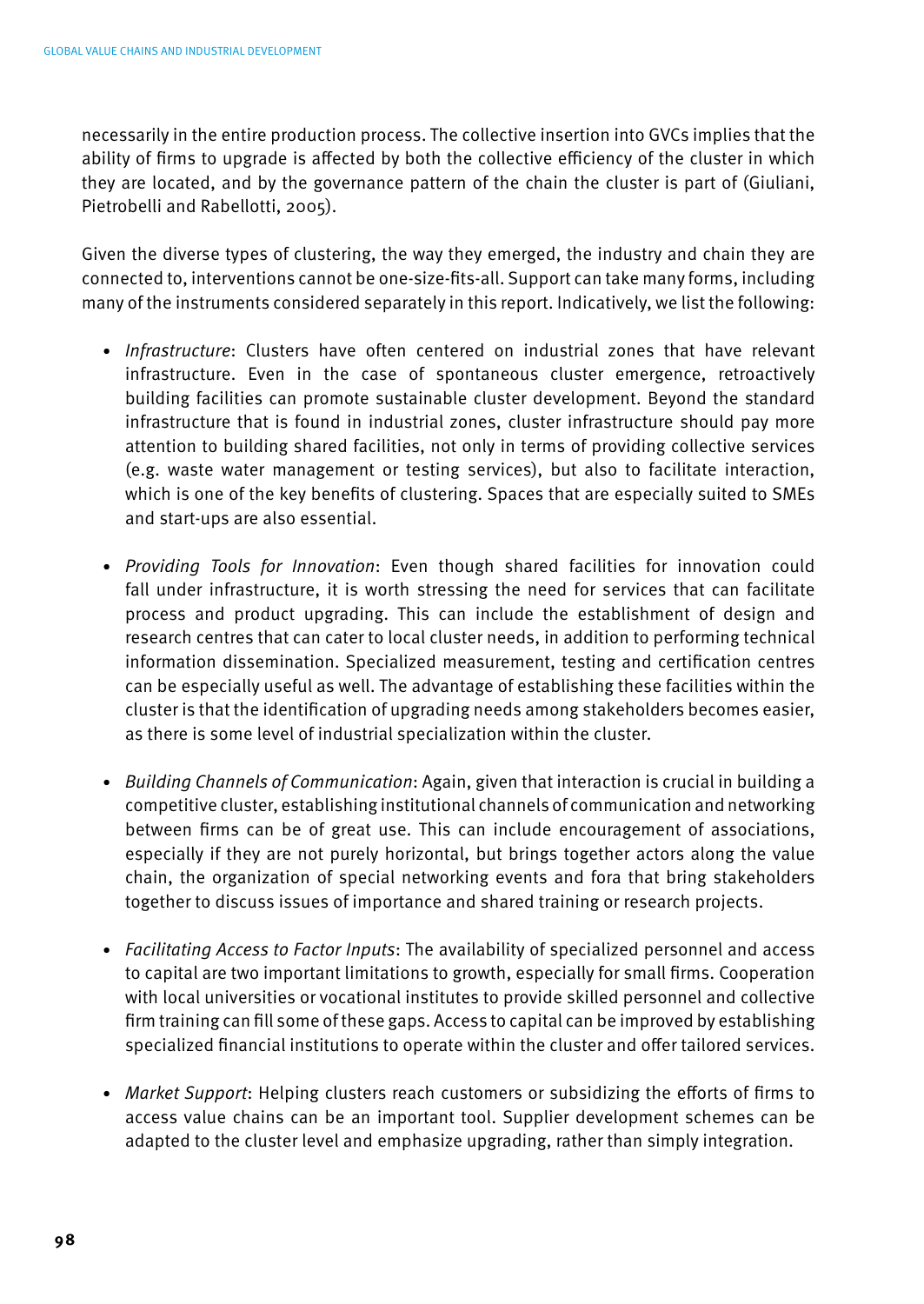• Anchor firms: Even though not all clusters need to have a large firm anchor, in developing country clusters, a large domestic firm or large MNCs have often served as catalysts for cluster emergence and vertical integration. The ability of very large firms to innovate and invest in the localization of input production can have significant ripple effects, as in the case of the Hsinchu Science Park (HSP) in Taiwan Province of China, which relied on a large state-led initiative to kick-start growth, and the Bangalore IT cluster in India that was MNC-led.

### **8.4.2 Improving the Innovation System**

In developing countries where innovation systems are not complete or mature, knowledge flows within GVCs can be of primary significance for the development of firm-level capabilities. However, interactions within the innovation system can help the firm build additional capabilities, especially to achieve upgrading in areas that are not necessarily within the scope of the buyer-supplier interaction.

Paying attention to technological capabilities has also become more important as industrial sectors have not only become more globalized, but have also increased their scientific content, especially in fields such as chemical and electrical engineering, electronics and telecommunications and biotechnology. It is now even more important to provide advanced training in science that can increase absorptive capacity. At the same time, firms need to have independent capabilities for developing technologies, as barriers to upgrading are not uncommon and intellectual property regimes are becoming increasingly strict.<sup>67</sup>

Adopting a GVC perspective when thinking about the innovation system can provide a focal point for strategic investment and coordination. First, it is important to integrate foreign buyers into the local innovation system, whether located in the country or not. This means engaging them in relevant fora and discussions and forging alliances for joint R&D projects and capacity development in domestic suppliers. Second, priority areas for direct funding of research, whether in firms or in research institutes, should be identified by taking the upgrading trajectory of firms into account. Third, populating the innovation system with research and service providers (e.g. testing and certification agencies) that are important to the targeted value chains will enable upgrading in those areas (see below).

### **8.4.3 Strengthening Quality Infrastructure and Conformity Assessment Services**

The structure of GVCs is such that lead firms and their major markets are located in developed countries, such as the United States, the EU and Japan. Consequently, products and their subcomponents often need to meet safety, environmental, technical and ethical criteria embodied in foreign or international standards. Some standards are compulsory for entering markets, while others are voluntary, with the latter usually aimed at social and environmental sustainability. In general, a variety of actors is involved in the development and governance of standards, from the government to the private sector and NGOs.

<sup>67</sup> See Mazzoleni and Nelson, 2007, and Pietrobelli, 2008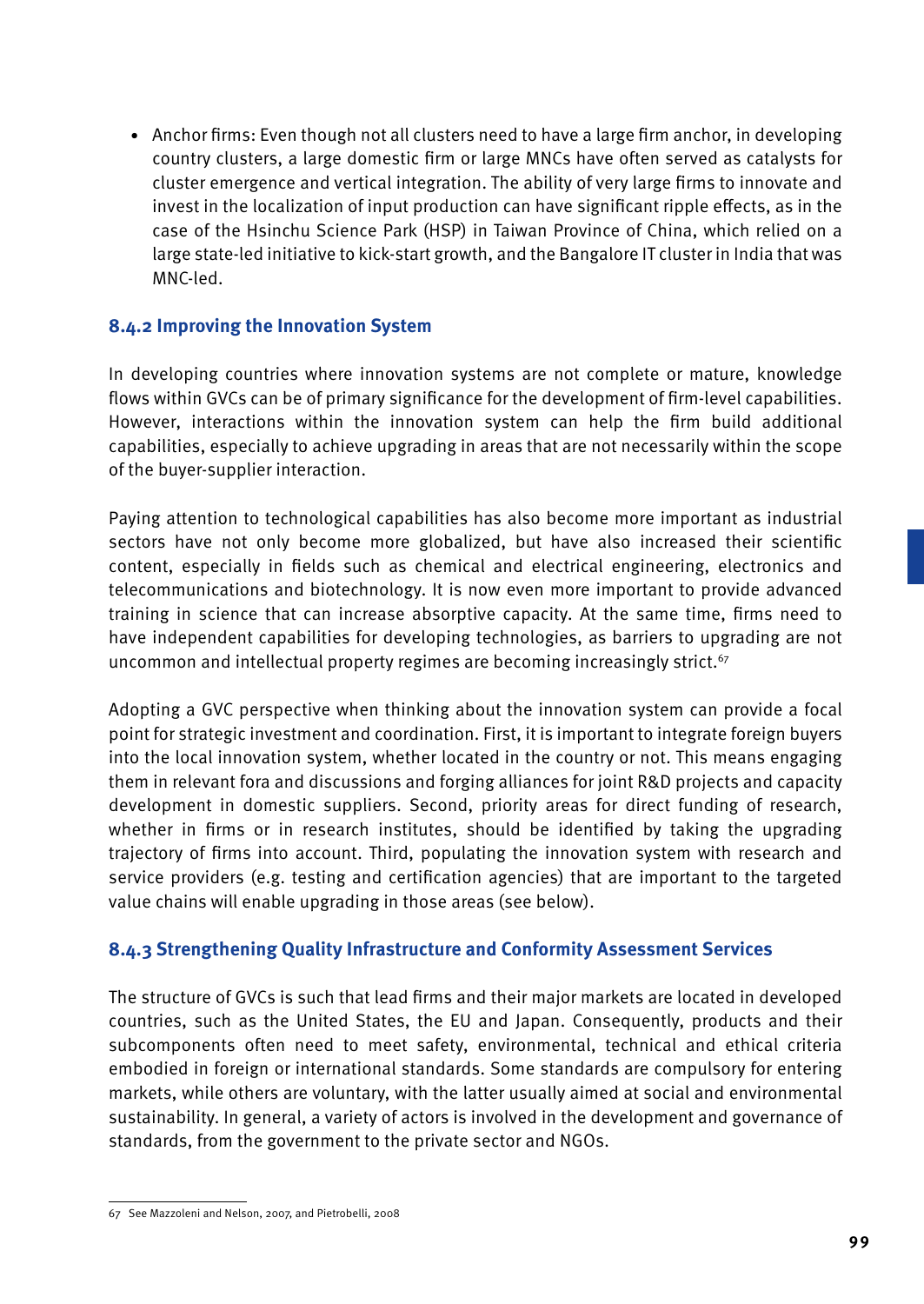Standards facilitate trade but can also act as a barrier to trade, effectively shutting out less sophisticated and smaller exporters that cannot meet them, either due to a lack of information and funds or because of the need for collective action that is not forthcoming (the latter is especially important in agro-foods). On the other hand, standards can also allow for greater division of labour and guarantee the interoperability of systems, enabling economies of scale in production. They can also allow for more precise measurements that facilitate comparisons between products, enabling the operations of value chains.

The ability for suppliers to meet required standards is an important draw for buyers within GVCs (ADB, 2014). However, the costs can be substantial and include upgrading relevant infrastructure, developing systems and practices, training staff and establishing audit and certification capabilities (ibid.).

Supporting suppliers in meeting standards in their respective industries is an important policy dimension, especially as suppliers move into more sophisticated production. Support can include investments in laboratories and other facilities that can offer certifications, accreditations and other relevant assessments (ADB, 2014).

The efforts of the government in Malaysia to offer measurement and testing services to local firms also falls under this umbrella. The country's R&D centre in ICT technologies, MIMOS, houses labs that provide a wide range of advanced reliability, failure analyses and wafer/ integrated circuit testing services at subsidized rates to reduce individual costs for electronics suppliers. Similarly, the Penang Skills Development Centre (PSDC), a public-private initiative, hosts one of the largest electromagnetic compatibility labs in Southeast Asia, among other shared testing services. With access to this kind of testing services, suppliers can ensure they meet quality and safety standards at a much lower cost than would be the case if they sent samples to overseas labs or invested in their own equipment.

### **8.5 Conclusions and way forward**

Although GVCs are often assessed in terms of their contribution to income and employment, the Sustainable Development Goals should remind us that long term economic, environmental and social impact needs to be borne in mind when evaluating GVC participation (Box 8.1). GVC integration provides an important starting point for industrialisation. Emerging economies should use GVCs purposefully for the development of manufacturing and export capabilities, in order to achieve broad-based and sustainable industrialisation. Beyond the economic dimensions, many GVCs have contributed to inclusive growth by bringing females into the formal workforce, but that outcome is not inevitable, and there is more debate over female (non)participation in GVCs at the managerial level. The environmental impact of GVC participation is generally disregarded, although as the Meng and Tang (2018) background paper shows, the negative effects can be indirect and substantial. Expecting greater corporate social responsibility from GVC participants is a positive step, but it is not a substitute for the government providing good social policies or an excuse for turning a blind eye to GVC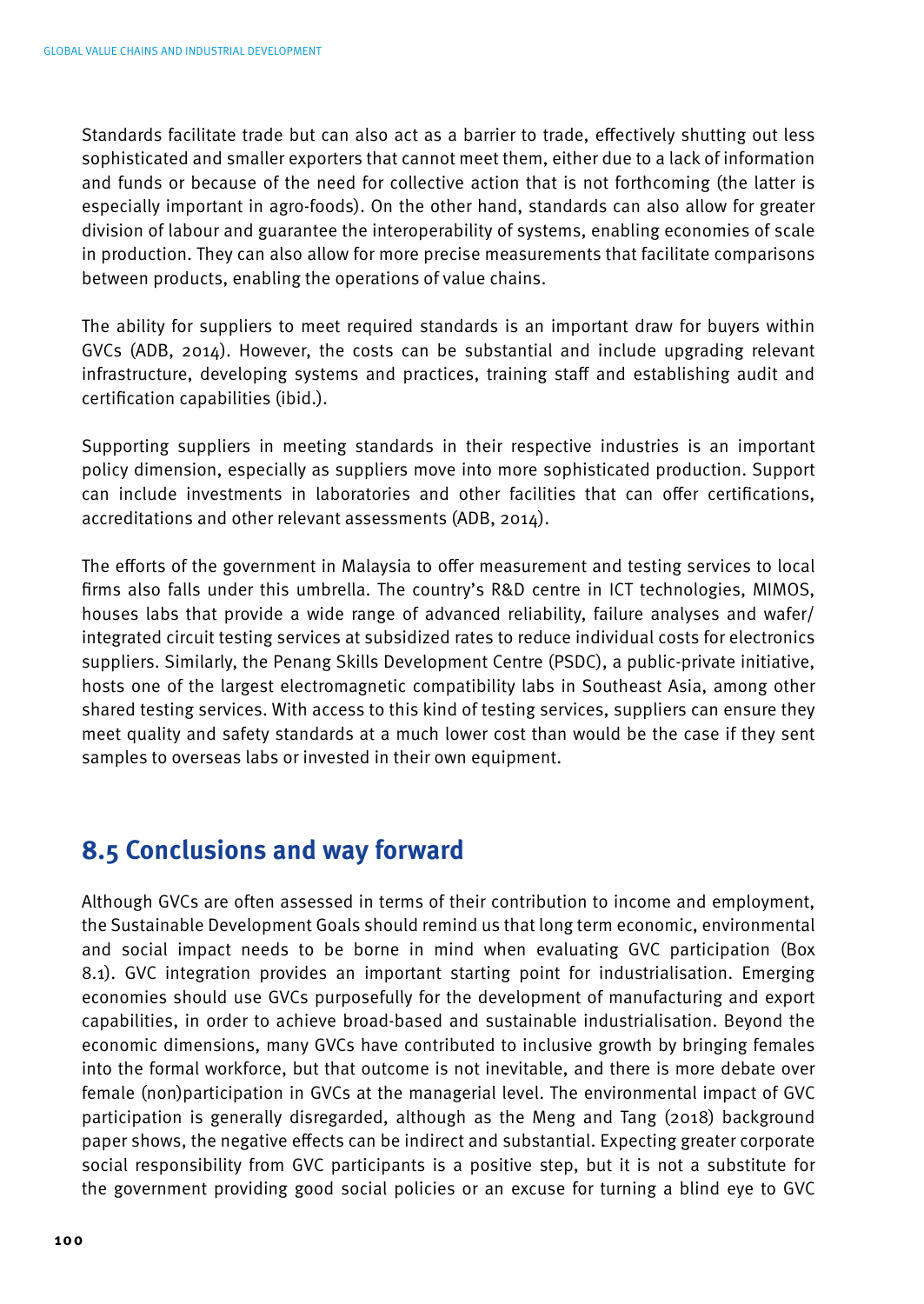participants that pay lip-service to CSR but cut corners on, for example, occupational health and safety.

\* \* \*

**Looking forward**, it is important to be aware of the importance and acceleration of change associated with GVCs. This is evident in the rapid and dramatic changes in Viet Nam's labour market and export composition over the last decade due to GVC participation. At the firm level, the benefits and costs of timely adjustment to change are illustrated by Moser Baer India (see Appendix, Case Study  $\Delta$ ). The company was dynamic in responding to the technological shift to floppy disks and then from floppy disks to DVDs, but it missed the shift from DVDs to USB flash drives after which the company faced serious difficulties and had to redefine itself. Such product-specific trends are difficult to predict, even for a firm that had become a leader in its market segment.

The policy implication of promoting flexibility is easier said than done. Education may be a partial answer, promoting general purpose skills rather than specific training and vocational education.68 Excessive regulation is the enemy of flexibility; a concern voiced in Malaysia, where GVC participation has been declining, and in Singapore, concerned about its diminished role in electronics GVCs.

Financial development is a counterpart to flexibility insofar as would-be entrepreneurs with good ideas may be constrained by inadequate access to credit. A well-regulated financial sector will find a balance between over-regulation leading to adverse selection in favour of lowrisk projects and under-regulation beyond deposit insurance that creates moral hazard and too much risk-taking. An effective financial sector will have good loan officers who can sufficiently well assess risk and return to avoid excessive non-performing loans. However, good regulators and loan officers require training and experience, which takes time.

The limits of servicification within GVCs and of the separation of service and manufacturing functions are unknown. Apple and Samsung have pursued opposite strategies, with Apple subcontracting all manufacturing and Samsung maintaining control over manufacturing functions. Around 2010, Samsung shifted its assembly operations from China to Viet Nam and Apple's first-tier partner, Foxconn, opened large new facilities in western China. Presumably one of these strategies is superior in terms of reducing production costs, although the relative success of Apple and Samsung may depend on design and functionality as well as on internalization and production costs.

Some broader future developments are predictable. Baldwin (2017) highlights the transition from the first unbundling in the nineteenth century, when falling transport costs led to increased locational separation of production from consumption (i.e. trade in finished products), to the second unbundling in the late twentieth century when falling trade costs led to separation of

<sup>68</sup> This is an old argument; Schultz (1975) argued that general purpose skills are especially valuable in disequilibrium situations. Following the dissolution of the Soviet Union and transition from central planning, household survey evidence indicates that senior specialists with vocational qualifications and experience in specific tasks were among the biggest losers, while college graduates with more general degrees involving broad analytical skills were the group that performed best, especially female college graduates (Anderson and Pomfret, 2003).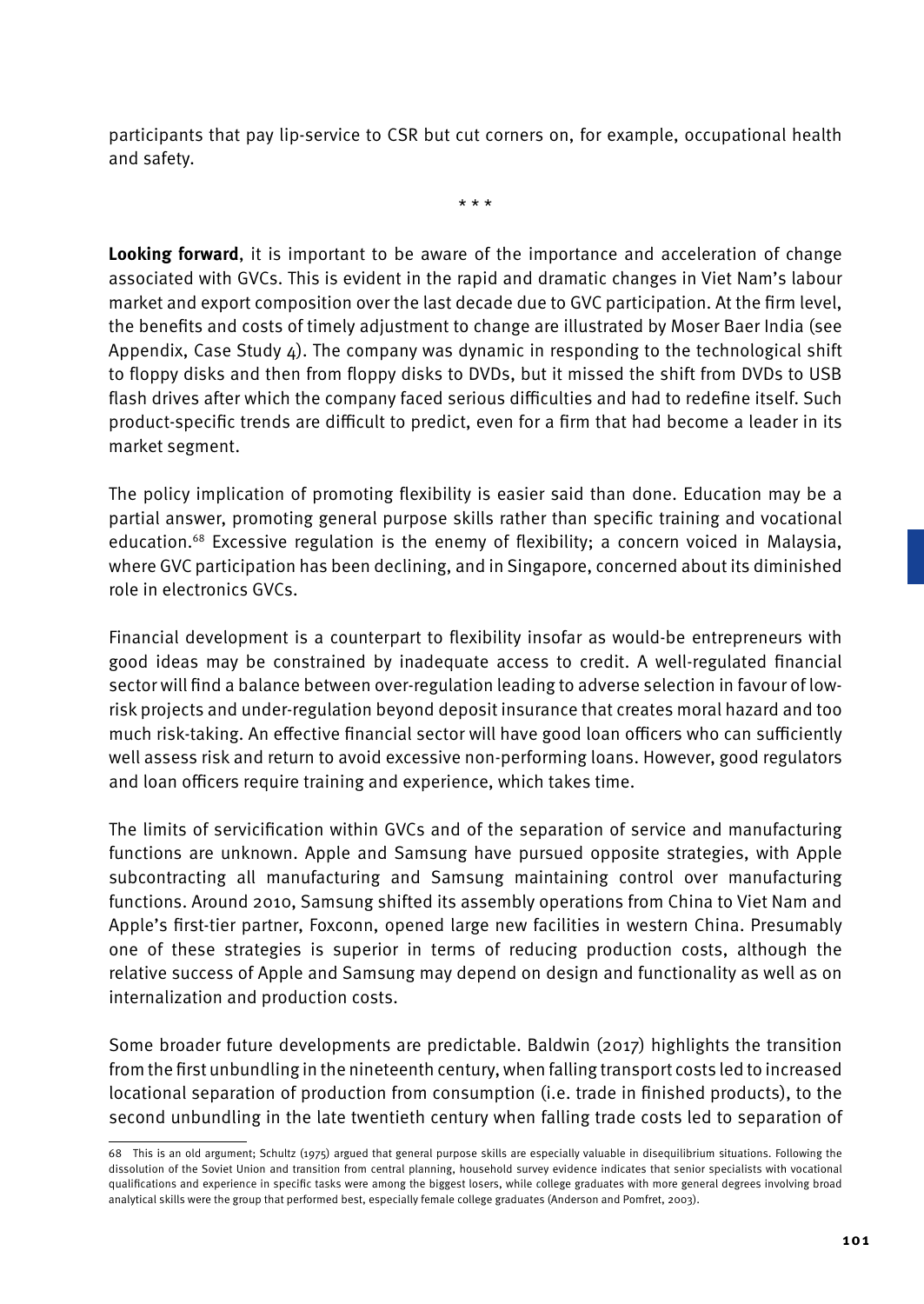tasks within production (i.e. GVCs). An incipient third unbundling is associated with changes in information and communications technology by which virtual face-to-face communication becomes a closer substitute for actual face-to-face communication. This change is likely to broaden the geographical scan of GVC lead-firms so that GVCs increasingly become global rather than regional. A more general way to portray this development is that a firm's scanning of potential suppliers and customers, which historically was local, has moved over the last century to the national and then regional and in future global arena.

These processes vary by product. When the search for the absolutely best suppliers is driven by high quality standards rather than cost, as in the Boeing 787 GVC or for Hical Technologies, then the value chain is already truly global. Such patterns are both a challenge and an opportunity for countries seeking GVC integration; the national competencies and industrial and technological capabilities emphasized in this report will become increasingly important, while absence of competencies will forestall GVC participation and upgrading. Automation is a predictable threat facing GVC participants who perform routine repetitive tasks, and in particular, automation threatens low- and semi-skilled employment in developing economies (Hallward-Driemeier and Nayyar, 2017). Foxconn, for example, has been a major adopter of robots in its Chinese factories. Among key competencies, the ability to be complementary to automation is likely to gain in significance.

One impact of globalization and GVC formation has been increased agglomeration as activities tend to cluster in urban areas. The third unbundling makes it less clear where agglomeration will take place, perhaps becoming almost indeterminate as an initial location becomes associated with dynamic scale economies. The third unbundling could lessen the advantages of regional value chains in East Asia, perhaps accelerating the development of GVCs that are global, or it could strengthen the role of megalopolises that may, or may not, be in Asia.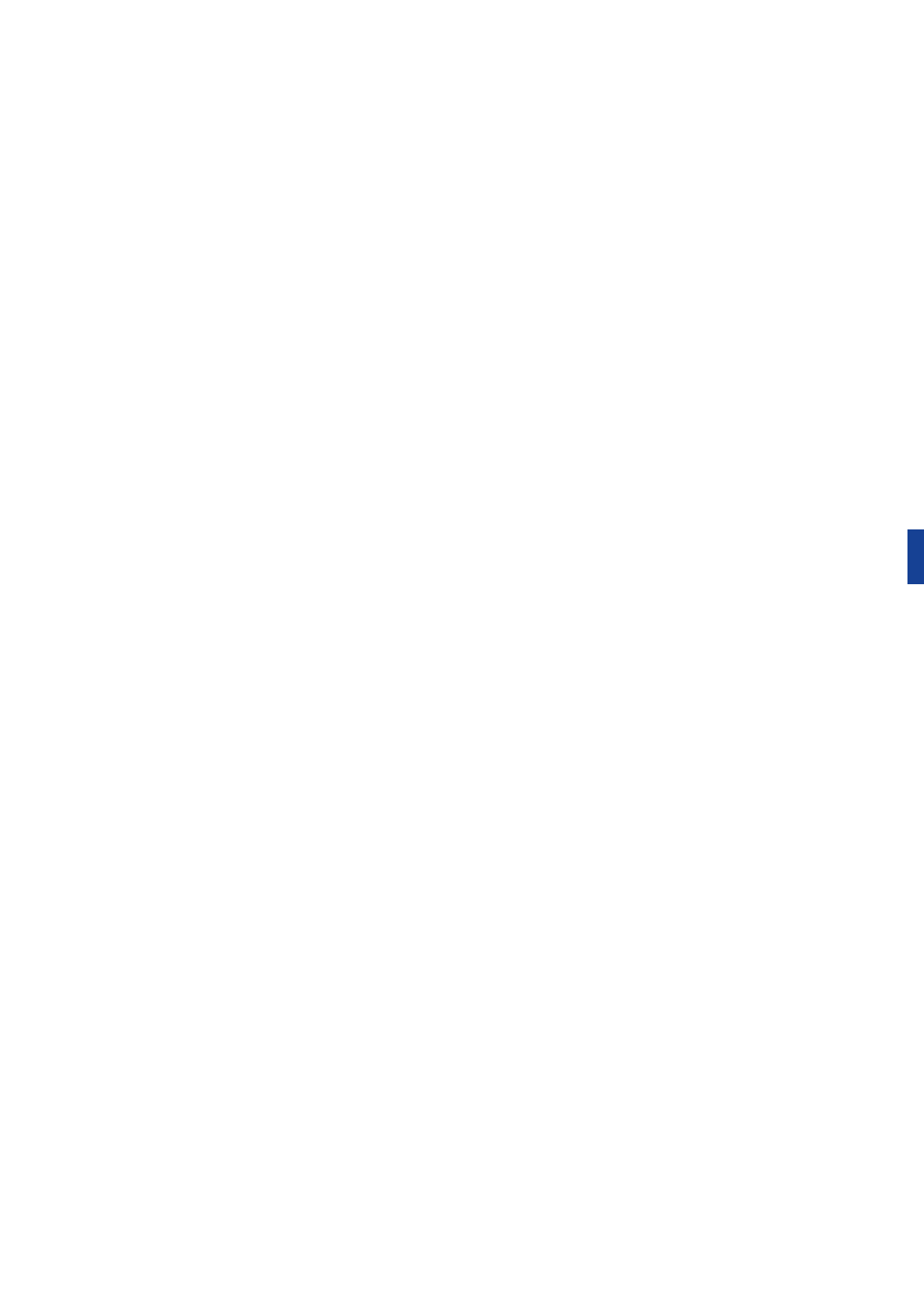# **APPENDIX: CASE STUDIES**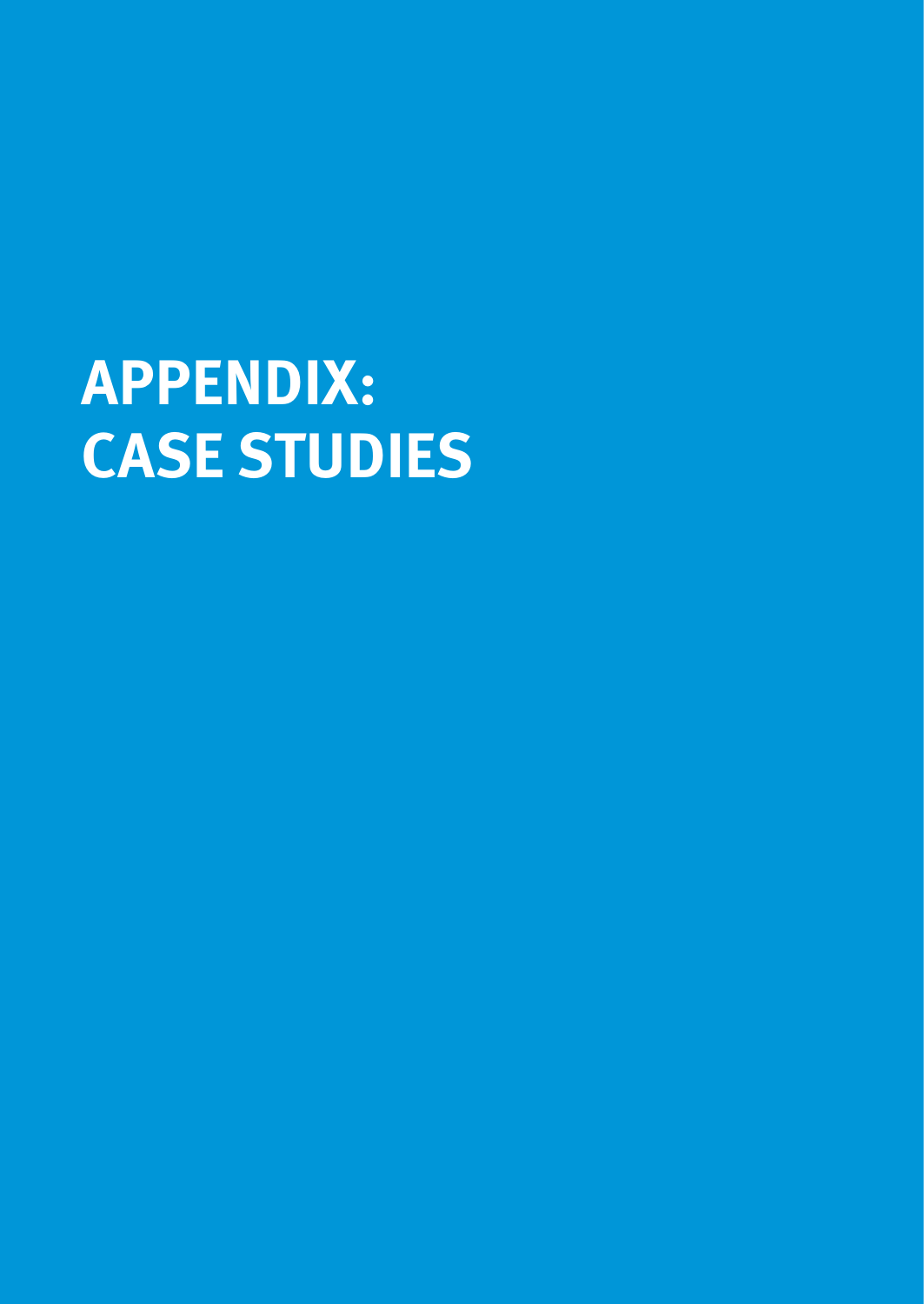### **CASE STUDY 1:**

### **SJET Supply Chain Co. (China)**

SJET Supply Chain Co. is a supply chain platform provider that matches supply and demand through its intelligent supply chain system. SJET integrates information, logistics and capital flow into its B2B multinational platform to provide comprehensive trade services for exportoriented companies. About 5,000 suppliers, over 100 export-oriented companies and dozens of banks are part of this platform. SJET's customers are primarily from industries such as information technology, consumer electronics, communication products, fast-moving consumer goods, medical devices, new materials and new energy. SJET targets enterprises with assets between US\$ 400,000 and US\$ 400 million. In addition to credit for supply chain financing, SJET provides services such as importing materials, logistics, distribution, review of credit, customs declarations, export of final products and other activities along the entire value chain.

The founder of SJET Technology accumulated initial assets through sales of technical products as an individual businessman starting in the 1980s. In 1992, foreign investment from Hong Kong SAR China increased significantly in the Shenzhen area, and he saw an opportunity to play a facilitating role for electronic products going from Hong Kong SAR China to Shenzhen and then to inland areas. In 1995, SJET Technology was established as a trading company for computer accessories. Cooperation with Gigabyte Technology (Taiwan Province of China) in 1997 provided an entry into becoming an agent for electronic computer components including motherboards, virtually concatenated group (VCG) cards and floppy drives.

China's WTO accession further opened the domestic market, generating fierce competition. The agency market for computer components was quickly saturated, so the company developed its own products, entering the field of security integration systems in 2003. SJET Technology obtained technical support from cooperation with Siemens and other international companies and was also responsible for importing and exporting those companies' consumer electronics. The government encouraged companies to engage in technical R&D through experience gained from cooperation with international high-tech companies, and SJET Technology invested in international manufacturers such as Jizhan Electronic Technology Co. Although SJET Technology made progress on R&D, the agency business still constituted the main source of profit.

In 2007, SJET was separated from SJET Technology. The new company gradually enhanced its logistics services in customs clearance, product purchasing and so forth, but only slowly in the first two years. The present CEO joined the company as a minority shareholder in 2009, and his solution to slow growth was to change from providing business process outsourcing for a single enterprise to facilitating the entire chain. SJET prioritized supply chain integration in electronic products at a time when domestic SMEs were developing their own export-oriented electronic products.

In 2009, SJET commenced its transformation to integrate the entire value chain and built an ecosystem of stakeholders around the world. In this ecosystem, supply chain administrators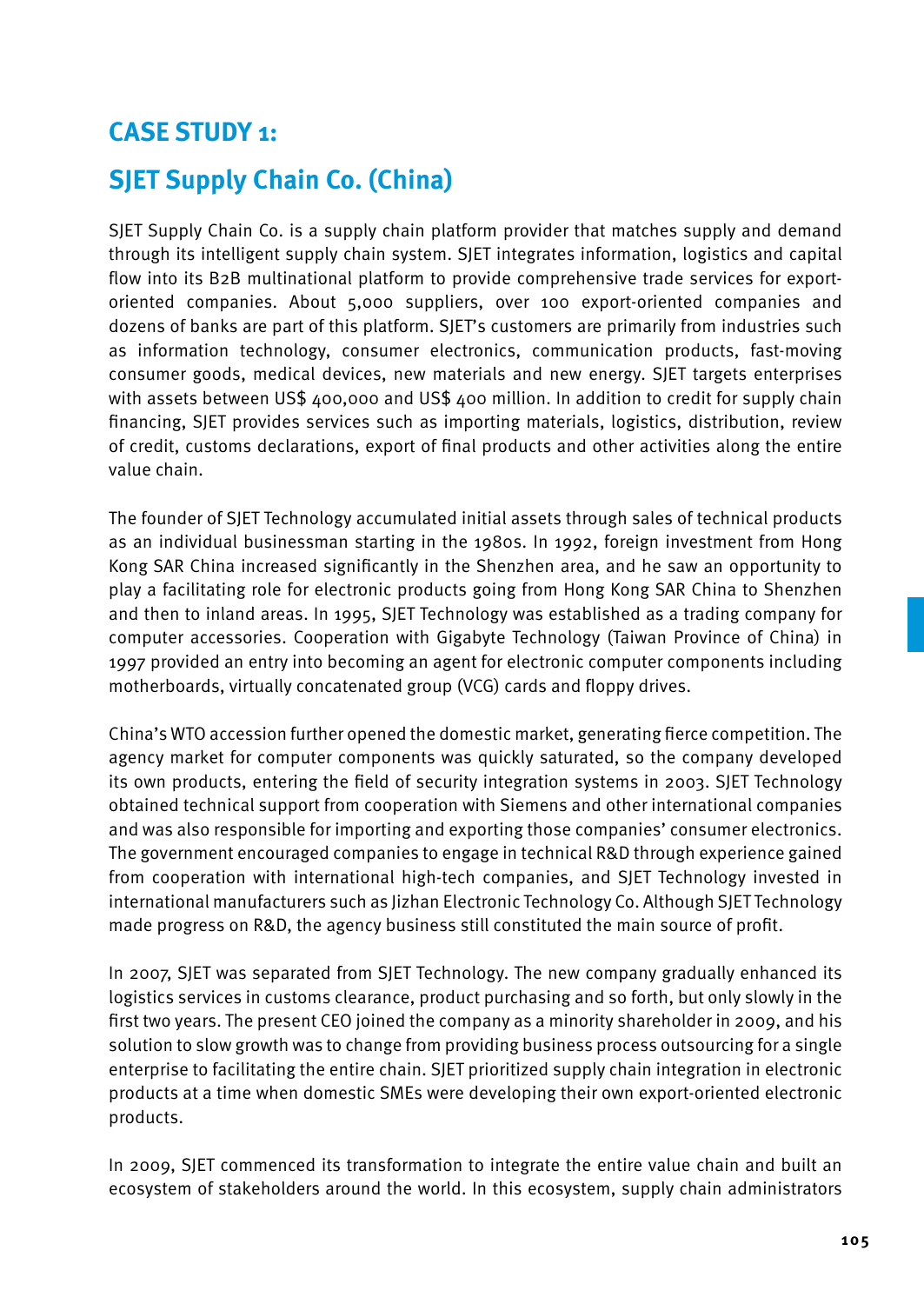(i.e. SMEs in related industries) and supply chain coordinators (SJET) work at the centre. Supply chain administrators are responsible for managing orders and value creation of products. Supply chain coordinators focus on integrating material, capital and information flows via control of three platforms: virtual production management, supply chain logistics and the marketing operation in Hong Kong SAR China. Project design, production and so forth are shared within this ecosystem. SJET's ecosystem enables SMEs to enter GVCs and increase profit from the global market.

With the aid of the internet and information technology, SJET moved one step further in 2012 with the development of an SAP system and a B2B platform, facilitating information collaboration along the entire value chain. This process was accelerated through cooperation with Capgemini, IBM and leading international software vendors, while the talent cultivated and hired by the company also contributed to sustained growth. The ability to maintain data on buyer and supplier needs and capabilities from the entire value chain enables quick and accurate matching of supply and demand.

To match the new business model, the company flattened its organizational structure in 2013 into three main operation parts: front-end, mid-end and back-end. The back-end consisting of the system of information, financial, training, clearing and risk-control is rigid. The frontend is the flexible business centre, consisting of five business groups that interact with each other, although each has a distinct business orientation: business and sales, industrial chain, ecosystem, innovation and intelligent terminal. The mid-end combines the other two parts through interactions with both customers and the technical team. All orders are managed through a database which promotes standardization and integration of the business process. Supply chain management services cover a range of processes from material purchasing to exporting, which enables customers to focus on their competitive advantages.

As an example, SJET plays a facilitating role for smaller mobile phone companies, who are able to identify overseas customers and develop appropriate products but are often not able to fulfil all overseas orders due to lack of capital, bargaining power against suppliers, production capacity or other problems. SJET provides a platform of services to companies after they have reached agreement with overseas buyers. For example, company A is a mobile phone design company in Shenzhen that has successfully developed its own brands overseas after five years of cooperation with SJET. After SJET's operation platform in Hong Kong SAR China (Chuanglian) receives the deposit paid by company A's customer, the mainland virtual manufacturing platform of SJET (Wuzhoutong) is responsible for global procurement of materials according to company A's specifications. Suppliers of key components, determined by company A, must be approved by SJET following a risk assessment. If A cannot identify available suppliers, SJET recommends appropriate ones. All the materials are delivered to SJET's warehouses to be sorted and then sent to factories on SJET's platform, which are automatically matched according to A's requirements. At this stage, payments for materials are advanced by SJET. During production, quality control and inspection of finished products are under the charge of A. The shipment is delivered to Chuanglian and then to the overseas buyers by logistics companies appointed by SJET. After A has negotiated payment with the bank, SJET takes charge of the settlement of currency exchange, tax rebates and so forth. Settlement between SJET and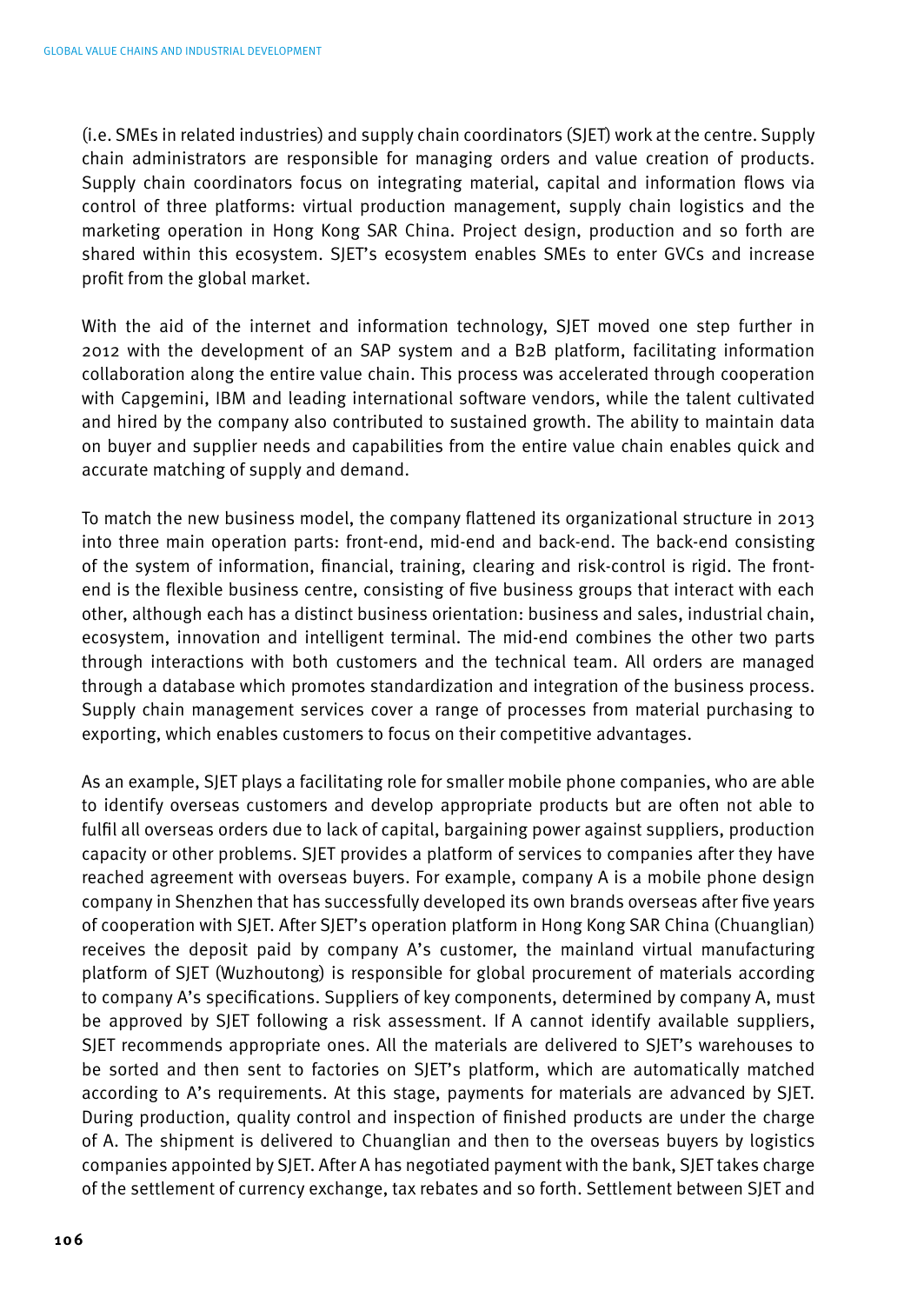A is the final step. Because SJET monitors activities related to import and export, and other activities are taken over by companies in SJET's platform, A can focus on R&D and key business decisions, accumulating capital and experience to pave the way to developing its own brand. This facilitates A's product upgrading, as well as strengthens its competitiveness in the global market.

### **CASE STUDY 2:**

### **Red Collar (China)**

Starting as a small township enterprise, Red Collar accumulated manufacturing expertise and capital to become a mass producer when apparel exports increased considerably. The turning point came in 2003, when information technology began flourishing in China. Taobao (a Chinese website for online shopping that is operated by the Alibaba Group) was launched in 2003, and many apparel companies utilized the buyer-to-customer platform as a new sales channel. Red Collar explored the digitalization of the manufacturing process to become a mass customizer through a manufacturer-to-customer platform in which the manufacturer directly interacts with end customers, e.g. if a customer in an overseas department store wants to buy a customized suit, he/she can use a portable system provided by a salesperson to complete the design process and the customer's data is transmitted to Red Collar's manufacturing plant. There is no heavy investment or reliance on physical sales outlets in overseas market. Further, it encourages customers to design by themselves, which reduced the demands of professional designers who are expensive in the traditional apparel manufacturing process.

The Red Collar Group was established in 1995 in Qingdao, Shandong Province. The group's predecessor was one of the many township enterprises that responded to the opening of the economy after 1979 to produce for the domestic wholesale market. Its operation was limited to small-scale production of a narrow range of products based on manual work. After establishment of the Red Collar Group, in addition to operating its private brand domestically, Red Collar produced apparel for foreign brands under an OEM model. From an early stage, Red Collar invested heavily in world-class processing equipment. Aiming to differentiate itself from competitors, Red Collar imported fabrics and accessories from Italy to ensure high quality and, despite the expense, the company invited fashion designers from Italy to promptly follow global fashion trends.

During the 2000s, Red Collar collaborated with famous partners from the United States, Italy, Germany and other EU countries. Revenues from OEM far exceeded sales to the domestic market. Red Collar's mission was to increase production capacity as well as improve efficiency to reduce variable costs. However, problems arising from product homogeneity, soaring export volume and slumping prices led to fierce competition and the need for new channels.

In 2003, the impact of internet technology encouraged the founder to start transformation from mass production to mass customization. Customization was initially limited to a small scale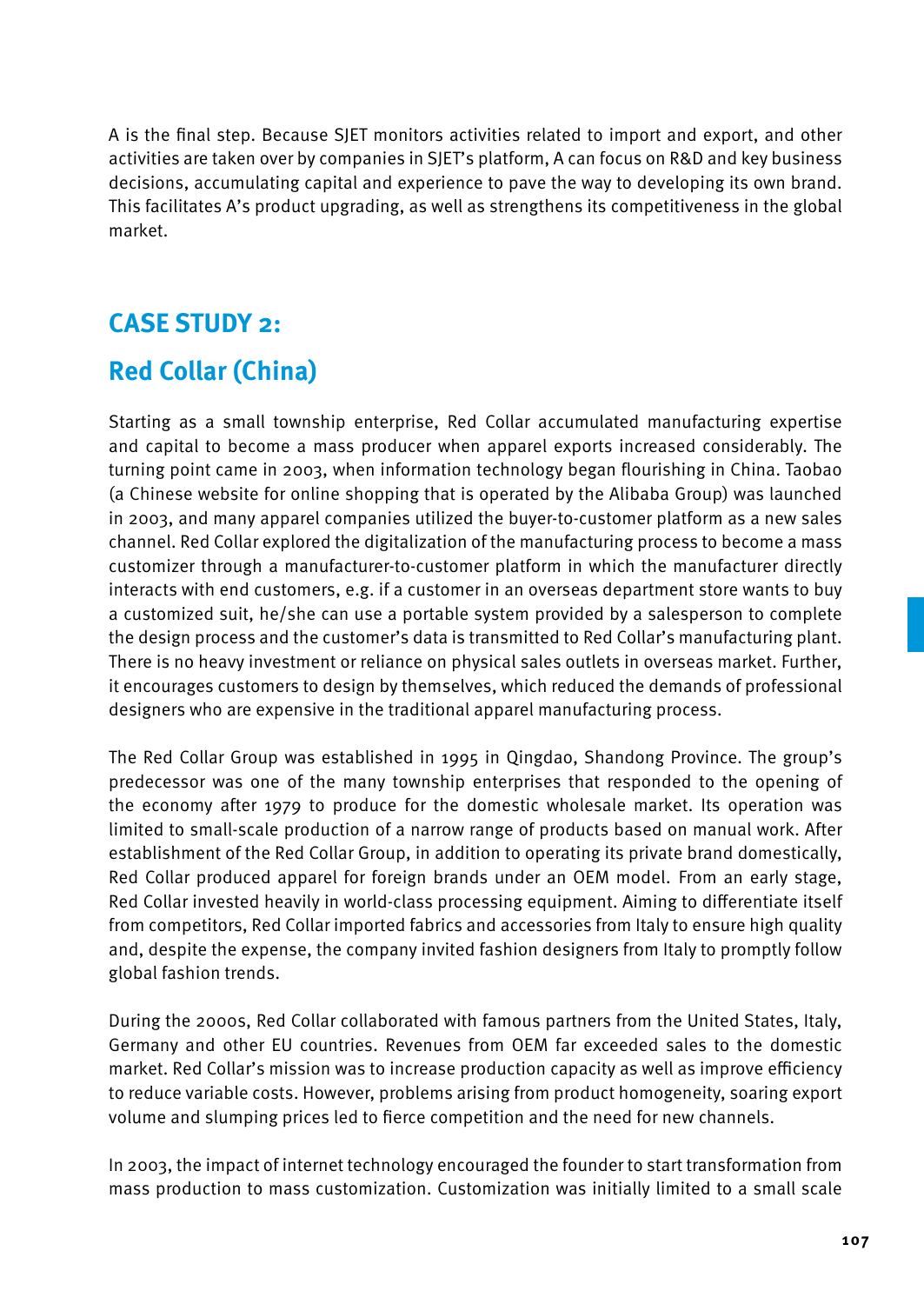for the New York market, while OEM remained Red Collar's principal business. Newly employed programmers worked with internal skilled workers for several years to develop the global customized platform. In accordance with its business transformation, Red Collar gradually achieved a flat organization structure which reduced administration expenses by at least 20 per cent. Added to 30 per cent reduction in its production costs, the net profit margin of apparel customization increased from 2.8 per cent in 2011 to 25 per cent in 2015.

Between 2005 and 2015, the Group invested heavily to transform from traditional manufacturing by developing a global internet platform for apparel customization. In 2011, apparel customization only accounted for 10 per cent of total sales revenue. In 2015, revenue from apparel customization accounted for 96 per cent of the total sales of RMB 1.1 billion (approximately US\$ 180 million), with a net profit margin of 25 per cent. The Group's finished products, especially tailored suits, can be delivered within seven working days. Most of Red Collar's overseas sales are to major retail chains or tailors, with 70 per cent of customized orders in 2015 coming from the United States, Canada, Italy and other EU countries. Once the company successfully operated in the overseas market, Red Collar set out to stimulate the growth of domestic customized apparel sales, and has committed to improving operations in the domestic market with its brands, including Red Collar, R.Prince, Cameo and RCollar.

Production data accumulated over time enabled the company to build its database and modularize the production process. Customers can design their own suits as well as pick fabrics and accessories after submitting their measurement data collected through Red Collar's unique method. The system automatically finishes the arrangement of manufacturing, including pattern making, data transfer to employees and other processes that used to rely on manual work. In 2015, the company founded a manufacturing research centre, a data research centre, an organizational innovation research centre and another eight research centres. The company fully achieved customized production in 2015 and in that year, both its sales and profit more than doubled.

Supported by the export tax rebate policy and its business philosophy of high quality, Red Collar survived the Asian financial crisis. After China's accession to the WTO, Red Collar explored more overseas customers and started its practice of transformation to apparel customization in 2003. This was not a coincidence, but a careful consideration. The series of policies in these years purposely led companies to change from low-end to advanced manufacturing.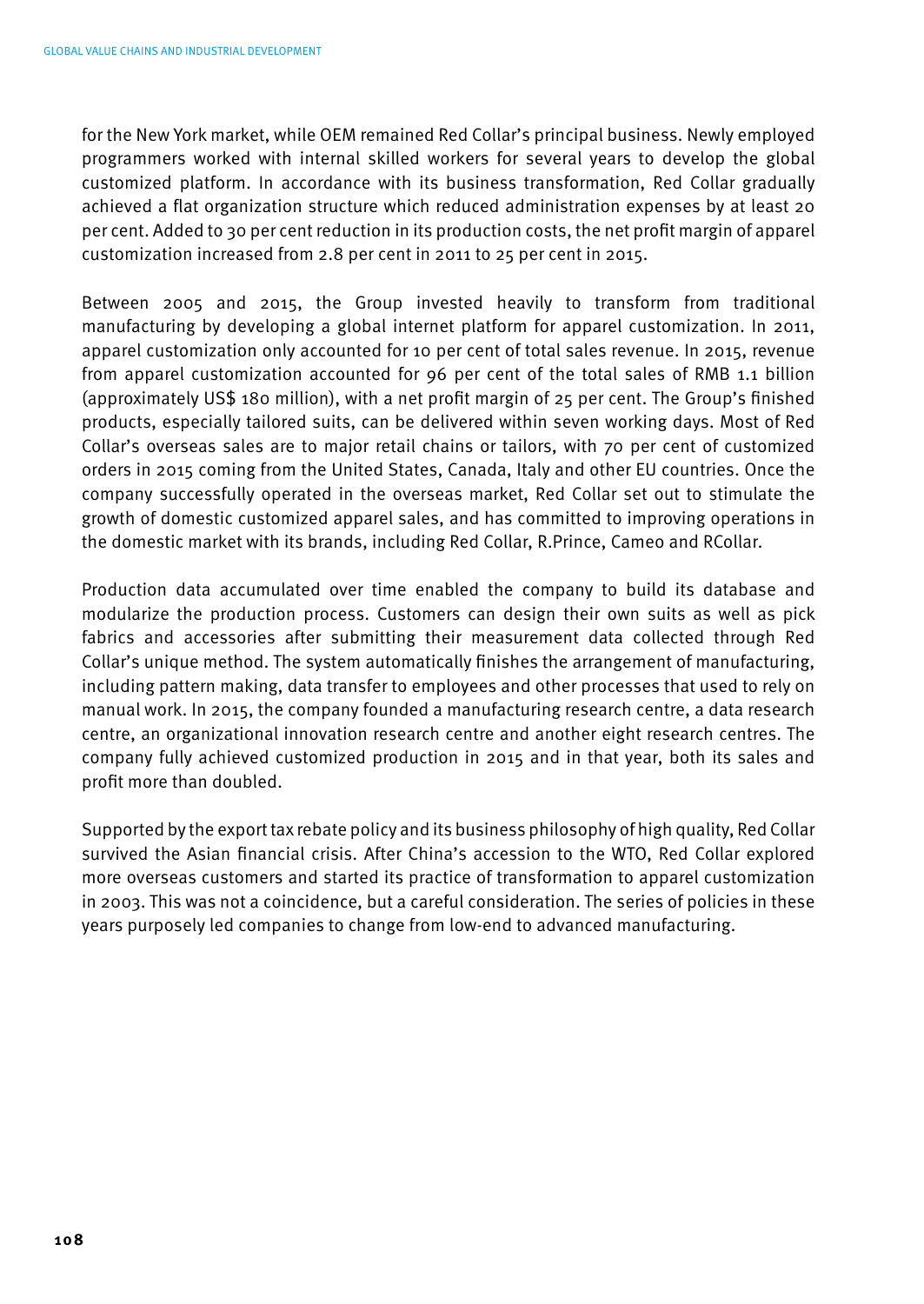### **CASE STUDY 3:**

### **Gokaldas Exports Ltd. (India)**

Gokaldas Exports Limited (GEL) is one of the leading apparel exporters of India and has been serving large global retailers since its inception in the year 1978. It began its operations as an Indian company incorporated in Mauritius to export apparel. In 1985, the firm was incorporated into a private limited company in India with Blackstone F P Capital Partners (Mauritius) as a major holding company. It added a second manufacturing facility and began exporting to the United States under made-to-order buying arrangements. With state-of-the-art design capabilities and manufacturing facilities, it provides multiproduct goods and a diversified product portfolio across various categories of garments for men, women as well as children.

Today, GEL is an ISO 9001:2001 certified company and operates from 20 manufacturing units spread across the states of Karnataka, Tamil Nadu and Andhra Pradesh. It has an installed capacity to produce more than 2.5 million garments per month and employs around 25,000 workers. The company manufactures apparel under a licence from established international brand clients such as Abercrombie & Fitch, Adidas, All Saints, American Eagle, Arvind Brands, Banana Republic, Benetton, Camel Active, Chicos, Columbia, Diesel, Decathlon, DKNY, Esprit, Gap, Grasim, Guess, H&M, Hollister Hurley, Jack Wolfskin, Land's End, Lee, Marks and Spencer, Mexx, Macy's, Nike, Northface, Old Navy, Puma, Reebok and Reid and Taylor.

A major challenge facing the company is to improve profitability in the midst of growing competition from newly emerging players like Viet Nam, Cambodia, Bangladesh, and Sri Lanka, especially as those with least-developed country status receive preferential access to major markets. Another problem the company faces is the different packaging and labelling requirements, customs and inspection procedures, especially in the EU and U.S. markets, as well as changing standards and quality specifications, e.g. in the 1990s, the prohibition of colour dyes in Germany caused major losses for the firm. Changing tastes and preferences have shifted the focus towards new designs, which has resulted in continuous technology upgrading, such as improving technology-intensive CAD/CAM systems, 3D printing and 3D technology for mass customization; the labour-intensive apparel industry is slowly becoming a capitalintensive industry with the introduction of computer-aided design and related technologies.

As part of their corporate social responsibility objective, GEL works actively on issues related to gender equality, poverty eradication, sustainability, education and health. GEL complies with the guidelines on corporate governance stipulated under Clause 49 of India's 2015 Regulations on Listing Obligations and Disclosure Requirements. The firm has generated considerable employment, and the firm's female to male employment ratio is higher than that of its competitors. The firm is conscious of environmental issues; GEL complies with a variety of international norms and undergoes frequent environmental and energy audits. It also consciously promotes a healthy work environment adapted to employees' health and safety needs. Achievements in sustainability include reverse osmosis plant in denim laundry to enable 85 per cent recycling of wash water, solar lighting for external factory periphery implemented on a pilot basis for six factories and to be extended to all units, and the majority of manufacturing units have obtained the Global Organic Textile Standards Certification.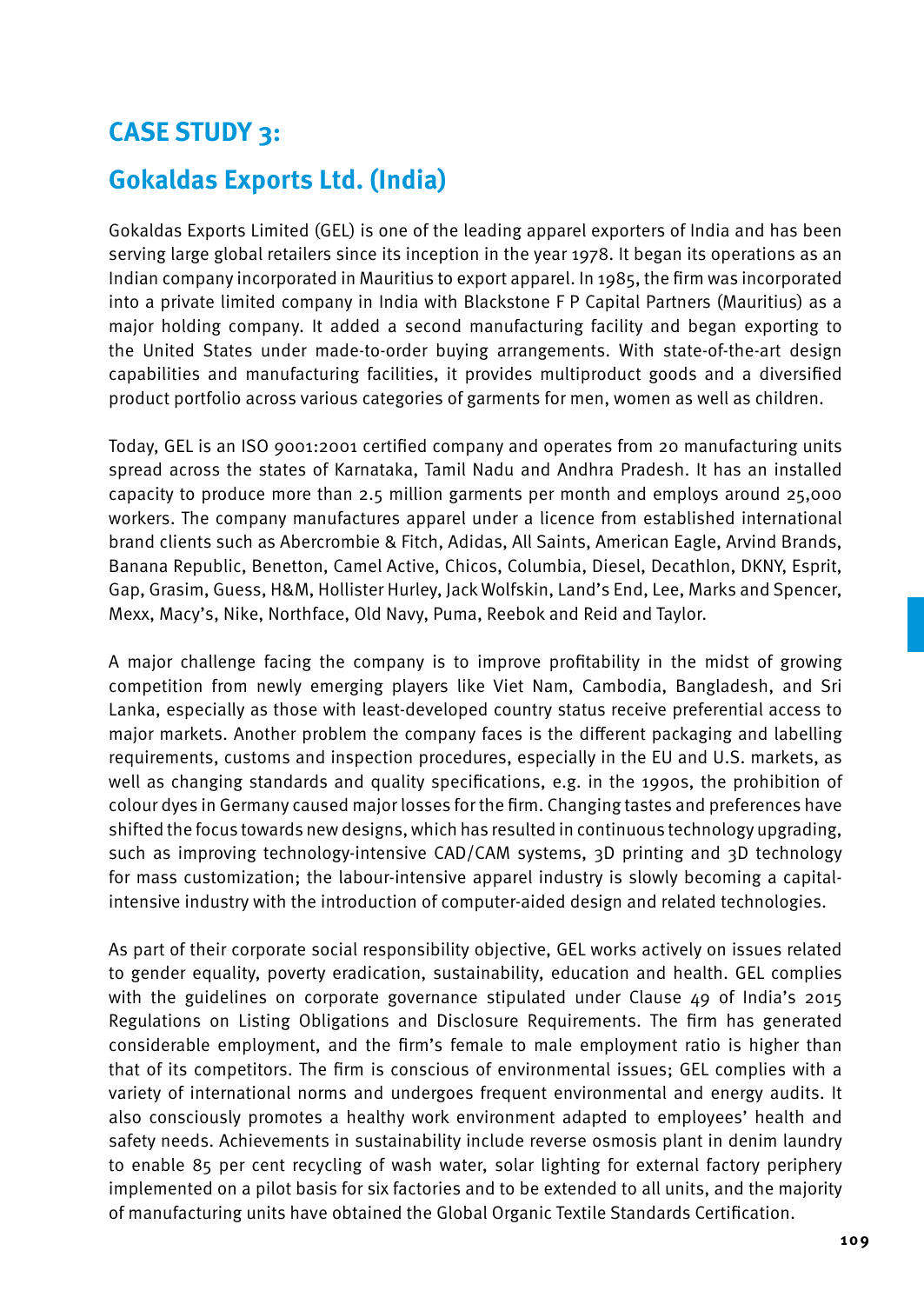### **CASE STUDY 4:**

### **Moser Baer India Ltd. (India)**

Moser Baer India was founded in New Delhi in 1983 in technical collaboration with Maruzen Corporation, Japan and Moser Baer Sumiswald, Switzerland. Storage devices emerged as a major consumable item for the IT industry, and in the mid-2000s, Moser Baer India was the second largest optical media manufacturer with around 17 per cent of the global market. Technology was the primary reason for the firm's rapid growth in the 1980s and 1990s, but technological obsolescence threatened its existence when the firm's storage devices technology experienced market erosion due to the introduction of newer technologies. Starting in 2007, Moser Baer diversified into photovoltaic cells and home entertainment, and later into light-emitting diode (LED) lighting. It continued to focus on its key strengths: geographical presence across the world, combined with a strong focus on quality and a strong distributor network. Government policies promoting IT and exports and preferential purchases by government organizations for products made in India may have helped, but technology was the key for its competitiveness.

In 1988, Moser Baer India moved into the data storage industry by manufacturing 5.25-inch floppy disks, and by 1993, the company was manufacturing 3.5-inch floppy disks. Responding quickly to major technological changes, the company set up a 150 million unit capacity plant to manufacture Recordable Compact Disks (CD-Rs) and Recordable Digital Versatile Disks (DVD-Rs) in 1999. The strategy for optical media was identical to that successfully implemented in the disk business – creating a facility that matches global standards in terms of size, technology, quality, product flexibility and process integration. In 2003, the company was the first to market next-generation storage formats like Blu-Ray discs and HD-DVD in India. In 2007, the company acquired OM&T BV, a Philips' optical technology and R&D subsidiary. Today, it is the only large Indian manufacturer of magnetic and optical media data storage products, exporting approximately 85 per cent of its production

Since inception, Moser Baer has endeavoured to pursue a sustainable business model based on low costs, high margins, high profits, reinvestment and capacity growth. Along the way, deep relationships have been forged with leading OEMs, with the result that there are hardly any global technology brands in the optical media segment today with which Moser Baer is not associated. To retain its business, Moser Baer focused on upgrading high-speed flash memory technology. It produces storage devices under agreements with Verbatim and Polaroid, and remains one of the leading players in the global storage media industry both in terms of low cost mass manufacturing and in offering a wide range of high quality products.<sup>69</sup> However, in a shrinking market, the company faced serious financial problems starting in 2004-5. The competitors from Taiwan Province of China, CMC and Ritek, were more agile in shifting to flash-drive technology and by relocating production to mainland China, thus reducing their costs substantially.

In 2006, Moser Baer India announced diversification into the photovoltaic and home entertainment businesses. To some extent, this involved transferring the company's core

<sup>69</sup> The company conforms to the JET, JIS and JPEC specifications. Successful re-certification under the Integrated Management System of ISO 9001:2008, ISO 14001:2004, OHSAS 18001:2007, Disney ILS Audit and SA 8000:2008 Standards for Environment, Health & Safety Management and Social Accountability, respectively, audited by various certifying agencies like DNV & CT PAT.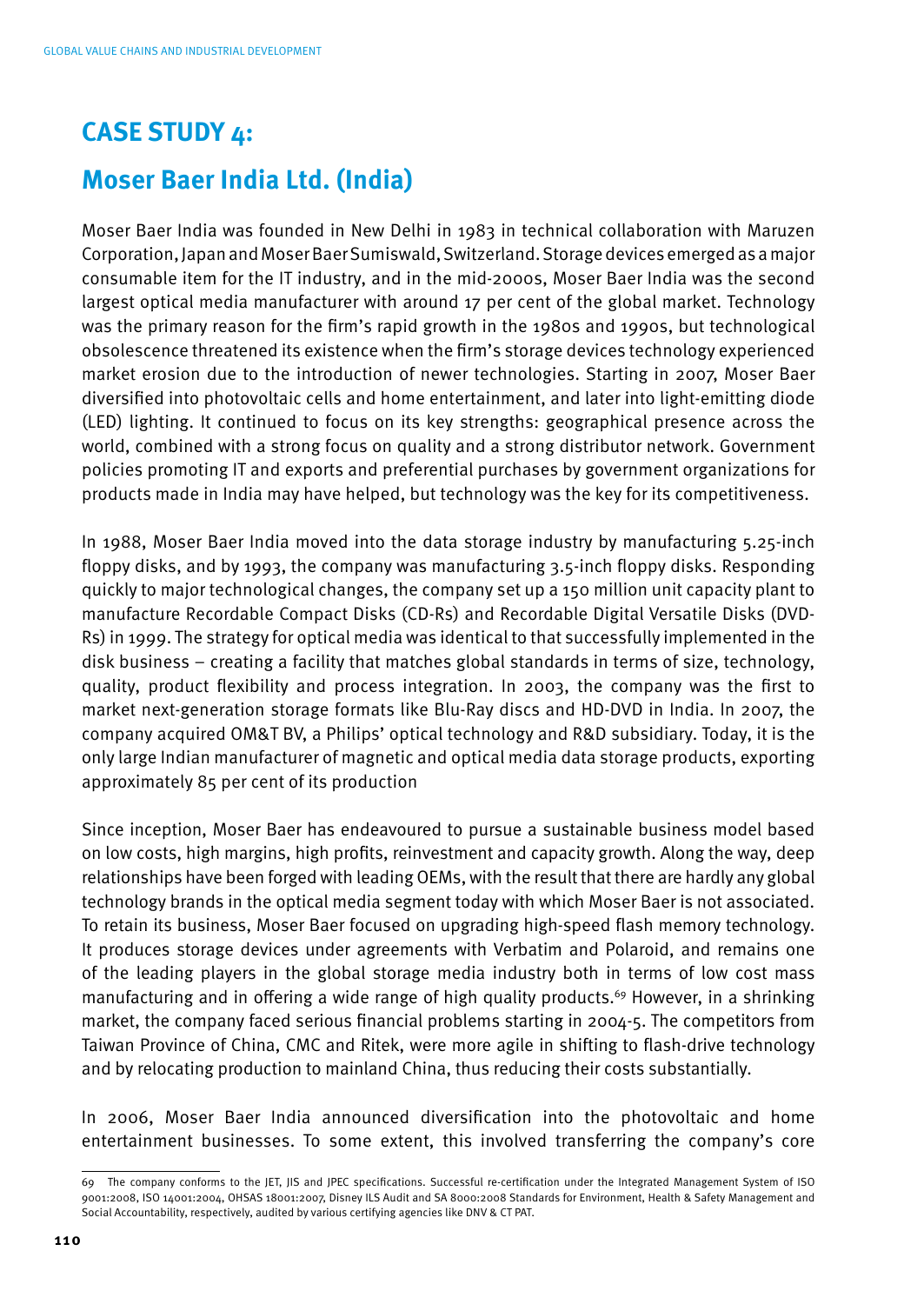competences; Moser Baer's business was the micro-coating of surfaces, i.e. coating a silicon wafer on a large glass panel. Related technologies were obtained through investments in solar technology start-ups such as Solaria and SolFocus. On the supply side, Moser Baer's strategy was to obtain poly-silicon, the raw material used to coat the solar panels, through long-term supply deals with companies like REC Group, LDK Solar and Deutsche Solar. In 2007-8, Moser Baer set up the world's largest Thin Film Solar Fab plant. The photovoltaic business was established at a bad time in 2008, as the global economy entered recession, and as Chinese producers pushed down the price of photovoltaic cells by 85 per cent between 2009 and 2017 (Carvalho et al., 2017). Moser Baer experienced a difficult four years.70

Moser Baer Entertainment Limited was founded in 2006, and operates as a subsidiary of Moser Baer India, based in Mumbai, India. In 2008, Moser Baer signed an exclusive home video licensing deal with UTV Motion Pictures and launched a digital video processing facility in Chennai. Moser Baer Entertainment Ltd. distributes home videos in VCD and DVD formats in Hindi, English, Tamil, Telugu, Malayalam, Kannada, Marathi, Gujarati, Bengali, Bhojpuri and Punjabi languages. The company also offers non-film titles, such as devotional, classical, health, tourism and educational series. Moser Baer Entertainment Limited offers its products through carrying and forwarding agents, distributors, owned and franchised outlets and online sales.

Moser Baer is also moving towards establishing itself in the Indian LED lighting market. Moser Baer Technologies and Universal Display Corporation announced a technology and licensing agreement for energy-efficient white OLED lighting.

Moser Baer is presently an assembly unit, which is heavily dependent on the import of raw material, mainly from China. The import to indigenous ratio of raw material and packing material was around 80:20 in 2015-16; the ratio was considerably less when the firm's flagship product was storage devices, and has been boosted as a result of diversification into the solar and LED lighting industries.

The company has a presence in over 100 economies, serviced through 15 marketing offices spread across the globe, with representatives in India, the United States, Europe, Japan, Russia, Ukraine, Egypt, Argentina, Chile, Malaysia and strong tie-ups with many global technology players in the optical media storage business. In the PV space, Moser Baer has a presence in the entire value chain, with products being sold to more than 82 economies. With a reputation for high quality and a strong brand in the Indian solar PV market, Moser Baer hopes to benefit from India's potential demand growth in both the off-grid and utility scale markets in the years to come. In the domestic market, it also looks forward to emerging opportunities following the announcement of government policy initiatives and to timely receipt of the SIPS subsidy from the Government of India.

Moser Baer India Limited recognizes its corporate social responsibilities. It is an equal opportunity employer and complies with the Code of Ethics and Conduct, which provides equal treatment in all aspects of the working environment. To realize the goal of "Education for All", the company has already provided adult literacy classes for 82 women in two villages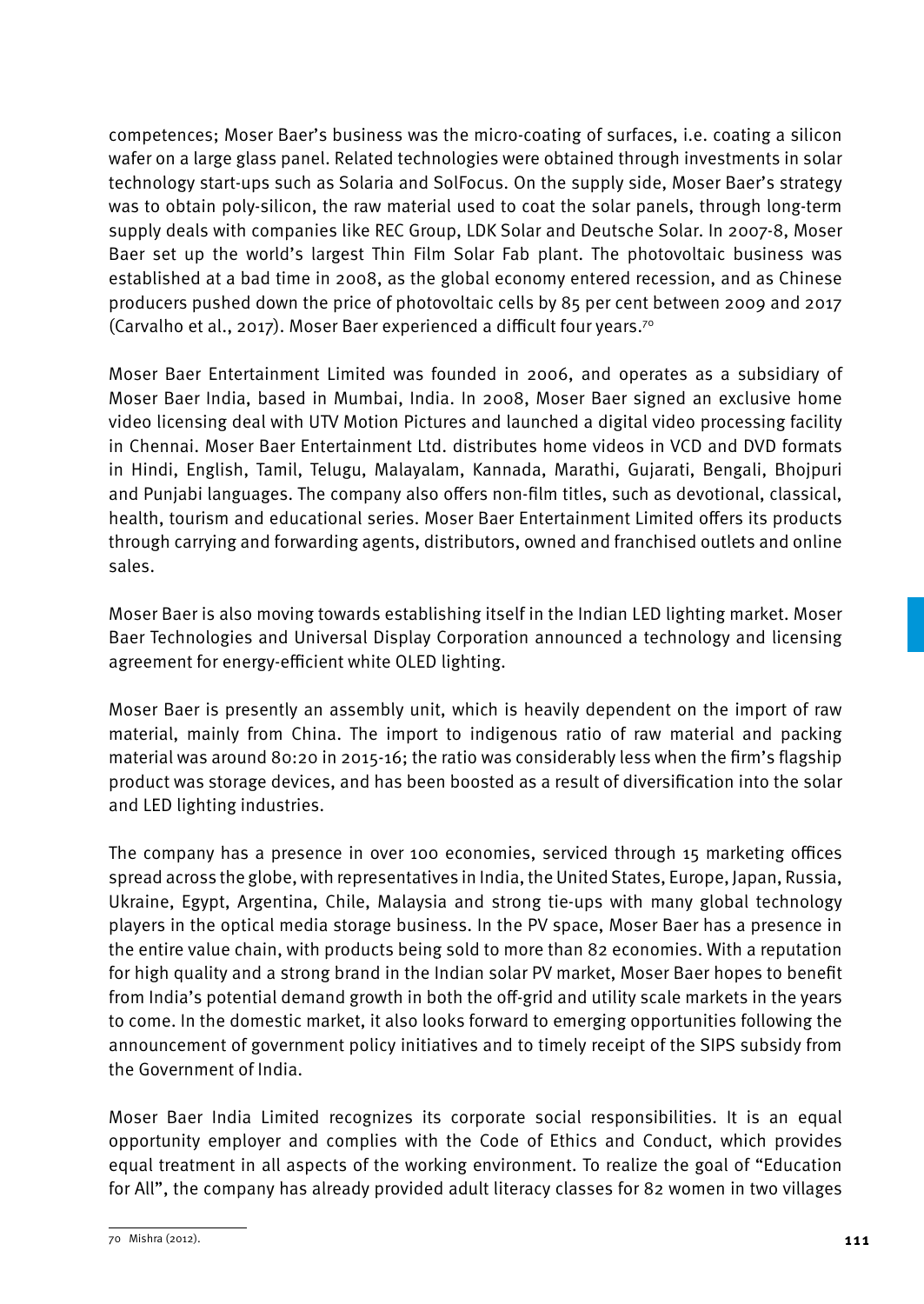and pushed 692 children into formal education through enrolment drives in the villages. The company has launched advanced computer programming and personality grooming sessions for rural youth, and during 2015-16, this initiative resulted in 1,228 beneficiaries. "Nayee Roshni", a youth development initiative of Moser Baer Trust, provides training to rural youth on various aspects of team-building exercises, mass mobilization activities such as street theatre and sessions on issues such as substance abuse and child sexual abuse. In addition, it has also covered more than 6,000 families through livelihood interventions. The company is committed to leadership in environment, health and safety by creating a culture of work safety in order to achieve its target of zero accidents. Recycling of materials, energy efficiency and renewable energy are pillars of sustainable policy; during 2015-16, the company's efforts saved 5,662 trees through in-house recycling/reuse of 36,299 wooden pallets for product packing. The company recycled 2,368 tons of polycarbonate and 162 tons of solvent, used clean fuel and grid power to reduce carbon-dioxide emission, reduced kitchen waste by installing biogas plant and produced biogas equivalent to a half-cylinder of LPG per day from kitchen waste.

### **CASE STUDY 5:**

### **Hical Technologies (India)**

Hical Technologies is a 100 per cent export-oriented unit, with revenues from aerospace (around 40 per cent), followed by defence (around 40 per cent) and medicine (20 per cent). Technology and innovation have been the main driving forces for the company, and the company is committed to attaining technology leadership in electromagnetic and electromechanical devices through research and development and strategic equity and non-equity partnerships. Since 1997, it has grown rapidly as a high-end electromagnetic component manufacturing company supplying leading corporations in Europe, the United States and Asia. Today, Hical is a single source supplier for 150 different types of parts produced in-house to the world's leading aerospace companies.

The company began its operations in 1988 as Hical Magnetics, a closely held private limited company with a manufacturing facility in Bangalore producing electromagnetic high frequency transformer components for domestic clients in the telecom and automotive industries. In 1992, based on its strength in electromagnetic design and development expertise, the company decided to enter the international market. The unreliability of domestic clients, i.e. public sector companies, pushed the company to diversify into aerospace and transform into a 100 per cent export-oriented unit (EOU) in 1997.

The company diversified into the aerospace business by setting up a state-of-the-art "Hical Technology Development Centre" for developing electromagnetic and electromechanical systems for space and aerospace applications. By hiring the best talent from the Indian Space Research Organisation and other aerospace agencies, it achieved capabilities in providing end-to-end solutions starting from ideation, proof of concept, detail design, prototyping, test rig development, performance testing and qualification for aerospace applications. It has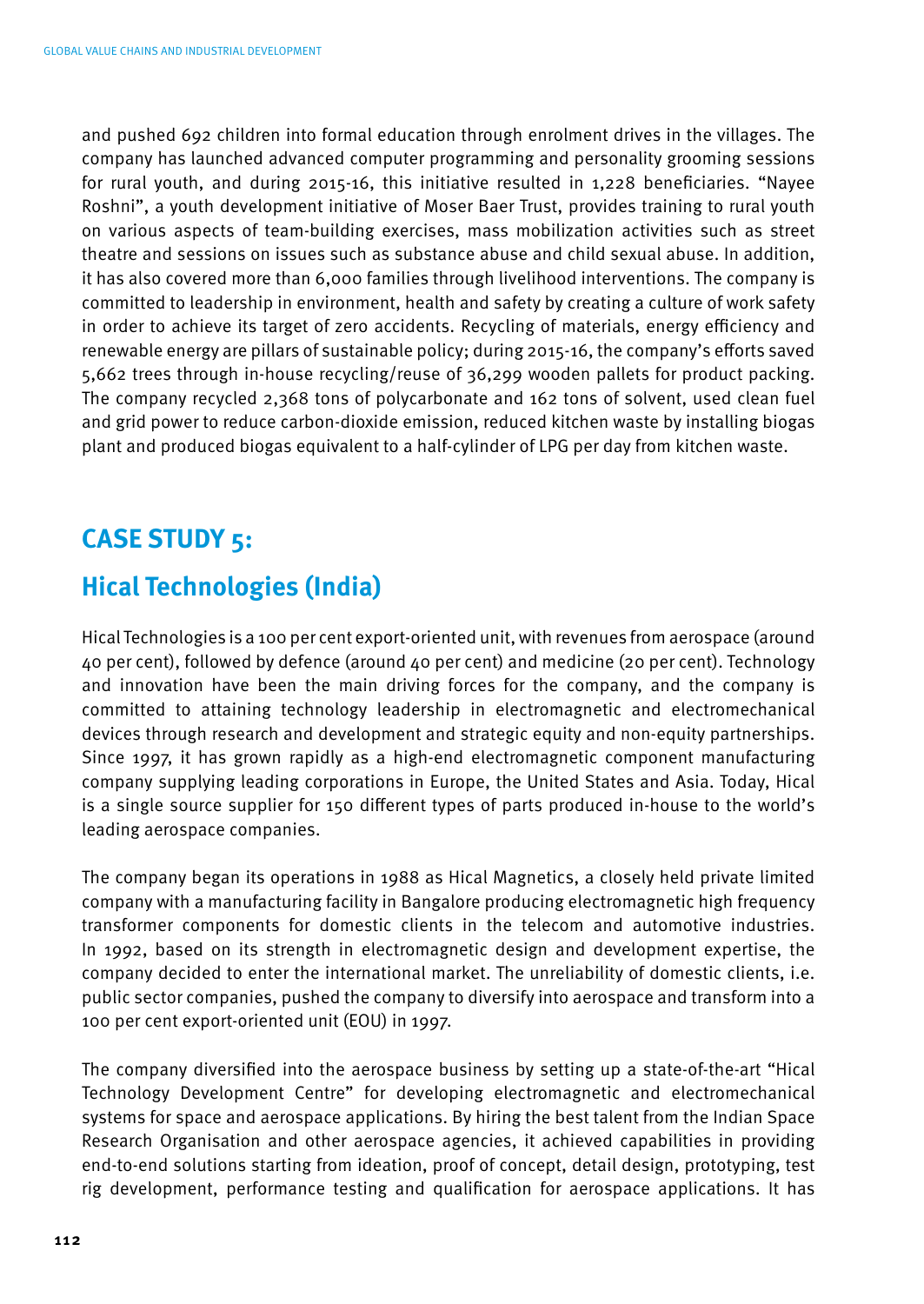attained world class capabilities in designing and developing sensors, electromechanical products and subsystems and hydraulic products and subsystems.

Hical's first major technology-related strategic agreement was signed in 2011 with Vacuumschmelze, Germany. This agreement established cooperation in the manufacture of specialty magnetics using the advanced electromagnetic cores of Vacuumschmelze. Hical became the third manufacturer of these products for Vacuumschmelze, after their partners in China and Malaysia.

The first major international joint venture was signed with France's NSE Group in 2012. The new firm, Hical-NSE Electronics Private Limited, became a strategic arm of Hical Technologies to cater to the Indian Offset requirement. This collaboration brought expertise to design, build and sell integrated systems for aerospace, electronics, telecommunications and large-scale industry applications. As an outcome of this collaboration, the company became the Indian Offset Partners for Indo-US, Indo-French, and Indo-Israeli contracts. In February 2017, Hical Technologies signed an MOU establishing a formal relationship with General Aeronautics in which Hical Technologies will be the product integration and fabrication partner for unmanned helicopters and unmanned aerial vehicles (UAVs, or drones) manufactured by General Aeronautics.

The firm has three manufacturing facilities in Bangalore, all equipped with state-of-the-art manufacturing processes. It designs and manufactures high reliability electromagnetics and electromechanical products (motors, solenoids and sensors and transformers), and supplies system integration (box builds and cabinet integrations) to BAE Systems, Boeing, GE Aviation, Lockheed Martin and others. The products and services can be classified broadly into (a) built to print, (b) design and development, and (c) built to specifications. Hical Technologies has regional offices in the United States, the UK, France, Italy and Singapore; in other places, it is represented through its agents.

Hical has stringent norms for its suppliers and distributors. It sources globally and manages supplier quality through timely and regular feedback on performance through on-site audits. The firm has a codified conflict metal policy, an elaborate supplier's manual which advocates high reliability and commitment for quality. In addition to global sourcing, the company has more than 100 local sub-contractors for special processes, sheet metal, casting, forging, moulding and laser welding. All three manufacturing units are custom-bonded as exporting units. The government has allowed self-certification and self-bonding that eliminates potential delays in the supply chain, and the entire supply chain is controlled by the SAP HANA ERP system. Hical also acts as an Indian arm of NSE-France to provide technical services to Hindustan Aeronautics Ltd.

For Hical, the main future challenges lie in technology and economics. In an international highend technology niche market limited to few players, continuous technology upgrading through equity and non-equity-based strategic alliances is necessary to survive and grow. The clientele of aerospace systems require compliance to some of the most rigorous and complex standards and specifications, and to comply with such benchmarks not only tests the manufacturing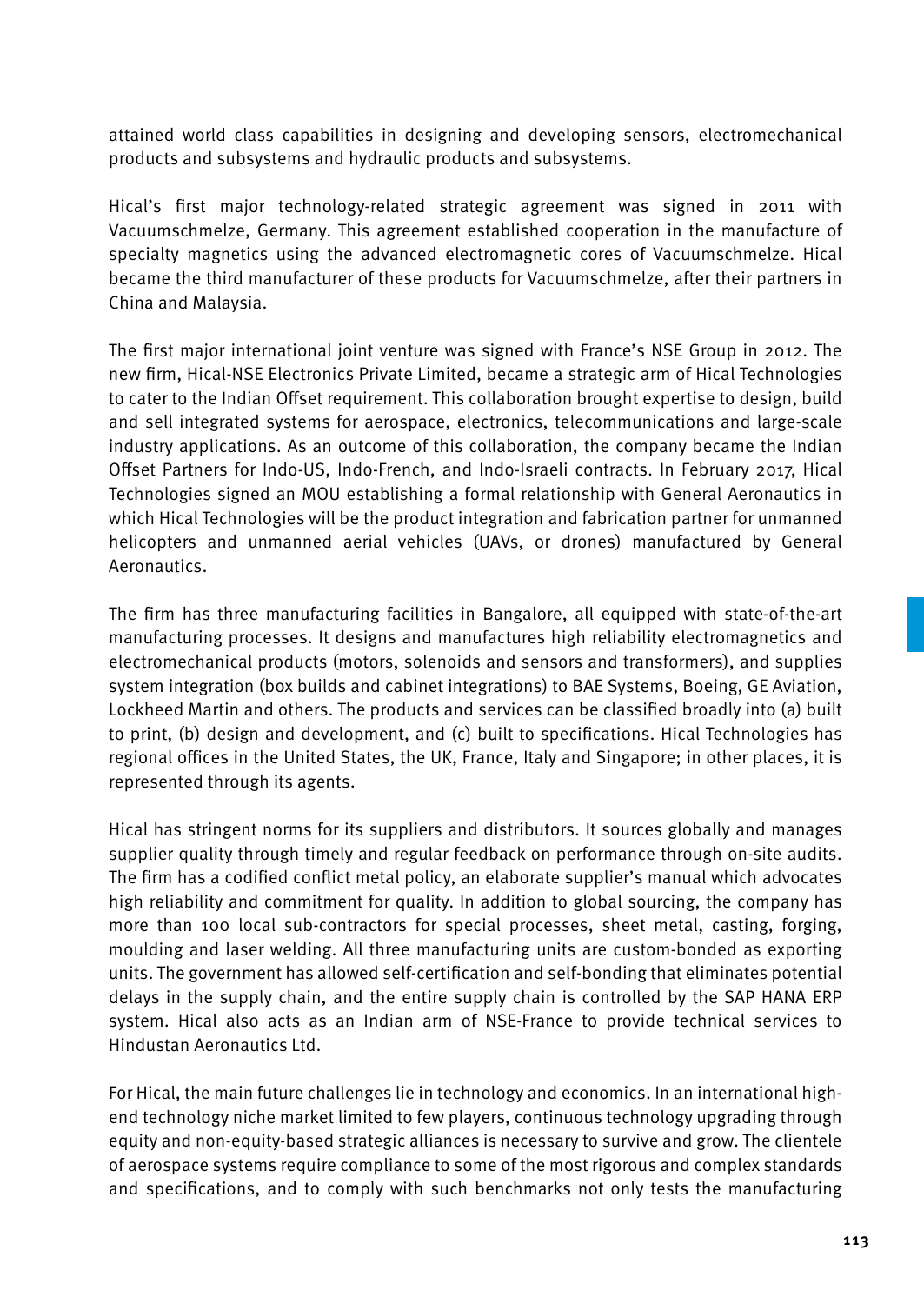processes but also the associated work culture. One of the reasons behind Hical's past success was cost efficient technological solutions, but rising wages in India are eroding the firm's cost competitiveness. It is difficult to attract talent in the first place, but it is even more difficult to retain talented human resources; special attention is given to training and upgrading of skills and to providing excellent working conditions to ensure that the employees have a rewarding experience. High-end technology customers have strong supplier loyalty and therefore, there are high entry barriers for new entrants, but to maintain loyalty, the incumbent firms need continuous and consistent improvement in operational excellence coupled with quality consciousness, which is another form of challenge, especially if it is linked to customer satisfaction.

### **Government Incentives**

The company has been a recipient of the following government incentives: (a) no import licence was required to import industrial inputs, and imports were exempt from customs duty, (b) supplies from the domestic tariff area to EOUs are deemed exports, which exempted the company from payment of excise duty, (c) on fulfilment of certain conditions, Hical availed a five-year tax holiday, (d) the land for the company's three manufacturing facilities in Bangalore was given at concessional rates under the EOU programme, (e) the company was permitted to sub-contract part of its production processes to units in the domestic tariff area on a case-bycase basis, and (f) the company availed fiscal incentives to promote R&D, technology upgrading and design innovations.

### **Corporate Social Responsibility**

Corporate social responsibility activities undertaken by the company include education, health and skill training. Being a high-end technology company, Hical nurtures talent without gender discrimination or wage disparity. The female employment ratio is low because the company has not taken any special measures to increase the number of women in employment. The company recently increased its commitment to promote gender equality and empower women. It also adopted appropriate measures for reducing inequalities faced by socially and economically backward groups. Conscious of environmental issues, Hical has complied with international norms and frequently undergoes environmental audits. It is an ISO 14001 company and has adopted energy conservation on a mission mode.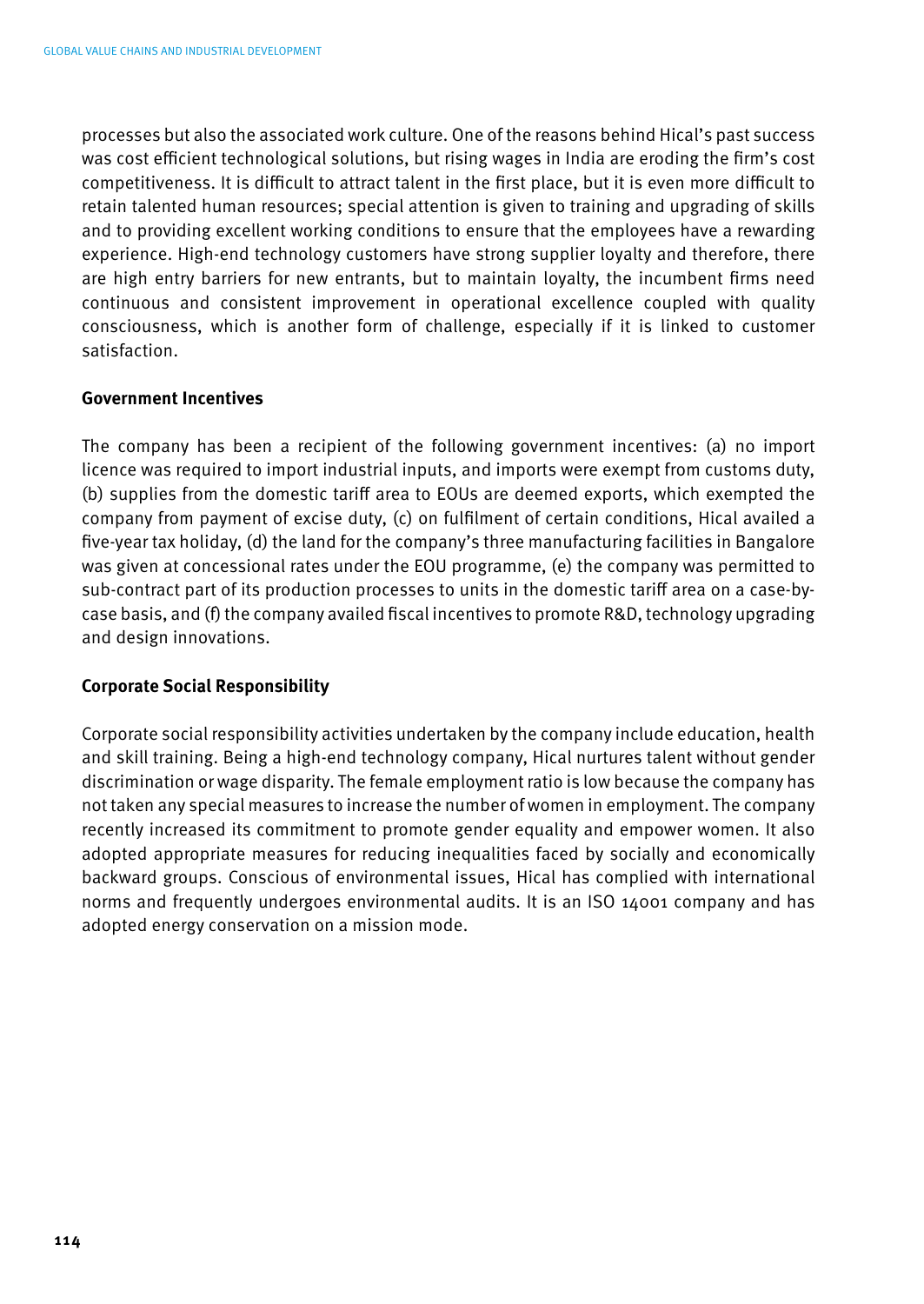### **CASE STUDY 6:**

### **Samsung Electronics Viet Nam (SEV)**

Samsung has been in Viet Nam since 1996, originally producing colour TVs. Its presence has been boosted since 2007 by a number of large investments in mobile phones and related activities, of which the largest is the US\$ 7.5 billion complex in Bac Ninh Province. Since that facility began operations in 2009, Samsung and mobile phones have played a major role in Viet Nam's exports and lead evaluation of the country's participation in electronics GVCs. SEV established the second largest mobile phone factory in Thai Nguyen in 2013 with a US\$ 2 billion investment.

Prior to 2007, Samsung manufactured mobile phones in six facilities: two in China, two in Brazil, one in India and one in the Republic of Korea. In 2007, the company considered locations for new facilities to meet global demand and to reduce the concentration in Chinese factories. SEV commenced operations in 2009, and by 2015, Viet Nam accounted for 50 per cent of all Samsung mobile phone production. The process was disrupted in 2016 by a manufacturing defect related to faulty batteries in Galaxy Note 7 smartphones, assembled in Viet Nam, which led to a multi-billion dollar recall and discontinuation of the top-end model. In 2017, 30 per cent of Samsung mobile phones were being assembled in Viet Nam. Samsung accounted for 23 per cent of Viet Nam's merchandise exports in 2016, and mobile phones and their parts made up 19 per cent.

SEV received generous tax incentives. The Bac Ninh operations only began to pay taxes in 2013. In 2016, Samsung's tax bill of US\$ 300 million represented about 15 per cent of SEV's net income (reported in Samsung's financial statement as US\$ 1.9 billion on sales of US\$ 18.1 billion), which is less than Viet Nam's corporate tax rate of 20 per cent. In 2016, Samsung established a US\$ 300 million R&D centre in Hanoi, employing 1,500 people and positioning SEV to expand into higher value-added activities; it was also an instrument for obtaining added incentives accruing to "high-technology enterprises" under Viet Nam's Law on Investment.

Samsung employed 109,000 workers in SEV and other subsidiaries in Viet Nam at the end of 2017. They were overwhelmingly semi-skilled; 89 per cent high school graduates, 7 per cent with post-secondary vocational qualifications, and  $4$  per cent with university degrees. Three-quarters were female. Although Samsung's wage bill is confidential, wages in the communications equipment and electronics components industries more than doubled between 2008 and 2014, which was presumably driven by the large increase in labour demand from Samsung. During this period, employment in manufacturing increased from 3.2 million to 5.8 million, and in the communications and electronics industries, the growth in jobs was much faster. Samsung performed inspections and audits of all suppliers to ensure compliance with its guidelines on labour rights, workplace health and safety and employment benefits.

Samsung reports a "localization ratio" of 57 per cent in Viet Nam, i.e. all value added retained locally (including profits retained for reinvestment). Local content in the more usual sense of the value of local goods and services as a percentage of total value added is 40 per cent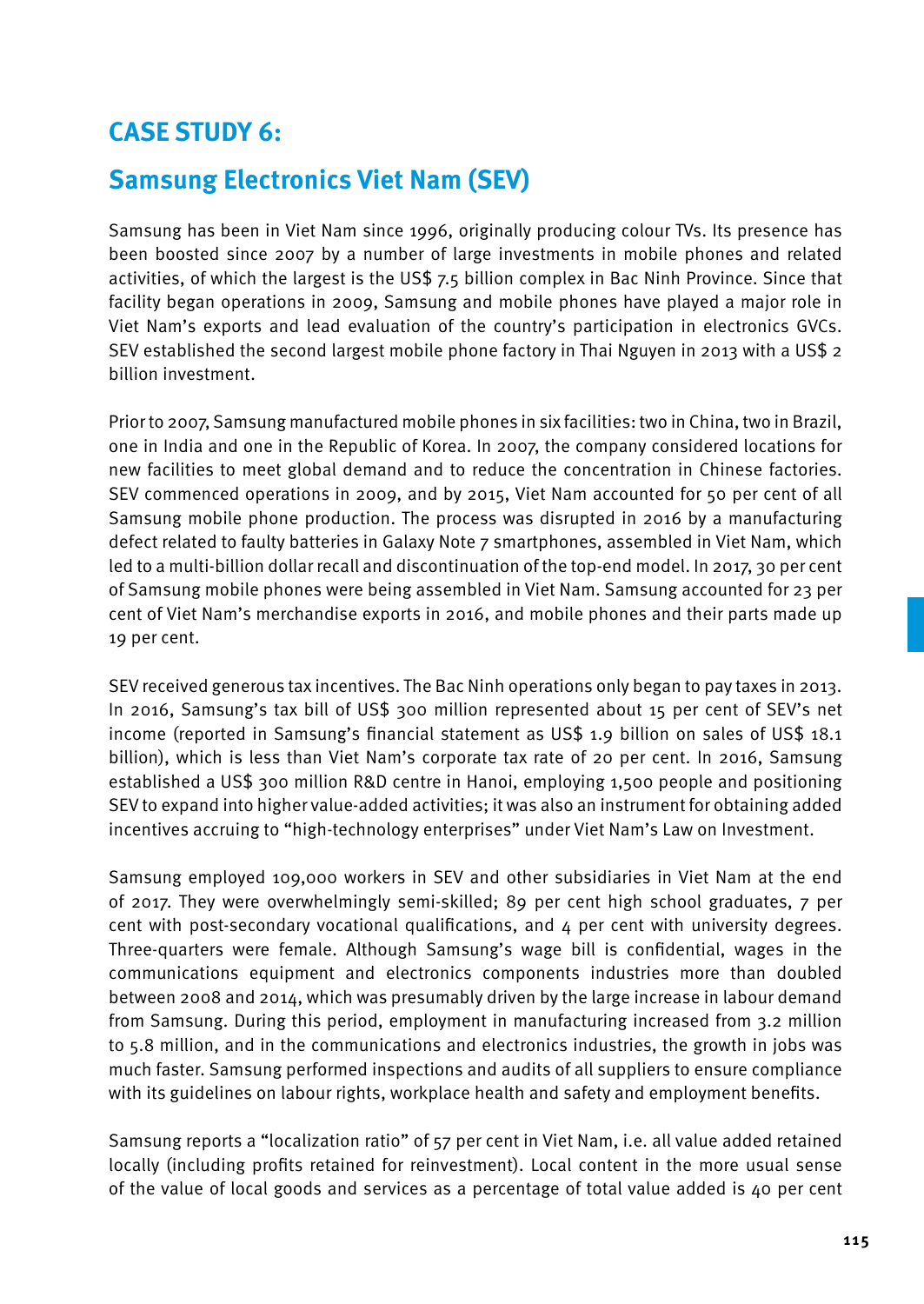(according to Samsung) and closer to 30 per cent (according to Vietnamese officials). In 2014, only ten Vietnamese domestic firms were suppliers, and the four first-tier suppliers among them provided paper packaging products. The 63 other first-tier suppliers in Viet Nam were from the Republic of Korea (53), Japan (7), Malaysia (1), Singapore (1) and the UK (1). Samsung reported in 2017 that the number of Vietnamese suppliers had increased to 215, of which 25 were first-tier suppliers while the others were second-tier suppliers. They were providing either services (e.g. meal catering, recreational travel, and cleaning and sanitation) or paper packaging products, which did not enter into the assembly and manufacturing of Samsung's actual final products.

Since 2014, in collaboration with the Vietnamese government, Samsung has held an annual workshop known as the Samsung Sourcing Fair. The first workshop was attended by over 200 domestic suppliers responding to Samsung's plan to source 91 parts locally, but upon assessment, Samsung found that none of the participants could meet its requirements. Since 2015, Samsung has also offered a three-month technical consultation programme, in which experts from the Republic of Korea are deployed to Vietnamese firms to help improve manufacturing processes. At the end of 2017, Samsung had 26 firms enrolled in the programme and estimated large productivity gains and a reduction in defects from the participating firms. However, the numbers are small, and Samsung has emphasized that firms like itself cannot be expected to spend large sums to meet inadequacies in the domestic supply base. An alternative solution is for domestic firms to identify roles as second-tier suppliers, and for the first-tier suppliers to help them improve their capabilities.<sup>71</sup>

<sup>71</sup> One example is the arrangement between Woojin, a manufacturer of plastic injection moulding machinery from the Republic of Korea that has invested in Viet Nam, and Ninh Nguyen, a Vietnamese firm operating in the Saigon Hi-tech Park. Woojin has supplied the local firm with 68 energy-efficient plastic injection moulding machines and helped with installation and maintenance of equipment and training of staff, so that Ninh Nguyen could enter the Samsung GVC (*ASEAN Investment Report* 2016, 170).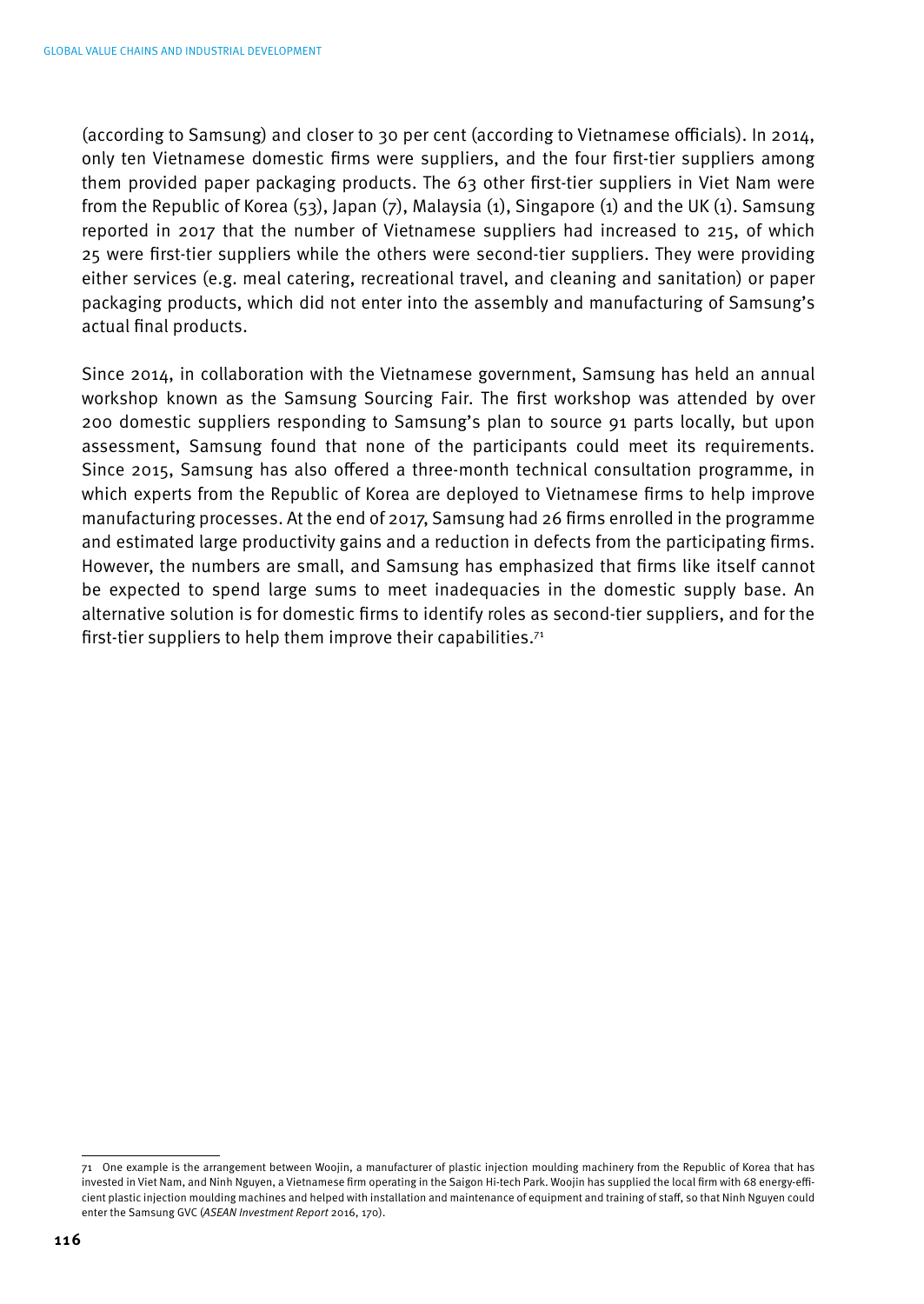## **REFERENCES**

ADB (Asian Development Bank), 2014. *Asian Development Outlook 2014 Update: Asia in Global Value Chains*. Mandaluyong City.

ADB (Asian Development Bank), 2015. *Asian Economic Integration Report 2015: How can Special Economic Zones catalyze Economic Development?*. Manila.

ADB (Asian Development Bank), 2016. *The Role of Economic Zones in Improving Effectiveness of GMS Economic Corridors*. Manila.

Tristan Leo Dallo, A. and Schröder, M., 2014. The Indian Automotive Industry and the ASEAN Supply Chain Relations. In: *Automobile and Auto Components Industries in ASEAN: Current State and Issues*, eds. Research Institute Auto Parts Industries Waseda University, Jakarta: Economic Research Institute For ASEAN and East Asia and Waseda University, pp. 51-114.

Ali-Yrkkö, J., Rouvinen, P., Seppälä, T. and Ylä-Anttila, P., 2011. Who Captures Value in Global Supply Chains? Case Nokia N95 Smartphone. *Journal of Industry, Competition and Trade,* 11(3), pp. 263–278.

Amendolagine, V., Boly, A., Coniglio, N.D., Prota, F. and Seric, A, 2013. FDI and Local Linkages in Developing Countries: Evidence from Sub-Saharan Africa. *World Development*, (50), pp. 41–56.

Anderson, K., and Pomfret, R., 2003. *Consequences of Creating a Market Economy: Evidence from Household Surveys in Central Asia.* Cheltenham: Edward Elgar.

ASEAN Secretariat and United Nations Conference on Trade and Development (2016). ASEAN Investment Report 2016: *Foreign Direct Investment and MSME Linkages.* Jakarta: ASEAN Secretariat.

Athukorala, P., 2005. Product Fragmentation and Trade Patterns in East Asia. *Asian Economic Papers,* 4(3), pp.  $1 - 27.$ 

Baldwin, R., 2017. *The Great Convergence.* Cambridge, MA: Harvard University Press.

Baldwin, R. and Lopez-Gonzalez, J., 2015. Supply-chain Trade: A Portrait of Global Patterns and Several Testable Hypotheses. *World Economy,* 38(11), pp. 1682–1721.

Baldwin, R., and Venables, A., 2013. Spiders and Snakes: Offshoring and agglomeration in the global economy. *Journal of International Economics,* 90(2), pp. 245-254.

Berlingieri, G., 2013. *Outsourcing and the Rise of Services*. CEP Discussion Paper No. 1199. London: Centre for Economic Performance.

Bilir, L. K., Chor, D. and Manova, K., 2014. *Host-Country Financial Development and Multinational Activity*. NBER Working Paper 20046 (Revised in 2017). Cambridge, MA: National Bureau of Economic Research.

Blyde, J., 2014. What It Takes to Join an International Value Chain: The Firm-Level Evidence. In: *Synchronized Factories: Latin America and the Carribean in the Era of Global Value Chains*, eds. Blyde, J.S., New York, NY: Springer International Publishing, pp. 75–104.

Brülhart, M., 2009. An Account of Global Intra-Industry Trade, 1962-2006. *World Economy,* 32(3), pp. 401–459.

Carvalho, M., Dechezleprêtre, A. and Glachant, M., 2017. *Understanding the Dynamics of Global Value Chains for Solar Photovoltaic Technologies*. WIPO Economic Research Working Paper No.40. Geneva: World Intellectual Property Organization.

Carvalho, V. and Voigtländer, N., 2015. *Input Diffusion and the Evolution of Production Networks*. NBER Working Paper 20025. Cambridge, MA: National Bureau of Economic Research.

Chaney, T., 2014. The Network Structure of International Trade. *The American Economic Review,* 104(7), pp. 3600– 3634.

Coe, N. and Yeung, H.W.C., 2015. *Global Production Networks: Theorizing Economic Development in an Interconnected World.* Oxford: Oxford University Press.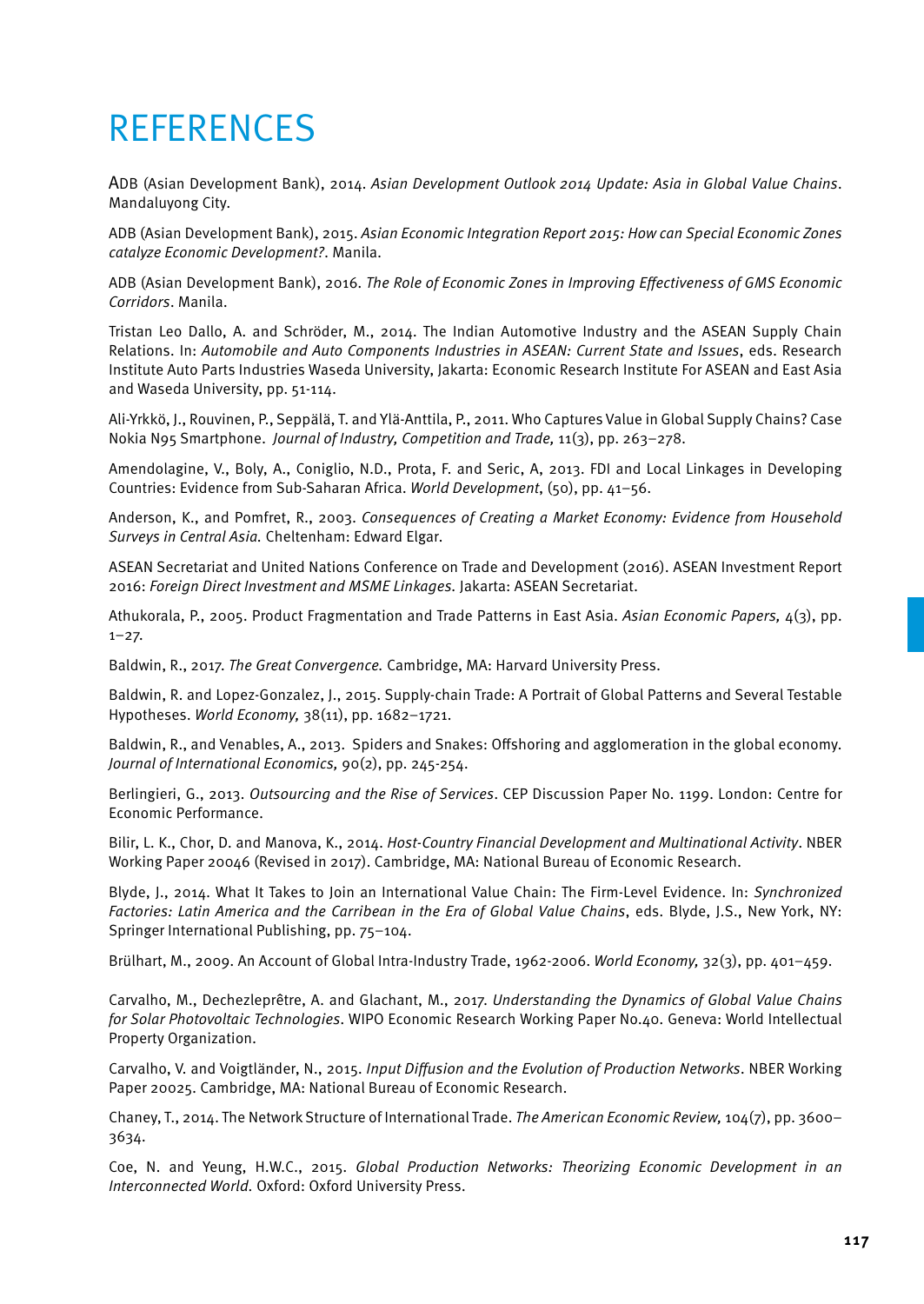Costinot, A., Vogel, J. and Wang, S., 2013. An Elementary Theory of Global Supply Chains. *The Review of Economic Studies,* 80(1), pp. 109-144.

Dai M., Maitra, M. and Yu, M., 2016. Unexceptional Exporter Performance in China? The role of processing trade. *Journal of Development Economics,* 121, pp. 177-89.

Dallas, M., 2014. Manufacturing Paradoxes: Foreign ownership, governance, and value chains in China's light industries. *World Development,* 57, pp. 47-62.

Dedrick, J., Kraemer, K. L., and Linden, G., 2010. Who profits from Innovation in Global Value Chains? A study of the iPod and notebook PCs. *Industrial and Corporate Change,* 19(1), pp. 81–116.

Defever, F., Heid, B., and Larch, M., 2015. Spatial Exporters. *Journal of International Economics,* 95(1), pp. 145-56.

Djankov, S., Freund, C. and Pham, C.S., 2010. Trading on Time. *Review of Economics and Statistics,* 92(1), pp. 166-173.

Ernst, D., 2014. *Upgrading India's Electronics Manufacturing Industry: Regulatory reform and industrial policy.* Honolulu: East-West Centre.

Ernst, D., 2015. *From Catching Up to Forging Ahead: China's policies for semiconductors.* Honolulu: East-West Centre.

Escaith, H., and Timmer, M., 2012. *Global Value Chains, Trade, Jobs, and Environment: The new WIOD database.* VoxEU. Available at: https://voxeu.org/article/new-world-input-output-database [Accessed May 17, 2018].

Evans, C., and Harrigan, J., 2005. Distance, Time, and Specialization: Lean Retailing in General Equilibrium. *American Economic Review,* 95(1), pp. 292-313.

Furusawa, T., Inui, T., Ito, K., and Tang, H., 2015. *Offshoring, Relationship-Specificity, and Domestic Production Networks.* RIETI Discussion Paper Series. Tokyo: Research Institute of Economy, Trade and Industry.

Giuliani, E., Pietrobelli, C. and Rabellotti, R., 2005. Upgrading in Global Value Chains: Lessons from Latin American Clusters. *World Development,* 33 (4), pp. 549–73.

Guiso, L., Sapienza, P. and Zingales, L., 2009. Cultural Biases in Economic Exchange. *Quarterly Journal of Economics,* 124(3), pp. 1095- 1131.

Hallward-Driemeier, M. and Nayyar, G.. 2017. *Trouble in the Making? The Future of Manufacturing-Led Development.* Washington, DC: World Bank. https://openknowledge.worldbank.org/handle/10986/27946 License: CC BY 3.0 IGO.

Hufbauer, G., Schott, J., Cimino, C., Vieiro, M. and Wada, E., 2013. *Local Content Requirements: A global problem.* Washington, DC: Peterson Institute Press.

Hummels, D., Ishii, J. and Kei-Mu, Y., 2001. The Nature and Growth of Vertical Specialization in World Trade. *Journal of International Economics,* 54(1), pp. 75-96.

Hummels, D. and Schaur, G., 2013. Time as a Trade Barrier. *American Economic Review,* 103(7), pp. 2935-59.

Humphrey, J. and Navas-Alemán L., 2010. *Value Chains, Donor Interventions and Poverty Reduction: A Review of Donor Practice.* Research Report 2010/63. Sussex: Institute of Development Studies.

Johansson, Å. and Olaberria, E., 2014*. Long-Term Patterns of Trade Specialisation*. OECD Economics Department Working Papers 1136. Paris: Organisation for Economic Co-operation and Development.

Johnson, R., 2014. Five Facts about Value-Added Exports and Implications for Macroeconomics and Trade Research. *Journal of Economic Perspectives,* 28(2), pp. 119–42.

Johnson, R. and Noguera, G., 2012a. Accounting for intermediates: Production sharing and trade in value added. *Journal of International Economics,* 86(2), pp. 224–36.

Johnson, R. and Noguera, G., 2012b.: Proximity and Production Fragmentation, *American Economic Review* 102(3), 407–11.

Kee, H. L. and Tang, H., 2016. Domestic Value Added in Exports: Theory and firm evidence from China. *American Economic Review,* 106(6), pp. 1402-36.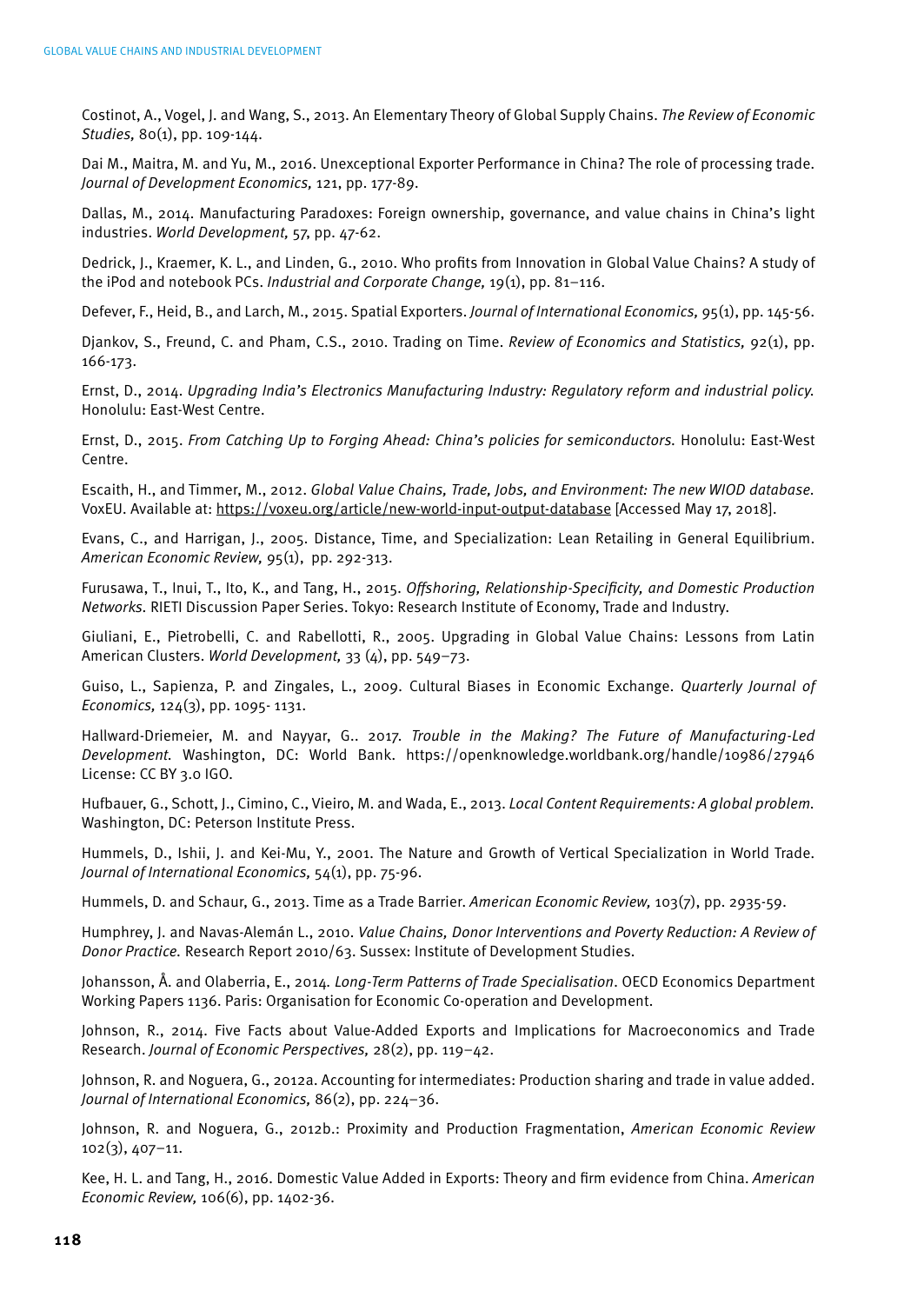Kokko, A., Tansini, R. and Zejan, M.C., 1996. Local Technological Capability and Productivity Spillovers from FDI in the Uruguayan Manufacturing Sector. *The Journal of Development Studies,* 32 (4), pp. 602–11.

Kong, X. X., Zhang, M. and Ramu, S.C., 2015. *China's Semiconductor Industry in Global Value Chains*. ERIA Discussion Paper DP-2015-15. Jakarta: Economic Research Institute for ASEAN and East Asia.

Koopman, R., Wang, Z. and Wei, S. J., 2014. Tracing Value-Added and Double Counting in Gross Exports. *American Economic Review,* 104(2), pp. 459-94.

Kowalski, P., Lopez-Gonzalez, J., Ragoussis, A. and Ugarte, C., 2015. *Participation of Developing countries in Global Value Chains: Implications for Trade and Trade-related Policies*. OECD Trade Policy Papers No. 179. Paris: Organisation for Economic Cooperation and Development.

Kummritz, V., 2016. *Do Global Value Chains Cause Industrial Development?.* CTEI Working Paper No 2016-01. Geneva: Graduate Institute of International and Development Studies.

Kummritz, V., Taglioni, D. and Winkler, D., 2016. *Economic Upgrading through Global Value Chain Participation: Which Policies Increase the Value Added Gains?*. Word Bank Policy Research Working Paper 8007. Washington, D.C.: The World Bank.

Lanz, R., and Maurer, A., 2015. Services and Global Value Chains: Servicification of Manufacturing and Services Networks. *Journal of International Commerce, Economics and Policy*, 6(3).

Lanz, R. and Piermartini, R., 2016. *Comparative Advantage in International Supply Chains*. forthcoming.

Lee, K., 2013. *Schumpeterian Analysis of Economic Catch-up: Knowledge, Path-Creation, and the Middle-Income Trap*. Cambridge: Cambridge University of Press.

Levchenko, A., 2007. Institutional Quality and International Trade. *Review of Economic Studies,* 74(3), pp. 791- 819.

Li Y., Kong, X. X. and Zhang, M., 2015. *Industrial Upgrading in Global Production Networks: The case of the Chinese automotive industry.* ERIA Discussion Paper DP-2015-07. Jakarta: Economic Research Institute for ASEAN and East Asia.

Linden, G., Kraemer K. and Dedrick, J., 2009. Who Captures Value in a Global Innovation System? The case of Apple's iPod. *Communications of the ACM,* 52(3), pp. 140–4.

Lopez Gonzalez, J., 2016. *Using Foreign Factors to Enhance Domestic Export Performance: A Focus on Southeast*  Asia. Working Party of the Trade Committee, TAD/TC/WP(2015)25/REV1/PART1. Paris: Organisation for Economic Co-operation and Development.

Lu, R, Ruan, M. and Reve, T., 2016. Cluster and Co-located Cluster Effects: An empirical study of six Chinese city regions. *Research Policy,* 45, pp. 1984-95.

Manova, K. 2013. Credit Constraints, Heterogeneous Firms, and International Trade. *The Review of Economic Studies*, 80(2), pp. 711-44.

Manova, K. and Yu, Z., 2016. How Firms Export: Processing vs. ordinary trade with financial frictions. *Journal of International Economics,* 100, pp. 120-37.

Mattoo, A., Mulabdic, A. and Ruta, M., 2017. *Trade Creation and Trade Diversion in Deep Agreements*. Policy Research Working Paper Series 8206. Washington, D.C.: The World Bank.

Mazzoleni, R. and Nelson, R. R., 2007. Public Research Institutions and Economic Catch-Up. *Research Policy*, 36 (10), pp. 1512–28.

Melitz, M. and Redding, S., 2014. Heterogeneous Firms and Trade. In *Handbook of International Economics* , eds. Gopinath, G., Helpman, E. and Rogoff, K., 4th ed., Vol.4, Amsterdam: Elsevier, pp. 1-54.

Miroudot, S., 2016. *Global Value Chains and Trade in Value-Added: An Initial Assessment of the Impact on Jobs and Productivity*. OECD Trade Policy Papers No. 190. Paris: Organisation for Economic Cooperation and Development.

Mishra, A., 2012. *Moser Baer has all but shut down.* Article published in Forbes India, 1 August 2012.

Nadvi, K. and Thoburn, J., 2004. Vietnam in the Global Garment and Textile Value Chain: Impacts on firms and workers. *Journal of International Development,* 16, pp. 111-23.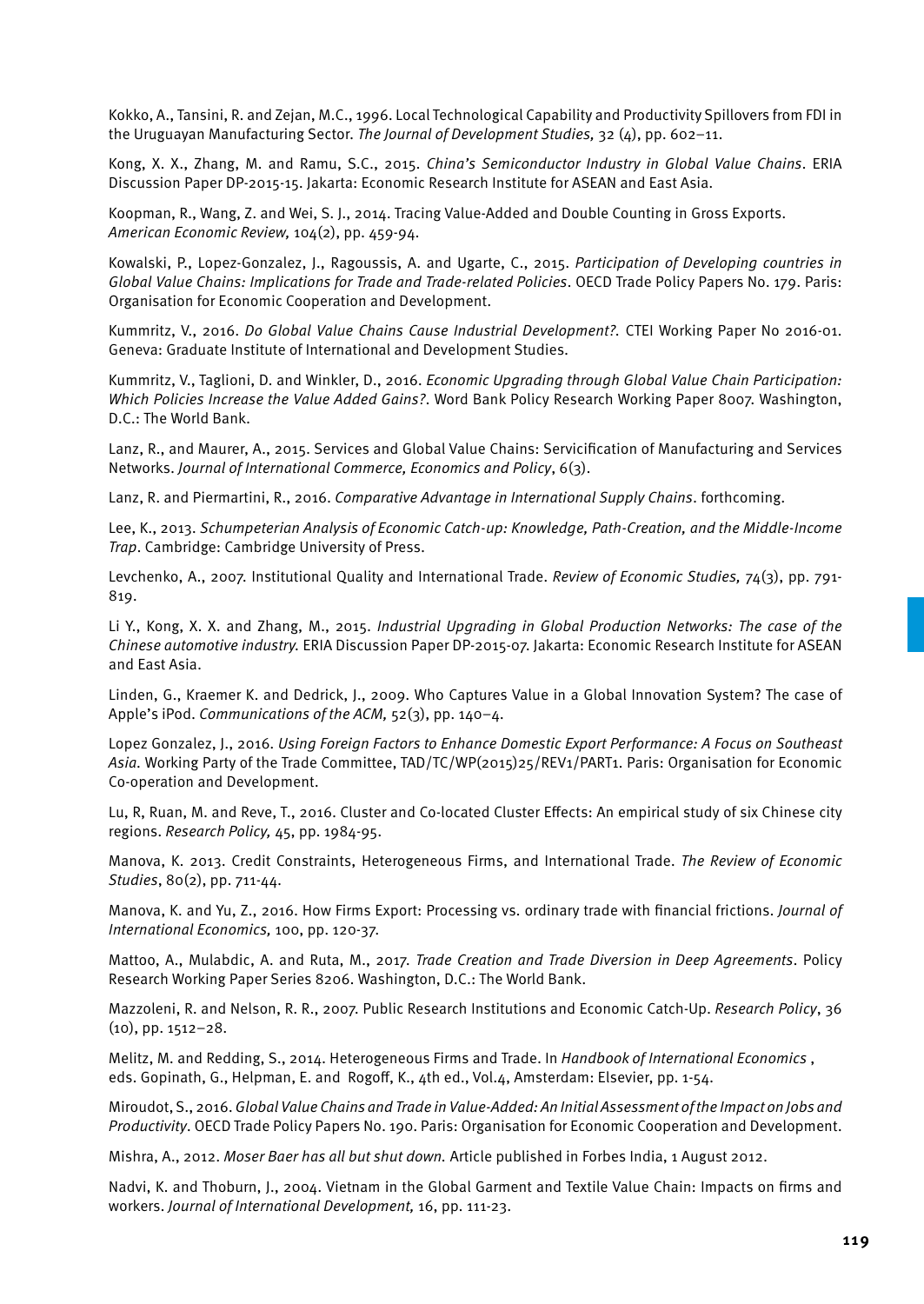Newman, C., Rand, J., Tarp, F. and Trifkovic, N., 2018. The Transmission of Socially Responsible Behaviour through International Trade. *European Economic Review,* 101, pp. 250-67.

Ng, F. and Yeats, A., 2003. *Major trade trends in East Asia: what are their implications for regional cooperation and growth?.* Policy Research Working Paper 3084. Washington DC: World Bank.

Nguyen D.C., Nguyen, D. A., Nguyen, H. T. and Nguyen, N. M., 2015. *Host-site Institutions, Regional Production Linkages and Technological Upgrading: A study of automotive firms in Vietnam*. ERIA Discussion Paper DP-2015- 11. Jakarta: Economic Research Institute for ASEAN and East Asia.

Nunn, N., 2007. Relationship-Specificity, Incomplete Contracts, and the Pattern of Trade. *Quarterly Journal of Economics,* 122(2), pp. 569-600.

Nunn, N. and Trefler, D., 2014. Domestic Institutions as a Source of Comparative Advantage. *Handbook of International Economics*, 4, pp. 263- 315.

Peters, G., Minx, J., Weber, C. and Edenhofer, O., 2011. Growth in Emission Transfers via International Trade from 1990 to 2008. *Proceedings of the National Academy of Sciences of the United States of America,* 108 (21), pp. 8903-8.

Pietrobelli, C., 2008. Global Value Chains in the Least Developed Countries of the World: Threats and Opportunities for Local Producers. *International Journal of Technological Learning, Innovation and Development*,  $1 (4)$ , pp. 459-81.

Pietrobelli, C. and Rabellotti, R., 2011. Global Value Chains Meet Innovation Systems: Are there learning opportunities for developing countries?. *World Development* 39(7), pp. 1261–69.

Pomfret, R., 2011. *Regionalism in East Asia: Why has it flourished since 2000 and how far will it go?.* Singapore: World Scientific Publishing Company.

Pomfret, R., 2011. *Trade in Asia*. Cheltenham UK: Edward Elgar.

Pomfret, R., 2018. *The Eurasian Landbridge: Linking regional value chains.* VoxEU. Available at: https://voxeu. org/article/eurasian-landbridge-linking-regional-value-chains [Accessed May 17, 2018].

Porter, M. E., 1990. *The Competitive Advantage of Nations.* London: Macmillan.

Rodrik, D., 2004. *Industrial Policy for the Twenty-First Century*. Cambridge, MA: Harvard University.

Schultz, T. W., 1975. The Value of Ability to Deal with Disequilibria. *Journal of Economic Literature,* 13, pp. 827-46.

Sturgeon, T. and Memedovic, O., 2010. *Mapping Global Value Chains: Intermediate Goods Trade and Structural Change in the World Economy*. UNIDO Development Policy, Statistics and Research Branch Working Paper, 5. Vienna: United Nations Industrial Development Organization.

Sturgeon, T. and Zylberberg, E., 2016. Vietnam's evolving role in ICT global value chains. In: *Vietnam at a Crossroads: Engaging in the next generation of global value chains,* Washington, D.C.: The World Bank, pp. 135-59.

Sturgeon, T., Nielsen, P., Linden, G., Gereffi, G. and Brown, C., 2013. Direct Measurement of Global Value Chains: Collecting product- and firm-level statistics on value added and business function outsourcing and offshoring. In: *Trade in Value Added: Developing new measures of cross-border trade,* eds. Aaditya, M., Wang, Z. and Wei, S. J., London: Centre for Economic Policy Research and the World Bank, pp. 289–320.

Tempest, R., 1996. *Barbie and the World Economy*. Los Angeles Times. Available at: http://articles.latimes. com/1996-09-22/news/mn-46610\_1\_hong-kong [Accessed May 17, 2018].

Thorbecke, W., 2018. Investigating ASEAN's Electronic and Labor-intensive Exports*. Journal of Asian Economics,*  55, pp. 58-70.

Timmer, M., Los, B., Stehrer, R. and de Vries, G., 2013. Fragmentation, Incomes and Jobs: An analysis of European competitiveness. *Economic Policy,* 28(76), pp. 613–661.

Tran, A., 2012. Vietnamese Textile and Garment Industry in the Global Supply Chain: State Strategies and Workers' Responses. *Institutions and Economies,* 4 (3).

Tudor, T., Adam, E. and Bates, M., 2007. Drivers and Limitations for Successful Development and Functioning of EIPs (eco-industrial parks). *Ecological Economics,* 61(2), pp. 199-207.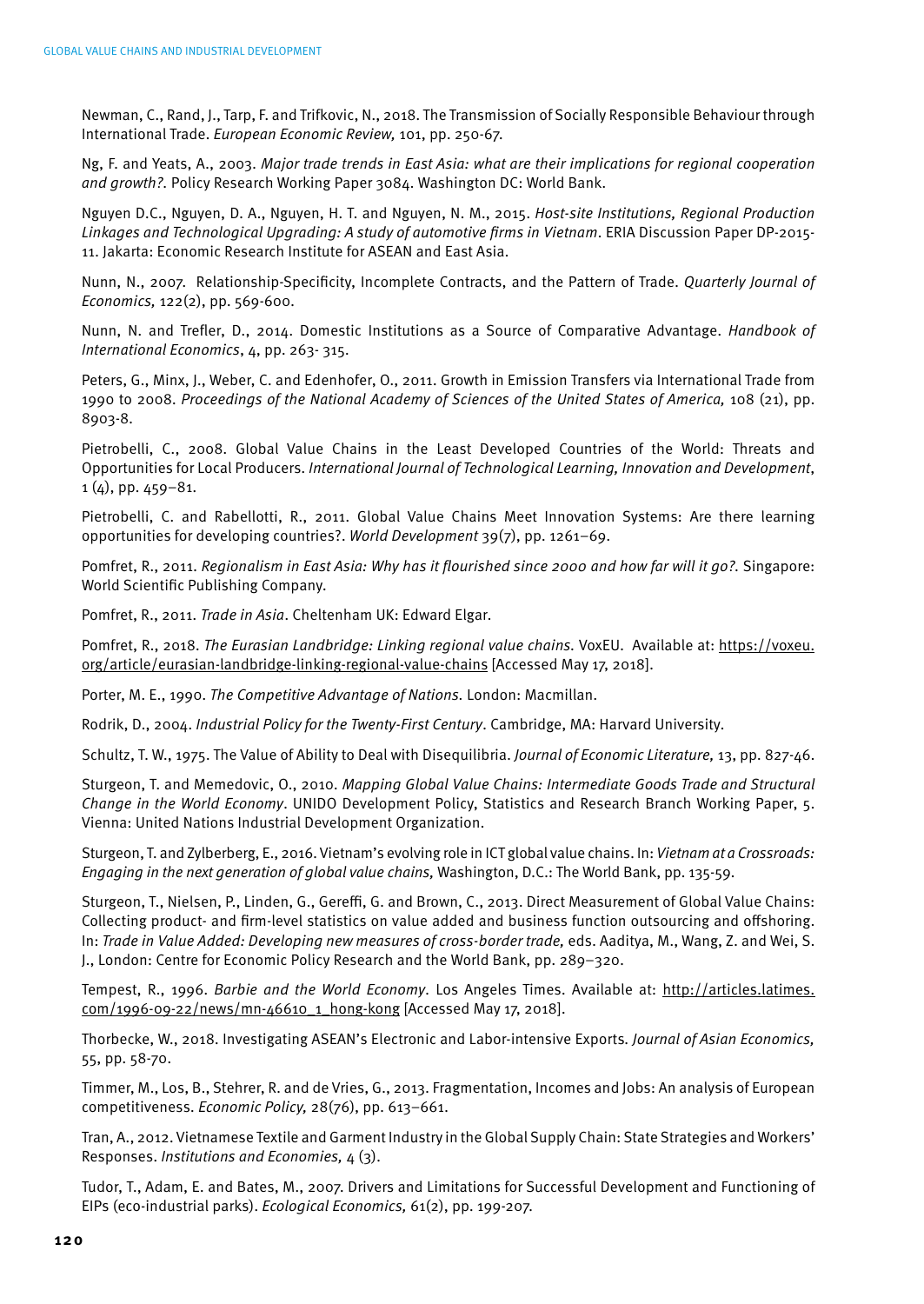UNIDO (United Nations Industrial Development Organization), 1997. *Industrial Estates: Principles and Practice.* Vienna.

UNIDO (United Nations Industrial Development Organization), 2015. *Global Value Chains and Development: UNIDO's support towards inclusive and sustainable industrial development.* Vienna.

Wang Z., Wei, S. J., Yu, X. and Zhu, K., 2017a. *Measures of Participation in Global Value Chains and Global Business Cycles*. NBER Working Paper, No. 23222*.* Cambridge MA: National Bureau of Economic Research.

Wang Z., Wei, S. J., Yu, X. and Zhu, K., 2017b. *Characterizing Global Value Chains: Production Length and Upstreamness*. NBER Working Paper No. 23261*.* Cambridge, MA: National Bureau of Economic Research.

Weiss, M., 2016. *The Role of Local Content Policies in Manufacturing and Mining in Low- and Middle-Income Countries*. UNIDO Department of Policy, Research and Statistics Working Paper 19/2016. Vienna: United Nations Industrial Development Organization.

World Bank (2017). *World Development Indicators. Database.* Washington, DC: World Bank. Available at: https:// openknowledge.worldbank.org/handle/10986/26447 License: CC BY 3.0 IGO.

Hallward-Driemeier, M. and Nayyar, G., 2018. *Trouble in the Making: The future of manufacturing-led development.*  Washington, DC: World Bank.

Yeats, A., 2001. Just How Big is Global Production Sharing?. In: *Fragmentation: New Production Patterns in the World Economy,* eds. Arndt, S. and Kierzkowski, H., New York: Oxford University Press, pp. 108-43.

Yu, S., Beugelsdijk, S. and de Haan, J., 2015. Trade, Trust and the Rule of Law. *European Journal of Political Economy,* 37, pp. 102-15.

Zeng, D. Z., 2016. *Building a Competitive City Through Innovation and Global Knowledge: The Case of Sino-Singapore Suzhou Industrial Park.* World Bank Policy Research Working Paper 7570. Washington, DC: The World Bank

Zhang M., Kong, X. X. and Ramu, S. C., 2016. The Transformation of the Clothing Industry in China. *Asia Pacific Business Review,* 22(1), pp. 86-109.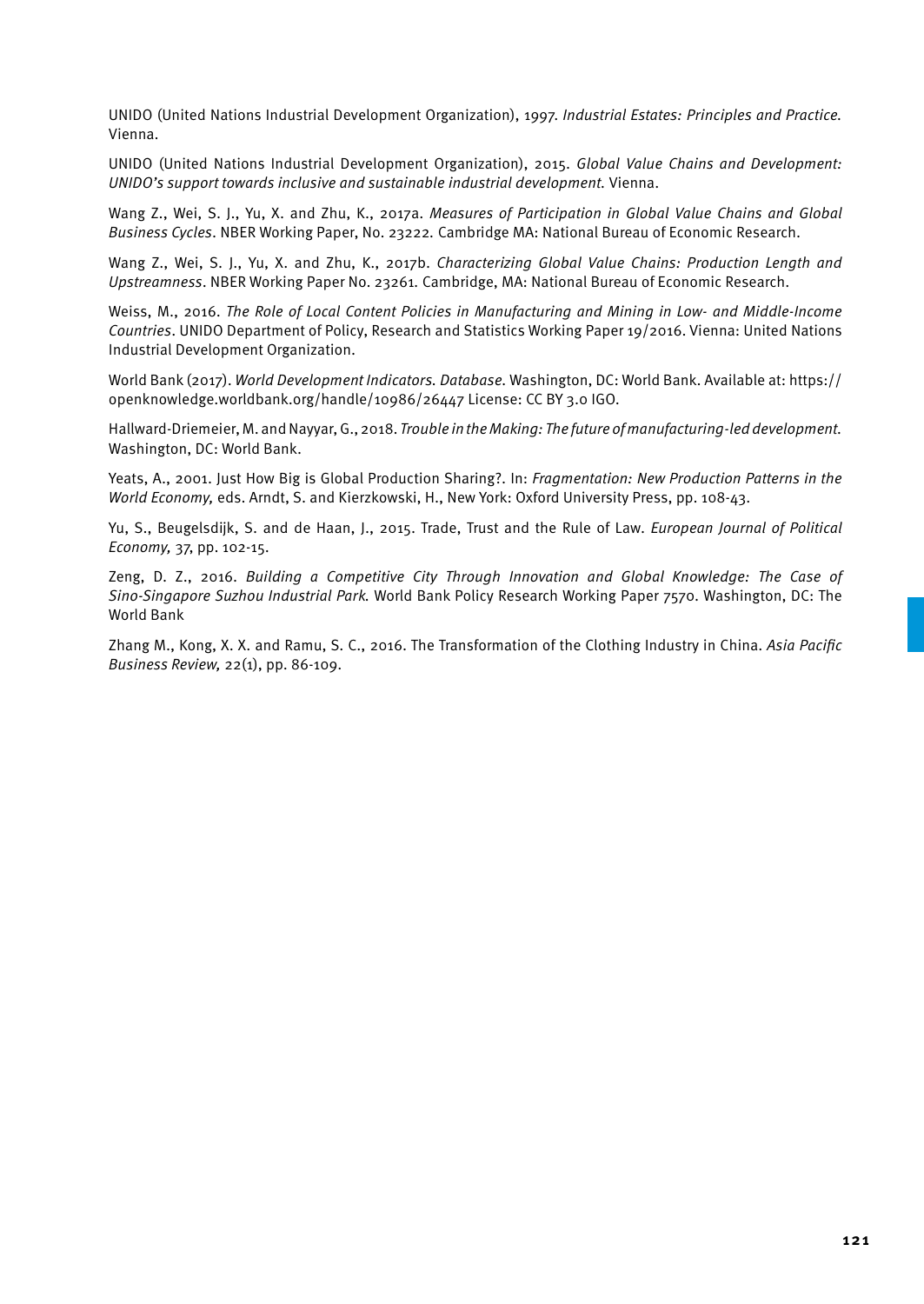## BACKGROUND PAPERS

Aggarwal, Aradhna and Frauke Steglich (2018): *Firm Level Heterogeneities and Participation in GVCs in India.*

Coniglio, Nicola (2018a): *Global Interactions and the Gender Gap in Employment: Firm-level evidence from Vietnam.*

Coniglio, Nicola (2018b): *Boosting Participation in GVCs: Firm-level evidence from Vietnam.*

Frederick, Stacey (2018a): *The Apparel Global Value Chain.*

Frederick, Stacey (2018b): The Electronics Global Value Chain.

Frederick, Stacey (2018c): *Participation in the Apparel and Electronics Global Value Chains (GVCs): India Country Case.*

Frederick, Stacey (2018d): *Participation in the Apparel and Electronics Global Value Chains (GVCs): Vietnam Country Case.*

Frederick, Stacey, Heiwai Tang and Yinan Qi (2018): *Participation in the Apparel and Electronics Global Value Chains (GVCs): China Country Case.*

Girma, Sourafel (2018): *Global Value Chains Participation and Firm Performance: Microeconometric evidence from China.*

Kummritz, Victor and Rainer Lanz (2018): *Country Determinants of Integration into Regional and Global Value Chains.*

Mavroeidi, Vasiliki (2018a): *Policies for Integration and Upgrading within GVCs: The case of China in the electronics sector.*

Mavroeidi, Vasiliki (2018b): *Policies for Integration and Upgrading within GVCs: Conceptual framework and review of options.*

Meng, Bo and Weiqi Tang (2018): *Tracing China's greenhouse Gas Emissions in Global Value Chains: Evidence, challenges and policy implications.*

Meyer, Birgit (2018): *Innovation, Upgrading and the Depth of Internationalization in India.*

Stöllinger, Roman (2018): *Asian Experiences with Global and Regional Value Chain Integration and Structural Change.*

Taborda, Jennifer and Alejandro Lavopa (2018): *Inside Factory Asia: Successful Integration into Regional and Global Value Chains.*

Thang, Tran Toan (2018): *Vietnam's Participation in GVC and Corporate Social Responsibilities Firms.*

Tong, Yee Siong and Adnan Seric (2018): *Policies for Strengthening Linkages and Spillovers in Global Value Chains: Lessons from Samsung mobile phone production in Vietnam.*

Tusha, Dea, Jacob Jordaan and Adnan Seric (2018): *Vertical Linkages with Foreign Firms in a GVC Perspective: Evidence from Vietnam.*

Zhao, Jing, Zhongxiu Zhao, Xingding Yu and Jun Yang (2018): *Characterizing Global Value Chains in China, India and Vietnam: Participation, Length and Economic Development.*